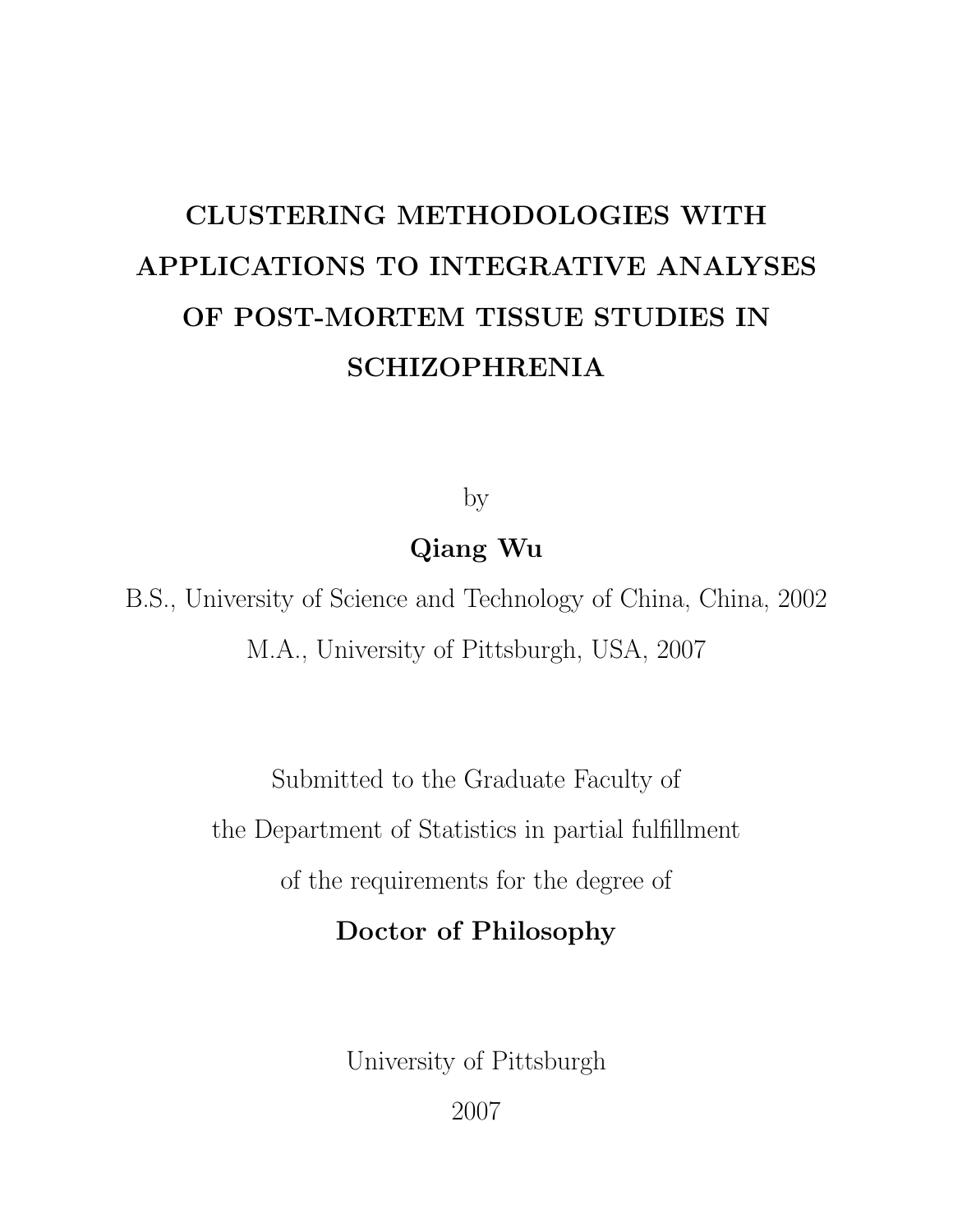# UNIVERSITY OF PITTSBURGH DEPARTMENT OF STATISTICS

This dissertation was presented

by

Qiang Wu

It was defended on

August 2, 2007

and approved by

Allan R. Sampson, Ph.D, Professor

David A. Lewis, M.D., Professor

Leon J. Gleser, Ph.D, Professor

Satish Iyengar, Ph.D, Professor

Dissertation Director: Allan R. Sampson, Ph.D, Professor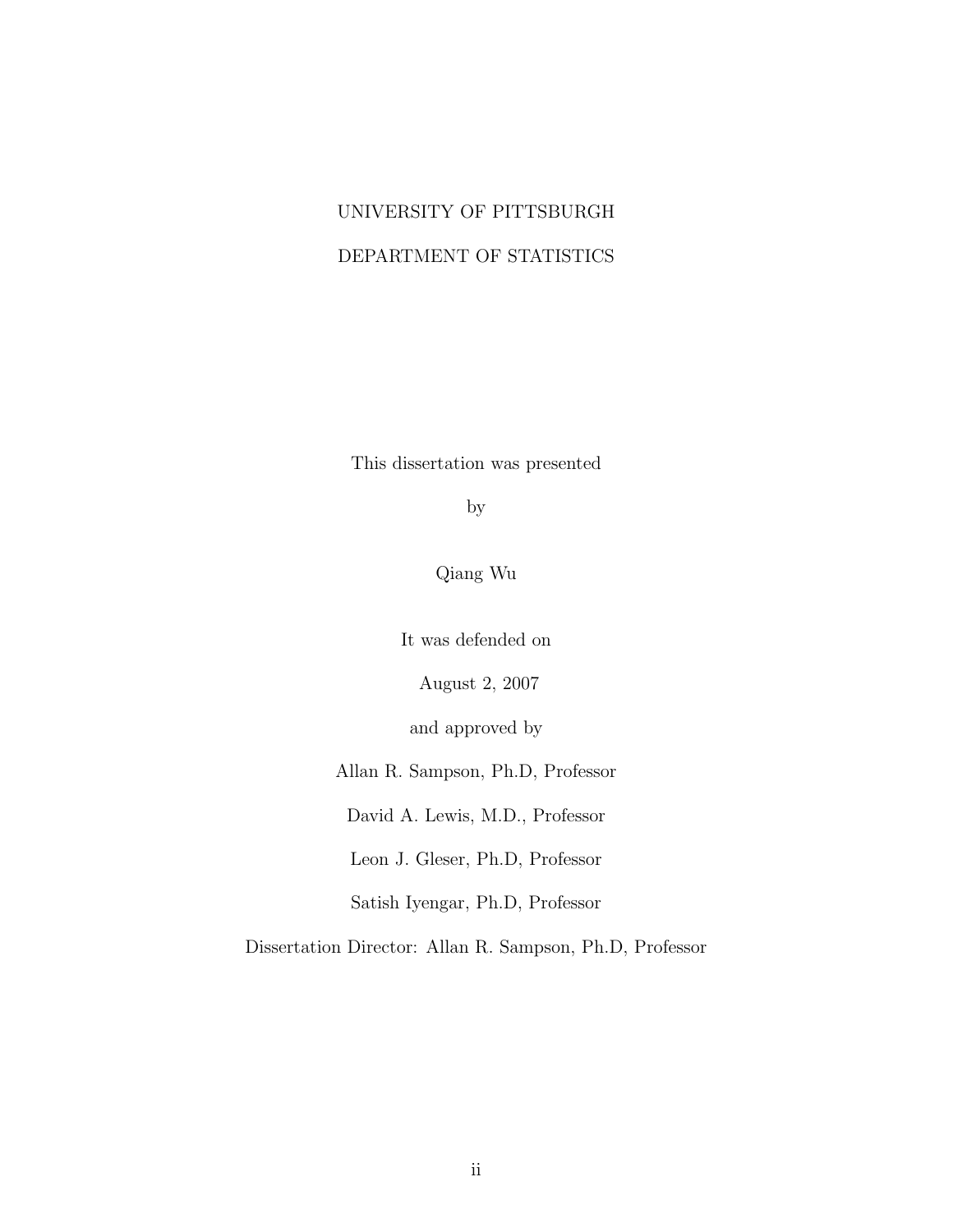Copyright  $\copyright$  by Qiang Wu 2007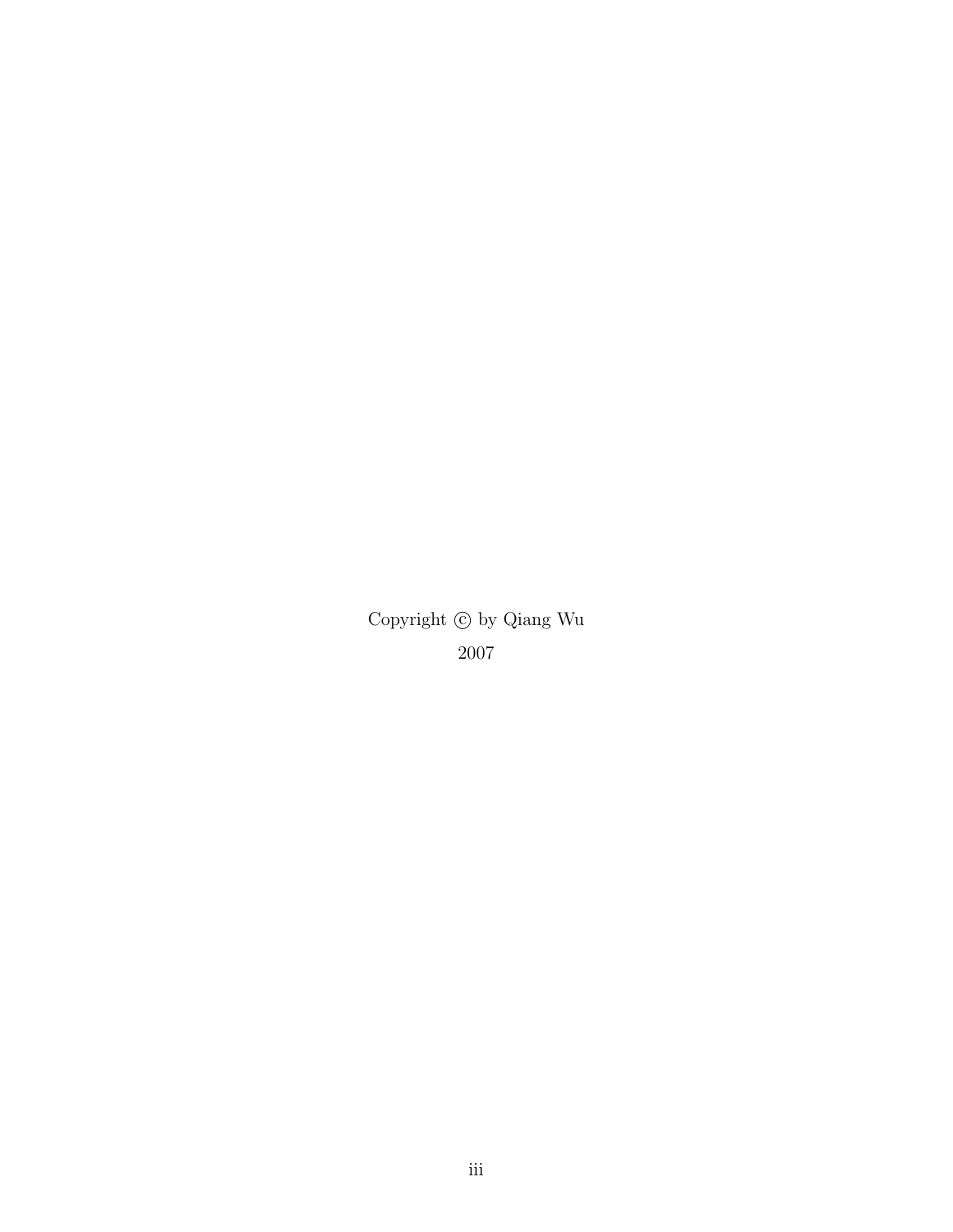# CLUSTERING METHODOLOGIES WITH APPLICATIONS TO INTEGRATIVE ANALYSES OF POST-MORTEM TISSUE STUDIES IN SCHIZOPHRENIA

Qiang Wu, PhD

University of Pittsburgh, 2007

There is an enormous amount of research devoted to the understanding of the neurobiology of schizophrenia. Basic neurobiological studies have focused on identifying possible abnormal neurobiological markers in subjects with schizophrenia. However, due to the many possible combinations of symptoms, schizophrenia is clinically thought not to be a homogeneous disease, so that this possible heterogeneity might be explained neurobiologically in various brain regions. Statistically, the interesting problem is to cluster the subjects with schizophrenia with these neurobiological markers. But, in attempting to combine the neurobiological measurements from multiple studies, several experimental specifics arise that lead to difficulties in developing statistical methodologies for the clustering analysis. The main difficulties are differing control subjects, effects of covariates and existence of missing data. We develop new parametric models to successively deal with these difficulties. First, assuming no missing data and no clusters we construct multivariate normal models with structured means and covariance matrices to deal with the differing control subjects and the effects of covariates. We obtain several parameter estimation algorithms for these models and the asymptotic properties of the resulting estimators. Using these newly obtained results, we then develop model based clustering algorithms to cluster the subjects with schizophrenia into two possible subpopulations while still assuming no missing data. We obtain a new more effective algorithm for clustering and show by simulations that our new algorithm provides the same results in a relatively faster manner as compared to direct applications of some existing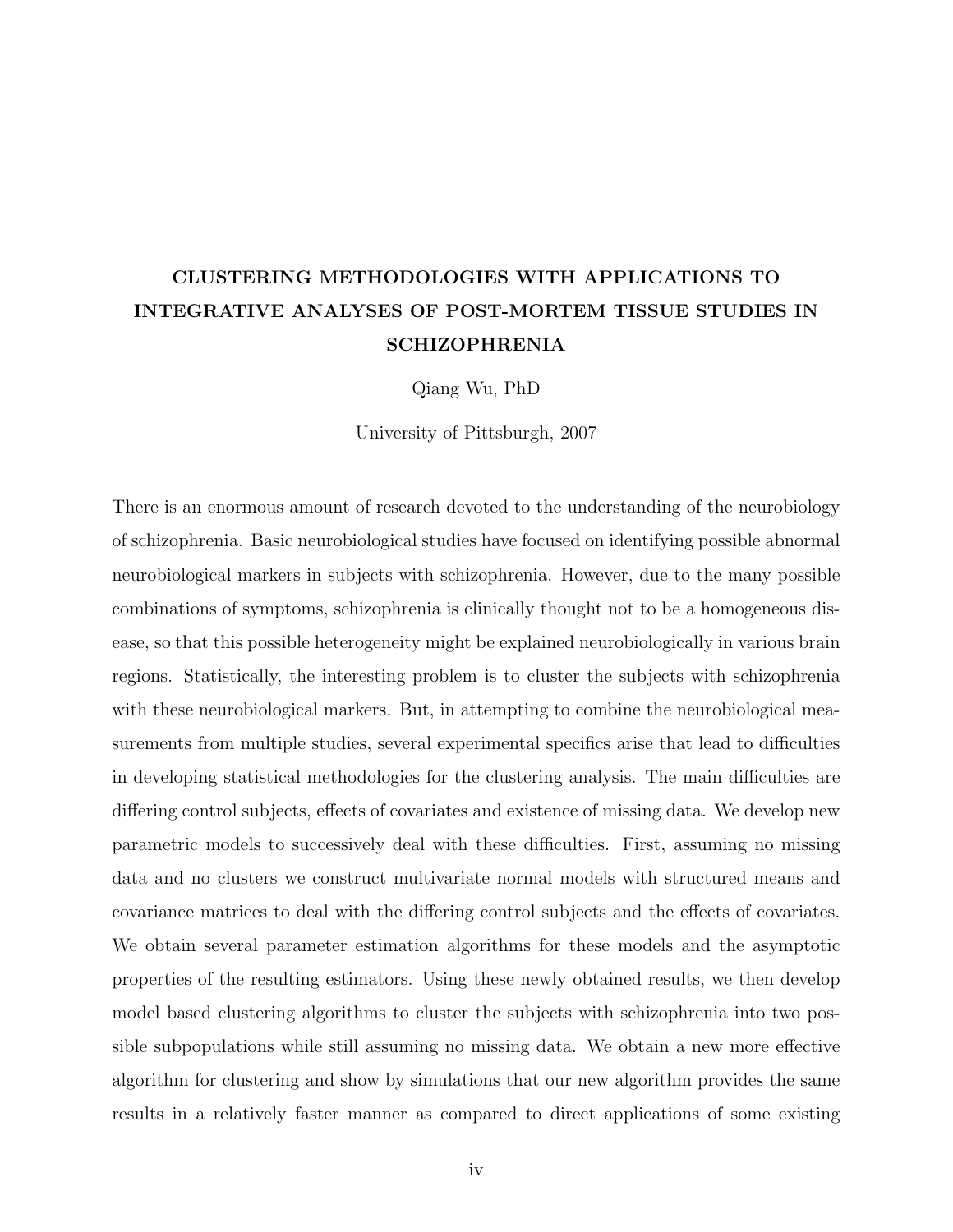algorithms.

Finally, for some actual data obtained from three studies conducted in the Conte Center for the Neuroscience of Mental Disorders in the Department of Psychiatry at the University of Pittsburgh, to handle the missingness we conduct imputations to create multiply imputed data sets using certain regression methods. The new complete data clustering algorithm is then applied to the multiply imputed data sets. The resulting multiple clustering results are integrated to form one single clustering of the subjects with schizophrenia to represent the uncertainty due to the missingness. The results suggest the existence of two possible clusters of the subjects with schizophrenia.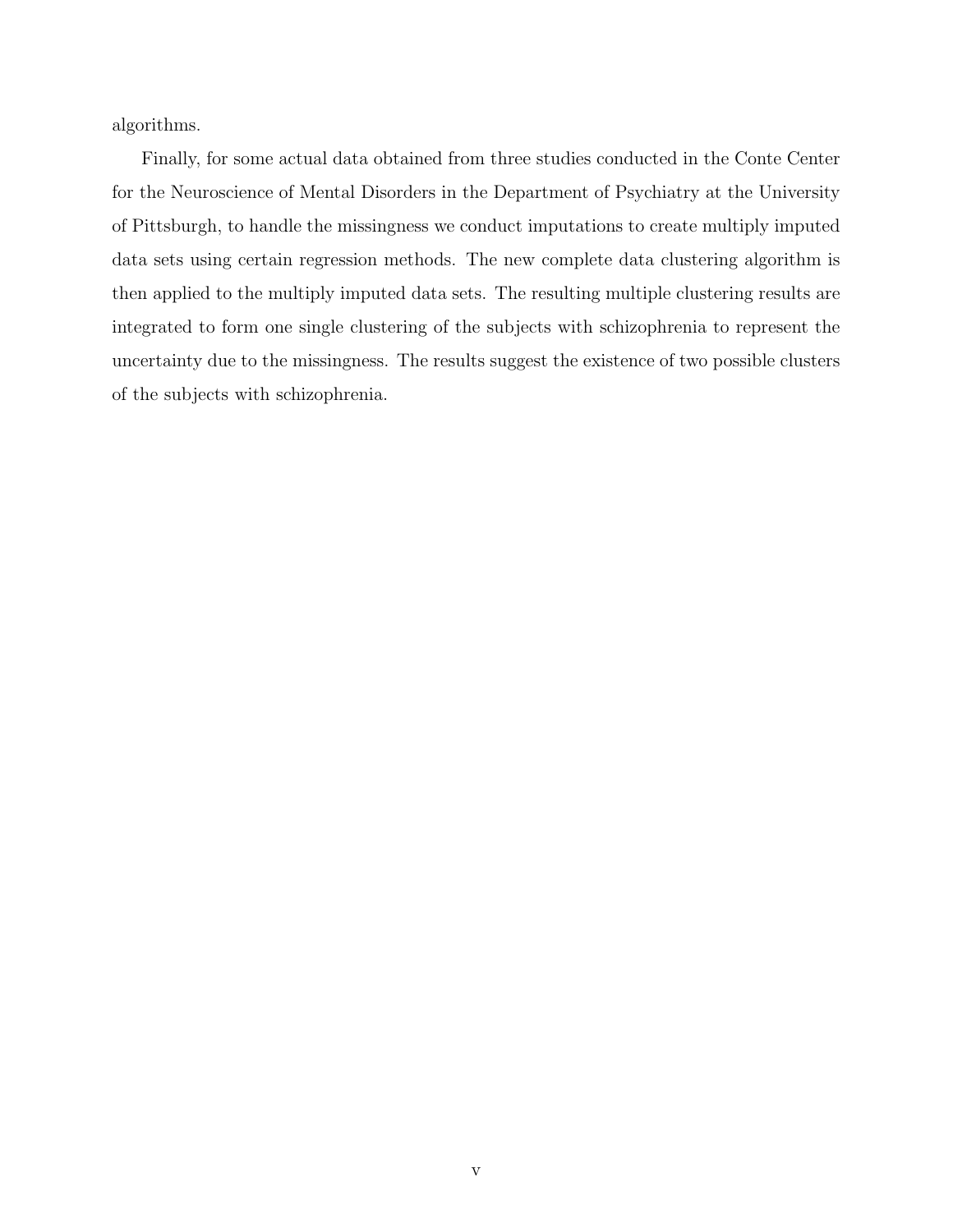## TABLE OF CONTENTS

|     | $\mathbf X$                                                                                                                                                                                                                    |              |  |  |  |
|-----|--------------------------------------------------------------------------------------------------------------------------------------------------------------------------------------------------------------------------------|--------------|--|--|--|
| 1.0 |                                                                                                                                                                                                                                | $\mathbf{1}$ |  |  |  |
| 2.0 | MOTIVATING DATA And a series and a series of the series of the series of the series of the series of the series of the series of the series of the series of the series of the series of the series of the series of the serie |              |  |  |  |
|     |                                                                                                                                                                                                                                | 6            |  |  |  |
|     |                                                                                                                                                                                                                                | 8            |  |  |  |
|     |                                                                                                                                                                                                                                | 9            |  |  |  |
|     |                                                                                                                                                                                                                                | 10           |  |  |  |
| 3.0 | LITERATURE REVIEW                                                                                                                                                                                                              | 13           |  |  |  |
|     |                                                                                                                                                                                                                                | 13           |  |  |  |
|     |                                                                                                                                                                                                                                | 16           |  |  |  |
|     |                                                                                                                                                                                                                                | 18           |  |  |  |
|     |                                                                                                                                                                                                                                | 18           |  |  |  |
|     |                                                                                                                                                                                                                                | 20           |  |  |  |
| 4.O | STRUCTURED MODELING WITH ONE POPULATION FINITION<br>22                                                                                                                                                                         |              |  |  |  |
|     | The Model with Structured Means and Covariances<br>4.1                                                                                                                                                                         | 22           |  |  |  |
|     |                                                                                                                                                                                                                                | 22           |  |  |  |
|     |                                                                                                                                                                                                                                | 25           |  |  |  |
|     |                                                                                                                                                                                                                                | 26           |  |  |  |
|     | Maximum Likelihood Estimation and Derivatives<br>4.2                                                                                                                                                                           | 28           |  |  |  |
|     |                                                                                                                                                                                                                                | 29           |  |  |  |
|     | 4.2.2 Restricted Maximum Likelihood (REML)                                                                                                                                                                                     | 31           |  |  |  |
|     |                                                                                                                                                                                                                                | 32           |  |  |  |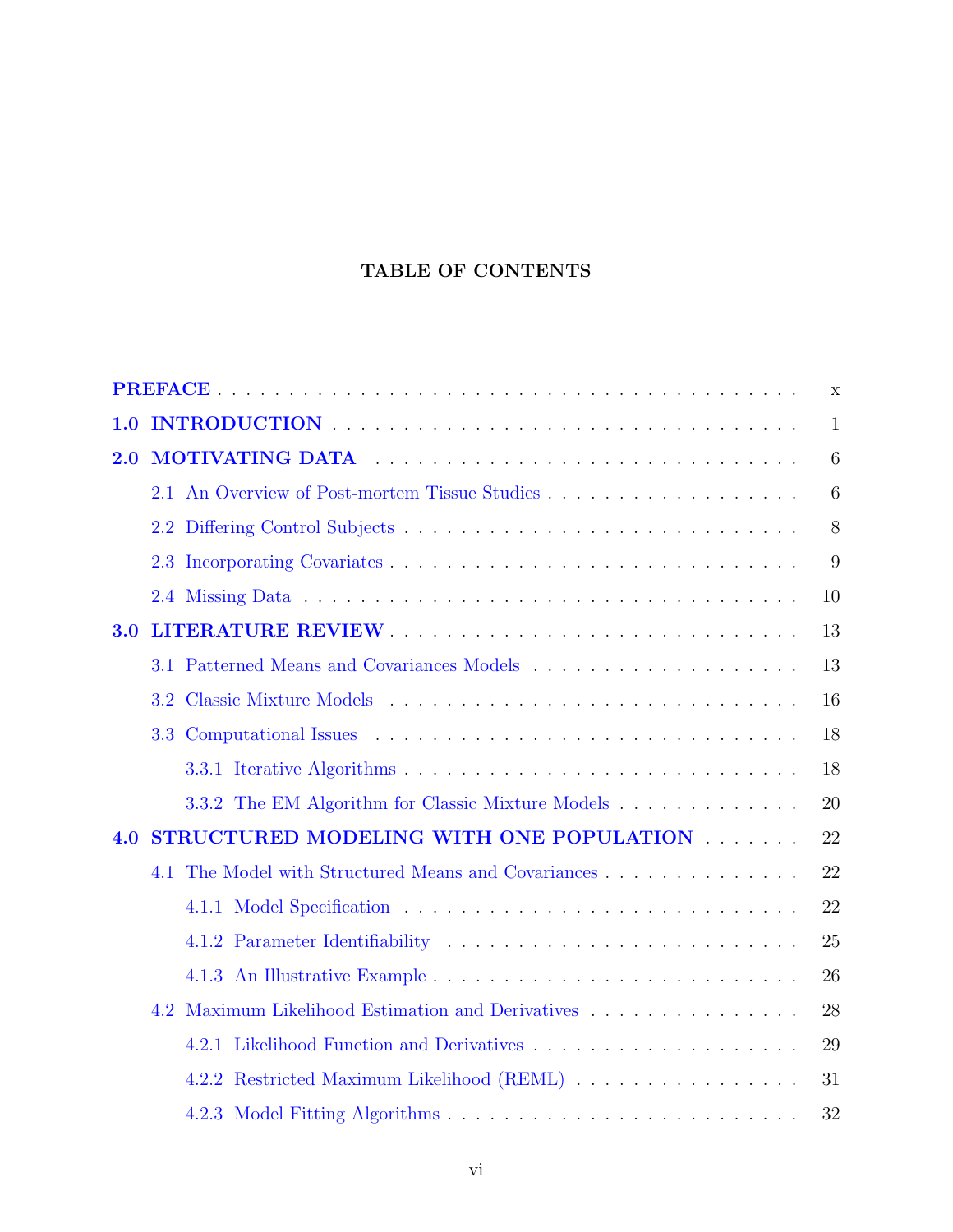|                                                                                                          | 36 |
|----------------------------------------------------------------------------------------------------------|----|
| 4.3                                                                                                      | 37 |
|                                                                                                          | 43 |
|                                                                                                          | 47 |
| CLUSTERING OF SUBJECTS WITHOUT MISSING DATA<br>5.0                                                       | 49 |
|                                                                                                          | 49 |
|                                                                                                          | 52 |
|                                                                                                          | 53 |
|                                                                                                          | 53 |
|                                                                                                          | 59 |
|                                                                                                          | 62 |
| STRUCTURED CLUSTERING WITH MISSING DATA AND AP-<br>6.0                                                   |    |
| PLICATIONS TO POST-MORTEM TISSUE DATA ELECTRICIAL CONTRACT AND THE PLICATIONS TO POST-MORTEM TISSUE DATA | 67 |
|                                                                                                          | 67 |
|                                                                                                          | 70 |
|                                                                                                          | 72 |
| CONCLUSIONS (CONCLUSIONS)<br>7.0                                                                         | 79 |
|                                                                                                          | 82 |
|                                                                                                          | 83 |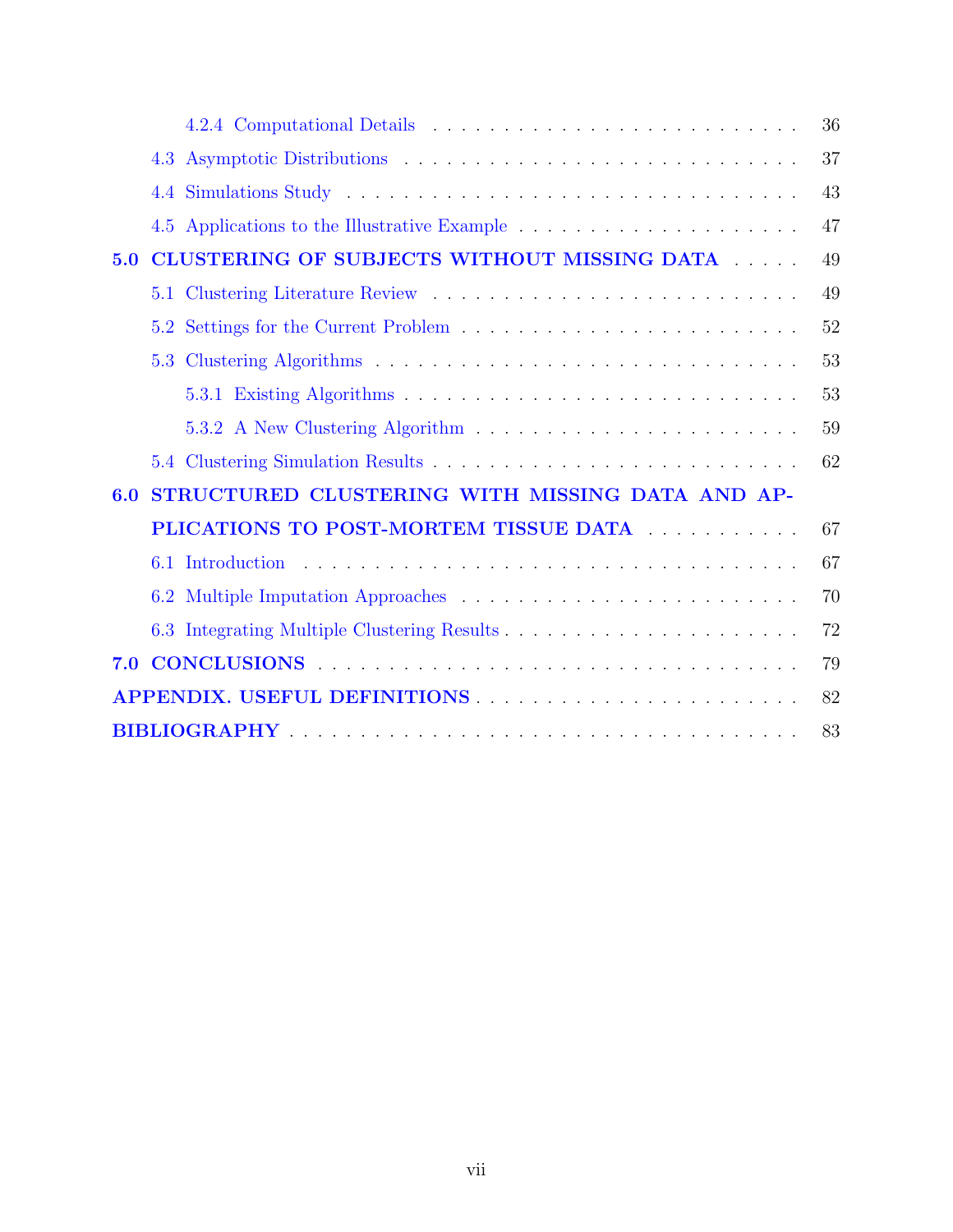### LIST OF TABLES

| 4.1 Characteristics of Subjects and Data: Hashimoto et al. (2003, 2005) 27 |  |
|----------------------------------------------------------------------------|--|
|                                                                            |  |
| 5.1 A Summary of the parameter estimates in the clustering simulations 66  |  |
|                                                                            |  |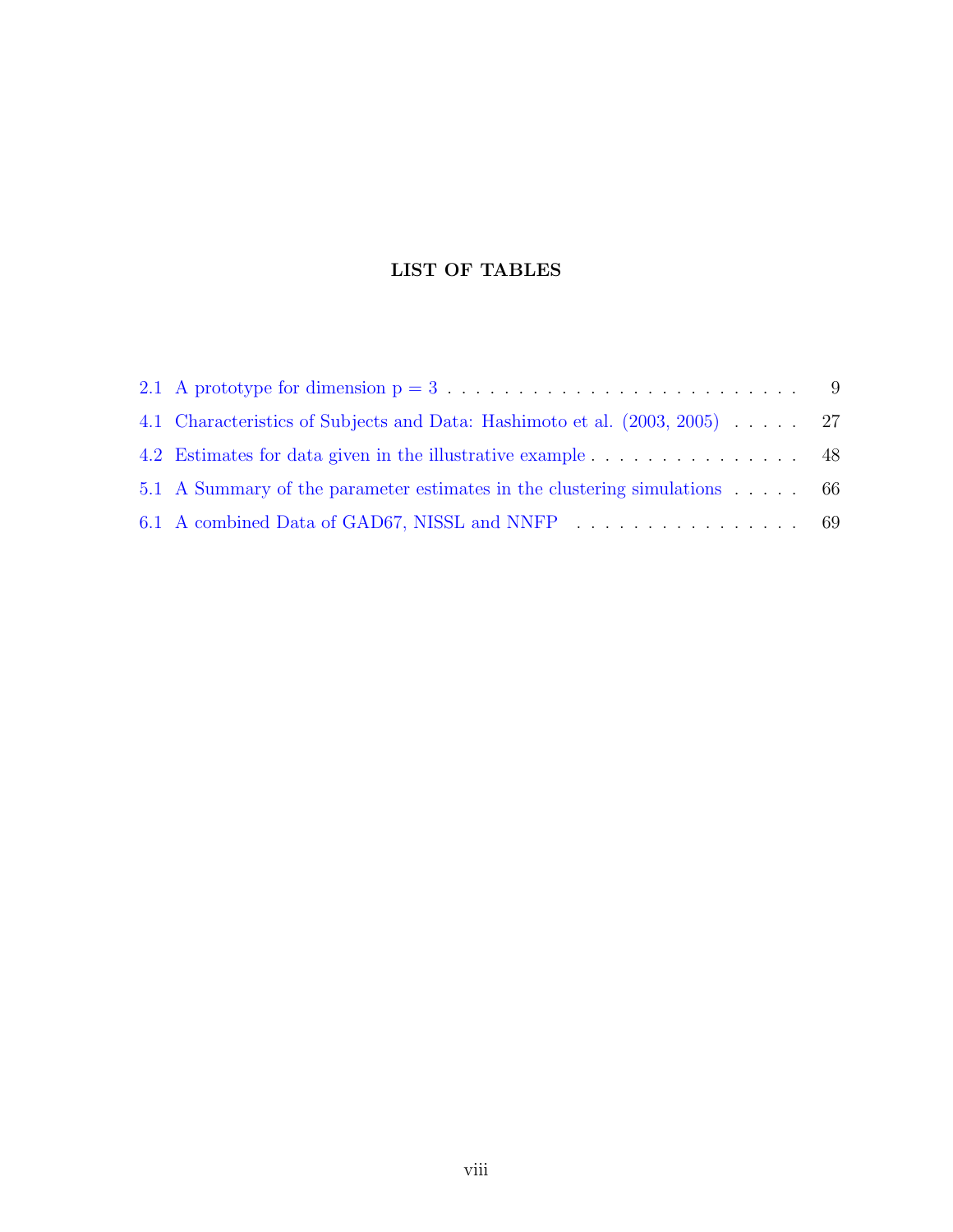### LIST OF FIGURES

|                                                                                | 11 |
|--------------------------------------------------------------------------------|----|
| 4.1 Simulation histograms and asymptotic distribution of a mean parameter      | 44 |
| 4.2 Simulation histograms and asymptotic distribution of a variance parameter. | 44 |
| 4.3 A pairwise comparison of the MLE and the one-iteration estimate            | 45 |
| 4.4 Boxplots of some covariance parameters in the unbalanced case              | 45 |
|                                                                                | 63 |
|                                                                                | 74 |
| 6.2 The dendrograms of clusterings with different agglomeration methods        | 75 |
| 6.3 Boxplots of GAD67, NISSL and NNFP for the two clusters                     | 77 |
| 6.4 Scatter plots of GAD67, NISSL and NNFP vs. age for the two clusters        | 77 |
| 6.5 Scatter plots of GAD67, NISSL and NNFP vs. gender for the two clusters.    | 78 |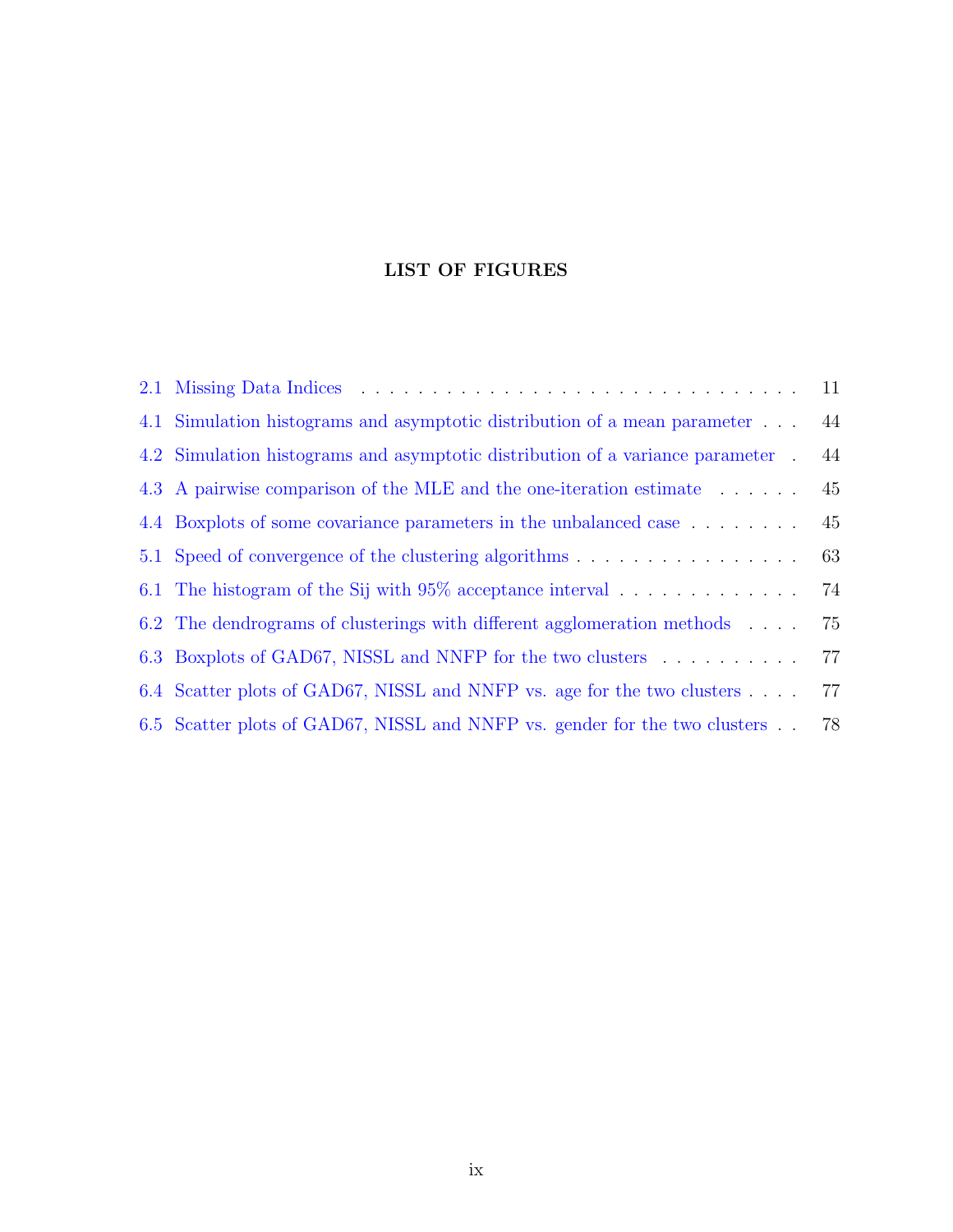#### PREFACE

<span id="page-9-0"></span>I am deeply indebted to my advisor, Dr. Allan R. Sampson, for his support, commitment, and patience. He encouraged me to think independently and develop research skills which I would benefit from in my whole career. He generously devoted his time to read and revise my draft, and to provide me stimulating advices on my research. He has a warm heart and treated me with kindness.

I would like to sincerely thank my committee members, Dr. David A. Lewis, Dr. Leon J. Gleser and Dr. Satish Iyengar, for spending their time reading my draft. Particularly, I thank Dr. Leon J. Gleser for his constructive comments on the first part of my research. And I thank Dr. David A. Lewis for his interest in my research and his generosity in allowing me to use the data from post-mortem tissue studies conducted in his lab.

I extend many thanks to my friends and collaborators, especially Dr. Takanori Hashimoto. He is not only my collaborator but also one of my best friends. He was of great help in clarifying certain basic neurobiological ideas and collecting the data. I thank Dr. Zhuoxin Sun, a former student of my advisor, for her generous help in the early stage of my research. As a successor of her graduate student researcher position, I learned a lot from her. I also would like to thank Ms. Ana-Maria Iosif for correcting my writing.

Finally, I would like to thank my family. Last year, my wife presented me a special and precious gift – our son Kevin. The happiness of having this lovely family was my backbone for pursuing my American dream and completing my PhD degree. I also owe a lot to my other family members, especially my mother and mother-in-law for taking care of baby Kevin, which provided me enough time for my study.

This research was financially supported both by my advisor, Dr. Allan R. Sampson, and by the Department of Statistics.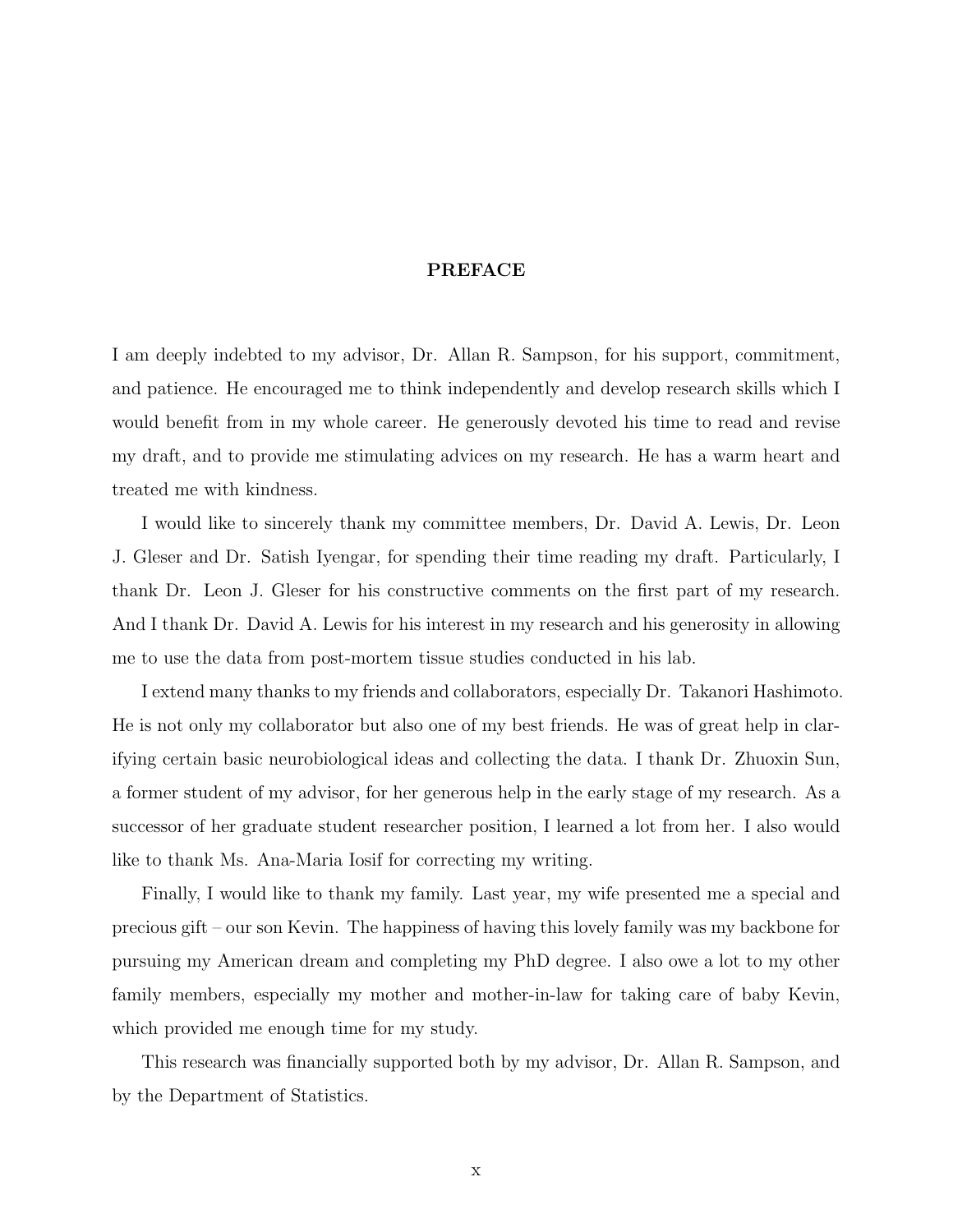#### 1.0 INTRODUCTION

<span id="page-10-0"></span>Schizophrenia is a chronic, severe, and disabling brain disease, characterized mainly by the impairment of certain cognitive functions, such as working memory. Neuroscientists are using many approaches to understand the neurobiology of this disease with the ultimate goal to develop more effective clinical treatments. The Conte Center for the Neuroscience of Mental Disorders (CCNMD) in the Department of Psychiatry at the University of Pittsburgh is heavily involved in conducting basic neurobiological research concerning schizophrenia. A major research interest of the Center is to use post-mortem tissue samples to detect neurobiological alterations in subjects with schizophrenia (for example, see [Konopaske et al.](#page-93-0) [\(2005\)](#page-93-0)). These studies are conducted involving differing neurobiological measurements on various brain regions of subjects from the Brain Bank Core of the Center. While individual studies typically address the possible abnormality of a single neurobiological marker, the potential to combine the data from multiple studies would provide an opportunity to synthesize the data collected in the Center's studies and possibly produce new insights into the understanding of schizophrenia. We are aware of only one previous attempt at such a data synthesis in schizophrenia research. This study involved tissue studies from the Stanley Foundation based on a single cohort of subjects with psychiatric disorders and control subjects and focused on identifying various neurobiological markers which distinguished subjects from the different diagnostic groups [\(Knable et al.,](#page-93-0) [2001,](#page-93-0) [2002\)](#page-93-0). Their combined data set consisted of 60 subjects from four different diagnostic groups, including schizophrenia, bipolar disorder, non-psychotic depression and normal, and a total of 102 different neurobiological markers. The authors implemented a linear discriminant function (LDF) model and a classification and regression tree (CART) model, in addition to the regular analysis of variance (ANOVA) model, to identify subsets of neurobiological markers that discriminated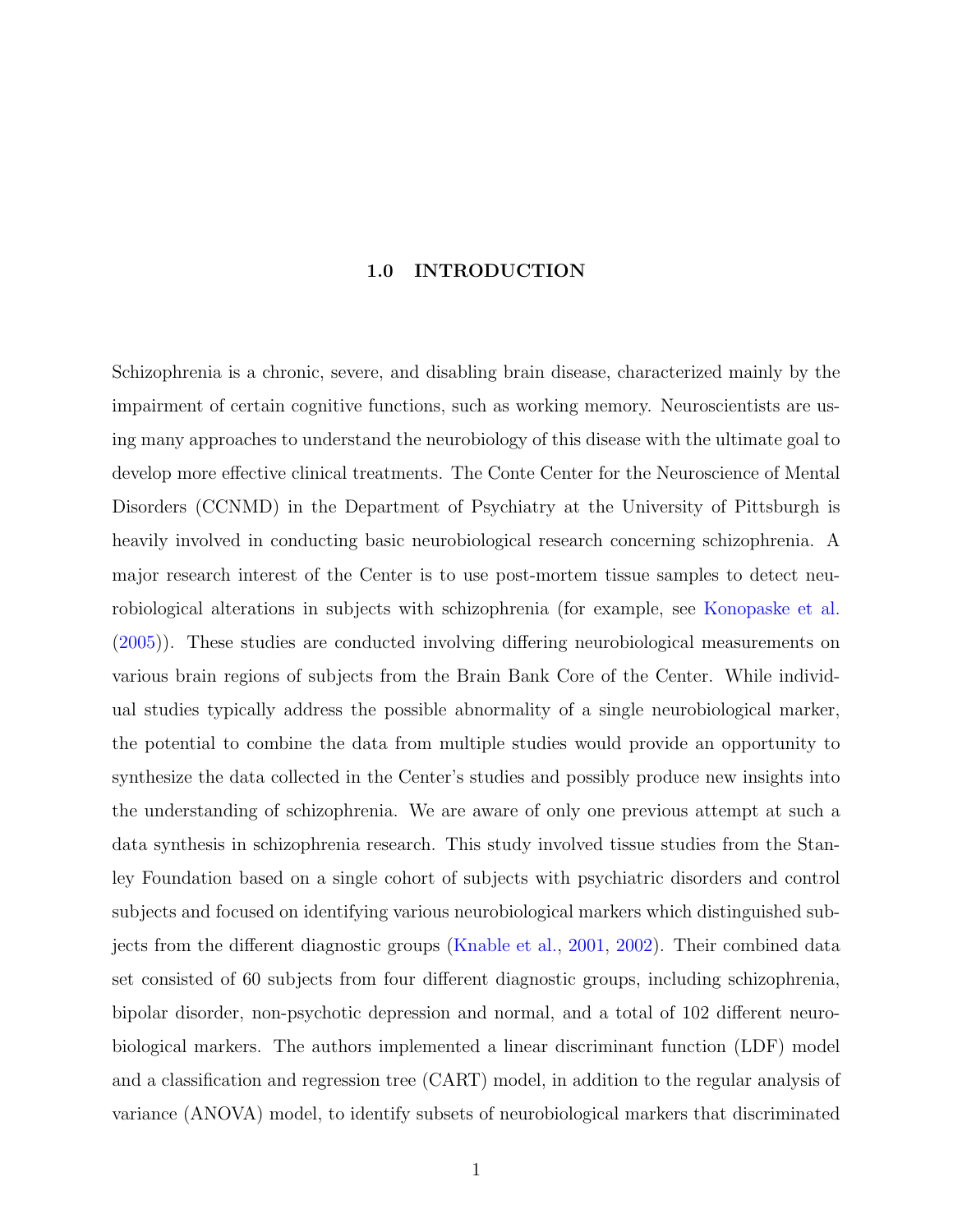subjects with psychiatric disorders from normal controls. Use of the LDF and CART models instead of the ANOVA model helps to reduce the rate of false discovery. However, we are interested in another research direction. Due to the many combinations of symptoms, schizophrenia is clinically thought not to be a homogeneous disease, so that this heterogeneity might be explained neurobiologically in the various brain regions. As a result, another way of synthesizing the data is to develop new statistical methods to identify possible subpopulations of subjects with schizophrenia by examining these bio-markers. The ultimate clinical goal would then be to relate these subpopulations of subjects with schizophrenia to clinical information concerning the subjects. The statistical methodology we develop to address this synthesis is framed generally enough to be applicable in other settings with similar structures.

Model based clustering techniques have been widely studied and implemented in practice for decades, especially with the emergence of the Expectation and Maximization (EM) algorithm introduced by [Dempster, Laird, and Rubin](#page-92-0) [\(1977\)](#page-92-0). It enables us to model the heterogeneity of the data of various complicated structures where other clustering methodologies are less possible, e.g., when there exist both an outcome and some covariates. In addition, in the multivariate settings and when some data are missing, the distance metrics required by some procedures are very difficult to define, especially for those cases with nonidentical missing patterns. In this dissertation, we focus on the clustering problem for multivariate normal distributed data with structured means and covariance matrices. Fortunately, there has also been a fair amount of research since the 1960s conducted concerning estimation and testing for the multivariate normal distribution with structured means and covariance matrices (See, for example, [Anderson,](#page-92-0) [1969,](#page-92-0) [1970,](#page-92-0) [1973;](#page-92-0) [Szatrowski,](#page-94-0) [1979,](#page-94-0) [1980,](#page-94-0) [1983;](#page-94-0) [Rubin](#page-94-0) [and Szatrowski,](#page-94-0) [1982;](#page-94-0) [Jennrich and Schluchter,](#page-93-0) [1986\)](#page-93-0). The structured forms for means and covariance matrices arise in many settings, for example, educational or biological studies. In a biological setting, the patterned mean structures come from the existence of covariates, and the patterned covariance structures result from the biological symmetry within subjects and the consideration of random effects. The particular statistical distributional structures that are focused upon in this dissertation arise from our goal of synthesizing data across the Center's multiple post-mortem tissue studies concerning schizophrenia with the objec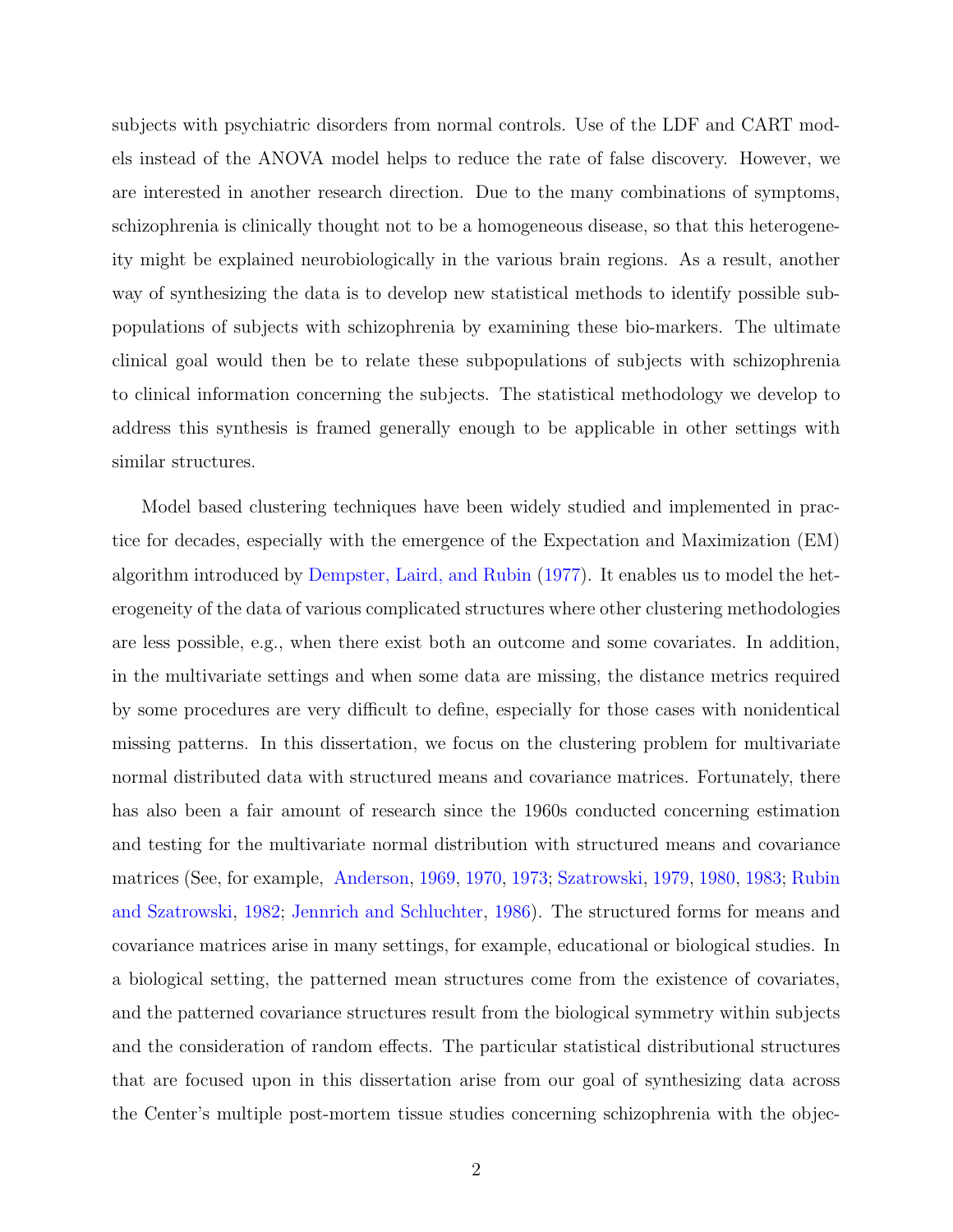tive of identifying possible subpopulations of subjects with schizophrenia and associated bio-markers that show similar neurobiological characteristics.

The statistical work of clustering subjects with schizophrenia would be easier if the data on multiple bio-markers within or across various brain regions were simultaneously obtained on the same set of subjects. However, this usually cannot be achieved due to both the time constraints and the high costs of such kind of studies. In the attempt to synthesize the data from multiple studies in the Center, several specifics of the data arise and lead to distributional structures more general than those previously considered. For a number of studies that involve repeated measures, e.g., across different brain layers, there are pertinent ways to combine them into one single observation per subject. For instance, the sum over all layers is an appropriate choice for the total number of neurons, while the average is to be used for mRNA expression levels. In each study, every subject with schizophrenia has been matched with a control subject based on age at death, gender and post-mortem interval. As a result, we use appropriate within pair differences as the primary data in our analysis. The reason for doing this is to control for both experimental and demographical variations with details discussed in Chapter [2.](#page-15-0) However, in a number of cases, due to the availability of tissue samples and other experimental constraints, different controls might have been paired with the same subject with schizophrenia when that subject is used in different studies. This introduces covariance matrices with differing structures. Furthermore, various demographic measurements, such as duration of the disease, brain pH value and storage time of tissue sample, are also available for each subject in addition to age, gender and post-mortem interval. Some of them, e.g., age, are often informative about the neurobiological measurements, while others, e.g., post-mortem interval, brain pH and storage time, are only experimental adjustments to attempt to recover the tissue status at time of death. Hence, we consider a selected subset of the demographic characteristics as covariates in the clustering analysis. Finally, while some studies use the same sets of subjects with schizophrenia, others have overlapping sets, and yet others have disjoint sets. New subjects are frequently used in studies, while some older ones are much less frequently used. This partial usage of the subjects with schizophrenia creates much missingness in combining data from multiple studies. Specifically, for each subject with schizophrenia and its corresponding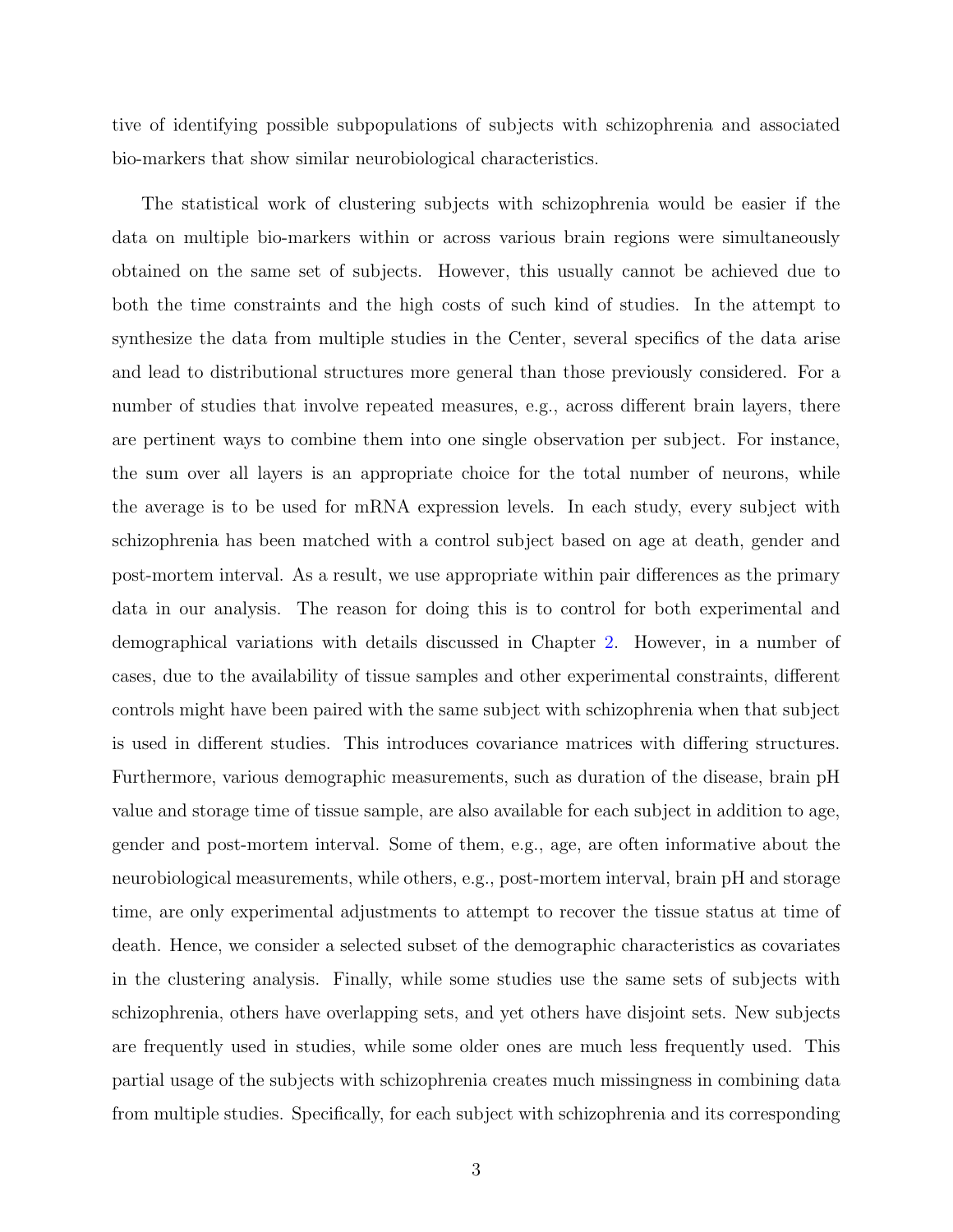controls, not all the observations over all studies are available. Moreover, if missing data occur, then the relationships between the missing and the observed control subjects matched with the same subject with schizophrenia are also unavailable. The details of our motivating data are provided in Chapter [2.](#page-15-0)

The outline of the remainder of this dissertation is as follows. In Chapter [3,](#page-22-0) we review some existing literature on the topic of structured means and covariance matrices, as well as some basic model-based clustering techniques including the classic mixture modeling. In Chapter [4,](#page-31-0) we develop and evaluate some new multivariate models to deal with the structured means and covariance matrices arising from our specific settings, assuming no clustering and no missing data. Following a more detailed literature review on some modern model based clustering techniques, in Chapter [5,](#page-58-0) model based clustering algorithms are then built upon these new generalizations of the structured models still with the assumption of no missing data. A new algorithm is shown to provide the same clustering result as the existing EM gradient algorithm in a relatively faster manner. Finally, in Chapter [6](#page-76-0) we apply the new clustering algorithm to the combined data from multiple post-mortem tissue studies with help of some multiple imputation techniques to deal with the missingness.

The review chapter, Chapter [3,](#page-22-0) focuses mainly on the work of [Anderson](#page-92-0) [\(1969,](#page-92-0) [1970,](#page-92-0) [1973\)](#page-92-0), [Szatrowski](#page-94-0) [\(1979,](#page-94-0) [1980,](#page-94-0) [1983\)](#page-94-0) and [Jennrich and Schluchter](#page-93-0) [\(1986\)](#page-93-0). In addition, some general issues concerning classic mixture models and some computational issues including the EM algorithm are also reviewed, since they contain the basic idea of model based clustering. The review section in Chapter [5](#page-58-0) reviews some recent work of [DeSarbo and Corn](#page-92-0) [\(1988\)](#page-92-0), [Jones and McLachlan](#page-93-0) [\(1992\)](#page-93-0), [Arminger, Stein, and Wittenberg](#page-92-0) [\(1999\)](#page-92-0) and [Zhang](#page-95-0) [\(2003\)](#page-95-0) regarding model based clustering.

As an initial step in clustering subjects with schizophrenia, we require using new multivariate models and developing their corresponding model fitting algorithms without the assumptions of clusters and missing data. We present these results in Chapter [4.](#page-31-0) While these models ultimately will be required to implement our clustering approaches, they are of interest in their own right. Several model fitting algorithms, including the Method of Scoring and the Newton-Raphson, are considered for parameter estimation and the relevant asymptotic distributions are obtained. In addition, a one-iteration estimator using the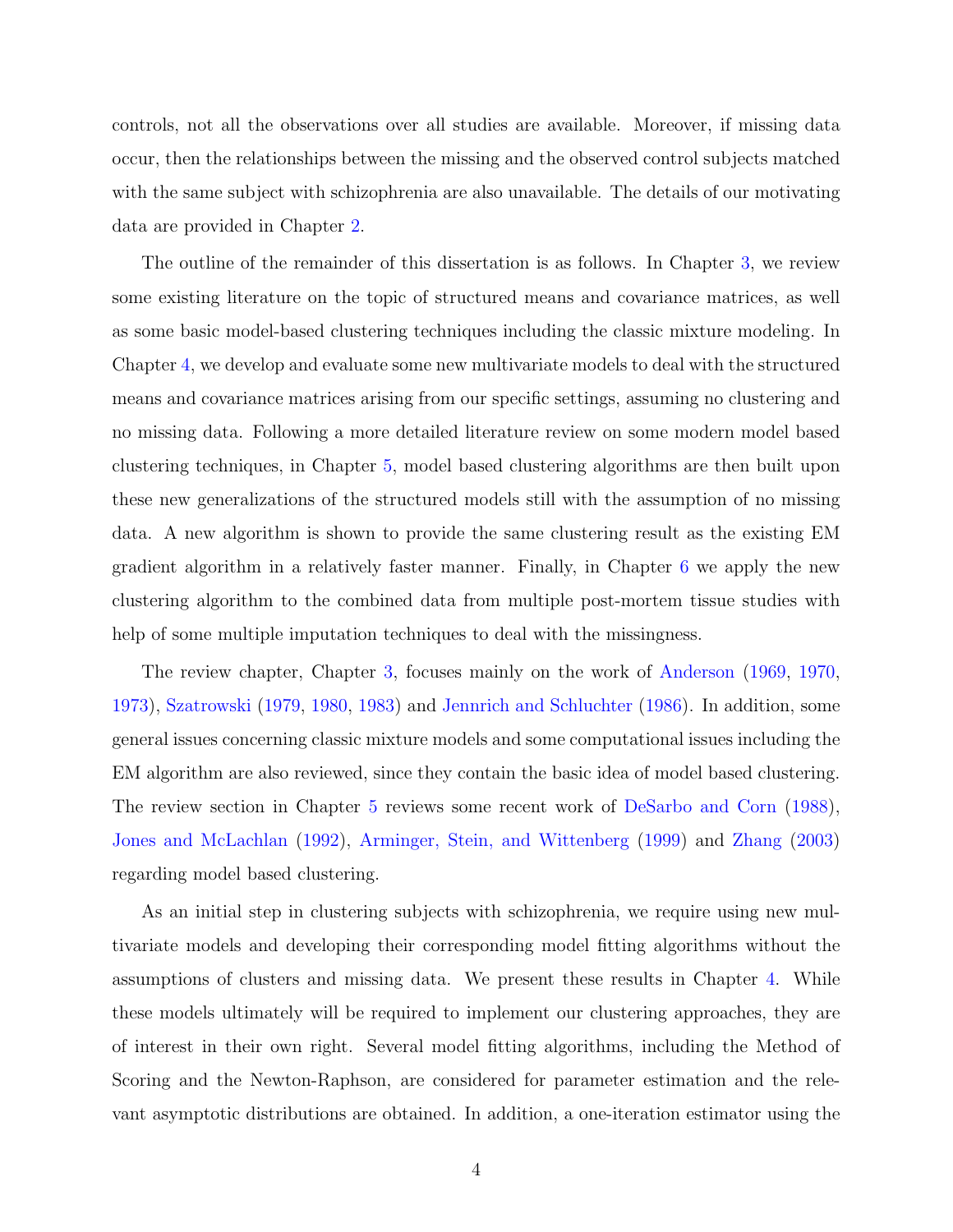Method of Scoring algorithm starting from a consistent starting point is show to be asymptotically equivalent to the MLE. Simulations are then provided to verify the key asymptotic results. In the analysis, the vector of the pairwise differences across different studies sharing the same subject with schizophrenia is treated as having a multivariate normal distribution with patterned mean and covariance structures. The particular structures, we develop, result from two specific factors concerning the Center's studies, that is, the differing control subjects and the existence of nonidentical covariates. The factor of differing control subjects creates patterned covariance structures, while the factor of nonidentical covariates results in patterned structures of the means.

Based on the new multivariate models with patterned mean and covariance structures, model based clustering techniques are built in Chapter [5](#page-58-0) still with the assumption of no missing data. The data are now assumed to come from a mixture of two different multivariate normal distributions with patterned mean and covariance structures. Several existing algorithms, including the EM gradient algorithm [\(Lange,](#page-93-0) [1995\)](#page-93-0) and Titterington's (1984) [\(Titterington,](#page-94-0) [1984\)](#page-94-0) algorithm, are considered to cluster the subjects with schizophrenia into two possible subpopulations. A new algorithm is then developed and shown to provide the same clustering results in a relative faster manner. Simulations are given to compare this new algorithm to the existing ones.

The actual data obtained from multiple post-mortem tissue studies has a large scale of missingness. As a result, the clustering algorithms discussed in Chapter [5](#page-58-0) cannot be directly applied. Directly working on the observed data is also intractable given the complicated structures of our data. Nevertheless, with the assumption of a missing completely at random (MCAR) missing mechanism, imputation techniques can be implemented to impute the missing data. Then, the clustering algorithms in Chapter [5](#page-58-0) can be applied to the imputed data. In order to represent the uncertainty due to the missingness, multiple imputations are conducted and the clustering results from the multiple imputed data are combined to form a single clustering of the subjects with schizophrenia. Finally, some graphical summaries are obtained based on the observed data to understand the differences between the two clusters. The details of this application are discussed in Chapter [6.](#page-76-0)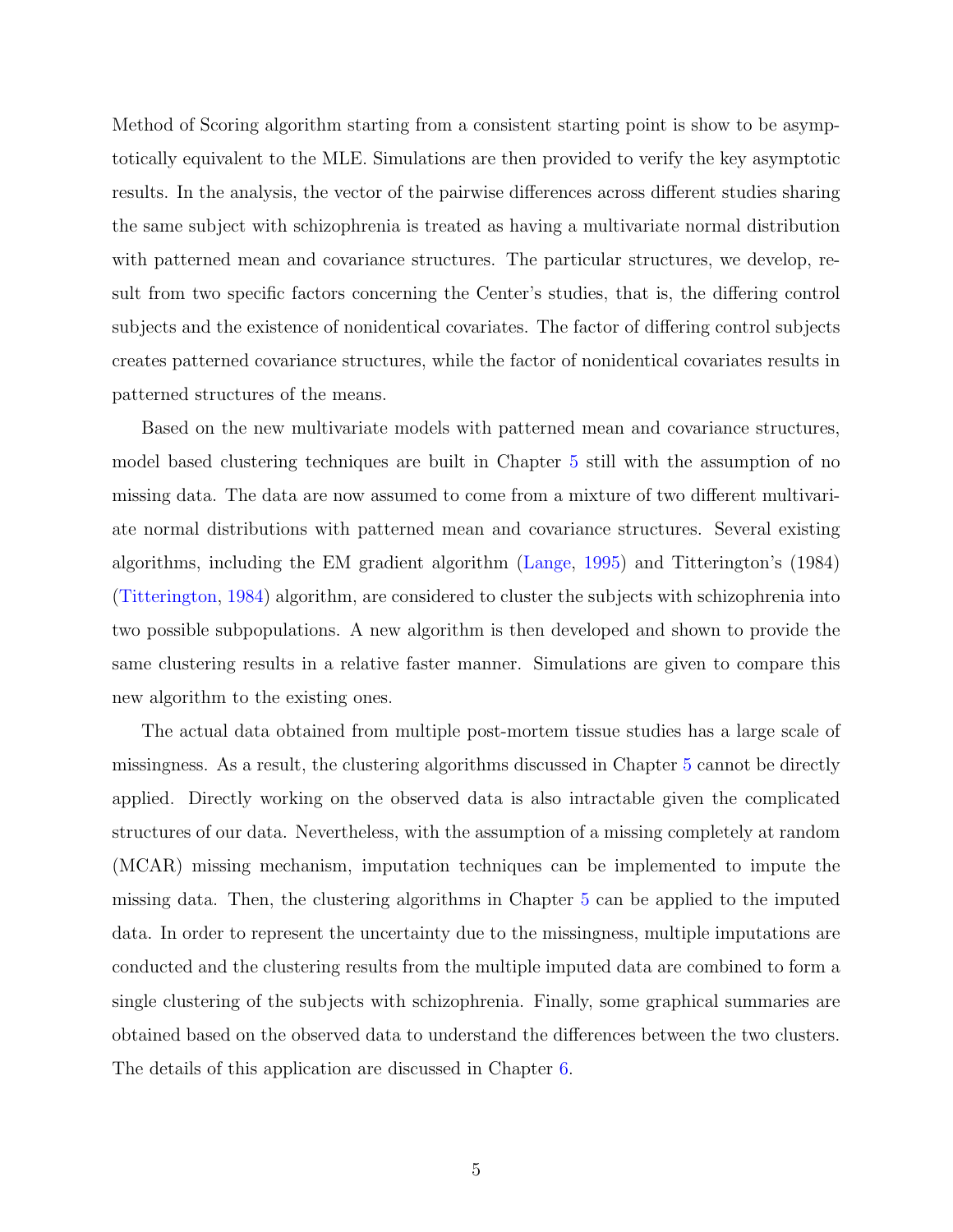#### 2.0 MOTIVATING DATA

#### <span id="page-15-0"></span>2.1 AN OVERVIEW OF POST-MORTEM TISSUE STUDIES

As of December 31, 2005, the post-mortem tissue data from subjects with psychiatric disorders in the Center consists of about 50 subjects with schizophrenia and 80 control subjects from the Brain Tissue Bank. Approximately 35 separate post-mortem tissue studies have been conducted in Dr. Lewis's lab. Limited historical information, such as diagnostic records, behavior pattern, usage of drugs and cause of death, as well as the demographic characteristics, have been obtained for these subjects. These subjects, especially the ones with schizophrenia, have been repeatedly used for studies conducted in Dr. Lewis's Lab. In each study one or more neurobiological characteristics in particular brain regions have been measured and analyzed mainly with the analysis of covariance (ANCOVA) model or its multivariate version (MANCOVA). The primary purpose of these studies is to detect possible neurobiological alterations in the subjects with schizophrenia as compared to the corresponding controls with the consideration of certain adjusting factors such as the demographic characteristics. In each study, every subject with schizophrenia has been matched with a control subject based upon certain demographic characteristics. In pairing, the matched subjects have their ages at death, gender and post-mortem intervals as close as possible. The tissue samples from the matched pairs are then blinded and processed together. However, due to the availability of tissue samples and other experimental constraints, different control subjects might have been paired with the same subject with schizophrenia across different studies. Also, different subsets, typically 10-30 subjects, of the subjects with schizophrenia have been used across different studies, which conceptually introduces a large amount of missingness when we want to combine the data.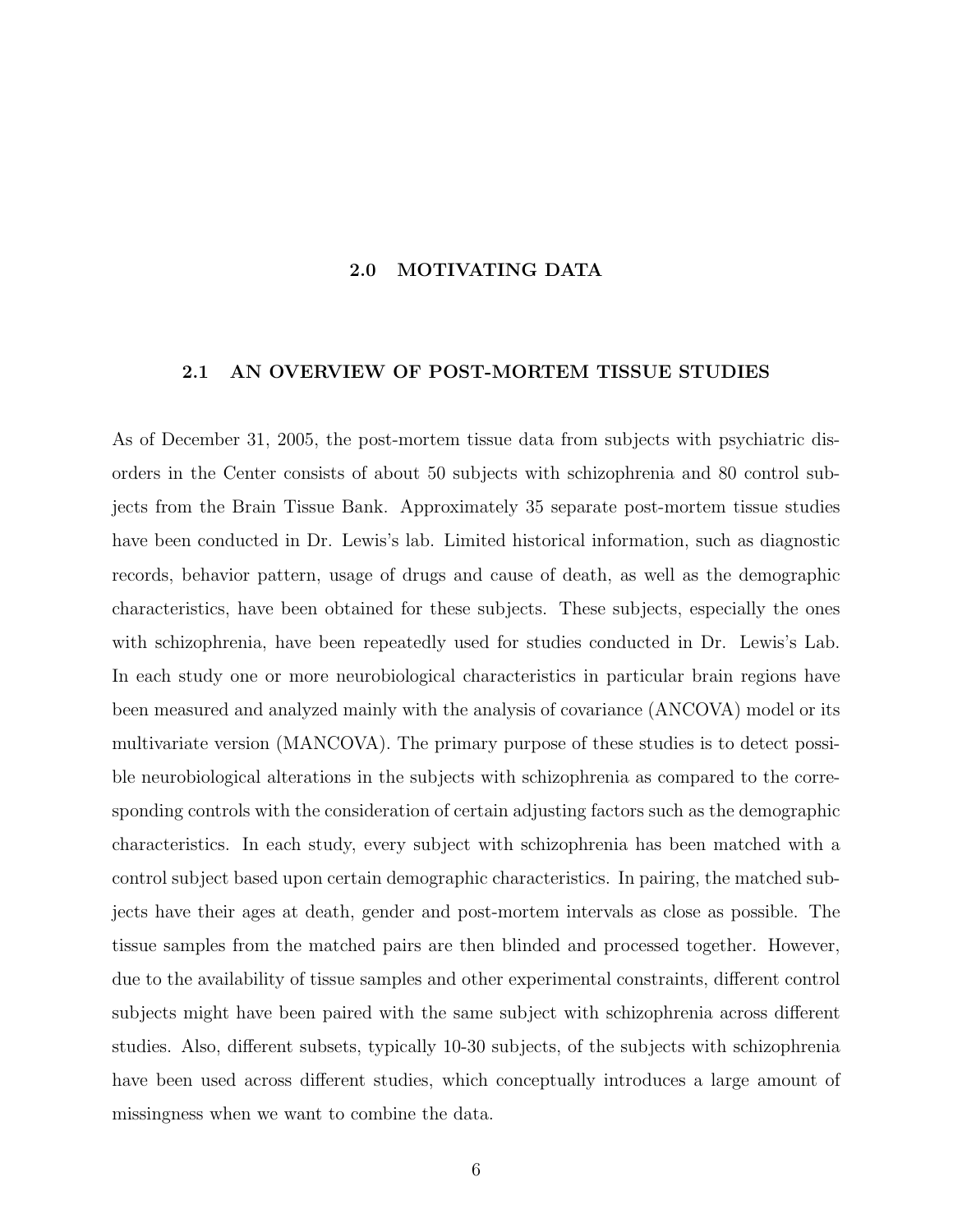With the opportunity of combining the post-mortem tissue data from multiple studies, two interesting questions can be raised. First, as we have mentioned, schizophrenia might not be a uniform disease. So the first question is whether we can identify some meaningful subclasses of the subjects with schizophrenia based on the post-mortem tissue data. Statistically, the problem of interest is to attempt to cluster the subjects with schizophrenia to examine the possible heterogeneity of the disease. Second, the Center's studies explore different bio-markers implicated with the disease, where there might be neurobiological relationships. As a result, it is more likely that different choices of studies would yield different clusterings of the subjects with schizophrenia. This suggests possibly needing to use some simultaneous clustering methods to find bio-markers showing similar neurobiological characteristics. Our far-reaching goal is then to find neurobiologically related bio-markers and relate the clustering of the subjects with schizophrenia with these bio-markers. A further goal would be to compare any clustering results with the limited amount of clinical data available for subjects in these post-mortem studies, by which we may be able to provide new insights to clinicians. In this research, we focus on clustering of the subjects with schizophrenia with a pre-selected subset of the bio-markers, and leave the bi-clustering for the future. We try to limit the pre-selection of the bio-markers to those showing significant alterations in previous studies and, in part, with the consultation of investigators in the Center.

In integrating data from multiple studies, several special features of the data require us to develop new statistical methodologies. The several difficulties include the existence of differing control subjects across different studies for the same subjects with schizophrenia, the existence of covariates for each subject and the large amount of missing data. In addition, in a number of studies there are repeated measurements over multiple brain regions. When this happens, there will be pertinent ways to combine the repeated measurements into one single observation per subject to reduce the complexity of computation without losing significant information. For instance, the sum over all layers will be an appropriate choice for neuron number, while the average is to be used for mRNA expression levels. In this dissertation we will focus on the parameter estimation and clustering of the subjects with schizophrenia with reasonable model assumptions by successively dealing with the problems of the differing controls, the existence of covariates and the missing data.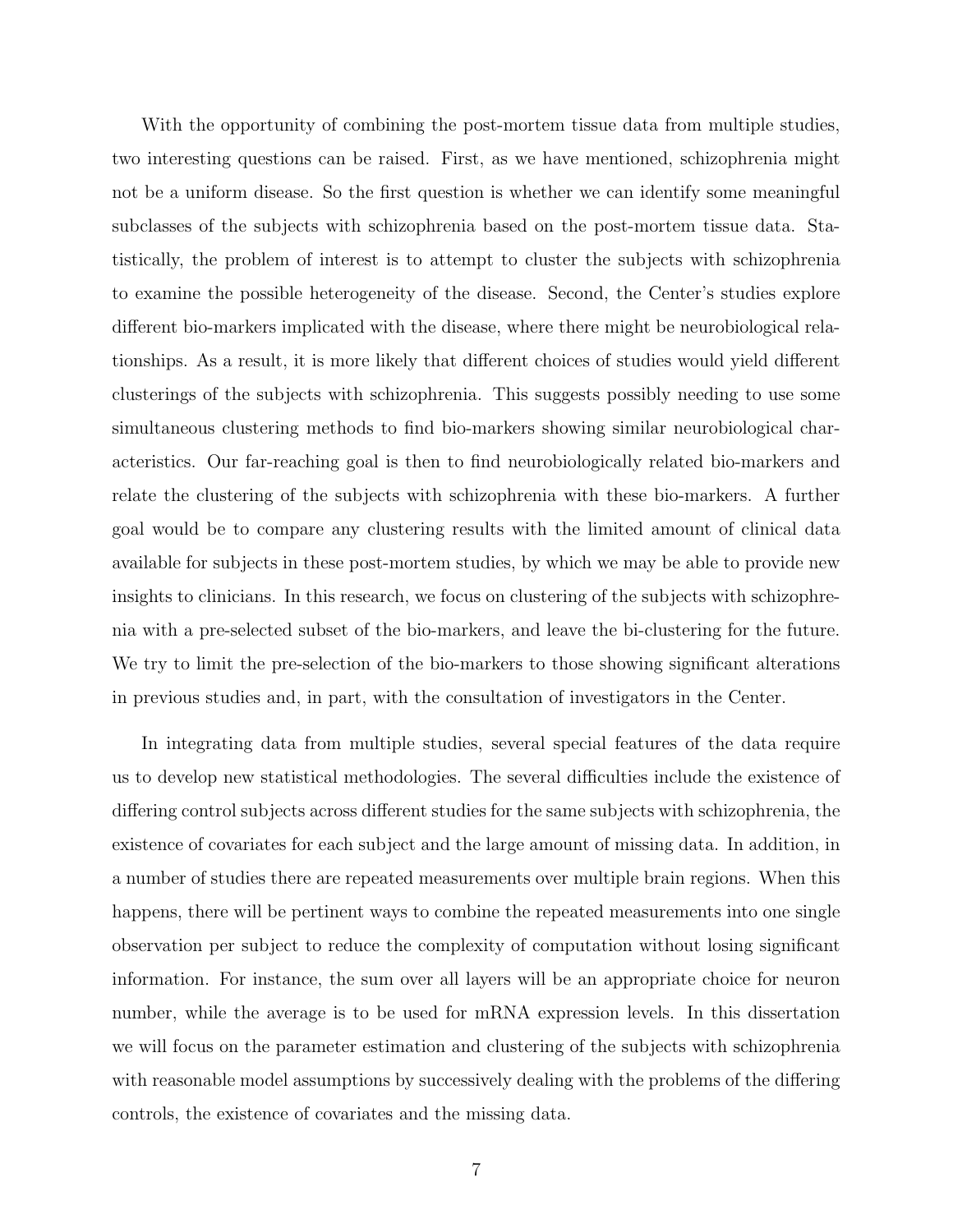#### 2.2 DIFFERING CONTROL SUBJECTS

<span id="page-17-0"></span>In biological experiments, it is usually plausible to assume that observations from the same subjects are correlated, while observations from different subjects are not. However, since the tissue samples from paired subjects in one study are prepared and processed together, the corresponding observations might be affected by common experimental variations, such as the ambient temperature when processed, and the density of the staining solution used in the experiment. In order to control the experimental, as well as the demographical variations on which the pairing is defined, the pairwise differences of observations on a subject with schizophrenia and its corresponding controls are obtained and often in the neuroscience literature treated as the primary data. Then, the vector of the paired differences across studies for the same subject with schizophrenia is treated as a random vector having a multivariate normal distribution. The covariance between the pairwise differences involving the same subject with schizophrenia from two studies depends on whether or not the pairs share the same control subject. For instance, let  $\{S_{i1}, S_{i2}, \cdots, S_{ip}\}$  be the measurements from p studies on the i<sup>th</sup> subject with schizophrenia,  $i = 1, \ldots, n$ , and let  $\{C_{i1}, C_{i2}, \cdots, C_{ip}\}$ be the corresponding measurements on the control subjects paired with the  $i^{th}$  subject with schizophrenia in these studies, where  $\{C_{i1}, C_{i2}, \cdots, C_{ip}\}$  might not be from the same subject. Now consider the differences  $\{S_{i1} - C_{i1}, S_{i2} - C_{i2}, \cdots, S_{ip} - C_{ip}\}$ . It is clear that

$$
Cov(S_{ij} - C_{ij}, S_{ij'} - C_{ij'}) = Cov(S_{ij}, S_{ij'}) + Cov(C_{ij}, C_{ij'}) \text{ for } j \neq j', \qquad (2.1)
$$

since  $Cov(S_{ij}, C_{ij}) = 0$ , because  $S_{ij}$  and  $C_{ij}$  are always from different subjects. Then for those observations where  $\{C_{ij}, C_{ij'}\}$  happen to be from the same control subject, we have  $Cov(C_{ij}, C_{ij'}) \neq 0$ ; otherwise, we have  $Cov(C_{ij}, C_{ij'}) = 0$ . So the covariance matrices for the  $n$  vectors of the differences will not be identical. This feature of the covariance matrices causes difficulty in the analysis only when the assignments of control subjects cause the resulting covariance matrices for all the differences to have two or more different forms. Otherwise, we can treat the problem as an ordinary multivariate regression problem.

To clarify these ideas, we consider in Table [2.1](#page-18-0) a prototypical example where there are  $p = 3$  studies. As can be seen from the table, there are a total of 5 possible different covariance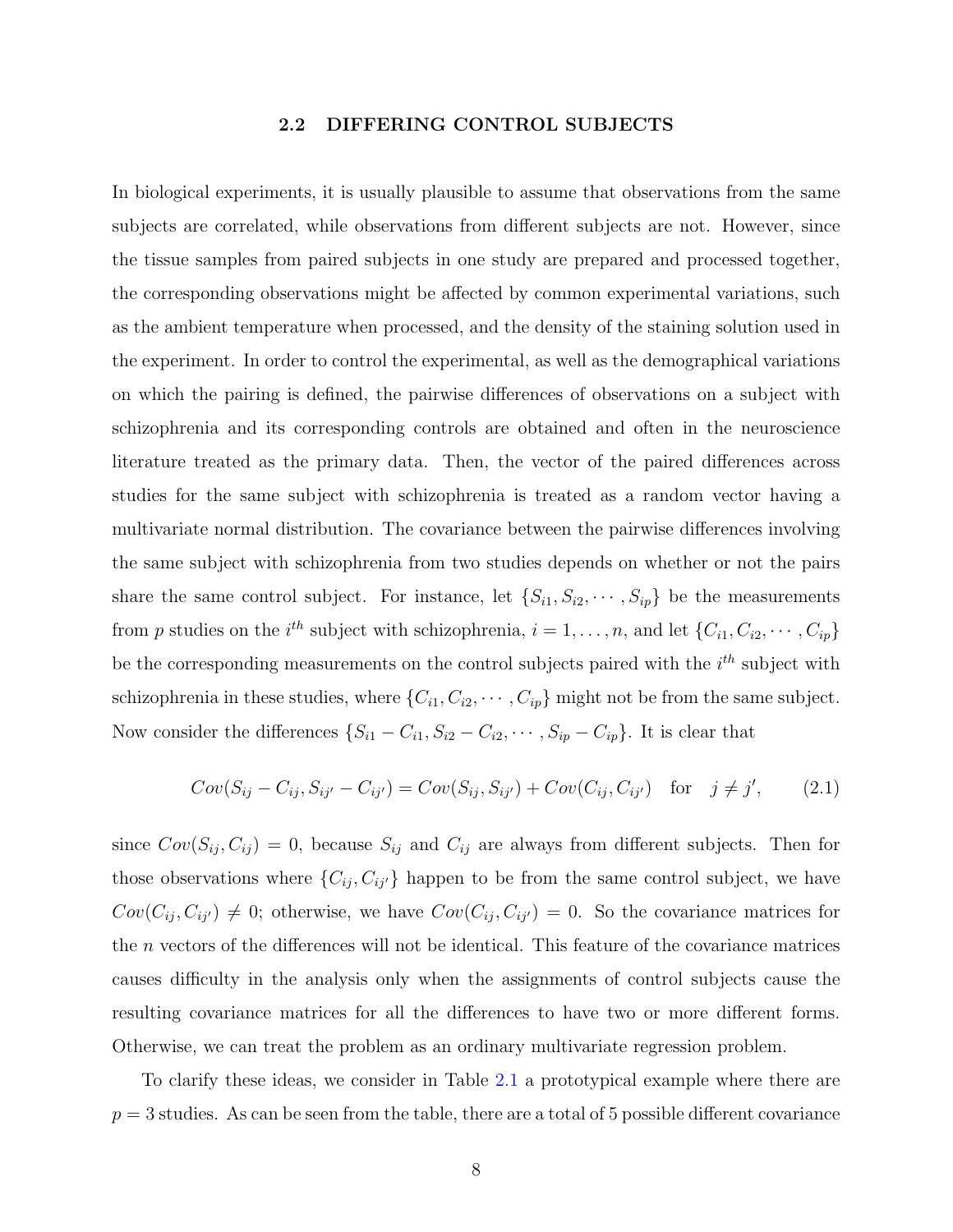<span id="page-18-0"></span>

| Controls in    |  |                         |    |                                                                 |                                                                                                                                    |  |
|----------------|--|-------------------------|----|-----------------------------------------------------------------|------------------------------------------------------------------------------------------------------------------------------------|--|
| Case           |  | study 1 study 2 study 3 |    | Covariance matrices                                             |                                                                                                                                    |  |
|                |  | 1 #1 #2 #3              |    |                                                                 | $\sigma_{11}^s + \sigma_{11}^c$ $\sigma_{12}^s$ $\sigma_{13}^s$<br>$\sigma_{21}^s$ $\sigma_{22}^s + \sigma_{22}^c$ $\sigma_{23}^s$ |  |
|                |  |                         |    |                                                                 | $\sigma_{31}^s$ $\sigma_{32}^s$ $\sigma_{33}^s + \sigma_{33}^c$                                                                    |  |
|                |  |                         |    |                                                                 | $\sigma_{11}^s + \sigma_{11}^c \quad \sigma_{12}^s + \sigma_{12}^c \qquad \sigma_{13}^s$                                           |  |
| $2^{\circ}$    |  | $#1$ $#1$               | #2 |                                                                 | $\begin{vmatrix} \sigma_{21}^s + \sigma_{21}^c & \sigma_{22}^s + \sigma_{22}^c & \sigma_{23}^s \end{vmatrix}$                      |  |
|                |  |                         |    |                                                                 | $\sigma_{31}^s \qquad \quad \  \sigma_{32}^s \qquad \sigma_{33}^s + \sigma_{33}^c$                                                 |  |
|                |  |                         |    |                                                                 | $\begin{bmatrix} \sigma_{11}^s + \sigma_{11}^c & \sigma_{12}^s & \sigma_{13}^s + \sigma_{13}^c \end{bmatrix}$                      |  |
| 3 <sup>1</sup> |  | $\#1$ $\#2$ $\#1$       |    | $\sigma_{21}^s$ $\sigma_{22}^s + \sigma_{22}^c$ $\sigma_{23}^s$ |                                                                                                                                    |  |
|                |  |                         |    |                                                                 | $\sigma_{31}^s + \sigma_{31}^c$ $\sigma_{32}^s$ $\sigma_{33}^s + \sigma_{33}^c$                                                    |  |
|                |  |                         |    |                                                                 | $\begin{bmatrix} \sigma_{11}^s + \sigma_{11}^c & \sigma_{12}^s & \sigma_{13}^s \end{bmatrix}$                                      |  |
| $\overline{4}$ |  | $\#1$ $\#2$ $\#2$       |    |                                                                 | $\sigma_{21}^s$ $\sigma_{22}^s + \sigma_{22}^c$ $\sigma_{23}^s + \sigma_{23}^c$                                                    |  |
|                |  |                         |    |                                                                 | $\sigma_{31}^s$ $\sigma_{32}^s + \sigma_{32}^c$ $\sigma_{33}^s + \sigma_{33}^c$                                                    |  |
|                |  |                         |    |                                                                 | $\sigma_{11}^s + \sigma_{11}^c \quad \sigma_{12}^s + \sigma_{12}^c \quad \sigma_{13}^s + \sigma_{13}^c$                            |  |
| 5              |  | $#1$ $#1$               | #1 |                                                                 | $\sigma_{21}^s + \sigma_{21}^c \quad \sigma_{22}^s + \sigma_{22}^c \quad \sigma_{23}^s + \sigma_{23}^c$                            |  |
|                |  |                         |    |                                                                 | $\sigma_{31}^s + \sigma_{31}^c$ $\sigma_{32}^s + \sigma_{32}^c$ $\sigma_{33}^s + \sigma_{33}^c$                                    |  |

Table 2.1: A prototype for dimension  $p = 3$ 

matrices for a single observation, where  $\sigma_{jk}^s = Cov(S_j, S_k)$  and  $\sigma_{jk}^c = Cov(C_j, C_k)$  when  $C_j$ and  $C_k$  are from the same control subject for  $j, k = 1, 2, 3$ . In general, there are a total of  $2^p - p$  possible different covariance matrices determined by a total of  $p^2$  free parameters. In Table 2.1, case 1 corresponds to the setting where there are three different controls for a subject with schizophrenia, so that the resulting covariance matrix is as shown; whereas in case 2, the same control subjects are used in studies 1 and 2, and a different control subject is used in study 3, so a term  $\sigma_{12}^c$  is added to the covariance term between study 1 and 2. The rest of the cases can be explained in the same way.

#### 2.3 INCORPORATING COVARIATES

In our motivating data, each subject with schizophrenia has their own age, gender, postmortem interval, tissue storage time and so forth. The typical primary ANCOVA or MAN-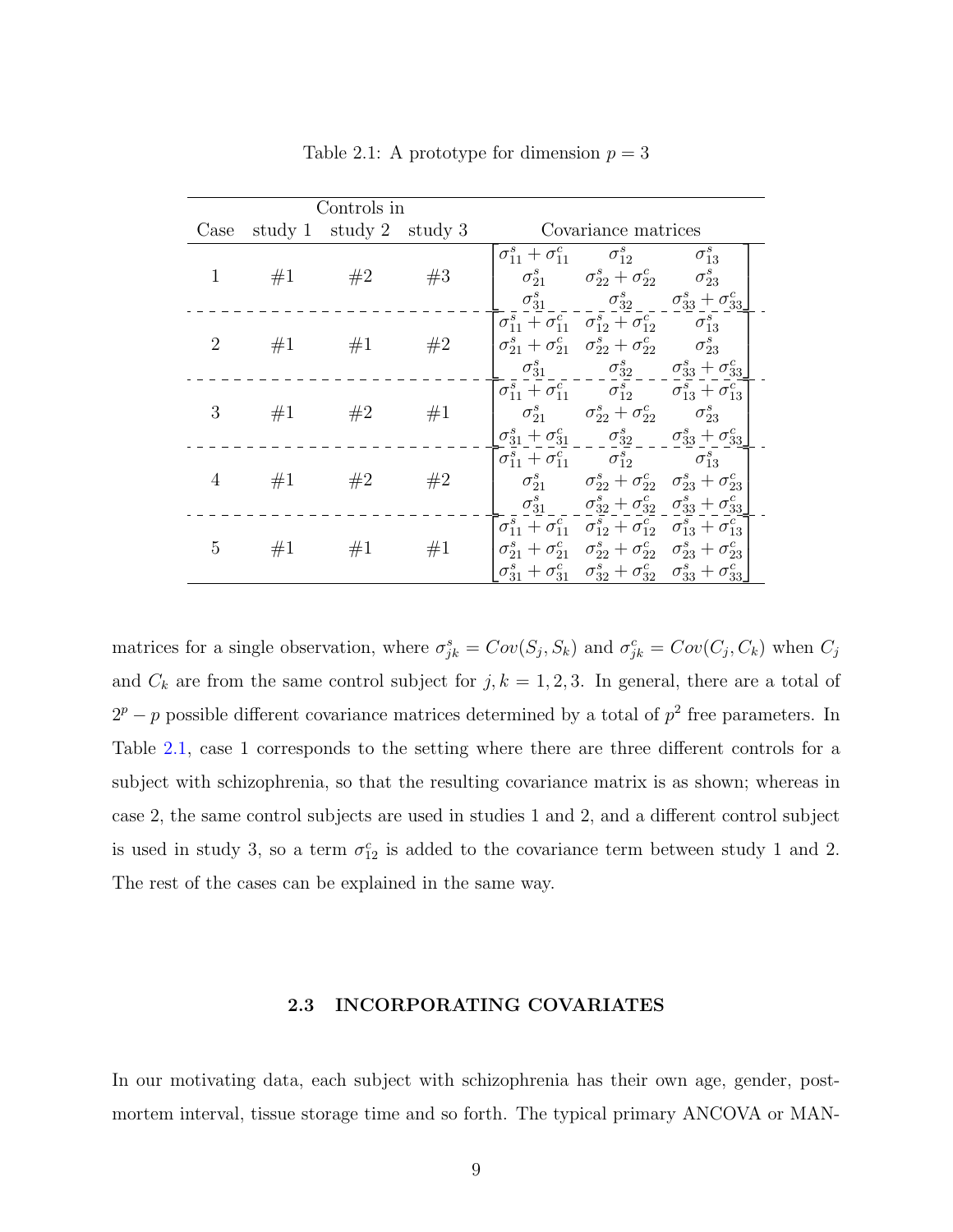<span id="page-19-0"></span>COVA model used in analyzing individual studies has diagnostic group as the main effect, pair as a pairing effect and brain pH and storage time as covariates. In the typical secondary model employed in the analysis of an individual study, pair is replaced by the covariates age, gender and post-mortem interval and the interactions between the covariates and the main effect are also included. See [Konopaske et al.](#page-93-0) [\(2005\)](#page-93-0) for an example of these typical analytic approaches. This means that when we take the within-pair differences between the subjects with schizophrenia and the controls these covariates can still have impact. We build the mean structure of our model as a linear function of some of these covariates. The clustering then can be defined in terms of both the main effect, represented by the intercept, and the effects of some covariates, represented by the slopes. The details of choosing effective covariates and defining the clustering are discussed in Section [5.2.](#page-61-0)

#### 2.4 MISSING DATA

To examine the degree of missingness, a graphic view of the post-mortem data from subjects with psychiatric disorders is constructed by only recording whether or not the data are available. By properly permuting the rows and columns we have Figure [2.1.](#page-20-0) The columns represent the studies and are labeled by their id numbers in the time orders of the studies. The row labels are the id numbers of the subjects with schizophrenia. An entry "1" in the matrix of Figure [2.1](#page-20-0) means the data are observed with a corresponding control subject and "." means not. It can be seen that proper subsets of both the studies and the subjects with schizophrenia may be required in order to do the analysis due to the large scale of missing data.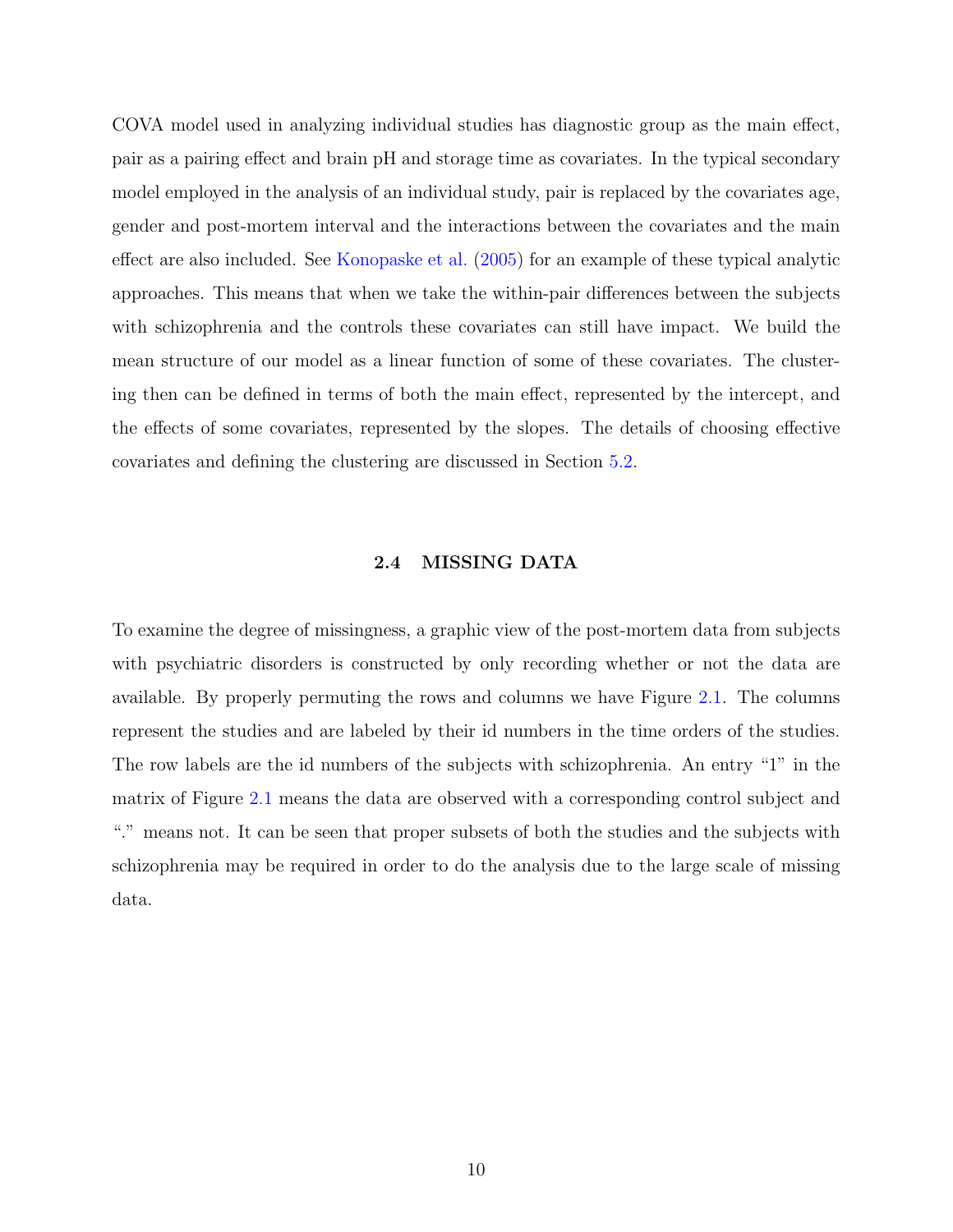<span id="page-20-0"></span>

|          | त्र                                                                                                                               |
|----------|-----------------------------------------------------------------------------------------------------------------------------------|
|          | $\sim 1000$ and $\sim 100$                                                                                                        |
|          | D                                                                                                                                 |
|          | ю                                                                                                                                 |
|          | 9<br>$\sim$ $\sim$<br><b>Service</b> State<br>.                                                                                   |
|          | エエエエエエエエ<br>4<br>$\mathcal{O}(\mathcal{O}_\mathcal{O})$ .<br>$\sim 100$<br>$\overline{\phantom{a}}$                               |
|          | <b>Contract</b><br>8                                                                                                              |
|          | Ñ<br>the company of the                                                                                                           |
|          | .<br>ē,<br><u>— —</u>                                                                                                             |
|          | ₩-<br><b>Pro 19</b>                                                                                                               |
|          | 혼도                                                                                                                                |
|          | .<br>₽                                                                                                                            |
|          | N                                                                                                                                 |
|          | .<br>은 -                                                                                                                          |
| Number   | R -                                                                                                                               |
|          | <b>State State</b><br>p –                                                                                                         |
|          | .<br>.<br>8 −                                                                                                                     |
| Gludy ID | 9<br>the control of the con-                                                                                                      |
|          | o.<br>the contract of the contract<br>----                                                                                        |
|          | .                                                                                                                                 |
|          | P                                                                                                                                 |
|          |                                                                                                                                   |
|          | q                                                                                                                                 |
|          | 8                                                                                                                                 |
|          | , where the state is the state of the state of the state of $\mathcal{A}$<br>de presidente provincia de celebre<br>p - - - -      |
|          | والمتمام والمتمام والمتمام والمتمام والمتهاد والمتهاجية والمتمالية والمستشفية والمتمالية والمتمار<br>유누누드                         |
|          | in die beskryf die <del>beskryf i</del> n die heel beskryf die beskryf die het die beskryf die het het die hele het die h<br>영도도도 |
|          | 薄的的过去式和过去分词使用的的过去式和过去分词的的形式 医无力性性白血性白血性白血性白血性白血性白血                                                                                |
|          | teene titlene titlene aan die eerste van die het van die het van die het van die he<br>8 - -<br>- 7                               |
|          | .<br>$\sim$ mm $\sim$ mm $\sim$ . The mean means $\sim$ 1.1                                                                       |
|          |                                                                                                                                   |
|          | 프트<br><br>--------                                                                                                                |
|          |                                                                                                                                   |

Figure 2.1: Missing Data Indices Figure 2.1: Missing Data Indices

Subject ID Number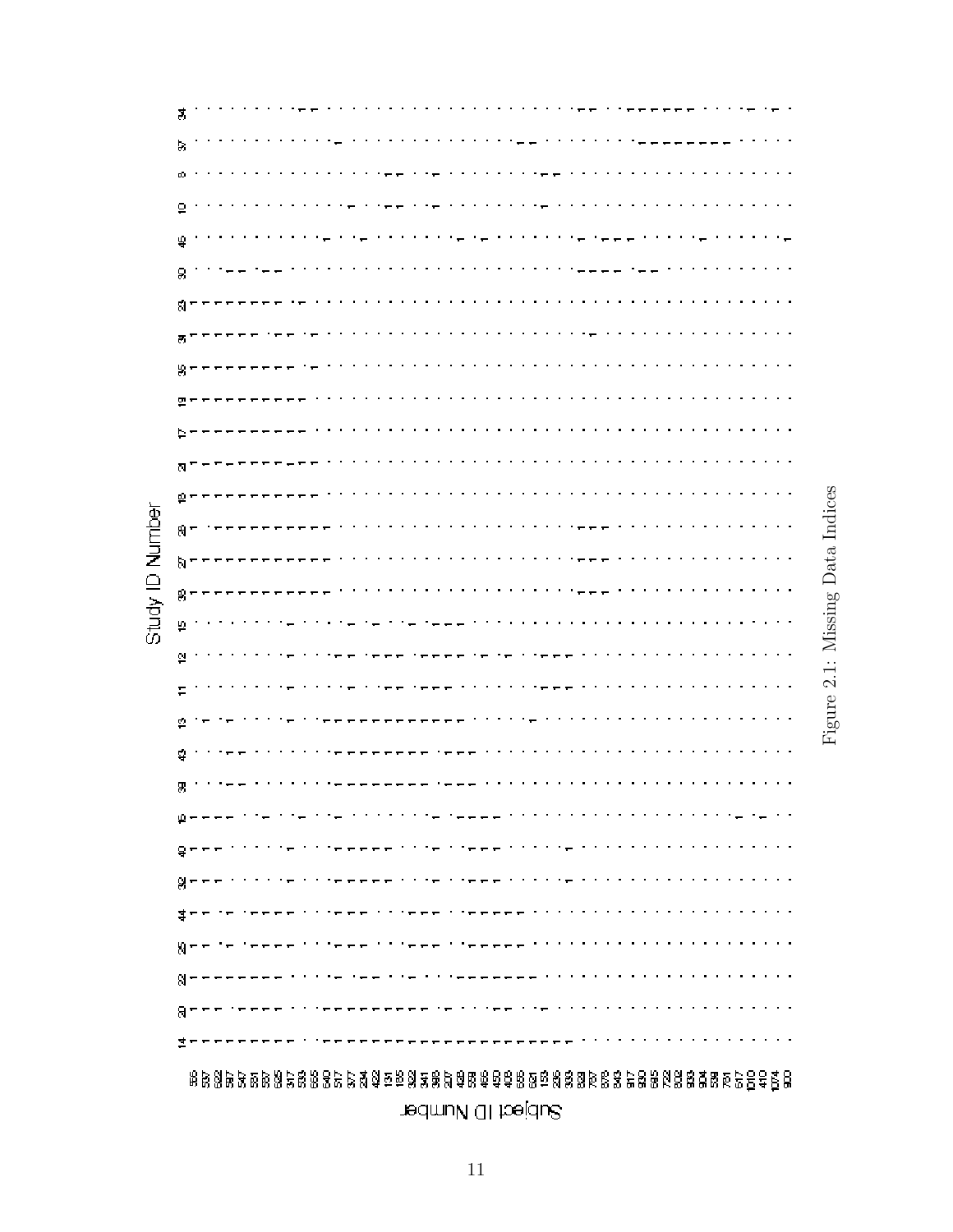When missing data occurs, both observations on the subjects with schizophrenia and on their corresponding control subjects are missing. As a result, the underlying relationship between the missing and the observed controls paired with the same subjects with schizophrenia is also unavailable, which is critical in constructing the covariance matrices. However, the relationship among the controls matched to the same subjects with schizophrenia belongs to the experimental design and should not affect the clustering result. So in our imputation, we assume that if a subject with schizophrenia is not used in a study, then hypothetically in the imputation for that subject in that study, the last corresponding control used in the previous study is assumed. This assumption is for simplicity. Here, it is reasonable to assume the missing mechanism is MCAR, because the subject selection in each study is conducted individually and not related to the neurobiological measurements. For example, one of the main concerns in the subject selection is the quality of the tissue samples. As a result, multiple imputation techniques can then be implemented to deal with the missing data. A detailed application is presented in Chapter [6.](#page-76-0)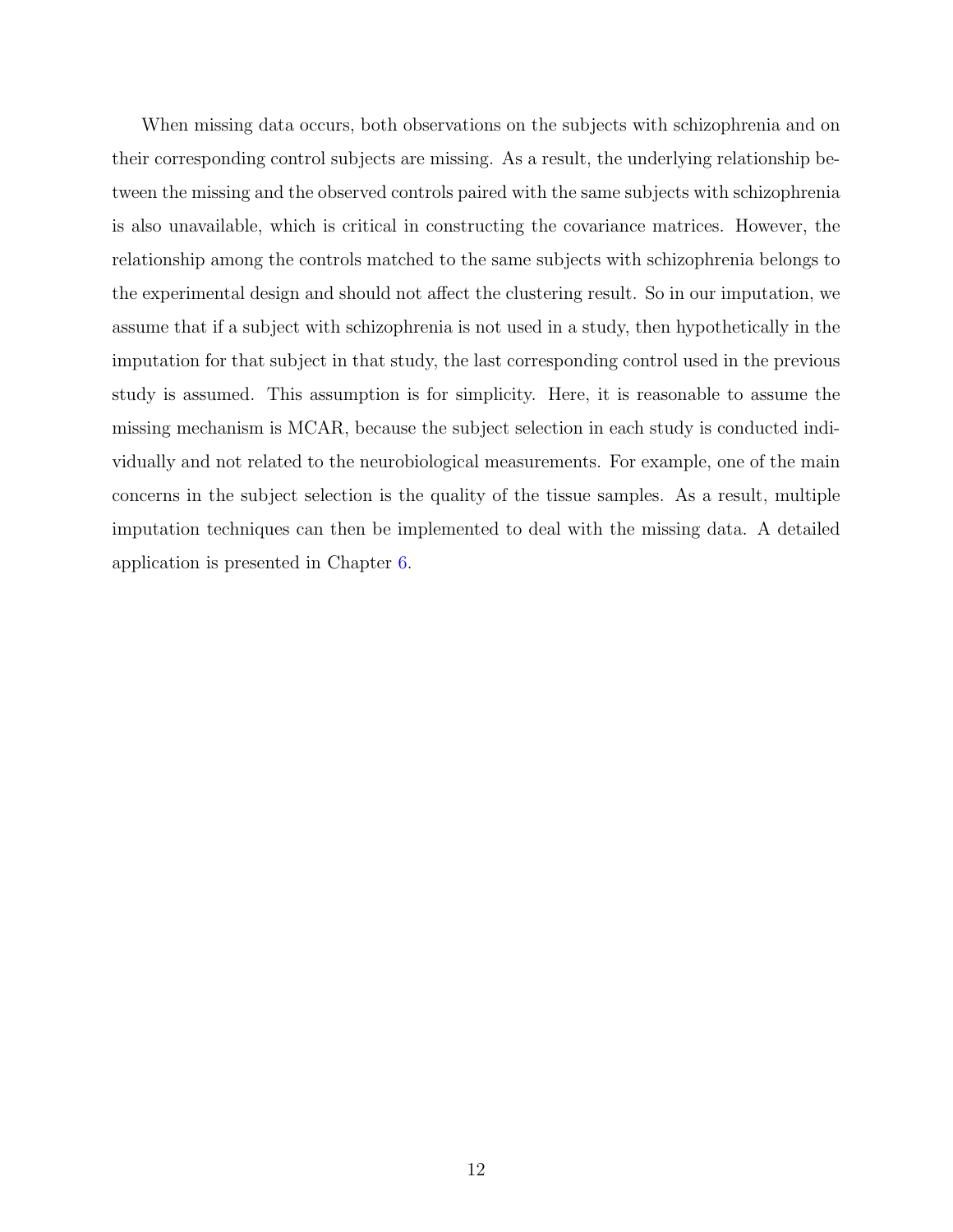#### 3.0 LITERATURE REVIEW

<span id="page-22-0"></span>A substantial amount of research has been focused on parameter estimation, obtaining the asymptotic distributions of the estimates, and deciding testing methodologies for the problem of patterned means and covariances structure. The maximum likelihood estimates of the parameters usually have no closed form, and iterative procedures have been given. The asymptotic properties of the maximum likelihood estimates have been considered in [Anderson](#page-92-0) [\(1973\)](#page-92-0) and [Szatrowski](#page-94-0) [\(1983\)](#page-94-0). The test considered is usually a likelihood ratio test. A discussion of models which generalize patterned means and covariances is given in [Jennrich](#page-93-0) [and Schluchter](#page-93-0) [\(1986\)](#page-93-0). In addition to this literature, we also review the major results on the classic mixture models and some computational issues including the EM algorithm. The review of some more advanced results on clustering algorithms for regression models is given in Section [5.1.](#page-58-0)

#### 3.1 PATTERNED MEANS AND COVARIANCES MODELS

Let  $Y_i$ ,  $i = 1, \ldots, n$ , be independent observations, respectively, from p-dimensional normal distributions,  $\mathcal{N}(\mu_i, \Sigma_i)$ . [Anderson](#page-92-0) [\(1969\)](#page-92-0) discusses a model with a linear mean structure  $\mu_i \equiv \mu = X\beta = \sum_{j=1}^r \beta_j x_j$  and a linear covariance structure  $\Sigma_i \equiv \Sigma = \sum_{g=0}^m \sigma_g G_g$ ,  $i =$  $1, \dots, n$ , where  $\beta_1, \dots, \beta_r$  and  $\sigma_0, \dots, \sigma_m$  are unknown coefficients,  $x_1, \dots, x_r$  are known, linearly independent, p-component vectors, and  $G_0, \dots, G_m$  are known, symmetric, linearly independent  $p \times p$  matrices. It is assumed that the parameter space is not empty. The maximum likelihood estimates then have no closed form in general, but can be obtained by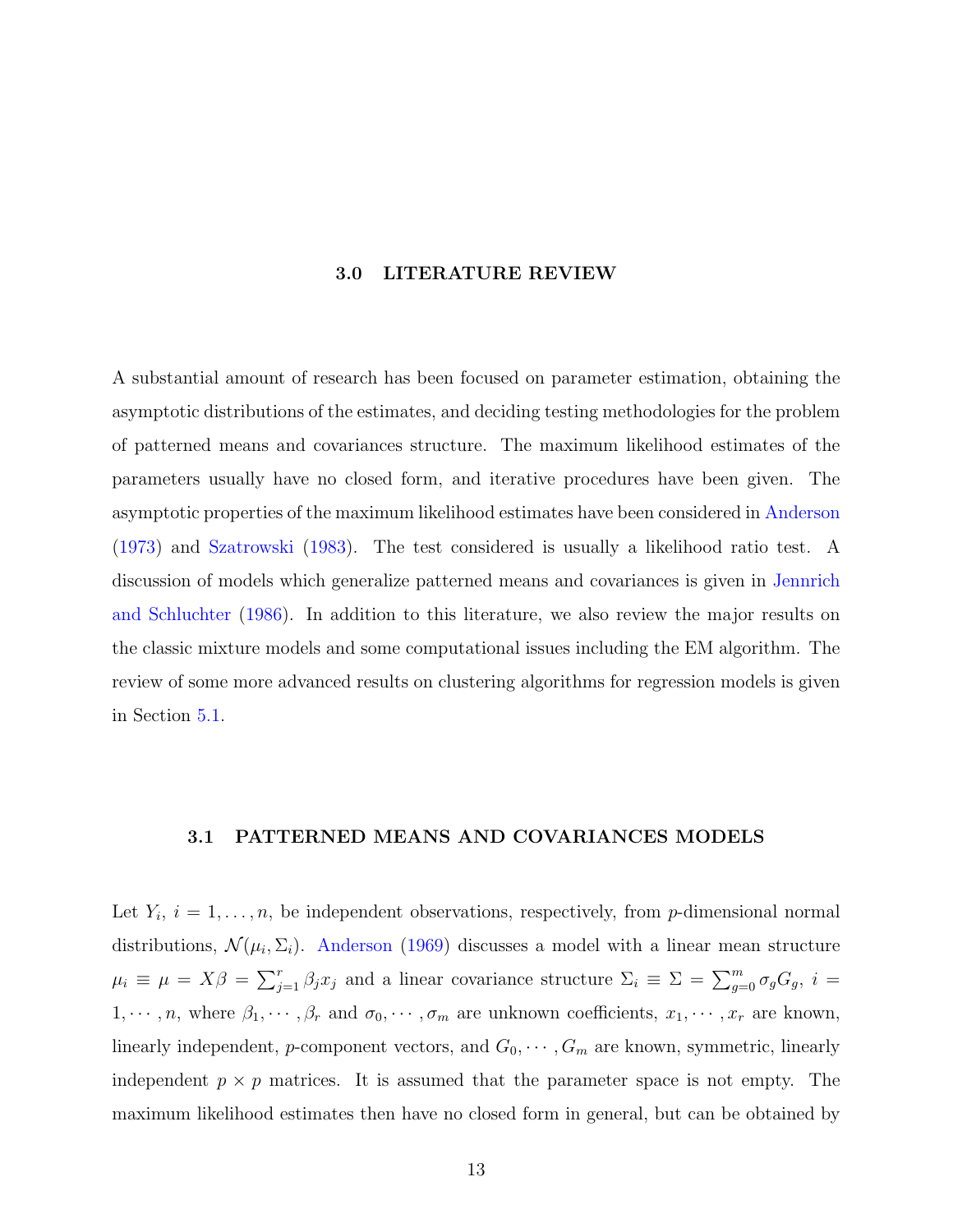solving the likelihood equations

 $\sim$ 

$$
\sum_{k=1}^{r} x'_j \Sigma^{-1} x_k \beta_k = x'_j \Sigma^{-1} \bar{Y}, \qquad j = 1, \dots, r,
$$
\n(3.1)

and

$$
\sum_{f=0}^{m} tr \Sigma^{-1} G_g \Sigma^{-1} G_f \sigma_f = tr \Sigma^{-1} G_g \Sigma^{-1} C, \qquad g = 0, \dots, m,
$$
 (3.2)

iteratively, where  $C = (1/n) \sum_{i=1}^{n}$  $\sum_{i=1}^{n} (Y_i - \mu)(Y_i - \mu)'$ . In Section [3.3.1,](#page-27-0) we discuss the corresponding computational details. Since the log-likelihood function approaches infinity when  $\Sigma$ approaches singularity or some of its elements tend to infinity, [Anderson](#page-92-0) [\(1970\)](#page-92-0) argued that there was at least one relative maximum in the set of  $\sigma_0, \cdots, \sigma_m$  such that  $\hat{\Sigma} = \sum_{g=0}^m \hat{\sigma}_g G_g$ was positive definite, and if multiple relative maximums existed, the absolute maximum to the likelihood function was attained on the set of solutions minimizing  $|\hat{\Sigma}|$ . However, in general the iterative solutions to  $(3.1)$  and  $(3.2)$  are not guaranteed to converge to the MLE. As a result, multiple starting points are required to find the global maximum. However, if the iterations converge, then the estimates are consistent, asymptotically efficient as  $n \to \infty$ and have a limiting normal distribution with covariance matrix

$$
[Cov(\hat{\beta}_i, \hat{\beta}_j)] = (1/n)[x_i' \Sigma^{-1} x_j]^{-1}
$$
\n(3.3)

and

$$
[Cov(\hat{\sigma}_g, \hat{\sigma}_h)] = (1/n)[\frac{1}{2}tr\Sigma^{-1}G_g\Sigma^{-1}G_h]^{-1}
$$
\n(3.4)

with asymptotic independence between the two sets of estimators, i.e., for the  $\hat{\beta}$ 's and the  $\hat{\sigma}$ 's. As shown later by [Szatrowski](#page-94-0) [\(1983\)](#page-94-0), this iterative algorithm coincides with the Method of Scoring algorithm. Some special cases, e.g.,  $G_0, \dots, G_m$  are simultaneously diagonalizable by the same orthogonal matrix, where the general problem is considerably simpler have also been considered by, for example, [Srivastava](#page-94-0) [\(1966\)](#page-94-0), [Graybill and Hultquist](#page-92-0) [\(1961\)](#page-92-0) and [Herbach](#page-93-0) [\(1959\)](#page-93-0). Some of these authors consider likelihood ratio tests which are usually used to test the goodness-of-fit of linear structures. The existence of explicit or one-iteration maximum likelihood estimates for certain cases was considered in [Szatrowski](#page-94-0) [\(1980\)](#page-94-0). [Rubin](#page-94-0) [and Szatrowski](#page-94-0) [\(1982\)](#page-94-0) introduced cases where the data can be augmented with "artificial"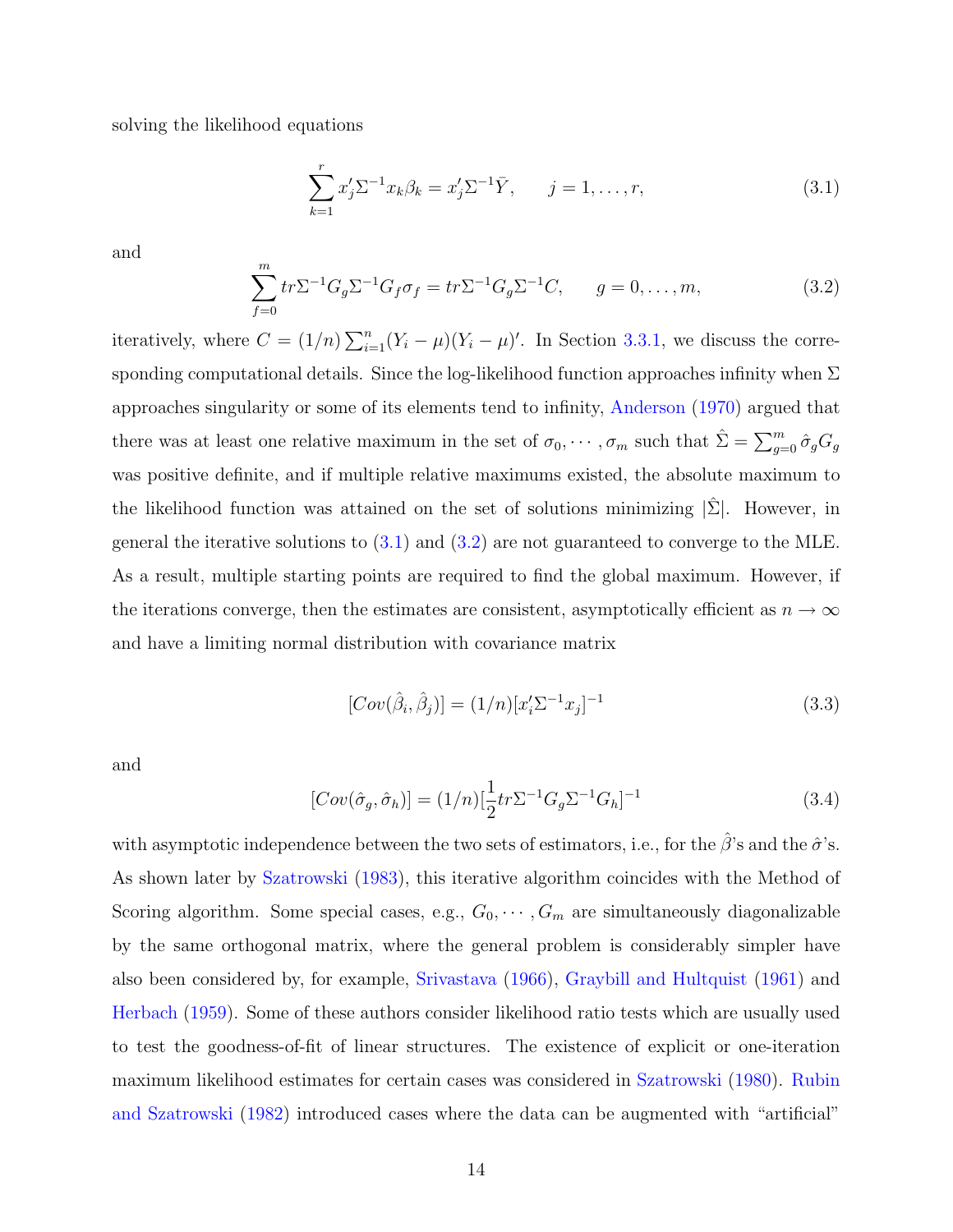missing data so that the expanded problems have explicit solutions. In these cases, the EM algorithm for missing data can be easily implemented to find the MLEs.

In the case of multivariate data analysis, "missing data" or "incomplete data" is a common problem, because we may not observe every component of some observation vectors. For example, [Szatrowski](#page-94-0) [\(1983\)](#page-94-0) assumed that instead of observing  $Y_i$ , we observed  $E_{\alpha(i)}Y_i$ ,  $i = 1, \ldots, n$ , where  $E_{\alpha}$ ,  $\alpha = 1, \ldots, q$ , were known  $u_{\alpha} \times p$  matrices of full rank with  $u_{\alpha} \leq p$ . The function  $\alpha(i)$  is given by  $\alpha(i) = j$  for  $i = m_{j-1}+1, \ldots, m_j; j = 1, \ldots, q, m_0 \equiv 0$ . Furthermore, let  $n_{\alpha} = m_{\alpha} - m_{\alpha-1}$  be the number of observations of the form  $E_{\alpha}$ **y** and  $f_{\alpha} = n_{\alpha}/n$ . The following condition was given for the estimability of parameters for this missing data pattern:

**Condition 3.1.1 [\(Szatrowski](#page-94-0) [\(1983\)](#page-94-0)).** For each j, there exists an  $\alpha$  such that  $E_{\alpha}x_j \neq 0$ ,  $j = 1, \ldots, r$ , and for each g, there exists an  $\alpha$  such that  $E_{\alpha}G_{g}E'_{\alpha} \neq 0, g = 1, \ldots, m$ .

The maximum likelihood estimates were then found using the Newton-Raphson, Method of Scoring, or the EM algorithms. Asymptotic distributions of the maximum likelihood estimates were given assuming another condition which was necessary due to the convergence requirements in the case of missing data:

Condition 3.1.2 [\(Szatrowski](#page-94-0) [\(1983\)](#page-94-0)).  $\lim_{n\to\infty} (n_s(t)/n) = \eta_{ts} \in (0,1)$  for  $s = 1, t =$ 1,..., r and  $s = 2$ ,  $t = 1, \ldots, m$ , with  $n_1(j) = \sum_{\alpha=1}^q n_\alpha 1(E_\alpha x_j \neq 0)$ ,  $j = 1, \ldots, r$ , and  $n_2(g) = \sum_{\alpha=1}^q n_\alpha 1(E_\alpha G_g E'_\alpha \neq 0), g = 1, \ldots, m$ , where  $1(\cdot)$  is an indicator function.

[Szatrowski](#page-94-0) [\(1983\)](#page-94-0) extended the asymptotic results given in [Anderson](#page-92-0) [\(1973\)](#page-92-0) by allowing missing data. The limiting covariance matrices are  $(\sum_1^q n_\alpha X_\alpha' \sum_\alpha^{-1} X_\alpha)^{-1}$  and  $(1/2 \sum_1^q$  $\frac{q}{1}$ tr $\Sigma_{\alpha}^{-1}$  $G_{g\alpha}\Sigma_{\alpha}^{-1}G_{h\alpha}$ <sup>-1</sup> for both sets of the parameters, i.e. the  $\hat{\beta}$ 's and the  $\hat{\sigma}$ 's, respectively.

The assumptions in the above models are relatively restrictive. For example, the covariates  $X = [x_1, \dots, x_n]$  for the mean vector and the covariance matrix  $\Sigma$  are assumed to be the same across observations. More general models were discussed by [Jennrich and](#page-93-0) [Schluchter](#page-93-0) [\(1986\)](#page-93-0), based on earlier work of [Harville](#page-93-0) [\(1977\)](#page-93-0), [Laird and Ware](#page-93-0) [\(1982\)](#page-93-0) and [Ware](#page-94-0) [\(1985\)](#page-94-0). They assumed, instead, that  $\mu_i = X_i \beta$  and  $\Sigma_i = \Sigma_i(\theta)$ , where  $\Sigma_i(\theta)$  depends on i only through the dimension of  $\Sigma_i$ . And furthermore, the dimensions of the  $Y_i$ 's could be different, generally due to missing data. In general, the Newton-Raphson and Method of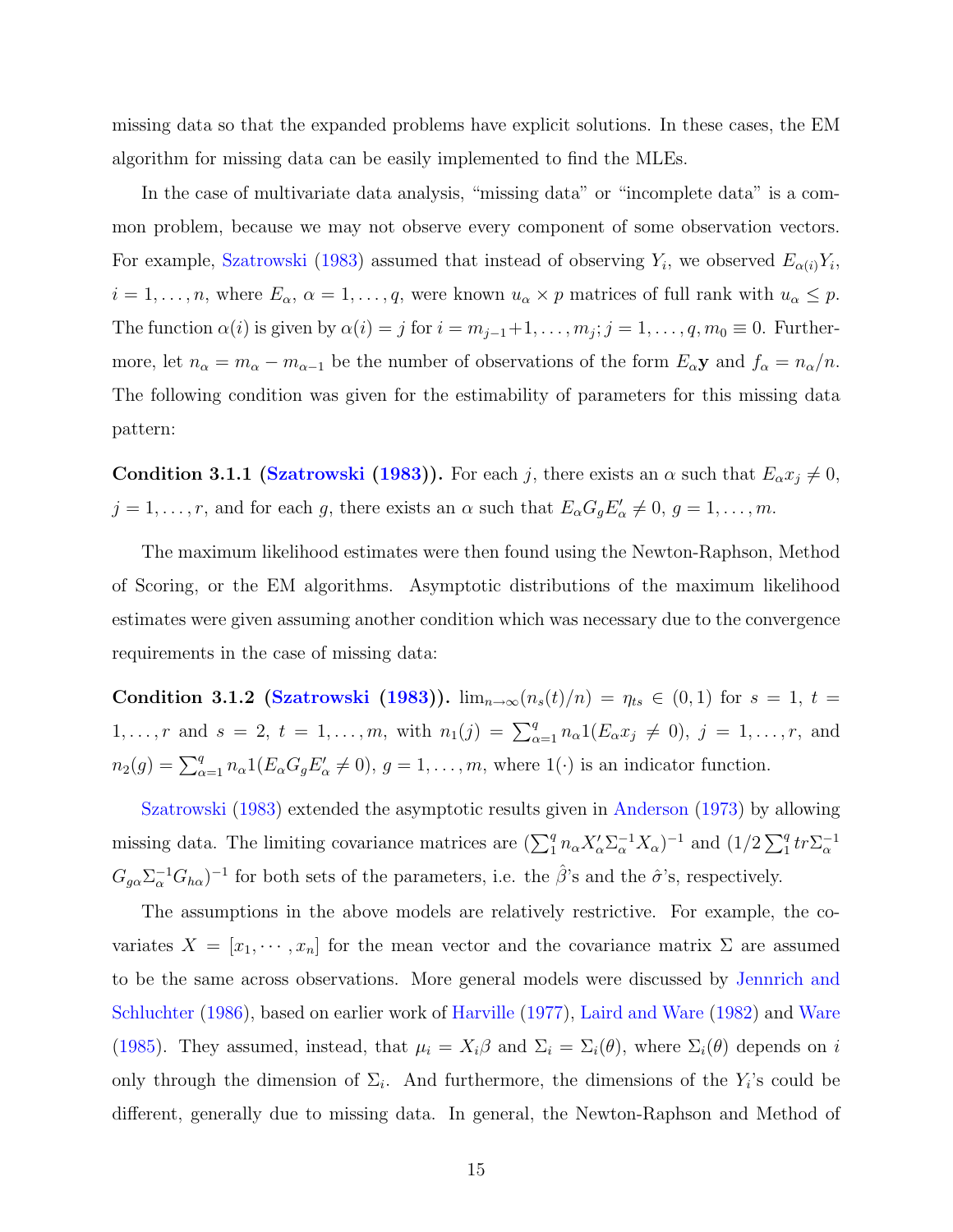<span id="page-25-0"></span>Scoring algorithms can be implemented to maximize the relatively complicated log-likelihood function; however, these algorithms are very computationally intensive. In addition, the resulting estimates,  $\hat{\Sigma}_i$ , in each iteration are not guaranteed to be positive definite. If this happens, the algorithm will break down. In some cases a reparameterization, such as using the Cholesky decomposition, of the matrices is sufficient. However, this cannot be achieved in all circumstances. Step halving is then an alternative algorithmic method to ensure the positive definiteness of the covariance matrices and possibly the increase of the log-likelihood function. By cutting the step size in half, consecutively if necessary, one can always find the solution in the current iteration to ensure the positive definiteness of the covariance matrices or the increase of the log-likelihood function or both at the same time given some directional and monotonic conditions on the derivatives of the log-likelihood. For example, when the Newton-Raphson algorithm is implemented, to ensure that the log-likelihood function is increasing in each iteration when step halving is used the Hessian matrix of the log-likelihood function has to be negative definite for all parameter values in the parameter space. The positive definiteness of the new covariance matrices can always be achieved by using sufficiently small step sizes given the old ones are positive definite, since the new estimate is a linear interpolation of the old one and the update. However, the step halving can substantially increase the computational burden. And one often needs to differentiate between a solution on the boundary and a local maximum. Nevertheless, the idea of step halving is crucial in our application of the Method of Scoring algorithm in Chapter [4.](#page-31-0)

#### 3.2 CLASSIC MIXTURE MODELS

Let  $Y_1, \dots, Y_n$  be *n* independent observations and  $Z_1, \dots, Z_n$  be *n* unobserved group indicators associated with the  $Y_i$ 's. Marginally,  $Z_i = (z_{i1}, \dots, z_{iq})$  for  $i = 1, \dots, n$  are i.i.d. multinomial $(1; \pi_1, \dots, \pi_g)$ , with  $0 \leq \pi_k \leq 1$ ,  $k = 1, \dots, g$ , and  $\sum_{k=1}^g \pi_k = 1$ . The conditional density or mass function of  $Y_i$  given  $Z_i$  is given by

$$
f(y_i | z_{ik} = 1) = f_k(y_i, \theta_k), \quad i = 1, \dots, n, \quad k = 1, \dots, g,
$$
\n(3.5)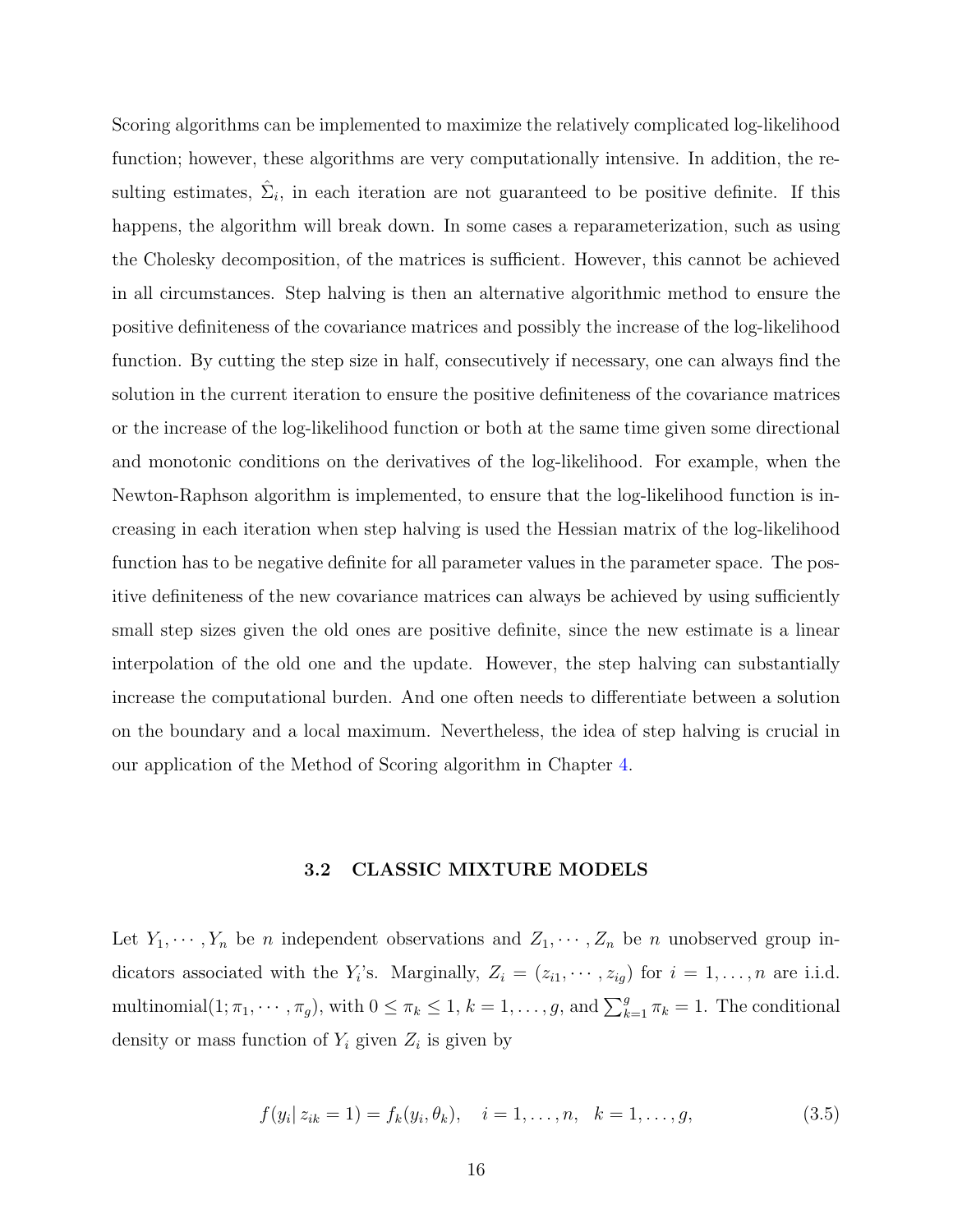where the  $\theta_k$ 's are unknown parameters. Usually the distributions  $\{f_k(\cdot, \theta_k)\}\$  are from the same exponential family parameterized by a vector parameter  $\theta$  and differ only in the value of the parameter. It follows then the marginal density or mass function of  $Y_i$  is

$$
f(y_i) = \sum_{k=1}^{g} \pi_k f_k(y_i, \theta_k), \quad i = 1, \dots, n.
$$
 (3.6)

The problem of assessing the order,  $g$ , of the mixtures without prior information is hard, particularly when some of the components are not widely separated (See [McLachlan and](#page-94-0) [Peel](#page-94-0) [\(2000\)](#page-94-0), Section 6, and [Titterington, Smith, and Makov](#page-94-0) [\(1985\)](#page-94-0)). Some approaches for determining g that have been applied include assessing the number of modes of a distribution nonparametrically, using information criteria, such as AIC and BIC, and applying a likelihood ratio test.

However, sometimes the number  $g$  of groups is known a priori. The parameter estimation in mixture models for fixed g can then be achieved using maximum likelihood via the  $EM$ algorithm. In the EM framework, the  $Y_i$ 's are viewed as incomplete data while  $\{Y_i, Z_i\}$ ,  $i = 1, \ldots, n$ , are treated as the complete or augmented data. The E-step is then to compute the conditional expectation of the  $Z_i$ 's given the observed data, i.e. the  $Y_i$ 's, and the current estimated parameter values. The M-step involves finding the maximum likelihood estimates of the parameters with the  $Z_i$ 's replaced by the conditional expectations in the E-step. In a more complicated situation where some components of the  $Y_i$ 's are missing, the E-step then should also compute the conditional expectation of these missing components. The computational details are reviewed in Section [3.3.2.](#page-29-0)

In frequentist theory, the standard errors of the MLE can be estimated through either the Fisher information matrix or bootstrap. Let  $\vartheta = {\pi_k, \theta_k; k = 1, ..., g}$  be the vector of unknown parameters. It is well known that the asymptotic covariance matrix of the MLE  $\vartheta$ , that is, the inverse of the Fisher information matrix  $I(\vartheta)$ , can be estimated either by the observed information matrix  $I(\hat{\vartheta}; Y)$ , which is the Hessian of the negative log-likelihood function evaluated at  $\hat{\vartheta}$ , or by the plug-in estimator  $I(\hat{\vartheta})$ . In order to reduce the computational burden, [Louis](#page-94-0) [\(1982\)](#page-94-0) showed that the observed information matrix could be computed as

$$
I(\hat{\vartheta};Y) = E\{I_c(\vartheta;Y,Z)|Y\}\big|_{\vartheta=\hat{\vartheta}} - Var\{S_c(Y,Z;\vartheta)|Y\}\big|_{\vartheta=\hat{\vartheta}},\tag{3.7}
$$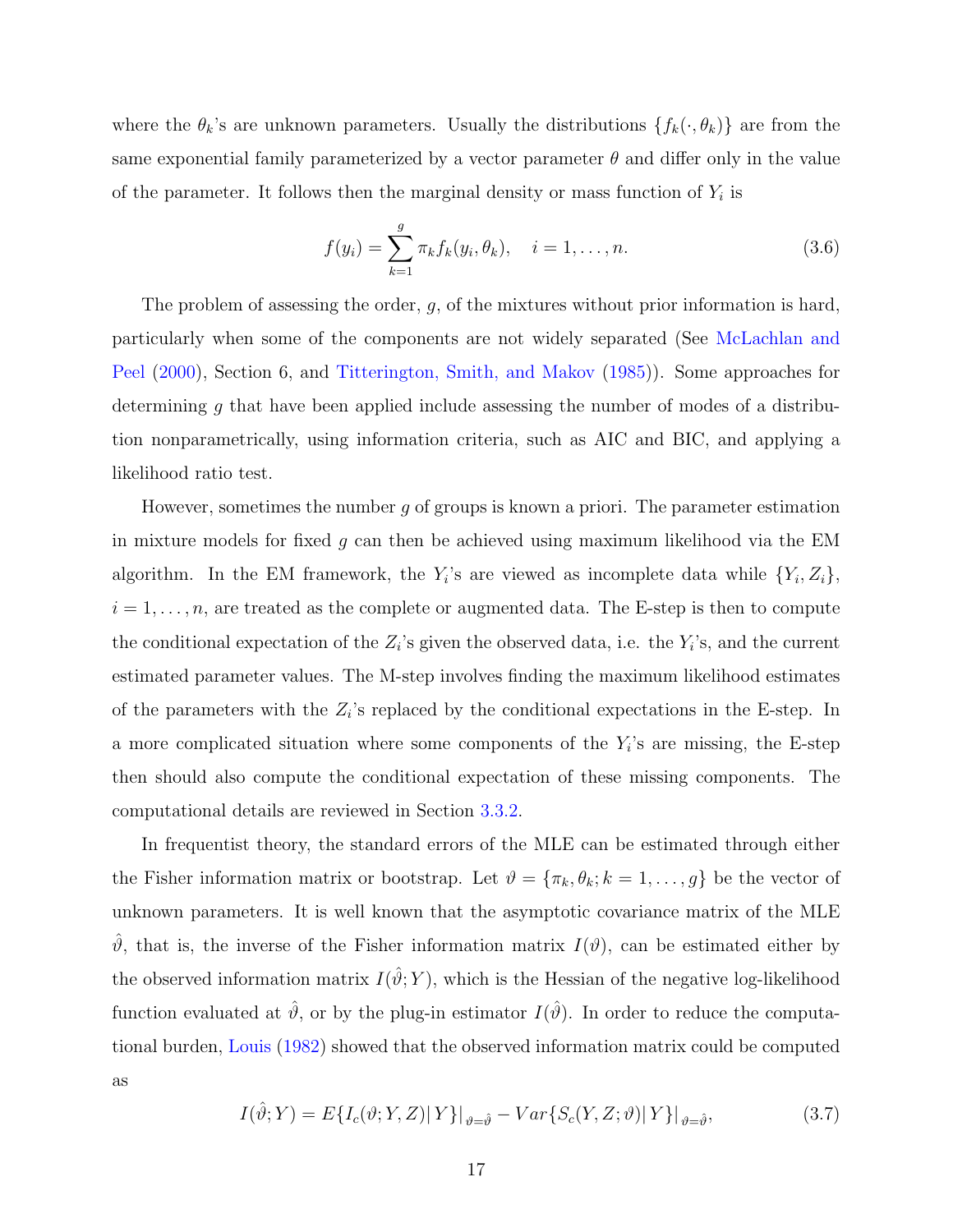<span id="page-27-0"></span>where  $I_c(\vartheta; Y, Z)$  and  $S_c(Y, Z; \vartheta)$  are the information matrix and the score function based on the complete data, respectively. Moreover, it was shown by [Efron and Hinkley](#page-92-0) [\(1978\)](#page-92-0) that  $I(\hat{\theta}; Y)$  was better than  $I(\hat{\theta})$  in terms of estimating the standard errors of the MLE. According to [Brasford, Greenway, McLachlan, and Peel](#page-92-0) [\(1997\)](#page-92-0), the bootstrap method is preferred when the sample size is relatively small. By running the EM algorithm  $B$  times on the  $B$  bootstrapped samples and then combining the estimates of the parameters, the bootstrap is more time-consuming but yields estimates of the standard errors that are more stable than those of information-based [\(McLachlan and Peel,](#page-94-0) [2000,](#page-94-0) Section 2).

#### 3.3 COMPUTATIONAL ISSUES

The main task of computation is to maximize the likelihood function, or equivalently the log-likelihood function, over the parameter space. Some desired properties of the algorithms include fast convergence and stability with respect to the choice of starting point.

#### 3.3.1 Iterative Algorithms

The iterative procedure introduced in [Anderson](#page-92-0) [\(1973\)](#page-92-0) has been shown to be equivalent to the Method of Scoring algorithm [Szatrowski](#page-94-0) [\(1983\)](#page-94-0). Nevertheless, we review this algorithm because we use his idea of a one-iterate solution in deriving the asymptotic distributions of the MLE in Chapter [4](#page-31-0) and it is useful in showing many nice properties of the Method of Scoring algorithm. Explicitly, the algorithm iterates between

$$
\sum_{k=1}^{r} x_j' \hat{\Sigma}^{(t)-1} x_k \hat{\beta}_k^{(t+1)} = x_j' \hat{\Sigma}^{(t)-1} \bar{Y}, \quad j = 1, \dots, r,
$$
\n(3.8)

and

$$
\sum_{f=0}^{m} tr \hat{\Sigma}^{(t)-1} G_g \hat{\Sigma}^{(t)-1} G_f \hat{\sigma}_f^{(t+1)} = tr \hat{\Sigma}^{(t)-1} G_g \hat{\Sigma}^{(t)-1} \hat{C}^{(t+1)}, \quad g = 0, 1, \dots, m,
$$
 (3.9)

from an initial value  $\{\sigma_0^{(0)}\}$  $\{\sigma_0^{(0)}, \cdots, \sigma_m^{(0)}\}$  of  $\{\sigma_0, \cdots, \sigma_m\}$ . We iteratively solve (3.8) for the  $\beta$ 's with  $\{\sigma_0^{(0)}\}$  $\{0,000,\cdots,\sigma_m^{(0)}\}$  plugged in the  $\Sigma$  and then solve  $(3.9)$  for the  $\sigma$ 's with  $\{\sigma_0^{(0)}\}$  $\{\boldsymbol{\sigma}_0^{(0)},\cdots,\sigma_m^{(0)}\}$ plugged in the  $\Sigma$  and the new estimates of the  $\beta$ 's plugged in C. A starting point of the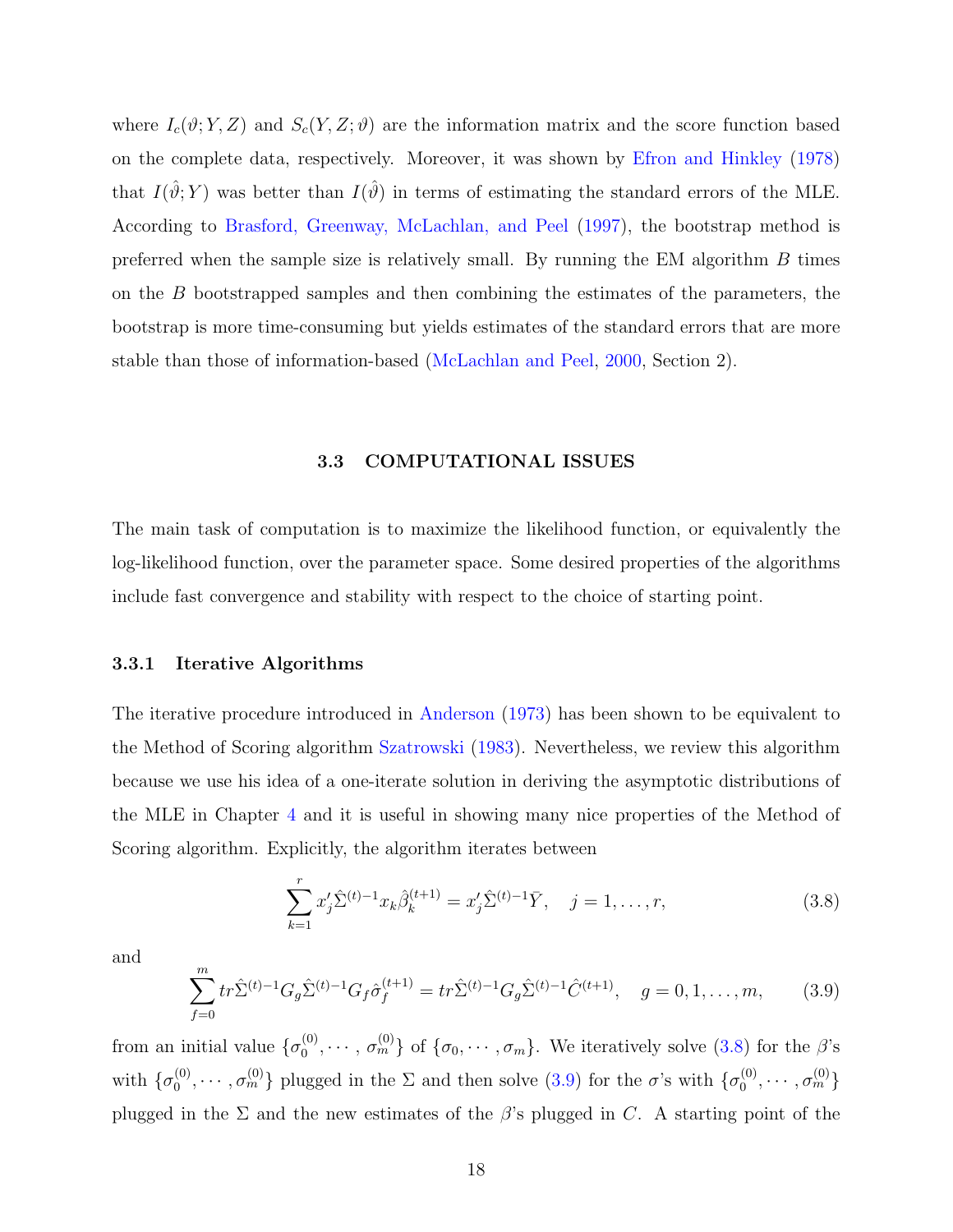β's is not necessary, since we always begin the iteration with [\(3.8\)](#page-27-0).  $\hat{\Sigma}^{(t)}$  is the estimate of the covariance matrix with  $\hat{\sigma}_0^{(t)}$  $\overset{(t)}{0}, \overset{\hat{\sigma}^{(t)}}{1}$  $\hat{C}_{1}^{(t)}, \cdots, \hat{\sigma}_{m}^{(t)}$  plugged in, and  $\hat{C}^{(t+1)} = (1/n) \sum_{i=1}^{n}$  $\binom{n}{i=1}(Y_i X\hat{\beta}^{(t+1)}(Y_i - X\hat{\beta}^{(t+1)})'$ . It is shown that as long as  $\hat{\Sigma}^{(t)}$  is nonsingular, the matrices of coefficients in [\(3.8\)](#page-27-0) and [\(3.9\)](#page-27-0) are positive definite, i.e., we would have a successive solution. [Anderson](#page-92-0) [\(1973\)](#page-92-0) showed that in order to obtain unbiased, consistent and asymptotically efficient estimates, only one iteration of  $(3.8)$  and  $(3.9)$  is necessary if the initial estimates are consistent. The asymptotic covariance matrices are given in Section [3.1.](#page-22-0)

When there are missing data, non-identical covariates or non-identical covariance matrices, the (observed) likelihood function becomes much more complicated. In these cases, direct numerical optimization of the log-likelihood function is desirable. The first and second order partial derivatives of the log-likelihood function with respect to the unknown parameters can usually be calculated analytically. Then we have the Newton-Raphson and Method of Scoring algorithms to maximize the log-likelihood function sharing a common form:

$$
\hat{\theta}^{(t+1)} = \hat{\theta}^{(t)} + a^{(t)} H^{-1}(\hat{\theta}^{(t)}) S(\hat{\theta}^{(t)})
$$
\n(3.10)

with  $a^{(t)}$  being a possible step size in the current iteration, where  $S(\hat{\theta}^{(t)})$  is the score function and  $H(\hat{\theta}^{(t)})$  is the negative of the Hessian matrix (for Newton-Raphson) or its expectation (for Method of Scoring) both evaluated at the current parameter values. There are variants of the Newton-Raphson algorithm that use numerical approximation to the Hessian matrix to avoid the calculation of the second derivatives of the log-likelihood function (see [Berndt](#page-92-0) [et al.,](#page-92-0) [1974\)](#page-92-0). When  $E[\partial^2 \log(L)/\partial \beta_j \partial \sigma_h] = 0$ , the Method of Scoring algorithm has a simple form iterating through  $\beta$  and  $\sigma$  separately.

For problems involving missing data, the EM algorithm is usually preferred. For example, when the data are assumed to be normal, the conditional expectations of the missing values are just the linear regression predictions based on the observed data and the current parameter values. However, in certain cases, the M-step might still need an iterative algorithm to solve the likelihood equations, which can lead to computationally inefficiency of the EM algorithm.

None of these algorithms is guaranteed to converge for general starting points, patterns of mean and covariance structures and patterns of missing data. And none of them has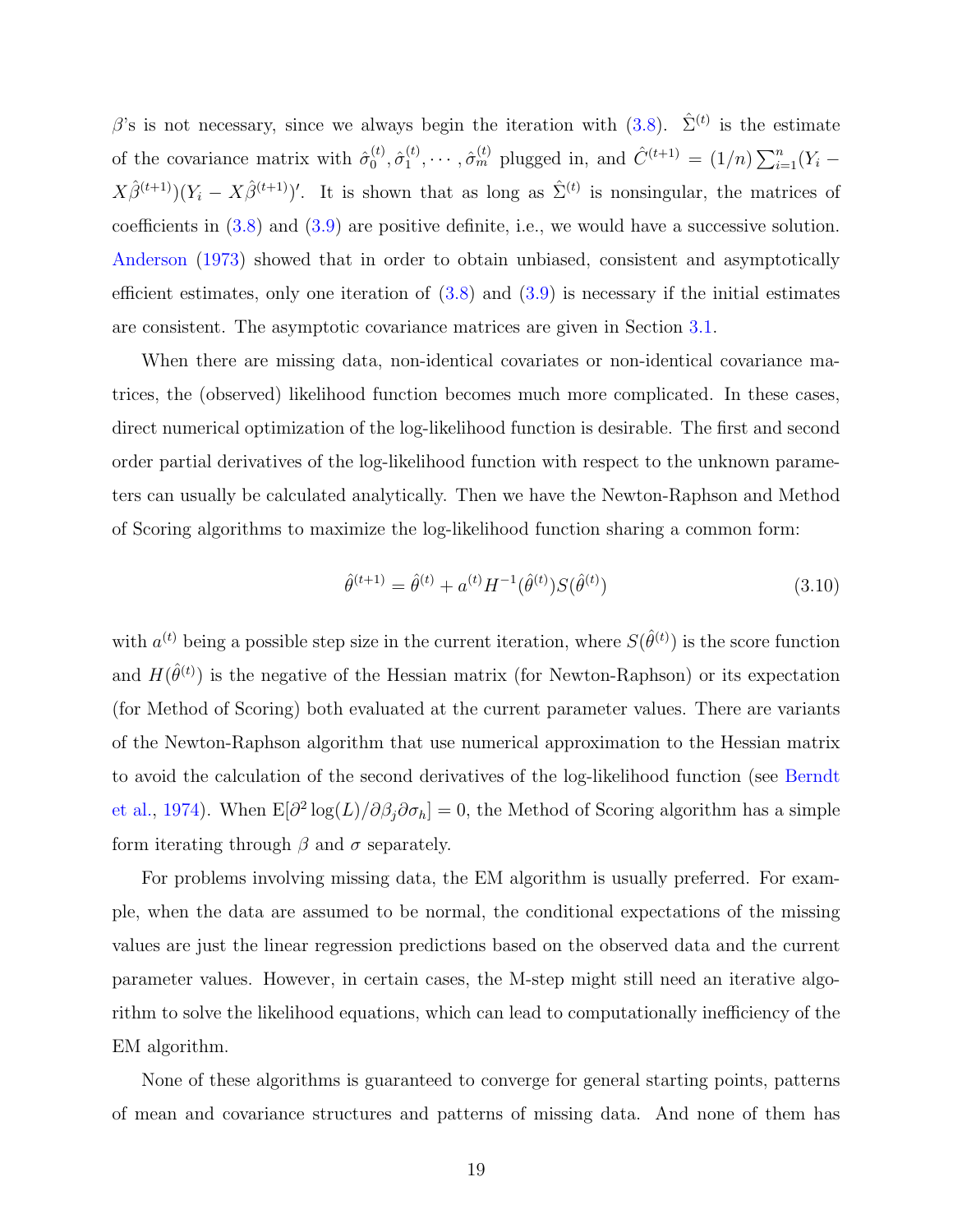<span id="page-29-0"></span>been shown to be superior to another. [Szatrowski](#page-94-0) [\(1983\)](#page-94-0) showed that the Newton-Raphson and EM algorithm are more vulnerable to the choice of starting points than the Method of Scoring algorithm in the case of patterned mean and covariance structures with missing data. When they do converge to a root of the likelihood equation, this root is not always the MLE.

#### 3.3.2 The EM Algorithm for Classic Mixture Models

For incomplete-data problems, the EM algorithm, introduced by [Dempster, Laird, and Rubin](#page-92-0) [\(1977\)](#page-92-0), is an alternative iterative procedure to find the maximum of a log-likelihood function without computing or approximating the second derivatives. It maximizes the observed loglikelihood function with the help of the augmented log-likelihood function, which in many cases can be written in a simpler form. The EM algorithm has an E-step (conditional expectation) and an M-step (Maximization) in each iteration. The E-step involves evaluating the conditional expectation of the complete data log-likelihood function

$$
Q\left(\vartheta|\,\vartheta^{(t)}\right) = E\left[l(\vartheta|Y)|\,Y_{obs},\vartheta^{(t)}\right],\tag{3.11}
$$

where  $Y_{obs}$  is the observed part of the complete data Y and  $\vartheta^{(t)}$  is the current estimate of the parameter  $\vartheta$ . The M-step maximizes  $Q(\vartheta|\vartheta^{(t)})$  with respect to  $\vartheta$  to obtain  $\vartheta^{(t+1)}$ . The iteration can be stopped when either the parameter estimates or the observed log-likelihood function evaluated at the parameter estimates does not change more than a specified amount. Key results of [Dempster, Laird, and Rubin](#page-92-0) [\(1977\)](#page-92-0) state that the EM algorithm increases the observed log-likelihood function at each iteration, i.e.,  $l(\vartheta^{(t+1)} | Y_{obs}) \ge l(\vartheta^{(t)} | Y_{obs})$ , and if  $\vartheta_{(t)}$  converges, it converges to a stationary point. Multiple starting points might be needed in order to obtain the global maximum. However, the speed of convergence of the EM algorithm has been shown to be linear and comparatively slow, especially when the fraction of missing information is large. In some cases, there is no analytic solution in the M-step, and then the simplicity of the EM algorithm breaks down. But there are some extensions of the EM algorithm which can help to avoid these problems [\(McLachlan and Krishnan,](#page-94-0) [1977\)](#page-94-0). Finally, since the EM algorithm does not calculate the information matrix in each iteration,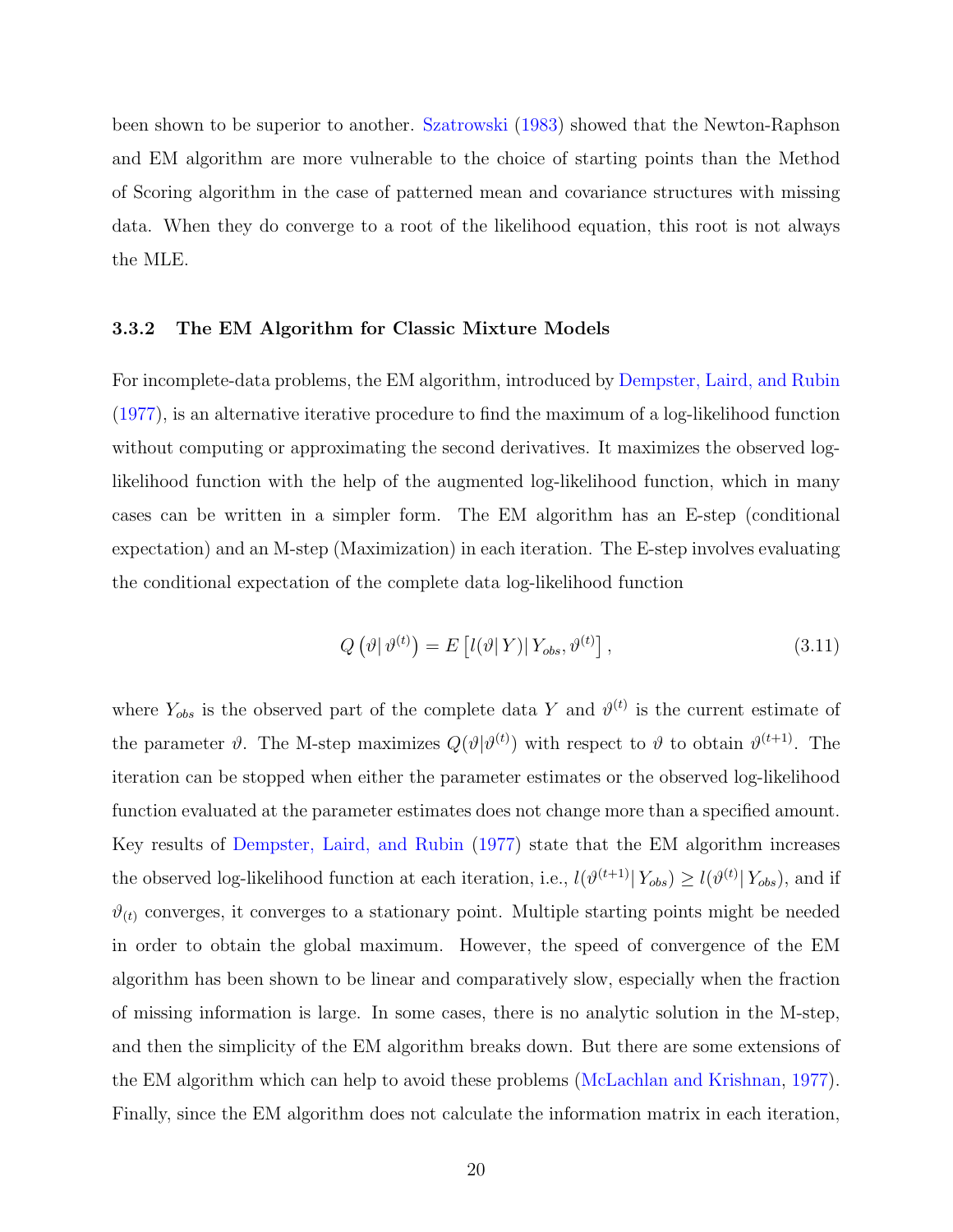it does not share with the Newton-Raphson and Method of Scoring algorithm the property of yielding the asymptotic covariance matrix of the MLE at convergence.

In the classic mixture models, let  $y = \{y_1, \dots, y_n\}$  and  $z = \{z_1, \dots, z_n\}$  be a realization of  $\{Y_1, \dots, Y_n\}$  and  $\{Z_1, \dots, Z_n\}$ , then we have the augmented likelihood function as

$$
L(\vartheta | \mathbf{y}, \mathbf{z}) = \prod_{i=1}^{n} \prod_{k=1}^{g} \{ \pi_k f_k(y_i, \theta_k) \}^{z_{ik}}.
$$
 (3.12)

As a result, [\(3.11\)](#page-29-0) can be rewritten as

$$
Q\left(\vartheta|\,\vartheta^{(t)}\right) = E\left[l(\vartheta|\,\mathbf{y},\mathbf{z})|\,\mathbf{y},\vartheta^{(t)}\right] = \sum_{i=1}^{n} \sum_{k=1}^{g} \tau_{ik}^{(t)}\{\log \pi_k + \log f_k(y_i,\theta_k)\}\tag{3.13}
$$

where  $\tau_{ik}^{(t)} = E[z_{ik} | \mathbf{y}, \vartheta^{(t)}] = \pi_k^{(t)}$  $\binom{k}{k} f_k(y_i, \theta_k^{(t)}) / \sum_j^g$  $_{j=1}^{g}\pi_{j}^{(t)}$  $j^{(t)}_j f_j(y_i, \theta_j^{(t)})$ . Then the new estimates of the  $\pi_k\text{'s}$  in the following M-step can be obtained as

$$
\pi_k^{(t+1)} = (1/n) \sum_{i=1}^n \tau_{ik}^{(t)}, \quad k = 1, \dots, g,
$$
\n(3.14)

while the new estimates of the  $\theta_k$ 's can be obtained by solving the equations

$$
\sum_{i=1}^{n} \tau_{ik}^{(t)} \partial \log f_k(y_i, \theta_k) / \partial \theta_k = 0, \quad k = 1, \dots, g.
$$
 (3.15)

We do not directly apply the EM algorithm to the mixture problem we have. We consider a variant called the EM gradient algorithm [\(Lange,](#page-93-0) [1995\)](#page-93-0), since there is no explicit solutions in the M-step in our problem. The details are in Chapter [5.](#page-58-0) In the case of missing data, we propose to impute the incomplete data, apply the mixture models to the imputed data to identify the possible clusters of the subjects with schizophrenia, and then combine the clustering results from multiple imputations. This is one rather straightforward way of dealing with the missing data. And in the current stage of our research and with the amount of missing data we have, this is one feasible method.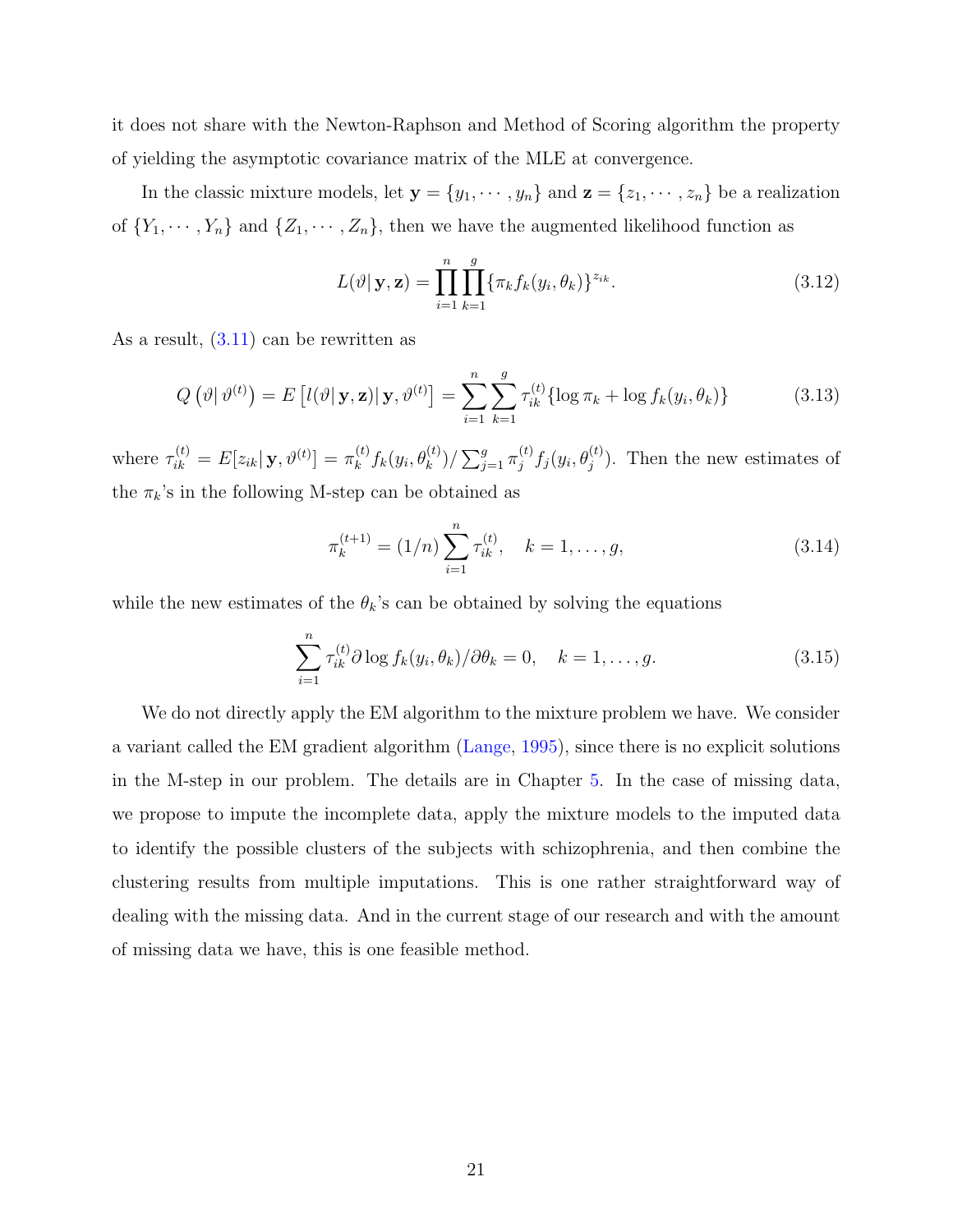#### <span id="page-31-0"></span>4.0 STRUCTURED MODELING WITH ONE POPULATION

As an initial step in our goal for clustering subjects with schizophrenia based on post-mortem tissue data, we develop new multivariate normal models with patterned mean and covariance structures in this chapter. We provide several model fitting algorithms, including the Method of Scoring and the Newton-Raphson algorithms, to find the parameter estimates for these new structured models. These models generalize standard models considered by [Anderson](#page-92-0) [\(1973\)](#page-92-0), [Szatrowski](#page-94-0) [\(1983\)](#page-94-0) and [Jennrich and Schluchter](#page-93-0) [\(1986\)](#page-93-0). A one-iteration estimator using a Simplified Method of Scoring algorithm starting from a consistent starting point is used to derive the asymptotic distributions of the estimators. The model fitting algorithms, as well as the asymptotic distributions, are examined using simulated data, and are applied to data from post-mortem tissue studies in schizophrenia.

#### 4.1 THE MODEL WITH STRUCTURED MEANS AND COVARIANCES

#### 4.1.1 Model Specification

Let  $Y_i = (Y_{i1}, \dots, Y_{ip})'$ ,  $i = 1, \dots, n$ , be *n* independent *p*-dimensional observations and let  $X_i, i = 1, \ldots, n$ , be matrices of covariates associated with each observation. Usually each  $X_i$  takes form  $\overline{a}$  $\overline{a}$ 

$$
X_{i} = \begin{bmatrix} a'_{i1} & v'_{i1} & 0 & \cdots & 0 \\ a'_{i2} & 0 & v'_{i2} & \cdots & 0 \\ \vdots & \vdots & \vdots & \ddots & \vdots \\ a'_{ip} & 0 & 0 & \cdots & v'_{ip} \end{bmatrix},
$$
(4.1)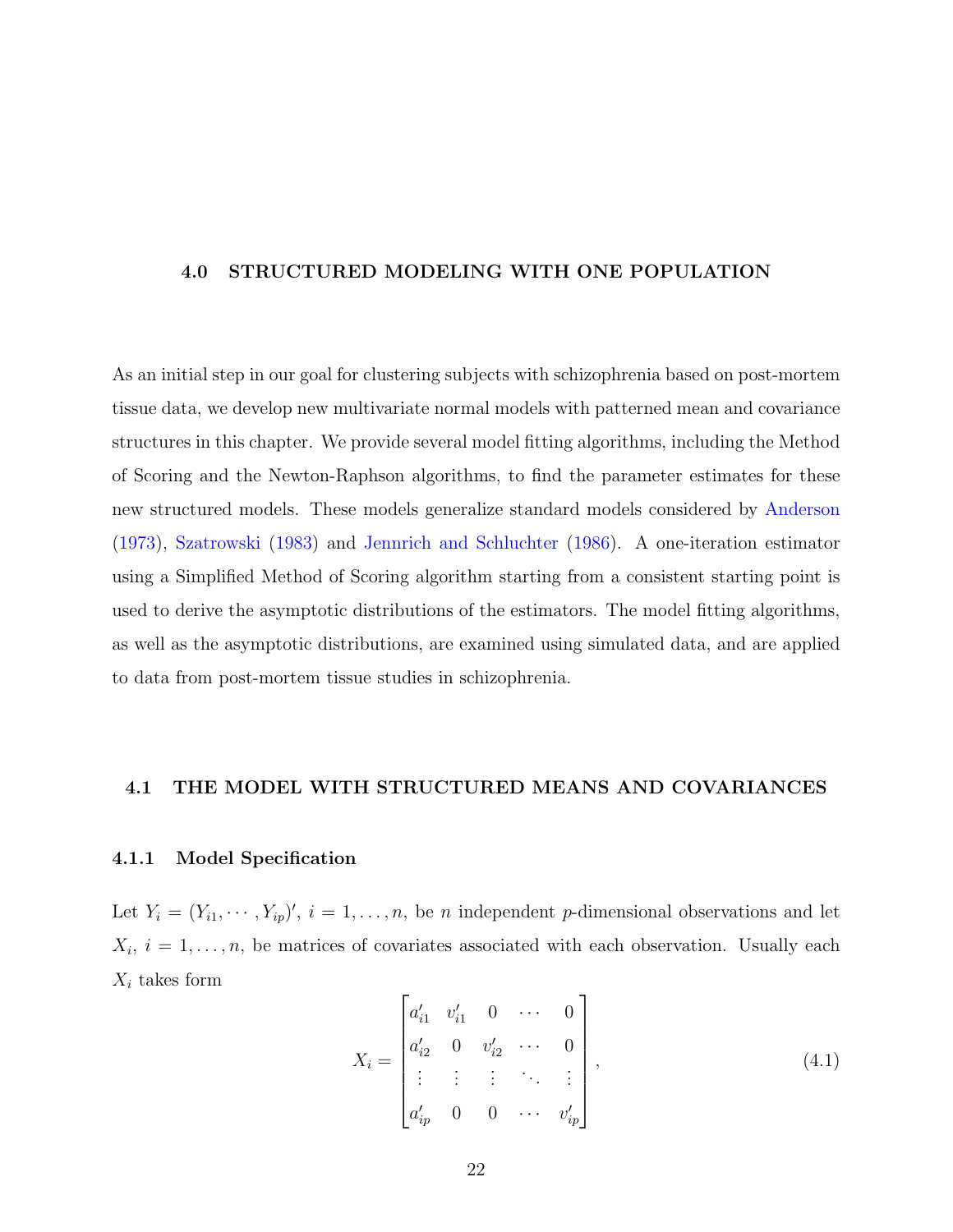<span id="page-32-0"></span>where  ${a_{ij}}_{j=1}^p$  are vectors of length  $r \geq 0$  and  ${v_{ij}}_{j=1}^p$  are vectors of length  $s \geq 0$  such that  $r + s > 0$ . Here,  ${a_{ij}}_{j=1}^p$  share the same effect over the p measurements, while  ${v_{ij}}_{j=1}^p$  do not. In our neurobiological context, a representative  $a_{ij}$  is the constant 1, which represents the diagnostic effect; whereas the subject's age would be representative of the  $v_{ij}$ 's. To develop our models, we assume that  $\{X_i\}_{i=1}^n$  are a random sample from a distribution with finite second moments; the actual form of this distribution is not of main interest.

Conditional on  $X_i$ ,  $Y_i$  is assumed to have a multivariate normal distribution for  $i =$  $1, \ldots, n$ . However, in our notation we suppress the conditioning on  $X_i$  and only focus on this when necessary for the asymptotics. First, assume the mean vectors be

$$
E[Y_i] = \mu_i = X_i \beta, \quad i = 1, \dots, n,
$$
\n(4.2)

where  $\beta$  is an unknown vector of dimension  $r + sp$ . A special case is  $X_i \equiv X$  for  $1 \le i \le n$ . Then it is necessary that the columns of  $X$  to be linearly independent, so that all individual parameters in  $\beta$  are estimable [\(Anderson,](#page-92-0) [1973\)](#page-92-0). In general, the columns of each  $X_i$  don't have to be linearly independent as long as  $(X'_1, \dots, X'_n)$  is of full rank.

Second, define

$$
I_{i} = \begin{bmatrix} I_{i}^{11} & I_{i}^{12} & \cdots & I_{i}^{1p} \\ I_{i}^{21} & I_{i}^{22} & \cdots & I_{i}^{2p} \\ \vdots & \vdots & \ddots & \vdots \\ I_{i}^{p1} & I_{i}^{p2} & \cdots & I_{i}^{pp} \end{bmatrix}, \quad i = 1, \ldots, n,
$$
\n(4.3)

to be *n* known  $p \times p$  symmetric matrices with  $I_i^{kk} = 1$  for  $1 \le k \le p$ , and  $I_i^{kl} = I_i^{lk} = 0$  and  $I_i^{kl} = I_i^{lk} = 1$  representing two possible choices of the covariance between the kth and the Ith measurements for  $1 \leq k < l \leq p$  for the *i*th vector. Then the covariance matrices of the  $Y_i$ 's are defined as

$$
\Sigma_{i} = E[(Y_{i} - \mu_{i})(Y_{i} - \mu_{i})'] = \begin{bmatrix}\n\sigma_{11}^{s} + \sigma_{11}^{c} & \sigma_{12}^{s} + \sigma_{12}^{c} I_{i}^{12} & \dots & \sigma_{1p}^{s} + \sigma_{1p}^{c} I_{i}^{1p} \\
\sigma_{21}^{s} + \sigma_{21}^{c} I_{i}^{21} & \sigma_{22}^{s} + \sigma_{22}^{c} & \dots & \sigma_{2p}^{s} + \sigma_{2p}^{c} I_{i}^{2p} \\
\vdots & \vdots & \ddots & \vdots \\
\sigma_{p1}^{s} + \sigma_{p1}^{c} I_{i}^{p1} & \sigma_{p2}^{s} + \sigma_{p2}^{c} I_{i}^{p2} & \dots & \sigma_{pp}^{s} + \sigma_{pp}^{c}\n\end{bmatrix}
$$
\n
$$
= \Sigma_{S} + I_{i} \cdot \Sigma_{C}, \quad i = 1, \dots, n,
$$
\n(4.4)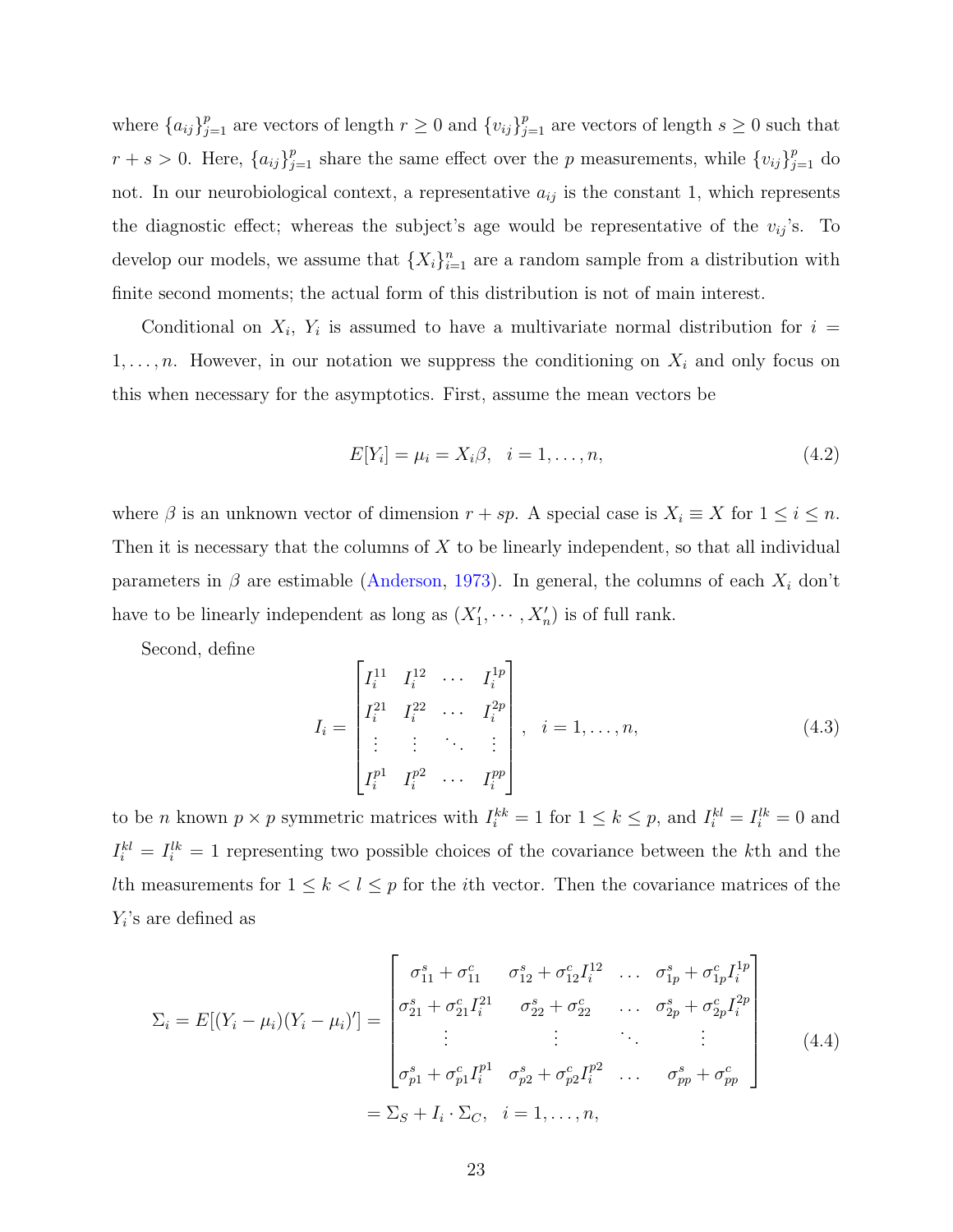where the symbol "·" represents a pointwise product of two matrices with compatible dimensions, and

$$
\Sigma_S = \begin{bmatrix}\n\sigma_{11}^s & \sigma_{12}^s & \dots & \sigma_{1p}^s \\
\sigma_{21}^s & \sigma_{22}^s & \dots & \sigma_{2p}^s \\
\vdots & \vdots & \ddots & \vdots \\
\sigma_{p1}^s & \sigma_{p2}^s & \dots & \sigma_{pp}^s\n\end{bmatrix} \quad \text{and} \quad \Sigma_C = \begin{bmatrix}\n\sigma_{11}^c & \sigma_{12}^c & \dots & \sigma_{1p}^c \\
\sigma_{21}^c & \sigma_{22}^c & \dots & \sigma_{2p}^c \\
\vdots & \vdots & \ddots & \vdots \\
\sigma_{p1}^c & \sigma_{p2}^c & \dots & \sigma_{pp}^c\n\end{bmatrix},
$$

are the two unknown covariance matrices, e.g., in our setting, one for the subjects with schizophrenia and one for the control subjects. We use this parameterization to represent the covariance structure arising from the differing controls as discussed in Section [2.2.](#page-17-0) Since  $I_i^{kl} = I_i^{lk'} = 1$  implies  $I_i^{kk'} = 1$  and  $I_i^{kl} = 1 - I_i^{lk'} = 1$  implies  $I_i^{kk'} = 0$ , the total possible choices of  $I_i$  for  $1 \leq i \leq n$  is  $2^p - p$ . In the Table [2.1](#page-18-0) prototype, we have

$$
I_1 = \begin{bmatrix} 1 & 0 & 0 \\ 0 & 1 & 0 \\ 0 & 0 & 1 \end{bmatrix}, I_2 = \begin{bmatrix} 1 & 1 & 0 \\ 1 & 1 & 0 \\ 0 & 0 & 1 \end{bmatrix}, I_3 = \begin{bmatrix} 1 & 0 & 1 \\ 0 & 1 & 0 \\ 1 & 0 & 1 \end{bmatrix}, I_4 = \begin{bmatrix} 1 & 0 & 0 \\ 0 & 1 & 1 \\ 0 & 1 & 1 \end{bmatrix} \text{ and } I_5 = \begin{bmatrix} 1 & 1 & 1 \\ 1 & 1 & 1 \\ 1 & 1 & 1 \end{bmatrix}
$$

for the five cases, respectively. Clearly, these indicator matrices,  $\{I_i\}_{i=1}^n$ , are fixed by the experimental design. Let  $G_{kl}$  be  $p \times p$  matrix with "0" entries except a "1" at both the  $(k, l)$ and  $(l, k)$  entries for  $k = 1, \ldots, p$ ,  $l = 1, \ldots, p$  and  $k \leq l$ . Then we can rewrite  $\Sigma_i$  as

$$
\Sigma_{i} = \sum_{k=1}^{p} (\sigma_{kk}^{s} + \sigma_{kk}^{c}) G_{kk} + \sum_{1 \le k < l \le p} (\sigma_{kl}^{s} + \sigma_{kl}^{c} I_{i}^{kl}) G_{kl}.
$$
\n(4.5)

This representation is used in the estimation procedures introduced in Section [4.2.](#page-37-0)

In addition, we require that the parameters governing the marginal distribution of  ${X_i}_{i=1}^n$  are functionally independent of  $\beta$ ,  $\Sigma_C$  and  $\Sigma_S$ . As a result, we can focus on the conditional distribution of  $\{Y_i\}_{i=1}^n$  given  $\{X_i\}_{i=1}^n$  in estimating  $\beta$ ,  $\Sigma_C$  and  $\Sigma_S$  using maximum likelihood.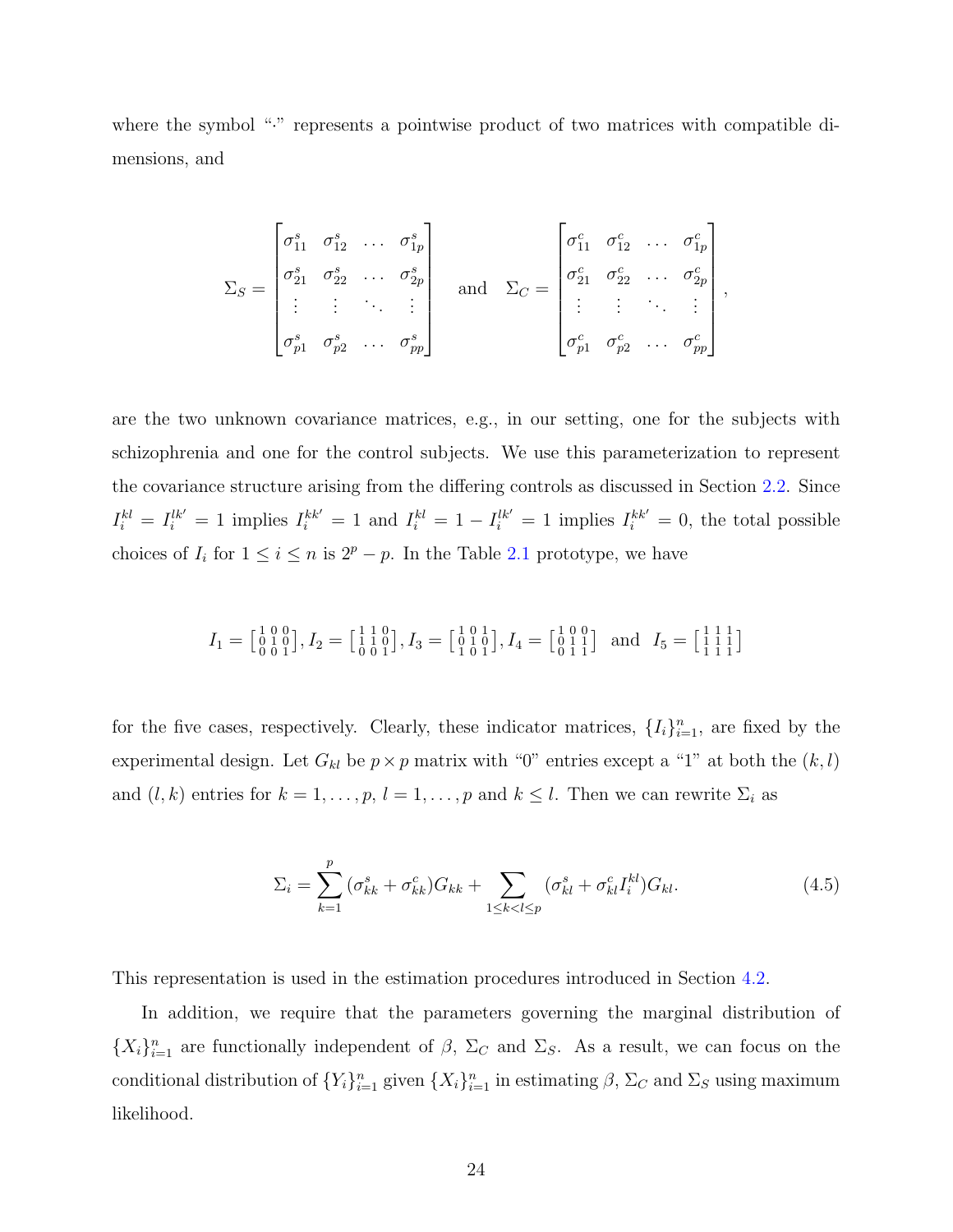#### <span id="page-34-0"></span>4.1.2 Parameter Identifiability

For the parameterization in Section [4.1.1,](#page-31-0) the parameter space is

$$
\Theta = \{ \beta \in R^{r+sp}, \ \Sigma_S > 0 \ \text{and} \ \Sigma_C > 0 \},\tag{4.6}
$$

where  $\Sigma > 0$  indicates matrix positive definiteness. However, (4.6) is not identifiable. The parameterization of  $\Sigma_i = \Sigma_S + I_i \cdot \Sigma_C$  for  $i = 1, \ldots, n$  is intended to represent the covariance structures of the pairwise differences to reflect the differing controls for the subjects with schizophrenia; and  $\Sigma_S$  and  $\Sigma_C$  can be viewed as the underlying covariance matrices for the observations on the subjects with schizophrenia and the controls, respectively. Given the indicators  $\{I_i\}_{i=1}^n$ ,  $\{\Sigma_i\}_{i=1}^n$ , as a function of  $\Sigma_S$  and  $\Sigma_C$ , is guaranteed to be positive definite, as long as the arguments are. However, this function is not invertible in the sense that knowing  $\{\Sigma_i\}_{i=1}^n$  is not sufficient to reconstruct  $\Sigma_S$  and  $\Sigma_C$ . We can only estimate the sum  $\sigma_{kk}^s + \sigma_{kk}^c$  for  $1 \leq k \leq p$ , but not the individual items. So there usually exist multiple  $\Sigma_S$  and  $\Sigma_C$  corresponding to each  $\{\Sigma_i\}_{i=1}^n$ . A trivial example is  $\begin{bmatrix} 2 & 1 \\ 1 & 2 \end{bmatrix}$  +  $\begin{bmatrix} 3 & 1 \\ 1 & 2 \end{bmatrix} =$  $\left[\begin{smallmatrix} 1 & 1 \\ 1 & 3 \end{smallmatrix}\right]+$  $\begin{bmatrix} 4 & 1 \\ 1 & 1 \end{bmatrix} =$  $\begin{bmatrix} 5 & 2 \\ 2 & 4 \end{bmatrix}$ . Moreover, if we just require the  $\Sigma_i$ ,  $1 \leq i \leq n$ , to be any positive definite matrices, then the inversion solution may not even exist. For example, let  $\Sigma_1 =$  $\left[\begin{smallmatrix} 2 & -2 \\ -2 & 4 \end{smallmatrix}\right]$  and  $\Sigma_2 =$  $\left[\begin{smallmatrix} 2 & 2 \\ 2 & 4 \end{smallmatrix}\right]$ , then either  $\sigma_{12}^c = -4$  or  $\sigma_{12}^c = 4$  both of which are impossible for  $\sigma_{11}^c < 2$  and  $\sigma_{22}^c < 4$ .

As another technical issue, the identifiability of  $\sigma_{kl}^s$  and  $\sigma_{kl}^c$  for  $k \neq l$  is design dependent. Explicitly speaking, when  $\sum_{i=1}^{n} I_i^{kl} = 0$  or  $\sum_{i=1}^{n} I_i^{kl} = n$  for some  $k \neq l$ , some covariance parameters will not be identifiable. However, it can be solved analogously when the parameter space has been reduced accordingly. For instance, if  $\sum_{i=1}^{n} I_i^{kl} = 0$ , then  $\sigma_{kl}^c$  should be removed; and if  $\sum_{i=1}^{n} I_i^{kl} = n$ , we treat the sum  $\sigma_{kl}^s + \sigma_{kl}^c$  as a free parameter and discard its individual items. In either case, the dimension of the parameter space is reduced by one and the resulting parameters are estimable. Here, for simplicity we assume  $1 < \sum_{i=1}^{n}$  $\sum_{i=1}^{n} I_i^{kl} < n-1$ for all  $1 \leq k < l \leq p$ .

As a result, it is impractical to use the parameterization of  $(4.6)$ . Given  $1 < \sum_{i=1}^{n}$  $\sum_{i=1}^n I_i^{kl} <$  $n-1$  for all  $1 \leq k < l \leq p$ , we redefine  $\sigma_{kk} = \sigma_{kk}^s + \sigma_{kk}^c$ , and also for notational ease let  $\sigma_{kl} = \sigma_{kl}^s$ . Then we define

$$
\Theta' = \{ \beta \in R^{r+sp} \text{ and } \sigma \in R^{p^2} \text{ s.t. } \Sigma_{[1]} > 0, \cdots, \Sigma_{[2^p - p]} > 0 \}
$$
(4.7)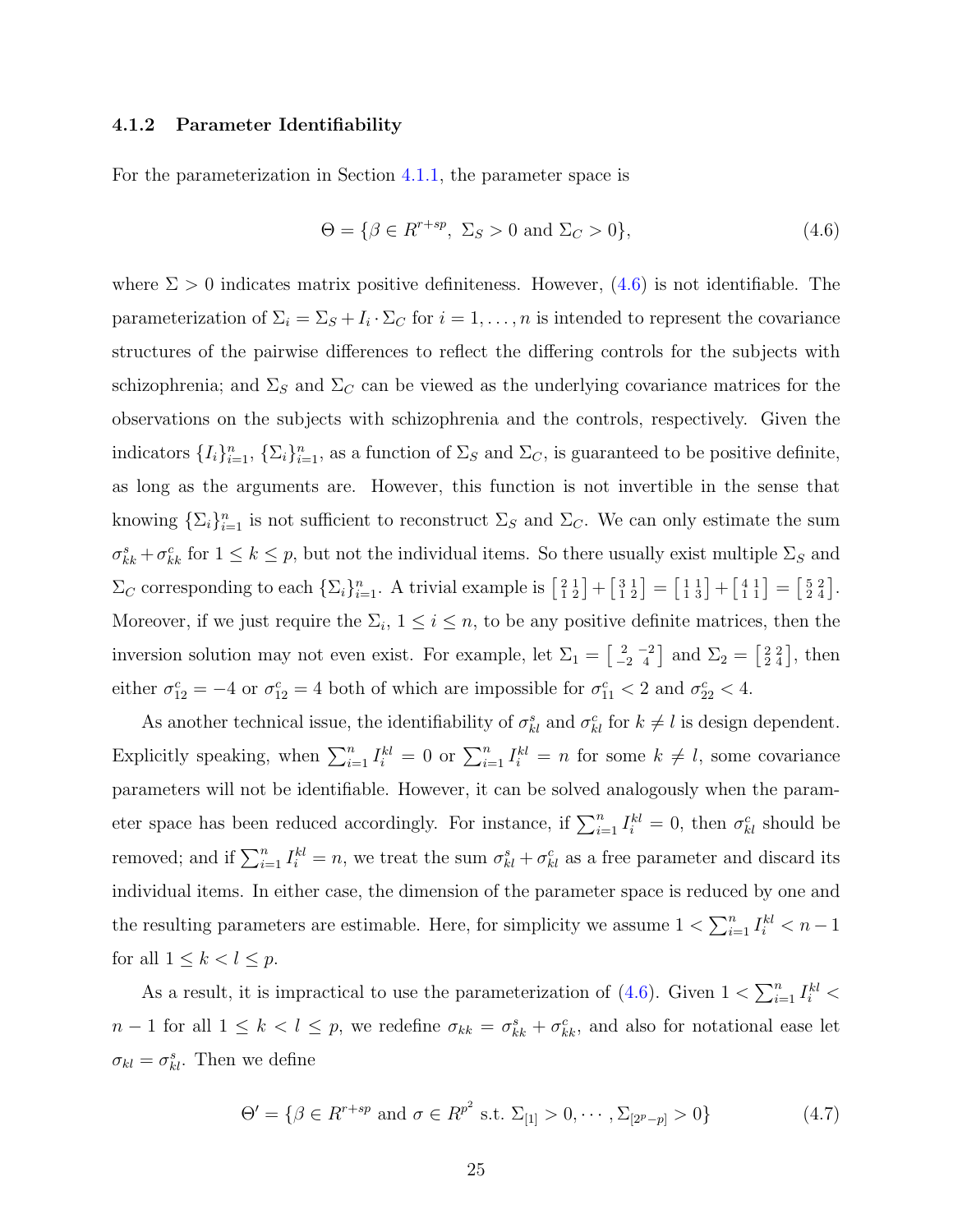<span id="page-35-0"></span>to be the new parameter space, where  $\{\Sigma_{[1]}, \cdots, \Sigma_{[2^p-p]}\}\$ are the  $2^p - p$  possible covariance matrices and  $\sigma = (\sigma_{11}, \cdots, \sigma_{pp}, \sigma_{12}, \cdots, \sigma_{(p-1)p}, \sigma_{12}^c, \cdots, \sigma_{(p-1)p}^c)'$ . The parameters in [\(4.7\)](#page-34-0) are now identifiable. Since we only require the  $\Sigma_i$ ,  $1 \leq i \leq n$ , to be positive definite for parameters from [\(4.7\)](#page-34-0), (4.7) is wider than [\(4.6\)](#page-34-0) in the sense that for some  $\{\Sigma_i\}_{i=1}^n$  whose parameters are in [\(4.7\)](#page-34-0), there do not exist  $\Sigma_S > 0$  and  $\Sigma_C > 0$  such that [\(4.4\)](#page-32-0) holds. Some post hoc methods might need to be implemented to ensure the MLE falling in  $(4.6)$  if one insists. However, maximizing the log-likelihood function over this expanded space won't cause any algorithmic problem.

In general, not all the  $p^2$  parameters in  $\sigma$  are estimable, and not all the  $2^p - p$  covariance matrices are necessary. In this case the parameter space can be represented as

$$
\Theta'' = \{ \beta \in R^{r+sp} \text{ and } \sigma \in R^k \text{ s.t. } \Sigma_{[1]} > 0, \cdots, \Sigma_{[q]} > 0 \}
$$
(4.8)

where k is the number of parameters in  $\sigma$  which are estimable, and  $q \leq 2^p - p$  is the number of necessary covariance matrices.

#### 4.1.3 An Illustrative Example

The mean and covariance structures introduced in Section [4.1.1](#page-31-0) occur in the combined data from multiple post-mortem tissue studies in the Center. However, for the actual Center's data, the combined data are incomplete due to the availability of tissue samples and other experimental constraints. Techniques for handling the actual degree of missingness will ultimately be developed for our clustering approaches. As a result, we provide here a simple example to demonstrate the necessity of the mean and covariance structures in the integrative analysis and also provide a better sense of what these data look like.

The data shown in this example were collected and initially analyzed by [Hashimoto](#page-93-0) [et al.](#page-93-0) [\(2003,](#page-93-0) [2005\)](#page-93-0). A total of 26 pairs of subjects with schizophrenia and controls were used. The original purpose was to determine the causality of a neurotrophic factor BDNF and its receptor TrkB on the altered expression of GABA-related genes in schizophrenia, since the down-regulation of GABA-related genes, such as  $\text{GAD}_{67}$  and PV, seems to be related to cognitive deficits in subjects with schizophrenia. In these two studies, tissue samples of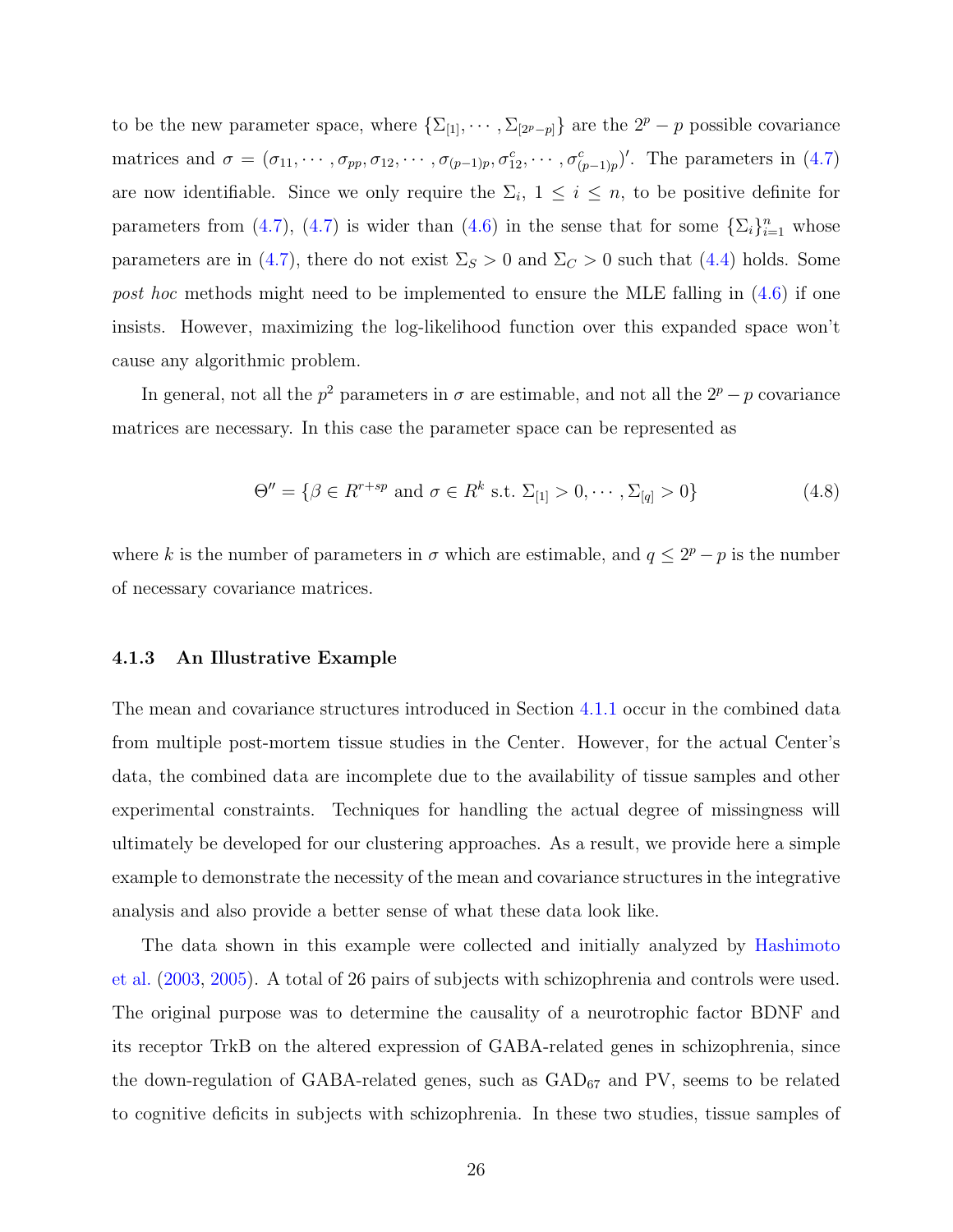|                |                         | Gender                  |         | Age   |                      | PMI <sup>1</sup> |               | Brain pH |                 | Storage <sup>2</sup> |         |                  | Pairwise differences                      |                |
|----------------|-------------------------|-------------------------|---------|-------|----------------------|------------------|---------------|----------|-----------------|----------------------|---------|------------------|-------------------------------------------|----------------|
| Pair C         |                         | S                       | $\rm C$ | S     | $\rm C$              | S                | $\mathcal{C}$ | S        | $\mathcal{C}$   | S                    |         |                  | BDNF TrkB $\text{GAD}_{67} \text{Case}^3$ |                |
| $\overline{1}$ | $\overline{\mathrm{M}}$ | $\overline{\mathrm{M}}$ | 41      | 40    | $\overline{22.1}$    |                  | 29.1 6.72     | 6.82     | $\overline{78}$ | $\overline{88}$      | $-0.22$ | $-7.78$          | $-19.43$                                  | $\overline{3}$ |
| $\overline{2}$ | $\mathbf{F}$            | $\mathbf{F}$            | 46      | 37    | 15                   |                  | 14.5 6.72     | 6.68     | 82              | 87                   |         | $-1.69 - 20.04$  | $-19.37$                                  | $\overline{4}$ |
| 3              | M                       | M                       | 20      | 27    | 14                   |                  | 16.5 6.86     | 6.95     | 89              | 85                   |         | $-10.78 - 30.37$ | $-72.51$                                  | $\overline{4}$ |
| $\overline{4}$ | M                       | M                       |         |       | 65 63 21.2 18.3 6.95 |                  |               | 6.8      | 72              | 82                   | $-0.6$  | $-26.35$         | $-28.19$                                  | $\overline{4}$ |
| 5              | $\mathbf{F}$            | $\mathbf{F}$            |         |       | 37 38 23.5 17.8 6.74 |                  |               | 7.02     | 86              | 79                   |         | $-10.81 - 43.95$ | $-48.11$                                  | $\overline{2}$ |
| 6              | M                       | M                       |         | 47 48 | 6.6                  |                  | 8.3 6.99      | 6.07     | 83              | 134                  |         | $-2.53 - 5.66$   | $-9.53$                                   | $\overline{4}$ |
| $\overline{7}$ | $\mathbf{F}$            | ${\bf F}$               |         | 54 46 | 17.8 10.1 6.47       |                  |               | 7.02     | 71              | 77                   |         | $-10.77 - 52.22$ | $-91.2$                                   | $\overline{2}$ |
| 8              | М                       | М                       |         |       | 61 49 16.4 23.5 6.63 |                  |               | 7.32     | 85              | 73                   | $-2.15$ | $-4.9$           | $-33.3$                                   | $\overline{2}$ |
| 9              | M                       | $\mathbf{M}$            |         |       | 56 58 14.5 18.9 6.57 |                  |               | 6.78     | 65              | 73                   | 1.43    | $-1.62$          | $-21.01$                                  | $\overline{4}$ |
| 10             | М                       | М                       |         |       | 51 49 11.6 5.2 7.15  |                  |               | 6.86     | 65              | 71                   | $-2.39$ | $-44.31$         | $-55.41$                                  | 3              |
| 11             | M                       | M                       |         | 57 59 | 24                   |                  | 28.1 6.94     | 6.92     | 44              | 68                   | $-8.77$ | $-1.78$          | $-5.77$                                   | 3              |
| 12             | M                       | M                       |         | 28 27 |                      | 25.3 19.2 7.04   |               | 6.67     | 41              | 48                   |         | $-5.97 -11.09$   | $-11.7$                                   | 3              |
| 13             | M                       | M                       | 19      | 25    | $\overline{7}$       | $\overline{5}$   | 7.15          | 6.8      | 48              | 39                   | $-0.07$ | $-17.94$         | $-1.66$                                   | $\overline{2}$ |
| 14             | M                       | М                       |         | 28 33 | 16.5 10.8 7.14       |                  |               | 6.72     | 31              | 30                   | $-6.7$  | $-43.6$          | $-49.28$                                  | $\overline{2}$ |
| 15             | $\mathbf{F}$            | $\mathbf{F}$            |         | 55 48 | 11.3 3.7 6.81        |                  |               | 6.69     | 91              | 100                  | $-1.83$ | $-7.77$          | $-0.26$                                   | 3              |
| 16             | M                       | M                       |         |       | 42 50 26.1 40.5 6.95 |                  |               | 7.1      | 73              | 98                   |         | $-15.24 - 90.08$ | $-26.69$                                  | $\overline{4}$ |
| 17             | M                       | M                       |         |       | 82 83 22.5           | 16               | 6.24          | 7.33     | 20              | 84                   |         | $-4.21 - 39.29$  | $-26.4$                                   | $\overline{2}$ |
| 28             | $\mathbf F$             | ${\bf F}$               |         |       | 52 47 22.6 20.1 7.02 |                  |               | 7.26     | 76              | 80                   | $-4.42$ | $-18.29$         | 7.76                                      | $\overline{2}$ |
| 29             | M                       | M                       |         |       | 38 40 20.7 17.3 6.73 |                  |               | 6.7      | 75              | 75                   | $-0.59$ | 1.18             | 11.08                                     | 3              |
| 20             | M                       | M                       |         |       | 52 45 16.2           | 9.1              | 7.04          | 6.71     | 82              | 70                   | 3.47    | 57.61            | 14.56                                     | 3              |
| 21             | M                       | M                       | 54 52   |       | 8                    | 8                | 6.77          | 6.69     | 45              | 60                   | $-2.9$  | $-74.28$         | $-52.74$                                  | 3              |
| 22             | $\mathbf{F}$            | $\mathbf{F}$            |         |       | 65 63 21.5           | 29               | 6.78          | 6.42     | 20              | 56                   |         | $-12.88 - 45.55$ | $-9.47$                                   | $\overline{4}$ |
| 23             | M                       | М                       |         |       | 39 33 24.2           | 29               | 7.15          | 6.19     | 40              | 37                   |         | $-19.34 - 79.34$ | $-36.47$                                  | $\overline{4}$ |
| 24             | $\mathbf{F}$            | $\mathbf{F}$            | 67      | 71    | 24                   |                  | 23.8 7.06     | 6.82     | 53              | 33                   |         | $-3.76$ $-41.24$ | $-13.18$                                  | $\overline{4}$ |
| 25             | M                       | М                       |         |       | 48 47 16.6 15.7 6.74 |                  |               | 6.22     | 44              | 30                   |         | $-5.89 - 53.11$  | $-31.8$                                   | $\overline{4}$ |
| 26             | M                       | М                       |         |       | 40 44 15.8 8.3 6.88  |                  |               | 5.93     | 68              | 29                   |         | $-19.09 - 78.84$ | $-55.4$                                   | 3              |

<span id="page-36-0"></span>Table 4.1: Characteristics of Subjects and Data: [Hashimoto et al.](#page-93-0) [\(2003,](#page-93-0) [2005\)](#page-93-0)

1: post-mortem interval in hours; 2: Storage time (month) at -80◦C; 3: refer to Table 1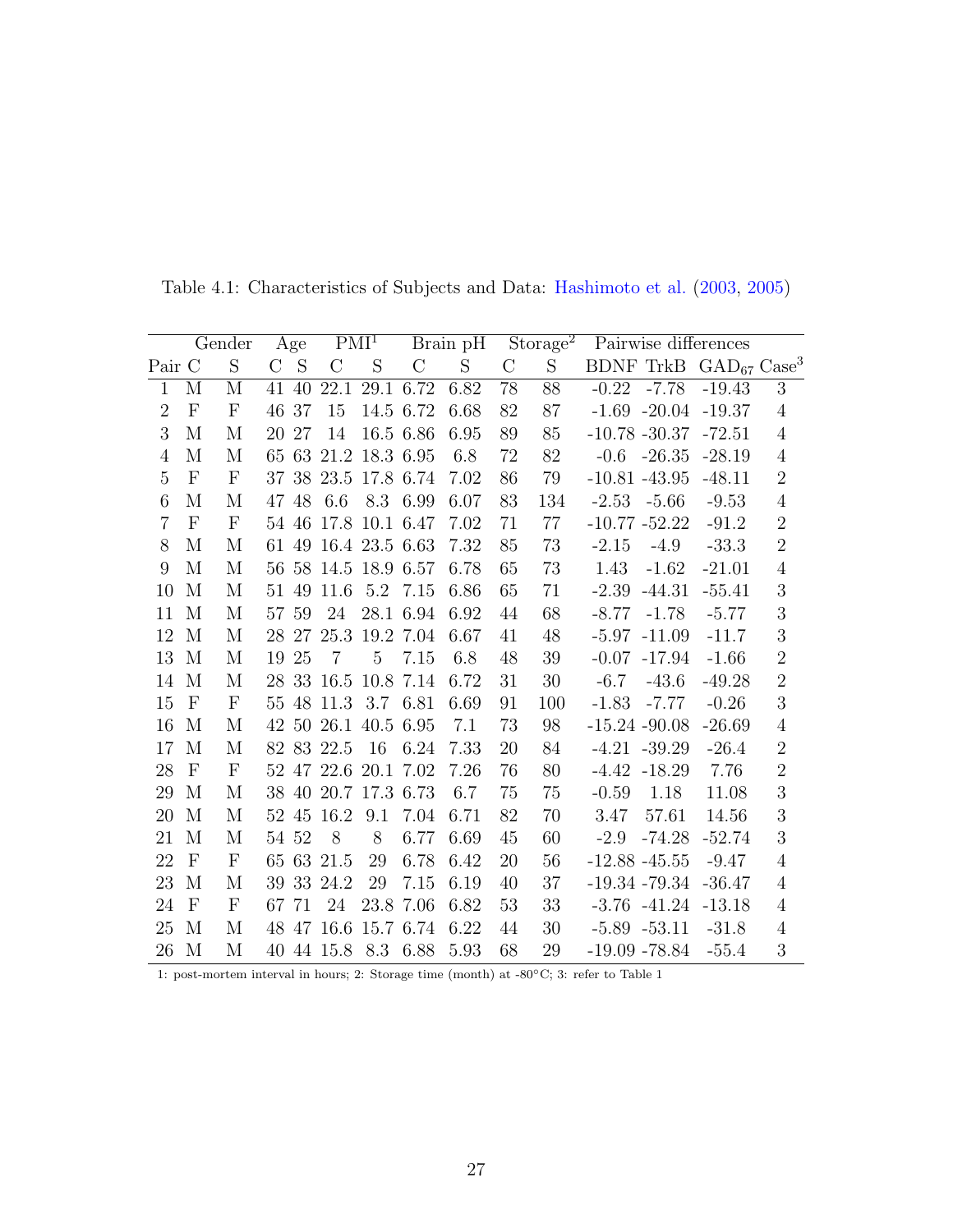the prefrontal cortex (PFC) from these 26 pairs of subjects were obtained, and the mRNA expression levels of BDNF, TrkB and  $GAD_{67}$  were simultaneously measured. In the actual studies, the subjects with schizophrenia were matched to the same control subjects for all 3 measurements. Because we want to illustrate a general setting where different controls exist, we randomly changed these matches so that now a subject with schizophrenia might be matched to 2 or 3 different controls for the 3 measurements. Table [4.1](#page-36-0) shows some characteristics and the data (pairwise differences) from the subjects used in [Hashimoto et al.](#page-93-0) [\(2003,](#page-93-0) [2005\)](#page-93-0). As can be seen, gender was matched perfectly, while age and PMI were matched as close as possible. Brain PH and tissue storage time were not matched. The randomly changed matches are also shown in Table [4.1](#page-36-0) using the five possible covariance structure cases listed in Table [2.1.](#page-18-0) In this example, we only used three out of the five possible cases since the sample size is small.

#### 4.2 MAXIMUM LIKELIHOOD ESTIMATION AND DERIVATIVES

In this section, the first and second derivatives, as well as the expectation of the second derivatives, of the log-likelihood function are given. For completeness, the derivatives used in the restricted maximum likelihood estimation (REML) are also shown but not implemented in the algorithms because of their complexity in computation. Iterative algorithms are defined to find both the MLE and the one-iteration estimators. We are mainly interested in the Method of Scoring and the Newton-Raphson algorithms. The former is quite straight forward given the derivatives and is more computationally intensive than the latter. The latter, however, shares the same simple form as the iterative algorithm derived directly from the likelihood equations. Asymptotic distributions of the estimators are then derived. Only the Method of Scoring algorithm is implemented in the simulations.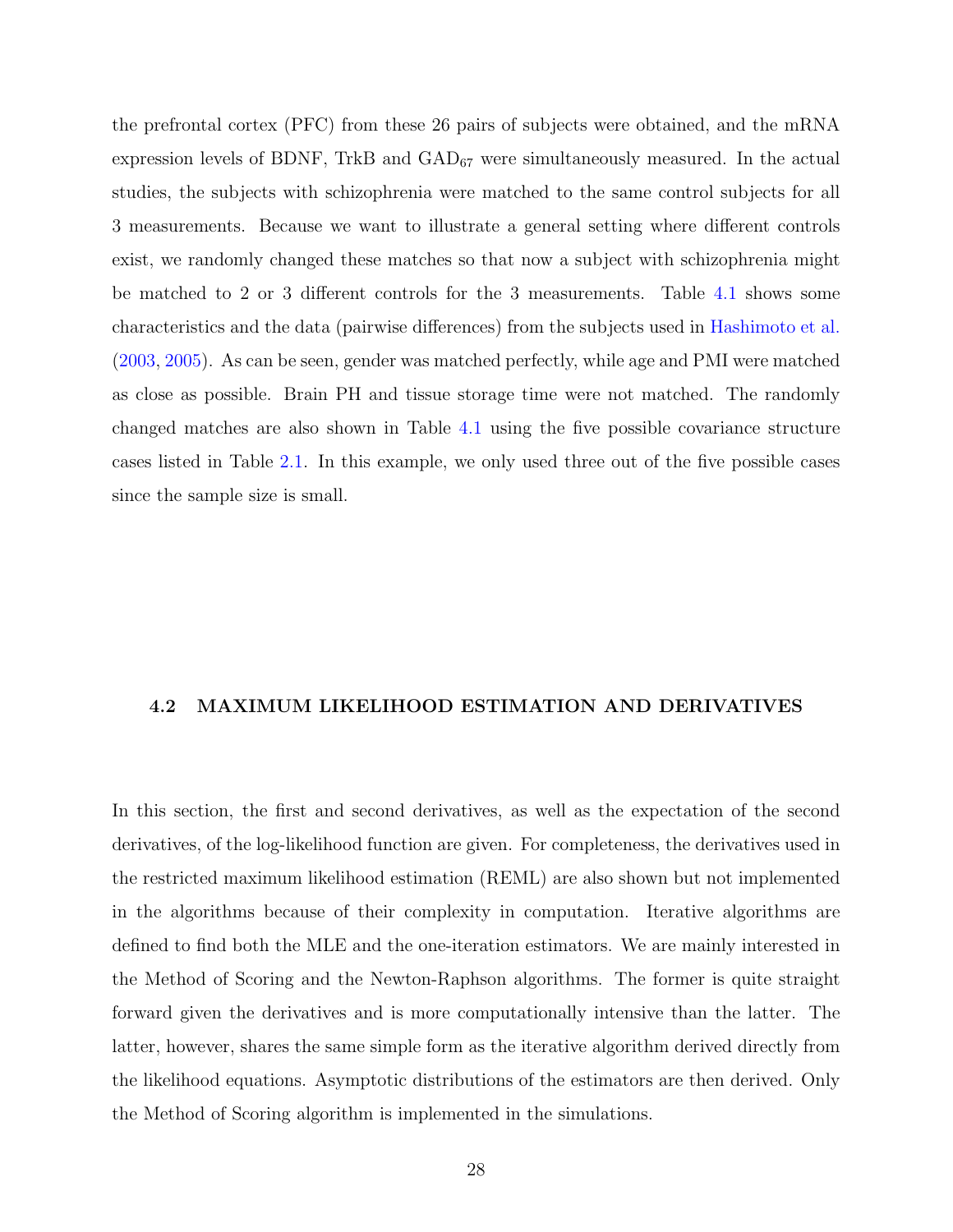## <span id="page-38-0"></span>4.2.1 Likelihood Function and Derivatives

With the assumptions in Section [4.1,](#page-31-0) the conditional likelihood function for the  $n$  realizations  $\mathbf{y} = \{y_1, \dots, y_n\}$  given  $\{X_i\}_{i=1}^n$  is of the form

$$
L(\beta, \sigma | \mathbf{y}) = (2\pi)^{-\frac{np}{2}} \prod_{i=1}^{n} |\Sigma_i|^{-\frac{1}{2}} \exp\{-\frac{1}{2}tr\Sigma_i^{-1}C_i\}
$$
(4.9)

with  $C_i = (y_i - X_i \beta)(y_i - X_i \beta)'$  being the usual sample cross product matrix for  $y_i$ ,  $i =$  $1, \ldots, n$ , where  $\beta = (\beta_1, \cdots, \beta_{(r+sp)})'$  is the vector of unknown parameters in the mean structure, and  $\sigma = (\sigma_{11}, \cdots, \sigma_{pp}, \sigma_{12}, \cdots, \sigma_{(p-1)p}, \sigma_{12}^c, \cdots, \sigma_{(p-1)p}^c)'$  is the vector of unknown variance-covariance parameters that are involved in each  $\Sigma_i$ . For convenience, sometimes we use  $\theta' = (\beta', \sigma')$  in the following discussion. We need to maximize (4.9) or its logarithm with respect to  $\beta$  and  $\sigma$ .

Using standard well-known matrix derivative results, we find the first partial derivatives of  $l(\beta, \sigma | \mathbf{y})$ , the logarithm of  $(4.9)$ , as

$$
\partial l/\partial \beta = \sum_{i=1}^{n} X_i' \Sigma_i^{-1} (y_i - X_i \beta), \qquad (4.10a)
$$

$$
\frac{\partial l}{\partial \sigma_{kl}} = (1/2) \sum_{i=1}^{n} tr \Sigma_i^{-1} G_{kl} \Sigma_i^{-1} (C_i - \Sigma_i), \ 1 \le k \le l \le p \,, \tag{4.10b}
$$

$$
\partial l/\partial \sigma_{kl}^c = (1/2) \sum_{i=1}^n tr \Sigma_i^{-1} G_{kl} \Sigma_i^{-1} (C_i - \Sigma_i) I_i^{kl}, \ 1 \le k < l \le p \,, \tag{4.10c}
$$

In general, for the likelihood equations,  $\partial l/\partial \theta = 0$ , the solutions for the  $\beta$  and the  $\sigma$  depend on each other and have no closed form, so that iterative algorithms are required. Continue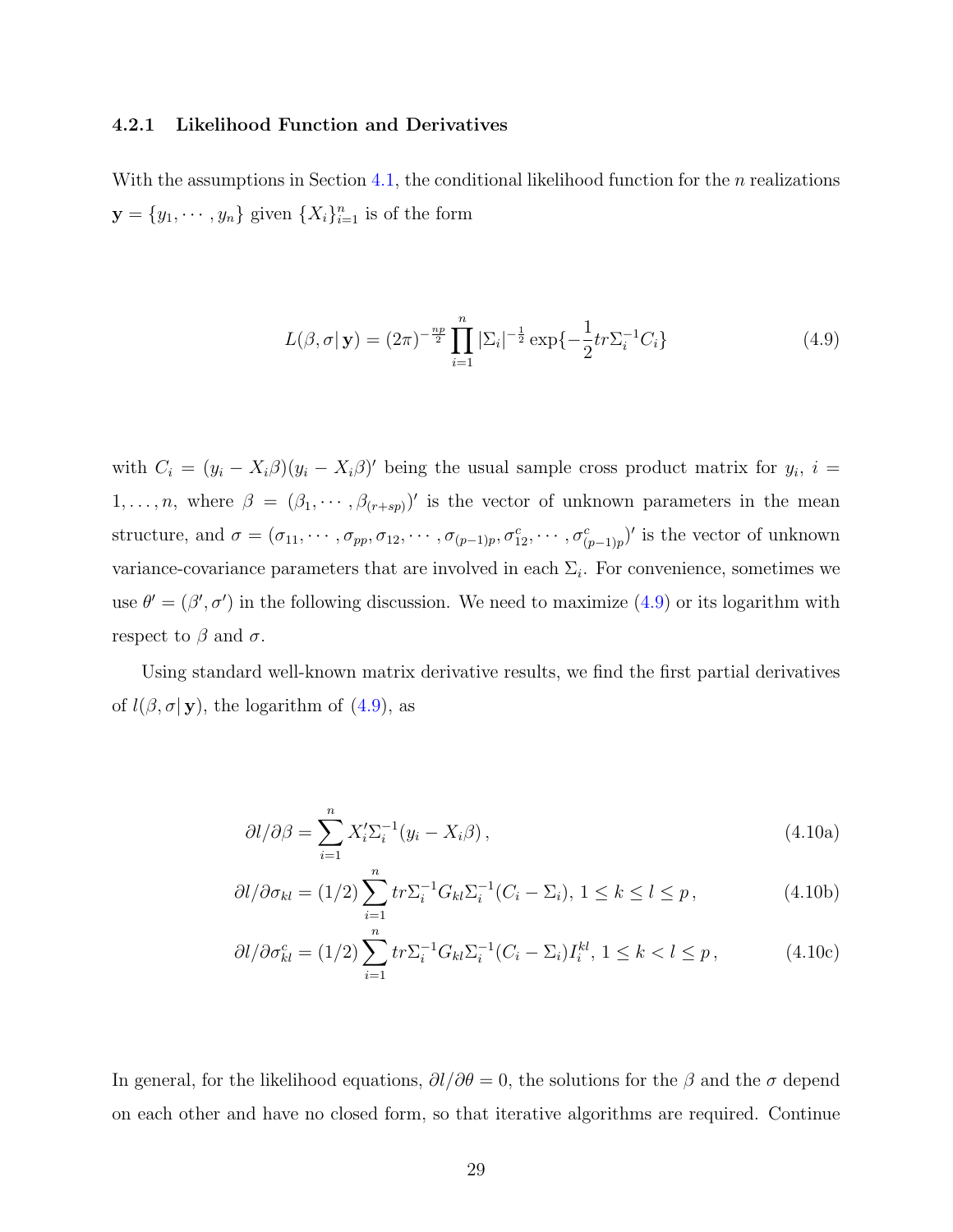<span id="page-39-0"></span>to take partial derivatives of  $(4.10)$  to yield the second partial derivatives given by

$$
-\partial^2 l/\partial \beta^2 = \sum_{i=1}^n X_i' \Sigma_i^{-1} X_i, \qquad (4.11a)
$$

$$
-\partial^2 l/\partial \sigma_{kl} \partial \sigma_{st} = (1/2) \sum_{i=1}^n tr \Sigma_i^{-1} G_{kl} \Sigma_i^{-1} G_{st} \Sigma_i^{-1} (2C_i - \Sigma_i),
$$
  

$$
1 \le k \le l \le p, 1 \le s \le t \le p,
$$
 (4.11b)

$$
-\partial^2 l/\partial \sigma_{kl}^c \partial \sigma_{st}^c = (1/2) \sum_{i=1}^n tr \Sigma_i^{-1} G_{kl} \Sigma_i^{-1} G_{st} \Sigma_i^{-1} (2C_i - \Sigma_i) I_i^{kl} I_i^{st},
$$
  

$$
1 \le k < l \le p, 1 \le s < t \le p,
$$
 (4.11c)

$$
-\partial^2 l/\partial \beta \partial \sigma_{kl} = \sum_{i=1}^n X' \Sigma_i^{-1} G_{kl} \Sigma_i^{-1} (y_i - X_i \beta), \ 1 \le k \le l \le p \,, \tag{4.11d}
$$

$$
-\partial^2 l/\partial \beta \partial \sigma_{kl}^c = \sum_{i=1}^n X' \Sigma_i^{-1} G_{kl} \Sigma_i^{-1} (y_i - X_i \beta) I_i^{kl}, 1 \le k < l \le p,
$$
 (4.11e)

$$
-\partial^2 l/\partial \sigma_{kl} \partial \sigma_{st}^c = (1/2) \sum_{i=1}^n tr \Sigma_i^{-1} G_{kl} \Sigma_i^{-1} G_{st} \Sigma_i^{-1} (2C_i - \Sigma_i) I_i^{st},
$$
  

$$
1 \le k \le l \le p, 1 \le s < t \le p.
$$
 (4.11f)

Then, taking the expected values of the second partial derivatives after observing that  $E[\mathbf{y}_i] = X_i \beta$  and  $E[C_i] = \Sigma_i, i = 1, \dots, n$ , we have

$$
-E[\partial^2 l/\partial \beta^2] = \sum_{i=1}^n X_i' \Sigma_i^{-1} X_i , \qquad (4.12a)
$$

$$
-E[\partial^2 l/\partial \sigma_{kl}\partial \sigma_{st}] = (1/2) \sum_{i=1}^n tr \Sigma_i^{-1} G_{kl} \Sigma_i^{-1} G_{st}, 1 \le k \le l \le p, 1 \le s \le t \le p,
$$
 (4.12b)

$$
-E[\partial^2 l/\partial \sigma_{kl}^c \partial \sigma_{st}^c] = (1/2) \sum_{i=1}^n tr \Sigma_i^{-1} G_{kl} \Sigma_i^{-1} G_{st} I_i^{kl} I_i^{st},
$$
\n(4.12c)

$$
1\leq k
$$

$$
-E[\partial^2 l/\partial \beta \partial \sigma_{kl}] = 0, \ 1 \le k \le l \le p \,, \tag{4.12d}
$$

$$
-E[\partial^2 l/\partial \beta \partial \sigma_{kl}^c] = 0, 1 \le k < l \le p,
$$
\n(4.12e)

$$
-E[\partial^2 l/\partial \sigma_{kl}\partial \sigma_{st}^c] = (1/2) \sum_{i=1}^n tr \Sigma_i^{-1} G_{kl} \Sigma_i^{-1} G_{st} I_i^{st}, 1 \le k \le l \le p, 1 \le s < t \le p. \tag{4.12f}
$$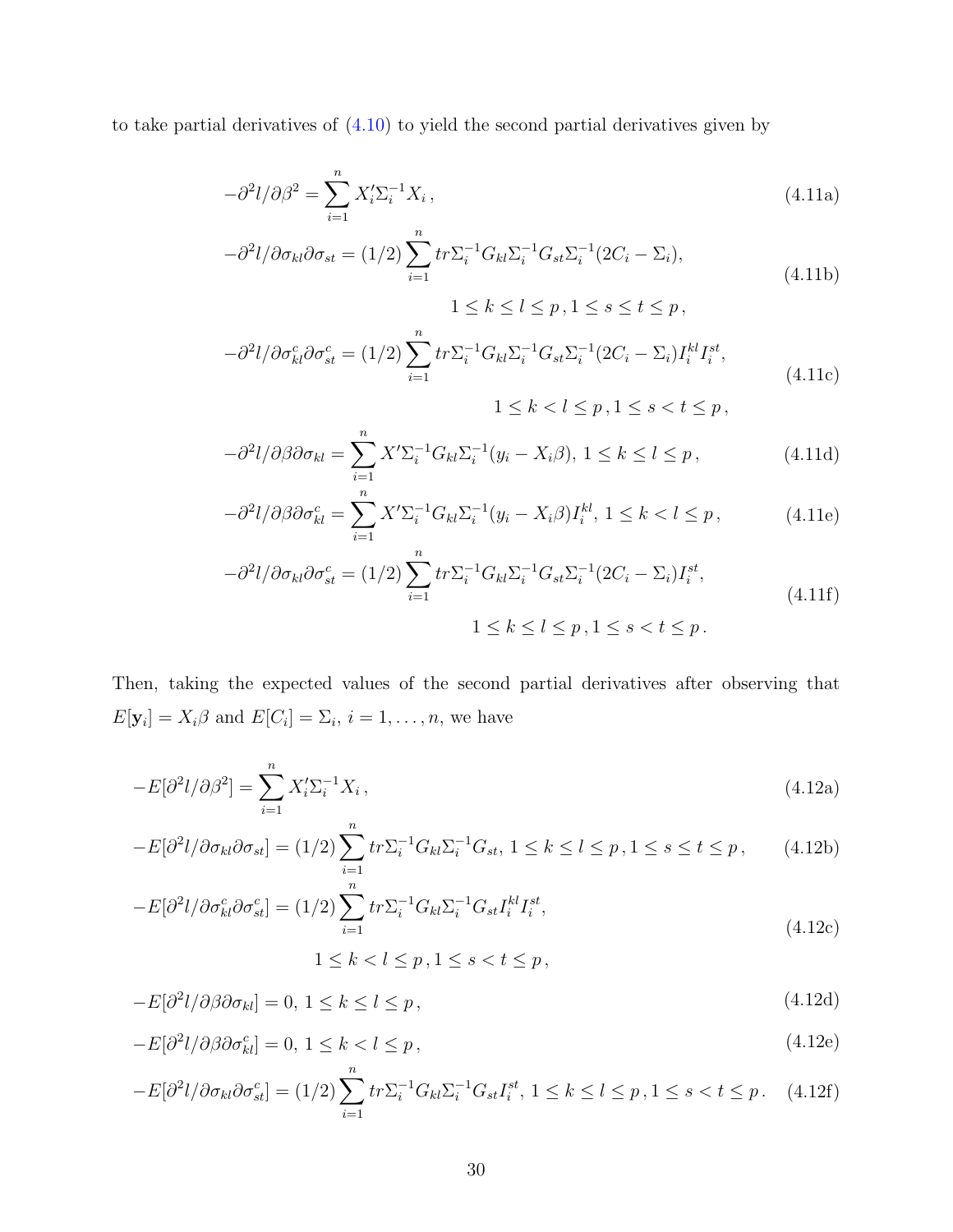## 4.2.2 Restricted Maximum Likelihood (REML)

It is well know that the MLE underestimates variance parameters. An alternative to avoid the biases is to use the restricted maximum likelihood estimators which are obtained by maximizing the residual (log-)likelihood function. By linear model theory the residual loglikelihood function for our problem is, apart from an additive constant,

$$
l_R(\beta, \sigma | \mathbf{y}) = -\frac{1}{2} [\log |\sum_{i=1}^n X_i' \Sigma_i^{-1} X_i| + \sum_{i=1}^n \log |\Sigma_i| + \sum_{i=1}^n tr \Sigma_i^{-1} C_i]. \tag{4.13}
$$

The first and second derivatives involving the  $\beta$  are the same as those in Section [4.2.1,](#page-38-0) while those with respect to the  $\sigma$  can be obtained by observing that

$$
\partial \log |\sum_{i=1}^{n} X_{i}^{\prime} \Sigma_{i}^{-1} X_{i}| / \partial \sigma_{kl} = -\sum_{i=1}^{n} tr[H^{-1} X_{i}^{\prime} \Sigma_{i}^{-1} G_{kl} \Sigma_{i}^{-1} X_{i}], \qquad (4.14)
$$

$$
\partial \log |\sum_{i=1}^{n} X_{i}' \Sigma_{i}^{-1} X_{i}| / \partial \sigma_{kl}^{c} = - \sum_{i=1}^{n} tr[H^{-1} X_{i}' \Sigma_{i}^{-1} G_{kl} \Sigma_{i}^{-1} X_{i}] I_{i}^{kl}, \qquad (4.15)
$$

and

$$
\frac{\partial^2 \log |\sum_{i=1}^n X_i' \Sigma_i^{-1} X_i|}{\partial \sigma_{kl} \partial \sigma_{st}} = -tr[H^{-1} \sum_{i=1}^n (X_i' \Sigma_i^{-1} G_{st} \Sigma_i^{-1} X_i) H^{-1} \sum_{i=1}^n (X_i' \Sigma_i^{-1} G_{kl} \Sigma_i^{-1} X_i)]
$$

$$
+ 2tr[H^{-1} \sum_{i=1}^n (X_i' \Sigma_i^{-1} G_{st} \Sigma_i^{-1} G_{kl} \Sigma_i^{-1} X_i)], \quad (4.16)
$$

$$
\frac{\partial^2 \log |\sum_{i=1}^n X_i' \Sigma_i^{-1} X_i|}{\partial \sigma_{kl} \partial \sigma_{st}} = -tr[H^{-1} \sum_{i=1}^n (X_i' \Sigma_i^{-1} G_{st} \Sigma_i^{-1} X_i I_i^{st}) H^{-1} \sum_{i=1}^n (X_i' \Sigma_i^{-1} G_{kl} \Sigma_i^{-1} X_i I_i^{st})]
$$

$$
\frac{\log|\sum_{i=1}^{n} X_{i}'\sum_{i}^{-1} X_{i}|}{\partial \sigma_{kl}^{c} \partial \sigma_{st}^{c}} = -tr[H^{-1} \sum_{i=1}^{n} (X_{i}'\sum_{i}^{-1} G_{st} \sum_{i}^{-1} X_{i} I_{i}^{st}) H^{-1} \sum_{i=1}^{n} (X_{i}'\sum_{i}^{-1} G_{kl} \sum_{i}^{-1} X_{i} I_{i}^{kl})]
$$

$$
+ 2tr[H^{-1} \sum_{i=1}^{n} (X_{i}'\sum_{i}^{-1} G_{st} \sum_{i}^{-1} G_{kl} \sum_{i}^{-1} X_{i} I_{i}^{kl} I_{i}^{st})], \quad (4.17)
$$

$$
\frac{\partial^2 \log |\sum_{i=1}^n X_i' \sum_i^{-1} X_i|}{\partial \sigma_{kl} \partial \sigma_{st}^c} = -tr[H^{-1} \sum_{i=1}^n (X_i' \sum_i^{-1} G_{st} \sum_i^{-1} X_i I_i^{st}) H^{-1} \sum_{i=1}^n (X_i' \sum_i^{-1} G_{kl} \sum_i^{-1} X_i)] + 2tr[H^{-1} \sum_{i=1}^n (X_i' \sum_i^{-1} G_{st} \sum_i^{-1} G_{kl} \sum_i^{-1} X_i I_i^{st})], \quad (4.18)
$$

where  $H = \sum_{j=1}^{n} X_j' \sum_{j=1}^{-1} X_j$  and k, l, s and t are in the same range as in Section [4.2.1.](#page-38-0) The preferable property of REML against MLE is that it automatically considers the loss of degrees of freedom due to the estimation of the  $\beta$ . It can be seen that the residual likelihood function does not depend on the  $\beta$ . However, REML is more computationally intensive than the usual maximum likelihood method. As a result, we only implement the MLE in the following sections.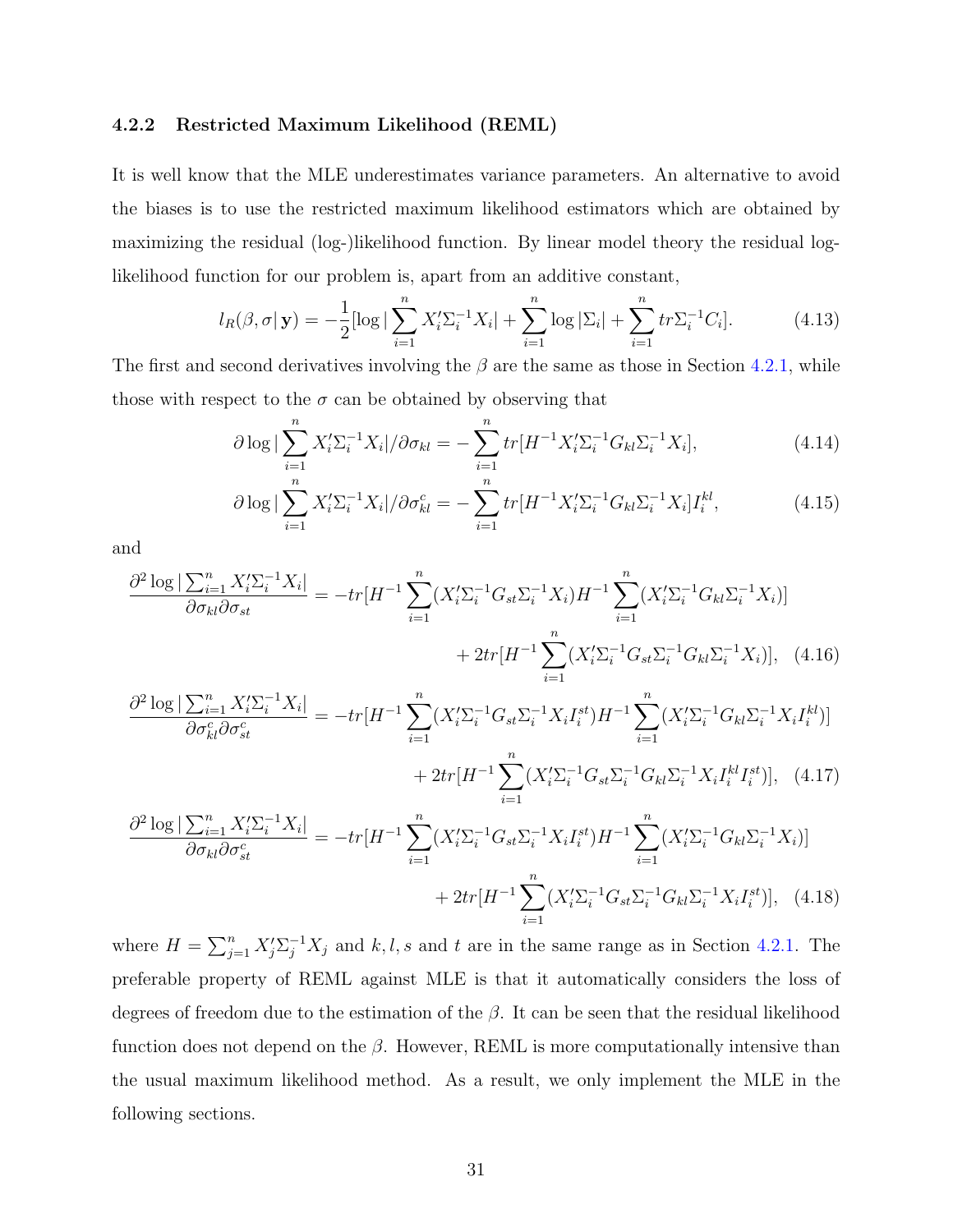### <span id="page-41-0"></span>4.2.3 Model Fitting Algorithms

[Anderson](#page-92-0) [\(1973\)](#page-92-0) proposed an iterative algorithm to solve the likelihood equations for his model, which was later shown to be equivalent to the Method of Scoring algorithm by [Szatrowski](#page-94-0) [\(1983\)](#page-94-0). A similar equivalence between directly solving the likelihood equations and the Method of Scoring algorithm can also be shown for our problem. As a result, we focus our discussion on the Newton-Raphson and the Method of Scoring algorithms.

The Newton-Raphson and the Method of Scoring algorithms share the same form, namely,

$$
\hat{\theta}^{(t+1)} = \hat{\theta}^{(t)} + a^{(t)} H^{-1}(\hat{\theta}^{(t)}) S(\hat{\theta}^{(t)})
$$
\n(4.19)

with the only difference being the definition of the H matrix. The Newton-Raphson algorithm directly uses the negative Hessian matrix, while the Method of Scoring algorithm uses the corresponding expectation, where both are evaluated at the current parameter estimate  $\hat{\theta}^{(t)}$ . Here  $a^{(t)}$  is a scalar used to adjust the step size in each iteration and  $S(\hat{\theta}^{(t)})$  is the score function evaluated at the current estimate  $\hat{\theta}^{(t)}$ .

Lemma 4.2.1 (Newton-Raphson Approach). The Newton-Raphson algorithm for find-ing the MLE of [\(4.9\)](#page-38-0) is given by (4.19) with  $a^{(t)} \equiv 1$ ,  $H = -\partial^2 l/\partial \theta^2$  in [\(4.11\)](#page-39-0) and  $S = \partial l/\partial \theta$ *in*  $(4.10)$ .

Lemma 4.2.2 (Method of Scoring Approach). The Method of Scoring algorithm for finding the MLE of [\(4.9\)](#page-38-0) is given by (4.19) with  $a^{(t)} \equiv 1$ ,  $H = -E[\partial^2 l/\partial \theta^2]$  in [\(4.12\)](#page-39-0) and  $S = \partial l / \partial \theta$  in [\(4.10\)](#page-38-0).

Because there is no nice simplification of the equations in  $(4.11)$ , in using the Newton-Raphson algorithm we must update the  $\beta$  and  $\sigma$  simultaneously. However, because the expected partial derivatives in [\(4.12d\)](#page-39-0) and [\(4.12e\)](#page-39-0) are zero, it is easy to show that the Method of Scoring algorithm in Lemma 4.2.2 updates  $\beta$  and  $\sigma$  separately. For this reason we focus much more extensively on the Method of Scoring algorithm. We now show that the Method of Scoring algorithm in Lemma 4.2.2 can be simplified as follows:

Corollary 4.2.3 (Simplified Method of Scoring Approach). The Method of Scoring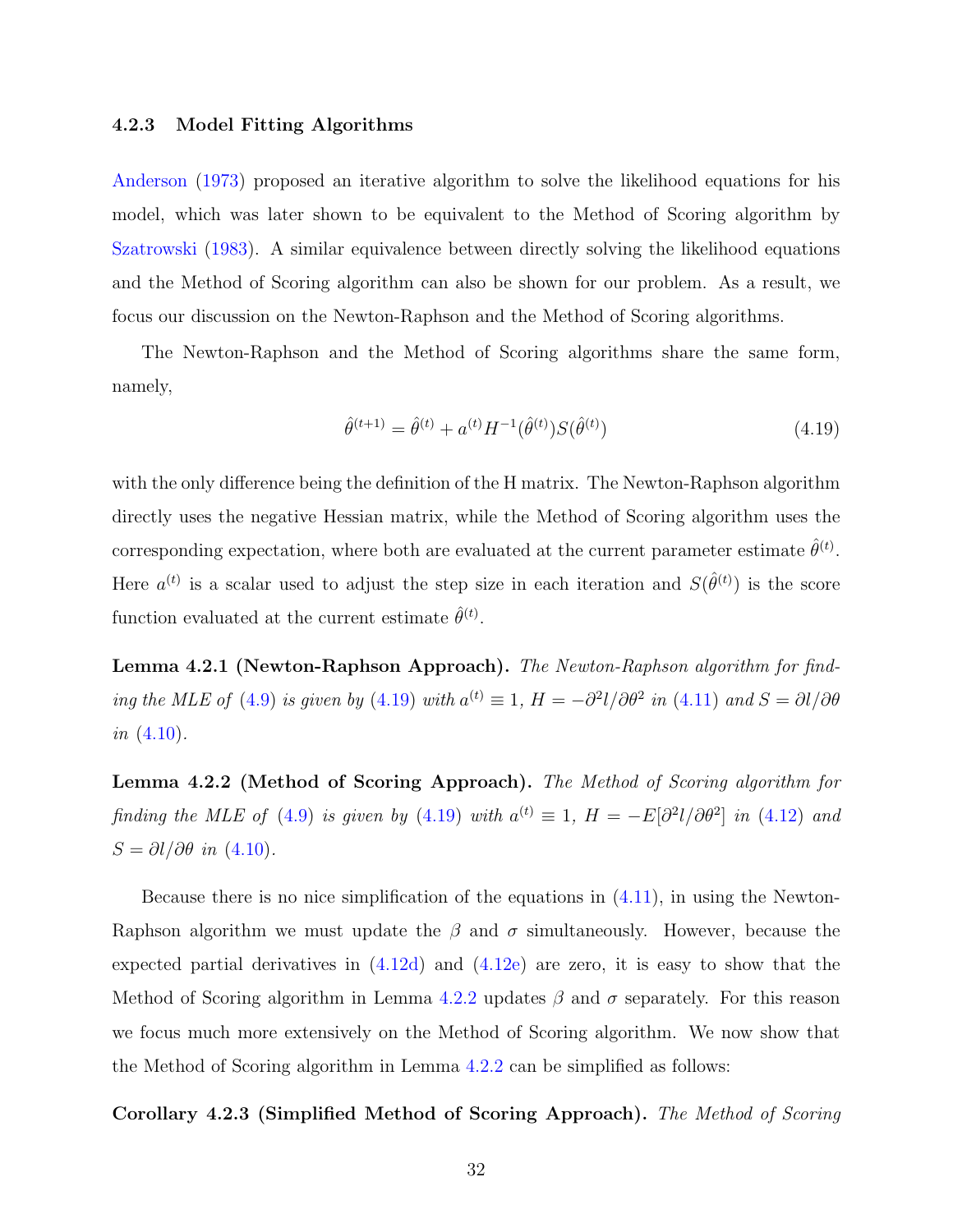<span id="page-42-0"></span>algorithm for finding the MLE of [\(4.9\)](#page-38-0) can be simplified as

$$
\hat{\beta}^{(t+1)} = \left[\sum_{i=1}^{n} X_i' \hat{\Sigma}_i^{(t)-1} X_i\right]^{-1} \left(\sum_{i=1}^{n} X_i' \hat{\Sigma}_i^{(t)-1} y_i\right),\tag{4.20}
$$

$$
\hat{\sigma}^{(t+1)} = \left[ \sum_{i=1}^{n} \begin{bmatrix} \Phi(\hat{\Sigma}_{i}^{(t)})^{-1} & \Phi(\hat{\Sigma}_{i}^{(t)})^{-1} J_{i} \\ J_{i}^{\prime} \Phi(\hat{\Sigma}_{i}^{(t)})^{-1} & J_{i}^{\prime} \Phi(\hat{\Sigma}_{i}^{(t)})^{-1} J_{i} \end{bmatrix} \right]^{-1} \left( \sum_{i=1}^{n} \begin{bmatrix} \Phi(\hat{\Sigma}_{i}^{(t)})^{-1} \\ J_{i}^{\prime} \Phi(\hat{\Sigma}_{i}^{(t)})^{-1} \end{bmatrix} \langle \hat{C}_{i}^{(t+1)} \rangle \right), \quad (4.21)
$$

with  $\hat{C}_i^{(t+1)} = (y_i - X_i \hat{\beta}^{(t+1)})(y_i - X_i \hat{\beta}^{(t+1)})'$ ,  $i = 1, \ldots, n$ , where the two matrix operations  $\langle \cdot \rangle$  and  $\Phi(\cdot)$  are defined in Definition [A.0.1](#page-91-0) and Definition [A.0.2](#page-91-0) in the Appendix. And  $J_i$ ,  $1 \leq i \leq n$ , are  $p(p+1)/2 \times p(p-1)/2$  matrices defined as

$$
J_i = \begin{bmatrix} 0 & 0 & \cdots & 0 \\ \vdots & \vdots & \vdots & \vdots \\ 0 & 0 & \cdots & 0 \\ I_i^{12} & 0 & \cdots & 0 \\ 0 & I_i^{13} & \cdots & 0 \\ \vdots & \vdots & \vdots & \vdots \\ 0 & 0 & \cdots & I_i^{(p-1)p} \end{bmatrix},
$$

where the top is a  $p \times p(p-1)/2$  zero matrix.

Proof. To show the simplification resulting in (4.20), we have

$$
\hat{\beta}^{(t+1)} = \hat{\beta}^{(t)} + \left[ \sum_{i=1}^{n} X_i' \hat{\Sigma}_i^{(t)-1} X_i \right]^{-1} \left( \sum_{i=1}^{n} X_i' \hat{\Sigma}_i^{(t)-1} (y_i - X_i \hat{\beta}^{(t)}) \right)
$$
  
\n
$$
= \hat{\beta}^{(t)} + \left[ \sum_{i=1}^{n} X_i' \hat{\Sigma}_i^{(t)-1} X_i \right]^{-1} \left( \sum_{i=1}^{n} X_i' \hat{\Sigma}_i^{(t)-1} y_i \right) - \hat{\beta}^{(t)}
$$
  
\n
$$
= \left[ \sum_{i=1}^{n} X_i' \hat{\Sigma}_i^{(t)-1} X_i \right]^{-1} \left( \sum_{i=1}^{n} X_i' \hat{\Sigma}_i^{(t)-1} y_i \right).
$$

To show the simplification resulting in  $(4.21)$ , we need to notice that

$$
tr\Sigma_i^{-1} G_{kl} \Sigma_i^{-1} G_{st} = 2 \langle G_{kl} \rangle' \Phi^{-1} (\Sigma_i) \langle G_{st} \rangle,
$$
  
\n
$$
tr\Sigma_i^{-1} G_{kl} \Sigma_i^{-1} C_i = 2 \langle G_{kl} \rangle' \Phi^{-1} (\Sigma_i) \langle C_i \rangle,
$$
 and  
\n
$$
tr\Sigma_i^{-1} G_{kl} \Sigma_i^{-1} \Sigma_i = 2 \sum_{1 \le s \le t \le p} tr\Sigma_i^{-1} G_{kl} \Sigma_i^{-1} G_{st} \sigma_{st},
$$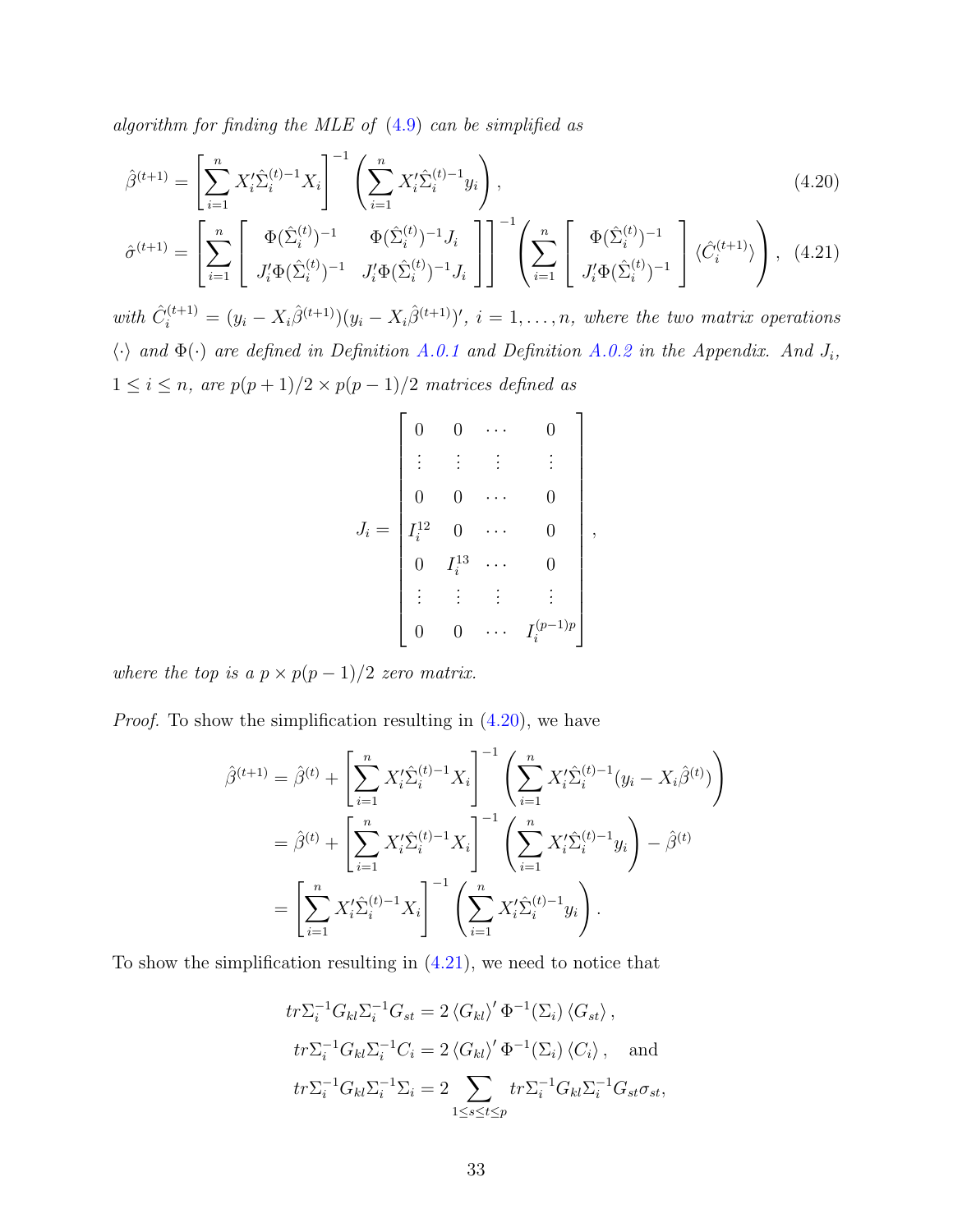with Definition [A.0.1,](#page-91-0) [A.0.2](#page-91-0) and Theorem [A.0.3](#page-91-0) in the Appendix. By remembering the specialness of the  $G_{kl}$ 's, and that stacking row vectors  $\{\langle G_{kl}\rangle'\}$  according to the sequence of  $(11, \dots, pp, 12, 13, \dots, (p-1)p)$  for kl, we find that it just results in an identity matrix of order  $p(p+1)/2$ . Then we have

$$
\partial l/\partial \sigma = \sum_{i=1}^n \left[ \begin{array}{c} \Phi(\hat{\Sigma}_i^{(t)})^{-1} \langle C_i \rangle \\ J_i' \Phi(\hat{\Sigma}_i^{(t)})^{-1} \langle C_i \rangle \end{array} \right] - \sum_{i=1}^n \left[ \begin{array}{cc} \Phi(\hat{\Sigma}_i^{(t)})^{-1} & \Phi(\hat{\Sigma}_i^{(t)})^{-1} J_i \\ J_i' \Phi(\hat{\Sigma}_i^{(t)})^{-1} & J_i' \Phi(\hat{\Sigma}_i^{(t)})^{-1} J_i \end{array} \right] \sigma, \text{ and}
$$

$$
-E[\partial^2 l/\partial \sigma^2] = \sum_{i=1}^n \left[ \begin{array}{cc} \Phi(\hat{\Sigma}_i^{(t)})^{-1} & \Phi(\hat{\Sigma}_i^{(t)})^{-1} J_i \\ J_i' \Phi(\hat{\Sigma}_i^{(t)})^{-1} & J_i' \Phi(\hat{\Sigma}_i^{(t)})^{-1} J_i \end{array} \right].
$$

As a result, we have

$$
\hat{\sigma}^{(t+1)} = \hat{\sigma}^{(t)} + \left[ \sum_{i=1}^{n} \left[ \begin{array}{cc} \Phi(\hat{\Sigma}_{i}^{(t)})^{-1} & \Phi(\hat{\Sigma}_{i}^{(t)})^{-1} J_{i} \\ J_{i}^{\prime} \Phi(\hat{\Sigma}_{i}^{(t)})^{-1} & J_{i}^{\prime} \Phi(\hat{\Sigma}_{i}^{(t)})^{-1} J_{i} \end{array} \right] \right]^{-1} \left( \sum_{i=1}^{n} \left[ \begin{array}{c} \Phi(\hat{\Sigma}_{i}^{(t)})^{-1} \langle C_{i} \rangle \\ J_{i}^{\prime} \Phi(\hat{\Sigma}_{i}^{(t)})^{-1} \langle C_{i} \rangle \end{array} \right] \right) - \hat{\sigma}^{(t)}
$$
\n
$$
= \left[ \sum_{i=1}^{n} \left[ \begin{array}{c} \Phi(\hat{\Sigma}_{i}^{(t)})^{-1} & \Phi(\hat{\Sigma}_{i}^{(t)})^{-1} J_{i} \\ J_{i}^{\prime} \Phi(\hat{\Sigma}_{i}^{(t)})^{-1} & J_{i}^{\prime} \Phi(\hat{\Sigma}_{i}^{(t)})^{-1} J_{i} \end{array} \right] \right]^{-1} \left( \sum_{i=1}^{n} \left[ \begin{array}{c} \Phi(\hat{\Sigma}_{i}^{(t)})^{-1} \langle C_{i} \rangle \\ J_{i}^{\prime} \Phi(\hat{\Sigma}_{i}^{(t)})^{-1} \langle C_{i} \rangle \end{array} \right] \right).
$$

Equation [\(4.20\)](#page-42-0) uses the current estimate  $\hat{\sigma}^{(t)}$  of  $\sigma$  to yield an updated estimate  $\hat{\beta}^{(t+1)}$ of  $\beta$ . We then update the estimate of  $\sigma$  using [\(4.21\)](#page-42-0) to get  $\hat{\sigma}^{(t+1)}$ . It can be shown that given  $\hat{\Sigma}_i^{(t)} > 0$  for  $1 \leq i \leq n$  and  $(X'_1, \dots, X'_n)$  is of full rank, the coefficient matrices (the first matrices on the right hand sides) in  $(4.20)$  and  $(4.21)$  are positive definite; hence their inverses exist and [\(4.20\)](#page-42-0) and [\(4.21\)](#page-42-0) provide the updates.

Result 4.2.4. The coefficient matrices

$$
\sum_{i=1}^{n} X_{i}' \Sigma_{i}^{-1} X_{i} \text{ and } \sum_{i=1}^{n} \begin{bmatrix} \Phi(\Sigma_{i})^{-1} & \Phi(\Sigma_{i})^{-1} J_{i} \\ J_{i}' \Phi(\Sigma_{i})^{-1} & J_{i}' \Phi(\Sigma_{i})^{-1} J_{i} \end{bmatrix}
$$

in [\(4.20\)](#page-42-0) and [\(4.21\)](#page-42-0) are positive definite when  $\Sigma_i$  is positive definite for  $i = 1, ..., n$ .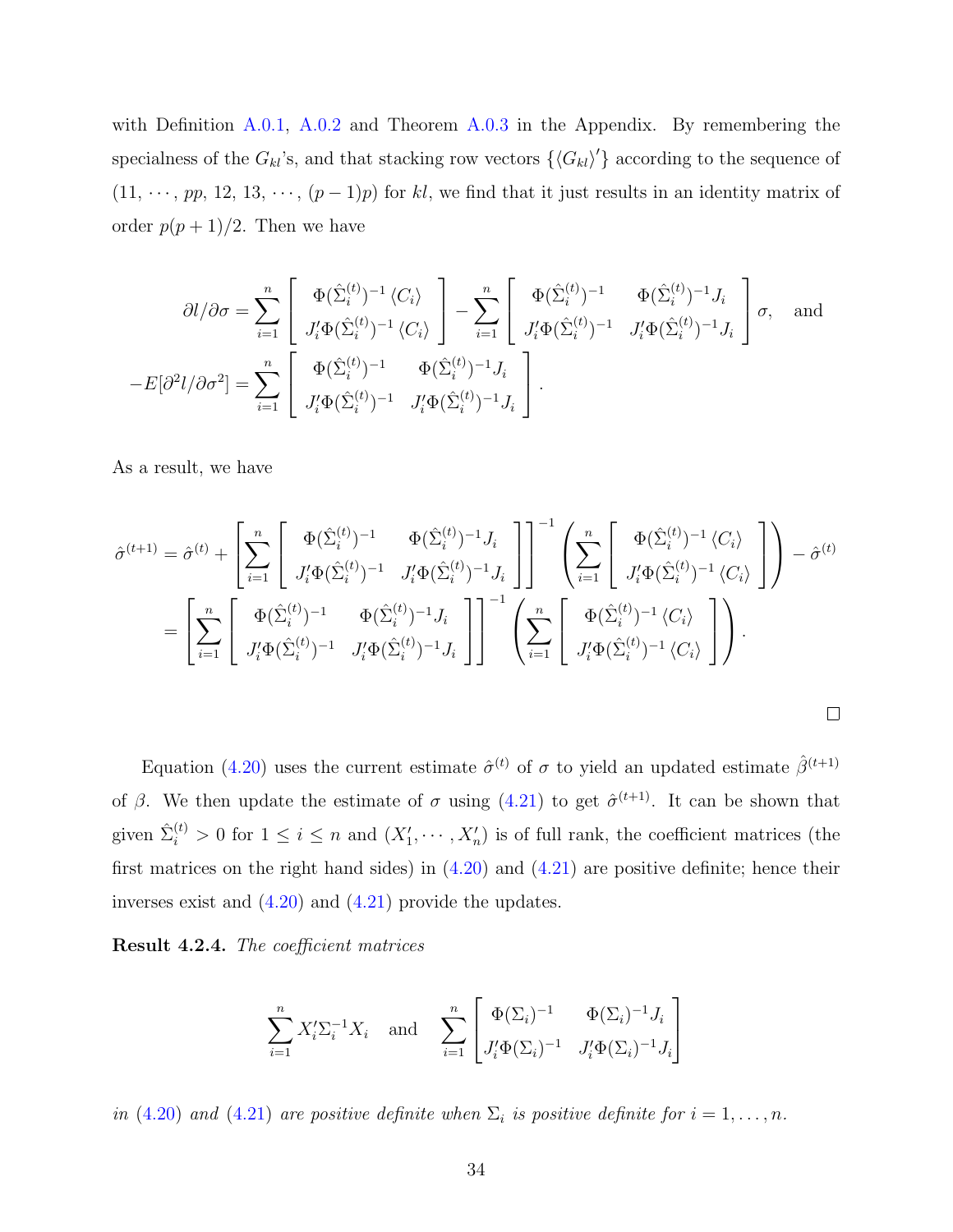*Proof.* For the special case where  $X_i \equiv X$  for  $1 \leq i \leq n$ , we have

$$
z' \left[ \sum_{i=1}^{n} X' \Sigma_i^{-1} X \right] z = \sum_{i=1}^{n} (Xz)' \Sigma_i^{-1} (Xz) > 0 \text{ for } z \neq 0,
$$

since by assumption the columns of  $X$  are linearly independent. For the general case, we have

$$
\sum_{i=1}^{n} X_i' \Sigma_i^{-1} X_i = \mathcal{X}' \Omega^{-1} \mathcal{X},
$$

where

$$
\mathcal{X}' = (X'_1, \cdots, X'_n)
$$
 and  $\Omega = diag(\Sigma_1, \cdots, \Sigma_n)$ .

Now, given  $\Sigma_i > 0$ ,  $i = 1, \ldots, n$ , and X is of full rank,  $\mathcal{X}' \Omega^{-1} \mathcal{X}$  is easily shown to be positive definite by using the similar arguments as above.

To show the second matrix is positive definite, let  $x = (x'_1, x'_2)' \neq 0$ , then we have

$$
(x'_1, x'_2) \begin{bmatrix} \Phi(\Sigma_i)^{-1} & \Phi(\Sigma_i)^{-1} J_i \\ J'_i \Phi(\Sigma_i)^{-1} & J'_i \Phi(\Sigma_i)^{-1} J_i \end{bmatrix} \begin{pmatrix} x_1 \\ x_2 \end{pmatrix} = (x'_1 + x'_2 J'_i) \Phi(\Sigma_i)^{-1} (x_1 + J_i x_2).
$$

And since  $\Phi(\Sigma_i)$  is always positive definite if  $\Sigma_i$  is, the second matrix is positive definite and singular if and only if  $(x_1+J_ix_2)=0$  for all  $i=1,\ldots,n$ , which means  $x=0$  by remembering our assumption that  $1 < \sum_{i=1}^{n}$  $\sum_{i=1}^n I_i^{kl} < n-1$  for  $i = 1, \ldots, n$ . So it is a contradiction with the  $\Box$ assumption of  $x \neq 0$ .

Although the MLE can be found by iterating [\(4.20\)](#page-42-0) and [\(4.21\)](#page-42-0) until convergence, we are interested in a one-iteration estimator of the Simplified Method of Scoring algorithm starting from a consistent initial value. The idea of the one-iteration estimator has been introduced in [Anderson](#page-92-0) [\(1973\)](#page-92-0). It is simpler to obtain than the MLE, and it is consistent, asymptotically normal and efficient. So it is asymptotically equivalent to the MLE.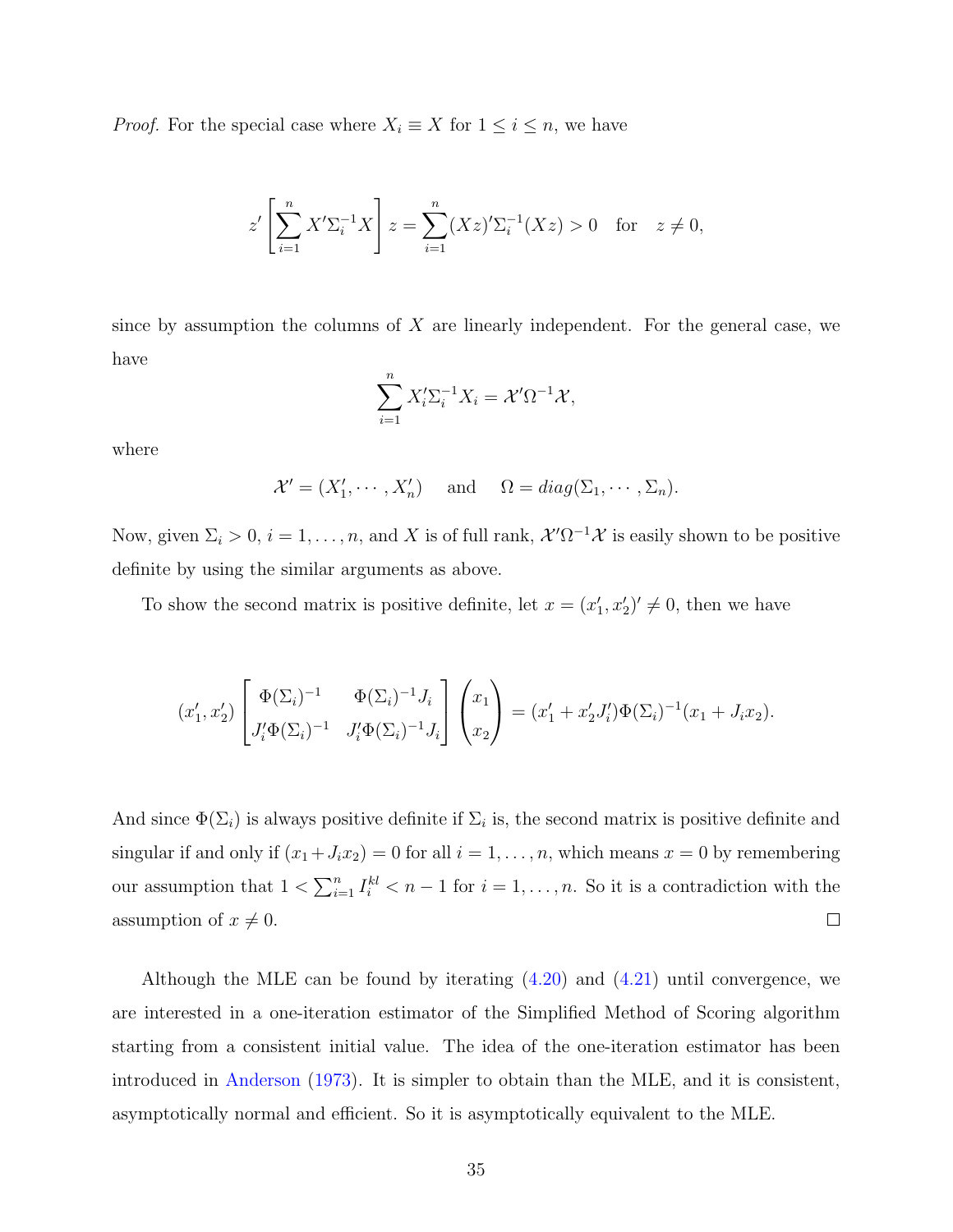## 4.2.4 Computational Details

We can always start the Simplified Method of Scoring algorithm with  $\sigma^{(0)}$ , an initial value of  $\sigma$ , and use [\(4.20\)](#page-42-0) to find the first update  $\beta^{(1)}$  of  $\beta$  so that we can avoid a starting point for the  $\beta$ . And the starting point for the covariance matrices can be chosen arbitrarily. For example, we use the identity matrix as a starting point in our simulations in Chapter [4.4.](#page-52-0) The traditional Method of Scoring algorithm uses  $\hat{C}_i^{(t)}$  $\hat{C}_i^{(t)}$  in [\(4.21\)](#page-42-0). Here we use  $\hat{C}_i^{(t+1)}$  $i^{(t+1)}$  instead. There is no big advantage of doing this, but at least it won't be worse than just using  $\hat{C}_i^{(t)}$ i in terms of convergence speed. Although, we've shown that given  $\hat{\Sigma}_i^{(t)} > 0$  for  $1 \le i \le n$  and  $(X'_1, \dots, X'_n)$  is of full rank, the coefficient matrices in  $(4.20)$  and  $(4.21)$  are positive definite, the positive definiteness of the updated covariance matrices,  $\{\hat{\Sigma}_i^{(t+1)}\}$  $\binom{(t+1)}{i}$ <sub>i=1</sub>, is not guaranteed. In the simplest case when the  $\Sigma_i$ ,  $1 \leq i \leq n$ , are all identical, a reparameterization using the Cholesky decomposition is a direct and relatively easy way to ensure the positive definiteness of its consecutive updates. However, in our problem this approach does not work since our covariance matrices are not identical. The approach we use is to monitor each iteration and ensure the positive definiteness of the covariance matrices by using step-halving. It is applicable since in using step-halving, the new estimate of the parameter is a linear interpolation of the old one and the update given in Corollary [4.2.3.](#page-41-0) And if we let the interpolation be close enough to the old values, then we can guarantee the positive definiteness of the new covariance matrices because the old ones are. The step-halving technique is only implemented for  $(4.21)$ . There is no need for step-halving for  $\beta$ , since it has no restrictions. When using the step-halving technique, the iteration [\(4.21\)](#page-42-0) becomes

$$
\hat{\sigma}^{(t+1)} = \hat{\sigma}^{(t)} + a^{(t)} \delta^{(t)},\tag{4.22}
$$

where

$$
\delta^{(t)}=\left[\sum_{i=1}^n\left[\begin{array}{cc}\Phi^{-1}(\hat{\Sigma}_i^{(t)})&\Phi^{-1}(\hat{\Sigma}_i^{(t)})J_i\\\ J_i'\Phi(\hat{\Sigma}_i^{(t)})^{-1}&J_i'\Phi(\hat{\Sigma}_i^{(t)})^{-1}J_i\end{array}\right]\right]^{-1}\left(\sum_{i=1}^n\left[\begin{array}{c}\Phi(\hat{\Sigma}_i^{(t)})^{-1}\langle\hat{C}_i^{(t+1)}\rangle\\\ J_i'\Phi(\hat{\Sigma}_i^{(t)})^{-1}\langle\hat{C}_i^{(t+1)}\rangle\end{array}\right]\right)-\hat{\sigma}^{(t)},
$$

and  $0 < a^{(t)} \leq 1$  is used to ensure the positive definiteness of the covariance matrices. Starting from  $a^{(t)} = 1$ , if the matrices are not positive definite, we cut  $a^{(t)}$  in half, repeatedly if necessary. We can stop the iterations when the change in either the log-likelihood function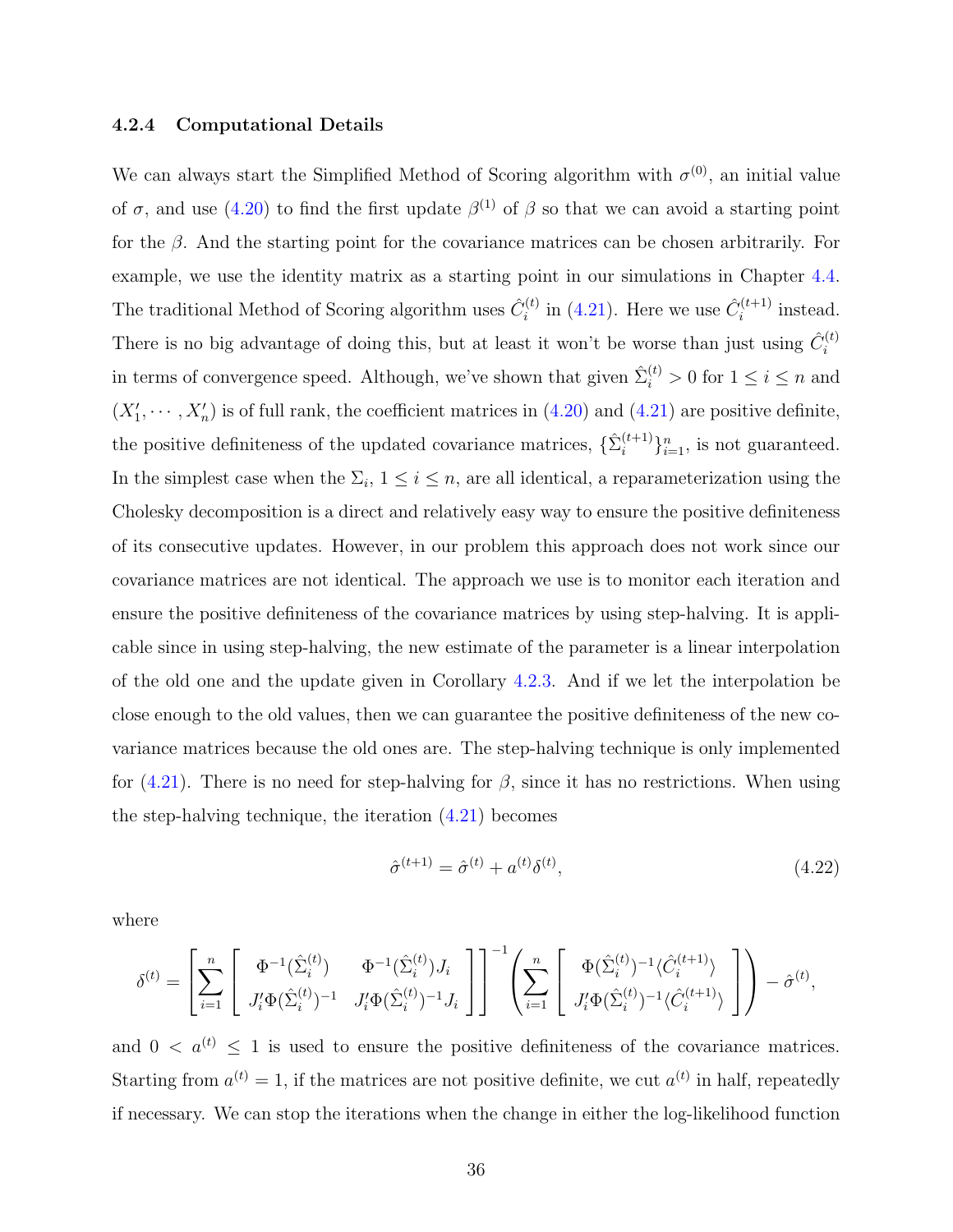or the parameter value does not exceed a predefined limit. Here, it is problematic to use stopping criteria involving the first order derivatives of the the log-likelihood function, since the algorithm may stop on the boundary of the parameter space when we force each  $\Sigma_i$  to be positive definite.

In the Newton-Raphson algorithm, we have to update the  $\beta$  and  $\sigma$  simultaneously. Thus, we are not able to restrict step-halving only to  $\sigma$ . As a result, due to the inherent complications we do not recommend step-halving for the Newton-Raphson algorithm, and strongly prefer to use the Simplified Method of Scoring algorithm here. Other reasons to prefer the Method of Scoring algorithm are: (i) the expected information matrix is robust to possible outliers; (ii) the expected information matrix at the last iteration leads to a better estimate of the asymptotic covariance matrix than does the empirical information matrix [\(Demidenko](#page-92-0) [and Spiegelman,](#page-92-0) [1997\)](#page-92-0); and (iii) the Method of Scoring algorithm has a preferable simpler form.

For maximization problems with constrained parameter spaces, the step-halving technique is not the only approach and need not to be the best one for all circumstances. Some researchers have proposed to let the estimates in the middle of the iterations go outside the parameter space as long as the algorithm is computable. For example, in our Method of Scoring algorithm, as long as  $\hat{\Sigma}_i^{(t)}$  $i_j^{(t)}$  and the resulting coefficient matrices in  $(4.20)$  and  $(4.21)$ are invertible, there should not be any problem to get the estimates for the next iteration. And when we continue the iteration the estimates may very well re-enter the parameter space to make the final estimates legitimate. The attractive features of this method include that it is computationally simpler and possibly faster than using step-halving. Nevertheless, we implement step-halving for both simulations and applications in this research.

# 4.3 ASYMPTOTIC DISTRIBUTIONS

In this section, the asymptotic distribution of the parameter estimator is derived as the total sample size  $n$  goes to infinity. Due to our specific settings, more constraints need to be placed on the sample size. Roughly speaking, we want the number of data points useful for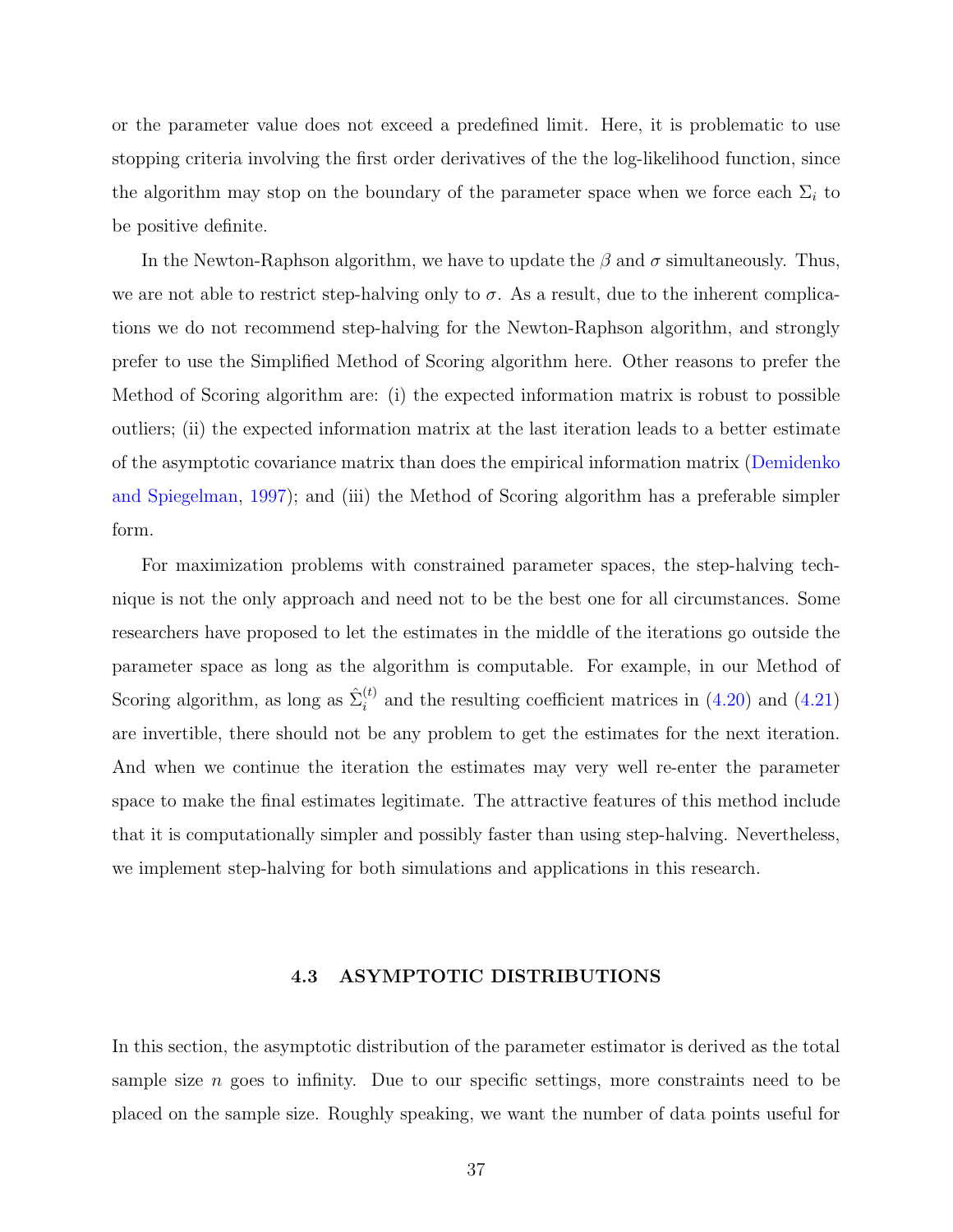<span id="page-47-0"></span>the estimation of each parameter to go to infinity at a comparable rate. Denote the total number of possible covariance matrices given by the indicator matrices  $\{I_i\}_{i=1}^n$  as q, where  $q \leq 2^p - p$  as we have shown in Section [4.1.1.](#page-31-0) In the following, we also use  $\Sigma_{[\alpha]}$  and  $J_{[\alpha]}$ to denote, respectively, the common covariance matrix and the J matrix for each structure  $\alpha = 1, \ldots, q$ . Let  $n_{\alpha}, \alpha = 1, \ldots, q$ , be the number of observations having each of those covariance structures. Then the condition is explicitly stated as the following.

**Condition 4.3.1.**  $\lim_{n \to \infty} (n_\alpha/n) = \eta_\alpha \in (0, 1)$  for  $\alpha = 1, \ldots, q$ .

Given the above condition, an argument similar to those in Theorem 7.3.1 and Theorem 7.3.2 of [Lehmann](#page-94-0) [\(1999\)](#page-94-0) can be given to show that given certain regularity conditions any consistent sequence,  $\hat{\theta}(n)$ , of solutions to the likelihood equations is asymptotically normal and efficient, and with probability one tends to the MLE as  $n \to \infty$ . While the results in [Lehmann](#page-94-0) [\(1999\)](#page-94-0) require normality, we drop the normality assumption in the following derivation of the asymptotics. We derive a stronger asymptotic result by using a oneiteration estimator of the Simplified Method of Scoring algorithm without step-halving and show that as long as the starting point is consistent, the parameter estimator obtained by one iteration of the Simplified Method of Scoring algorithm without step-halving is consistent and asymptotically normal. If we keep the iterations, then by induction every updated parameter estimator in the whole sequence is consistent and asymptotically normal.

Let  $\hat{\beta}(n) = [\sum_{i=1}^{n} X_i' \sum_{i}^{-1} X_i]^{-1} (\sum_{i=1}^{n} X_i' \sum_{i}^{-1}$  $i_{ij}^{-1}y_i$ ) be the estimate of  $\beta$  when using the true values of  $\sigma$  in [\(4.20\)](#page-42-0) and define  $\hat{\beta}^*(n) = \left[\sum_{i=1}^n X_i'\hat{\Sigma}_i^{-1}X_i\right]^{-1}\left(\sum_{i=1}^n X_i'\hat{\Sigma}_i^{-1}y_i\right)$  to be the estimate of  $\beta$  when using a consistent estimate of  $\sigma$  in [\(4.20\)](#page-42-0). As a reminder, we assume that the  $X_i$ 's are i.i.d. with finite second moments. Then by the Strong Law of Large Numbers (SLLN),  $(1/n)\sum_{i=1}^n X'_i AX_i \stackrel{p}{\rightarrow} E[X'AX]$  as  $n \rightarrow \infty$  for any finite constant matrix A, where X has the same distribution as each  $X_i$ . We first consider the situation where the  $\sigma$  is known and let

$$
D_n = \frac{1}{n} \sum_{i=1}^n X_i' \Sigma_i^{-1} X_i = \sum_{\alpha=1}^q \frac{n_\alpha}{n} \frac{1}{n_\alpha} \sum_{i \in I(\alpha)} X_i' \Sigma_\alpha^{-1} X_i,
$$
(4.23)

where  $I(\alpha)$  is a set of index i such that  $Y_i$  has covariance matrix  $\Sigma_{\alpha}$ . And then consider

$$
\sqrt{n}(\hat{\beta}(n) - \beta) = D_n^{-1}(\sum_{\alpha=1}^q \frac{\sqrt{n_{\alpha}}}{\sqrt{n}} \frac{\sqrt{n_{\alpha}}}{n_{\alpha}} \sum_{i \in I(\alpha)} X_i' \Sigma_{\alpha}^{-\frac{1}{2}} z_i), \qquad (4.24)
$$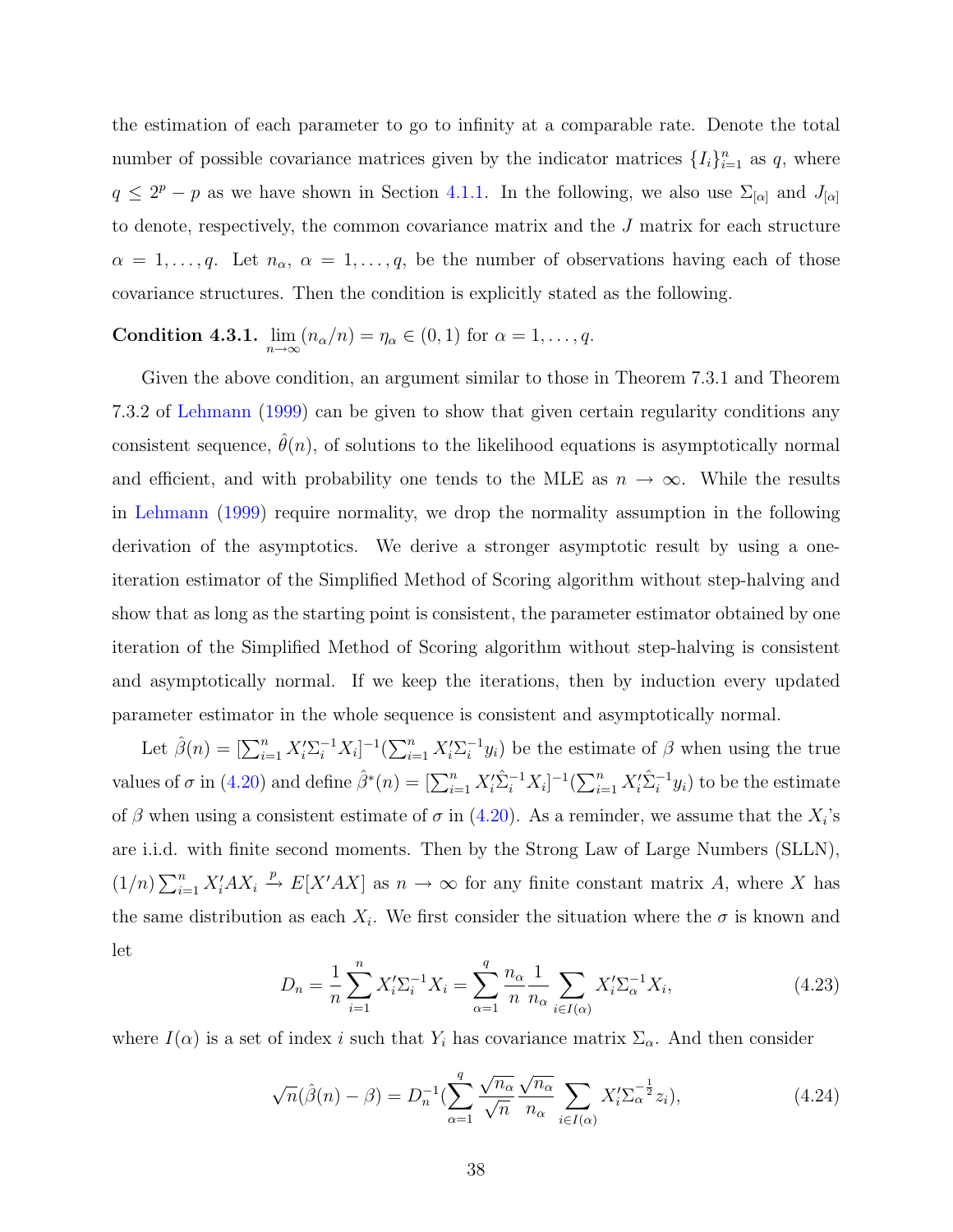<span id="page-48-0"></span>where conditional on  $X_i$ ,  $z_i = \sum_i^{\frac{1}{2}} (y_i - X_i \beta)$  are i.i.d. with mean 0 and an identity covariance matrix. Our first result is the following:

**Theorem 4.3.2.** Let  $\{X_i\}_{i=1}^n$  be i.i.d. random samples from a distribution with finite second moments, and conditional on the  $X_i$ 's, let the  $y_i$ ,  $i = 1, \ldots, n$ , be independently distributed with  $y_i$  having mean  $X_i\beta$  and covariance matrix as defined in Section [4.1.1.](#page-31-0) Then,  $\sqrt{n}(\hat{\beta}(n)-\beta)$  has a limiting normal distribution with mean vector 0 and covariance matrix  $(\sum_{\alpha=1}^q \eta_\alpha E[X_1' \Sigma_\alpha^{-1} X_1])^{-1}$  as  $n \to \infty$ .

*Proof.* By SLLN,  $D_n \to \sum_{\alpha=1}^q \eta_\alpha E[X'\Sigma_\alpha^{-1}X]$  in probability. And since  $E[X_i'\Sigma_\alpha^{-\frac{1}{2}}z_i|X_i] =$ 0 and  $Var(X_i' \Sigma_{\alpha}^{-\frac{1}{2}} z_i | X_i) = X_i' \Sigma_{\alpha}^{-1} X_i$ , we have  $E[X_i' \Sigma_{\alpha}^{-\frac{1}{2}} z_i] = 0$  and  $Var(X_i' \Sigma_{\alpha}^{-\frac{1}{2}} z_i) =$  $E[X_i^{\prime}\Sigma_{\alpha}^{-1}X_i]<\infty$ . Then by the Central Limit Theorem (CLT),  $(\sqrt{n_{\alpha}}/n_{\alpha})$  $\sum_{i \in i(\alpha)} X_i' \sum_{\alpha}^{-\frac{1}{2}} z_i$  $\rightarrow N(0, E[X^{\prime}\Sigma_{\alpha}^{-1}X])$  in distribution. And then by Slutzky's theorem, we have the result.

Before deriving the asymptotic property of  $\hat{\beta}^*(n)$ , the estimator from [\(4.20\)](#page-42-0) with consistent covariance matrices plugged in, we introduce the following useful lemma.

**Lemma 4.3.3.** Let  $X_i$ , as well as  $Y_i$ ,  $i = 1, \ldots, n$ , be random matrices (vectors or scalars as special cases). Assume  $\{X_i, Y_i\}_{i=1}^n$  to be i.i.d. and have finite second moments. Let  $A(n)$ be a sequence of random matrices such that  $A(n) \stackrel{p}{\rightarrow} A$  as  $n \rightarrow \infty$ , where A is a constant matrix. Then we have the following two results.

- 1. As long as the dimensions are compatible,  $(1/n)\sum_{i=1}^{n} X'_i A(n)Y_i$  has the same limit in probability as  $(1/n)\sum_{i=1}^n X_i'AY_i$  as  $n \to \infty$ , that is, the limit is  $E[X'AY]$ , where  $(X, Y)$ has the same distribution as all the  $(X_i, Y_i)$ 's;
- 2. Given  $E[Y|X] = 0$  and  $Cov(Y|X)$  is positive definite and finite,  $(1/$  $\sqrt{n}$ ) $\left(\sum_{i=1}^n X'_i A(n) Y_i\right)$ has the same limiting distribution as (1/  $\sqrt{n}$ )( $\sum_{i=1}^{n} X_i^{\prime} A Y_i$ ), if the latter has one.

*Proof.* First, for the case where both  $X_i$  and  $Y_i$  are random vectors (or scalars), assume A and  $A(n)$  are both matrices with compatible dimension with  $X_i$  and  $Y_i$ . Then we have

$$
\frac{1}{n}\sum_{i=1}^{n} X'_{i}A(n)Y_{i} = \frac{1}{n}\sum_{i=1}^{n} tr(X'_{i}A(n)Y_{i}) = \frac{1}{n}\sum_{i=1}^{n} tr(A(n)Y_{i}X'_{i}) = tr(A(n)\frac{\sum_{i=1}^{n} Y_{i}X'_{i}}{n}.
$$

By the SLLN and Slutzky's theorem, we have  $(1/n)\sum_{i=1}^n X'_iA(n)Y_i \stackrel{p}{\rightarrow} tr(AE[YX'])$  =  $E[tr(AYX')] = E[X'AY].$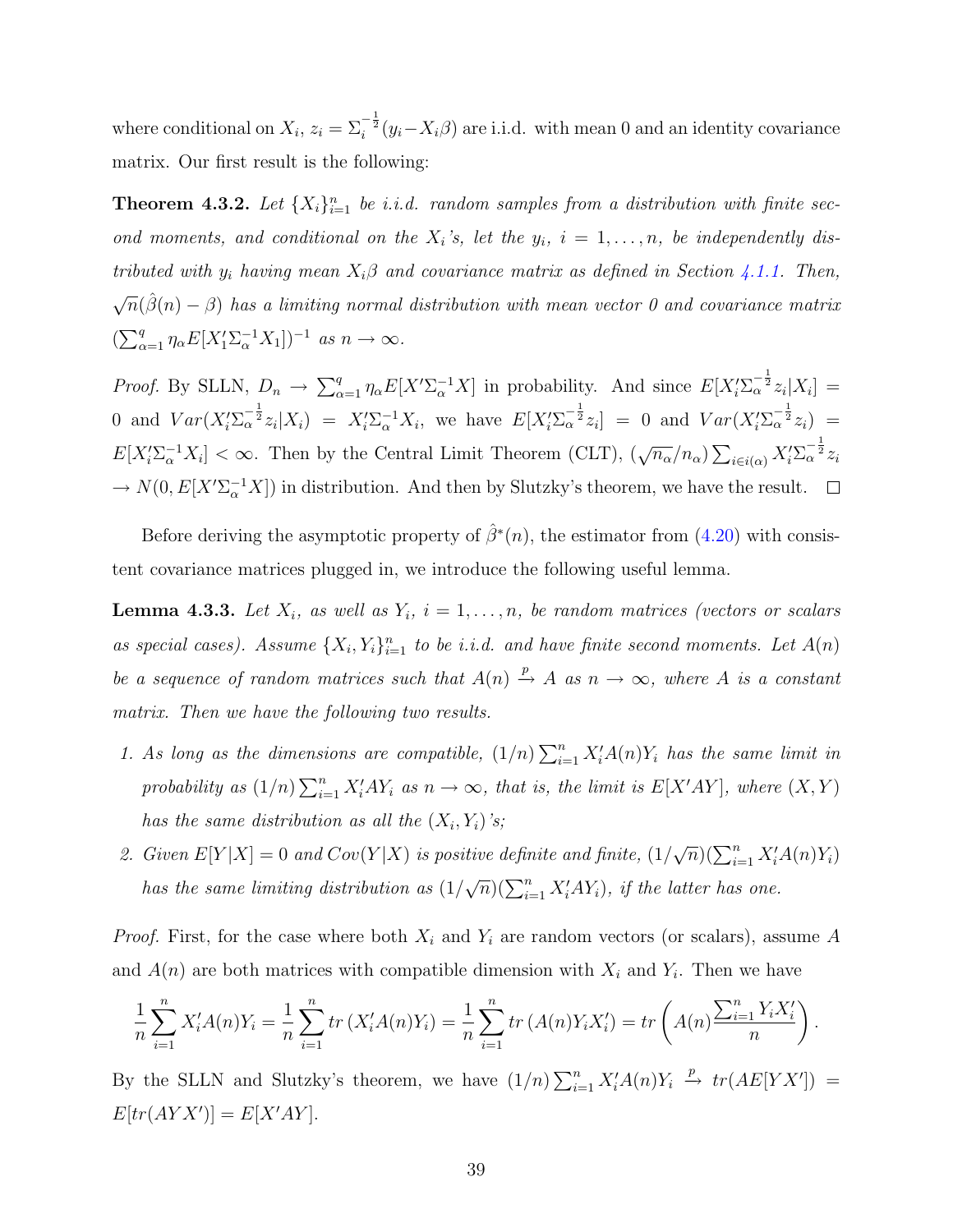For the case where both  $X_i$  and  $Y_i$  are matrices, we use the above results and have

$$
(1/n)\sum_{i=1}^{n} X'_{i}A(n)Y_{i} = [(1/n)\sum_{i=1}^{n} x'_{ij}A(n)y_{ik}]_{jk} \xrightarrow{p} [E[x'_{j}Ay_{k}]]_{jk} = E[X'AY],
$$

where  $x_{ij}$  and  $y_{ik}$  are the j<sup>th</sup> and k<sup>th</sup> columns of matrices  $X_i$  and  $Y_i$ , respectively. The results for one of them being a vector and the other being a matrix can be proved in the same way.

To show the second argument, we focus on the case where both  $X_i$  and  $Y_i$  are vectors, because the case where both  $X_i$  and  $Y_i$  are scalars is simple and other cases involving matrices will follow easily if we have the result for the vector case. Now consider

$$
\frac{1}{\sqrt{n}} \sum_{i=1}^{n} X_i' A(n) Y_i - \frac{1}{\sqrt{n}} \sum_{i=1}^{n} X_i' A Y_i = tr \left( (A(n) - A) \frac{\sum_{i=1}^{n} Y_i X_i'}{\sqrt{n}} \right).
$$
 (4.25)

Because  $E[Y|X] = 0$  and  $Cov(Y|X)$  is positive definite and finite, we have  $E[Y|X] = 0$ and  $Var(YX') = E[Var(Y|X) \otimes XX'] < \infty$ , where  $\otimes$  is the Kronecker product. Then by the CLT,  $\sum_{i=1}^{n} Y_i X'_i$ /  $\sqrt{n}$  converges in distribution to the  $N(0, Var(YX'))$  distribution. As a result, (4.25) converges in probability to zero. Then the result follows by Theorem 2.3.5 in [Lehmann](#page-94-0) [\(1999,](#page-94-0)Section 2.3).  $\Box$ 

Now we apply Lemma [4.3.3](#page-48-0) to

$$
\sqrt{n}(\hat{\beta}^*(n) - \beta) = \hat{D}_n^{-1}(\frac{1}{n}\sum_{i=1}^n X_i'\hat{\Sigma}_i^{-1}(y_i - X_i\beta)),\tag{4.26}
$$

where  $\hat{D}_n^{-1} = (1/n)$  $\sum_{i=1}^{n} X_i' \hat{\Sigma}_i^{-1} X_i$ . The first part of Lemma [4.3.3](#page-48-0) proves that  $\hat{D}_n$  converges in probability the same as  $D_n$  does, and the second part gives that  $(1/n)\sum_{i=1}^n X_i'\hat{\Sigma}_i^{-1}(y_i X_i\beta$ ) converges in distribution the same as  $(1/n)\sum_{i=1}^n X_i'\Sigma_i^{-1}$  $i^{-1}(y_i - X_i \beta)$  does. Then we have the following corollary.

**Corollary 4.3.4.** For the same settings as in Theorem [4.3.2,](#page-48-0) let  $\hat{\beta}^*(n)$  be the estimate of  $\beta$ from one iteration of  $(4.20)$  where  $\hat{\Sigma}_i^{(0)}$  $i^{(0)}$ ,  $i = 1, \ldots, n$ , are consistent estimators, respectively, of  $\Sigma_i$ ,  $i = 1, ..., n$ . Then  $\sqrt{n}(\hat{\beta}^*(n) - \beta)$  has the same asymptotic distribution as  $\sqrt{n}(\hat{\beta}(n) - \beta)$  $\beta$ ).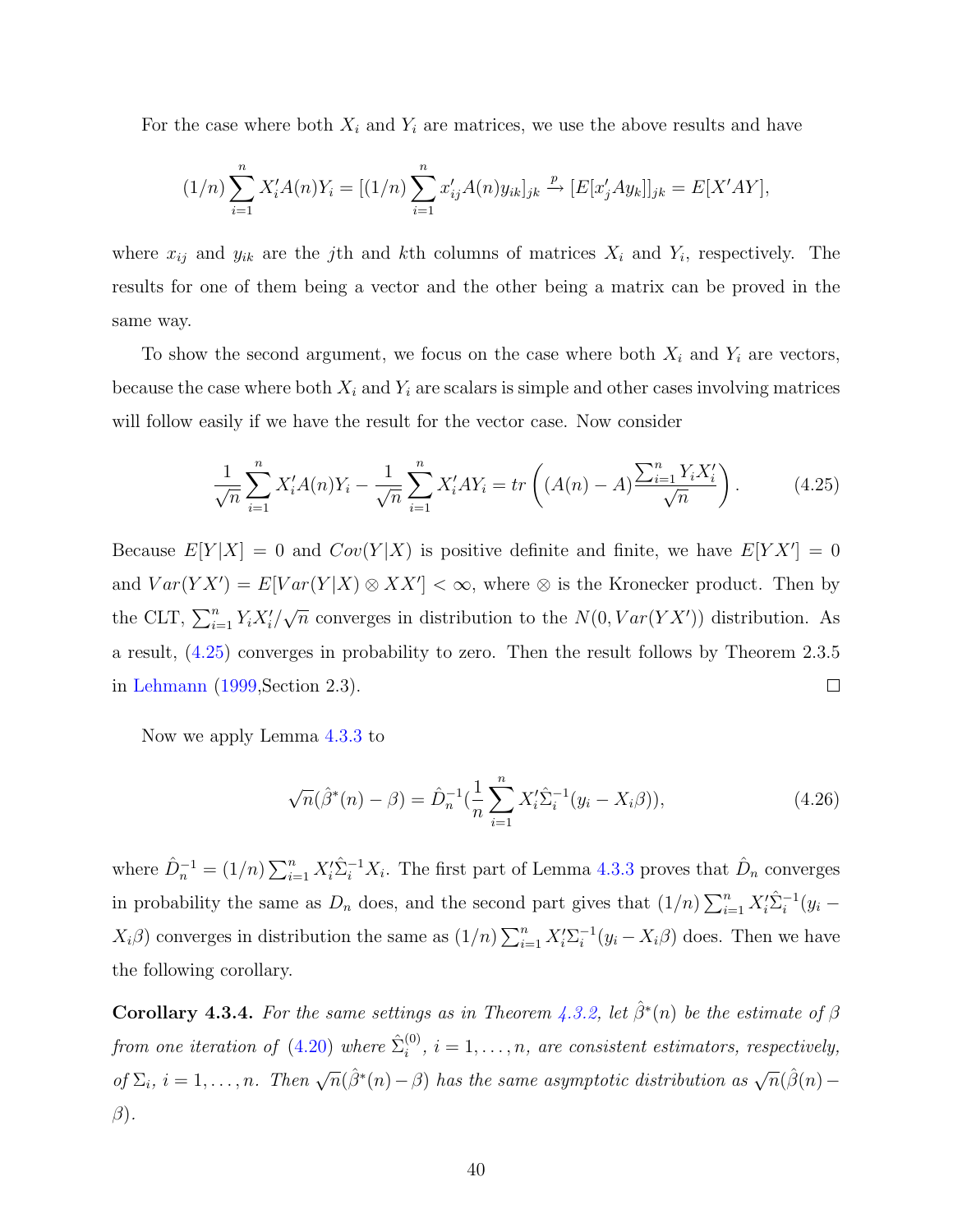<span id="page-50-0"></span>In practice, the matrices  $E[X'\Sigma_{\alpha}X], \alpha = 1, \ldots, q$ , cannot be calculated explicitly, because we neither have a specific distributional assumption for  $X$ , nor do we know the true parameter values. However, as in standard practice in such settings, we can estimate them using the sample moments with the estimated parameter values, that is, we estimate  $E[X'\Sigma_{\alpha}X]$  by  $(1/n)\sum_{i=1}^n X_i'^{\hat{\Sigma}}_{\alpha} X_i$  for  $\alpha = 1, \ldots, q$ .

Finally, when  $\beta$  is known, equations [\(4.21\)](#page-42-0) and [\(4.20\)](#page-42-0) share the same form. So we have the following result for the estimates of  $\sigma$ .

**Theorem 4.3.5.** For the same settings as in Theorem [4.3.2,](#page-48-0) let  $\hat{\Sigma}_i^{(0)}$  $i^{(0)}$ ,  $i = 1, \ldots, n$ , be consistent estimators, respectively, of  $\Sigma_i$ ,  $i = 1, ..., n$  and assume  $\beta$  is known. Let  $\hat{\sigma}^{(1)}$  be the solution to [\(4.21\)](#page-42-0). Then  $\sqrt{n}(\hat{\sigma}^{(1)} - \sigma)$  has a limiting normal distribution with mean 0 and covariance matrix  $E^{-1}$ , where

$$
E = \sum_{\alpha=1}^{q} \eta_{\alpha} \begin{bmatrix} \Phi^{-1}(\Sigma_{\alpha}) & \Phi^{-1}(\Sigma_{\alpha})J_{\alpha} \\ J_{\alpha}'\Phi^{-1}(\Sigma_{\alpha}) & J_{\alpha}'\Phi^{-1}(\Sigma_{\alpha})J_{\alpha} \end{bmatrix}.
$$

However,  $\beta$  is usually not known. We would like to substitute for it, its consistent estimate  $\hat{\beta}^{(0)}$ , and have the result in Theorem 4.3.5 still hold.

**Corollary 4.3.6.** For the same settings as in Theorem [4.3.2,](#page-48-0) let  $\hat{\Sigma}_i^{(0)}$  $i^{(0)}$ ,  $i = 1, \ldots, n$ , be consistent estimators, respectively, of  $\Sigma_i$ ,  $i = 1, \ldots, n$ , and  $\hat{\beta}^{(0)}$  be a consistent estimator of β. Let  $\hat{\sigma}^{(1)}$  be the solution to [\(4.21\)](#page-42-0). Then  $\sqrt{n}(\hat{\sigma}^{(1)} - \sigma)$  has a limiting normal distribution with mean 0 and covariance matrix  $E^{-1}$ .

*Proof.* For  $\alpha = 1, \ldots, q$ , consider

$$
\frac{1}{\sqrt{n_{\alpha}}} \sum_{i \in i(\alpha)} (y_i - X_i \hat{\beta}^{(0)}) (y_i - X_i \hat{\beta}^{(0)})'
$$
\n
$$
= \frac{1}{\sqrt{n_{\alpha}}} \sum_{i \in i(\alpha)} (y_i - X_i \beta) (y_i - X_i \beta)' + \frac{1}{\sqrt{n_{\alpha}}} \sum_{i \in i(\alpha)} X_i (\beta - \hat{\beta}^{(0)}) (y_i - X_i \beta)'
$$
\n
$$
+ \frac{1}{\sqrt{n_{\alpha}}} \sum_{i \in i(\alpha)} (y_i - X_i \beta) (\beta - \hat{\beta}^{(0)})' X_i' + \frac{1}{\sqrt{n_{\alpha}}} \sum_{i \in i(\alpha)} X_i (\beta - \hat{\beta}^{(0)}) (\beta - \hat{\beta}^{(0)})' X_i'.
$$

It is not hard to see that by Lemma [4.3.3,](#page-48-0) all the last three terms in the above equation converge in probability to zero. Then it follows that  $\sqrt{n}(\hat{\sigma}^{(1)} - \sigma)$  has the same limiting  $\Box$ distribution as stated in Theorem 4.3.5.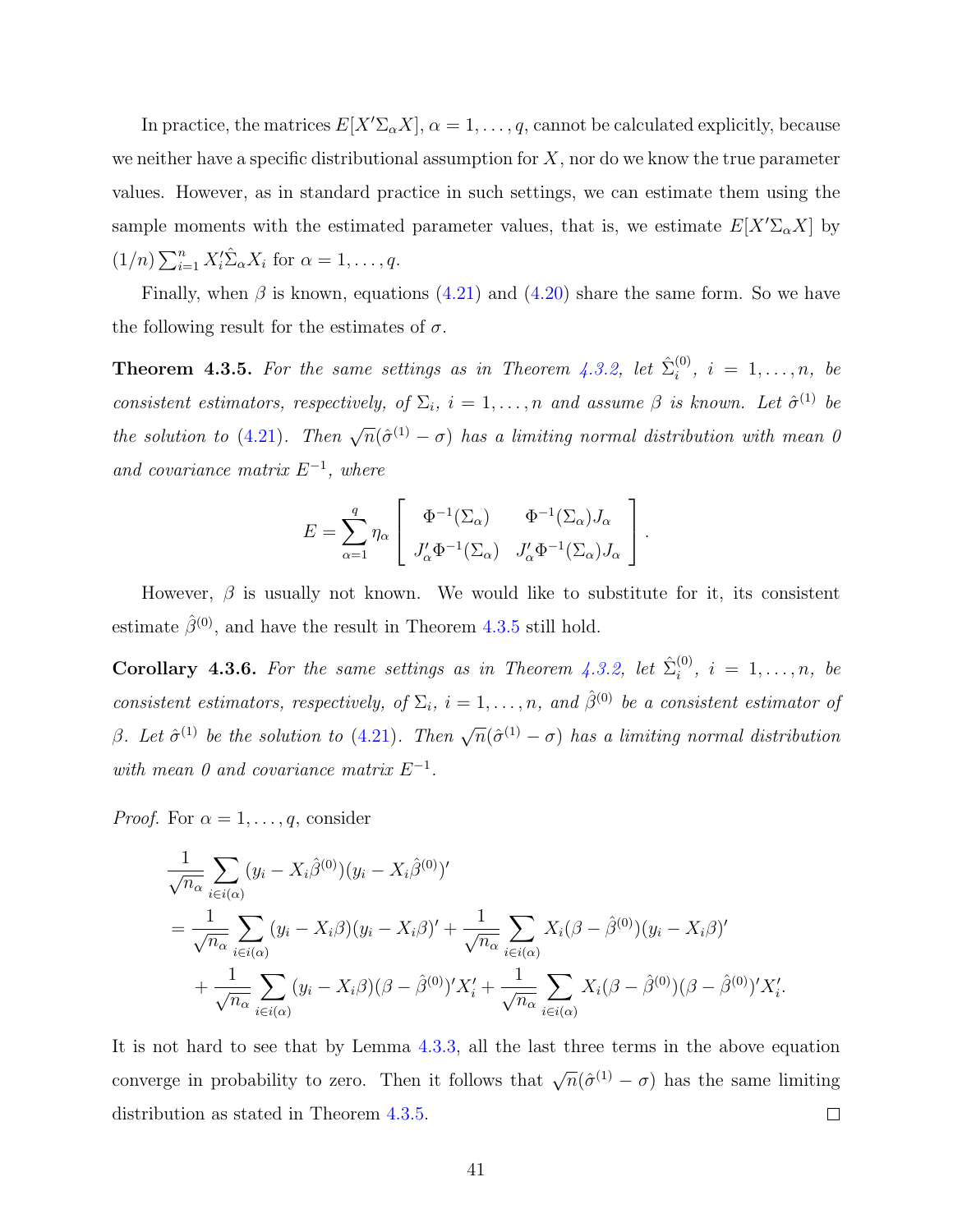When both  $\beta$  and  $\sigma$  are unknown, technically we can start with a consistent estimate  $\hat{\sigma}^{(0)}$ of  $\sigma$ , obtain a consistent estimate  $\hat{\beta}^*$  of  $\beta$  using [\(4.20\)](#page-42-0) and then find the new estimate  $\hat{\sigma}^{(1)}$  of  $\sigma$  using [\(4.21\)](#page-42-0) with  $\hat{\beta}^*$  and  $\hat{\sigma}^{(0)}$  plugged in. Now, if we keep the iterations until convergence, then by induction the parameter estimates in the whole sequence will be consistent and have asymptotic distributions as stated in Theorem [4.3.2](#page-48-0) and [4.3.5.](#page-50-0)

**Theorem 4.3.7.** For the same settings as in Corollary  $4.3.6$ , except now we keep the iterations until convergence, then every parameter estimate in both sequences  $\hat{\beta}^{(t)}$  and  $\hat{\sigma}^{(t)}$  for  $t=1,2,\cdots$  is consistent and  $\sqrt{n}(\hat{\beta}^{(t)}-\beta)$  and  $\sqrt{n}(\hat{\sigma}^{(t)}-\sigma)$  have limiting normal distributions as stated in Theorem  $4.3.2$  and  $4.3.5$ .

Given [\(4.12\)](#page-39-0) and Condition [4.3.1,](#page-47-0) it is not hard to show that  $\hat{\theta}^{(t)}(n)$ ,  $t = 1, 2, \ldots$ , are asymptotically efficient in the sense that their covariance matrices achieve the Cramer-Rao lower bound as  $n \to \infty$ . So the one-iteration estimator is asymptotically equivalent to the MLE. In fact, in practice we will always stop the iterations in finite steps. We show by simulations in Section [4.4](#page-52-0) that there is no big advantage in running the iteration for more than one step if the sample size is large, whereas for small sample size situations the advantage of running the algorithm until convergence is significant.

Finding a consistent starting point for  $\sigma$  is not hard. For example, one iteration of [\(4.20\)](#page-42-0) and  $(4.21)$  from identity covariance matrices yields the ordinary least square estimator for  $\beta$ and the method of moments estimator for  $\sigma$ , both of which are consistent. Furthermore, for the special case where  $X_i \equiv X$  for  $1 \leq i \leq n$ , we treat X to be a constant matrix. As long as the columns of X are linearly independent, the conclusion in Theorem 4.3.7 still holds. For instance, in our neurobiological setting, if we decided not to use any covariates other than a "1" resulting from the diagnostic effect, then all the  $X_i$ 's will be the same.

Finally, having the asymptotic distributions of the parameter estimates available, we are able to test the unknown parameters using Wald tests. For example, in our neurobiological context, we could test to see if age has a significant effect on the measurements.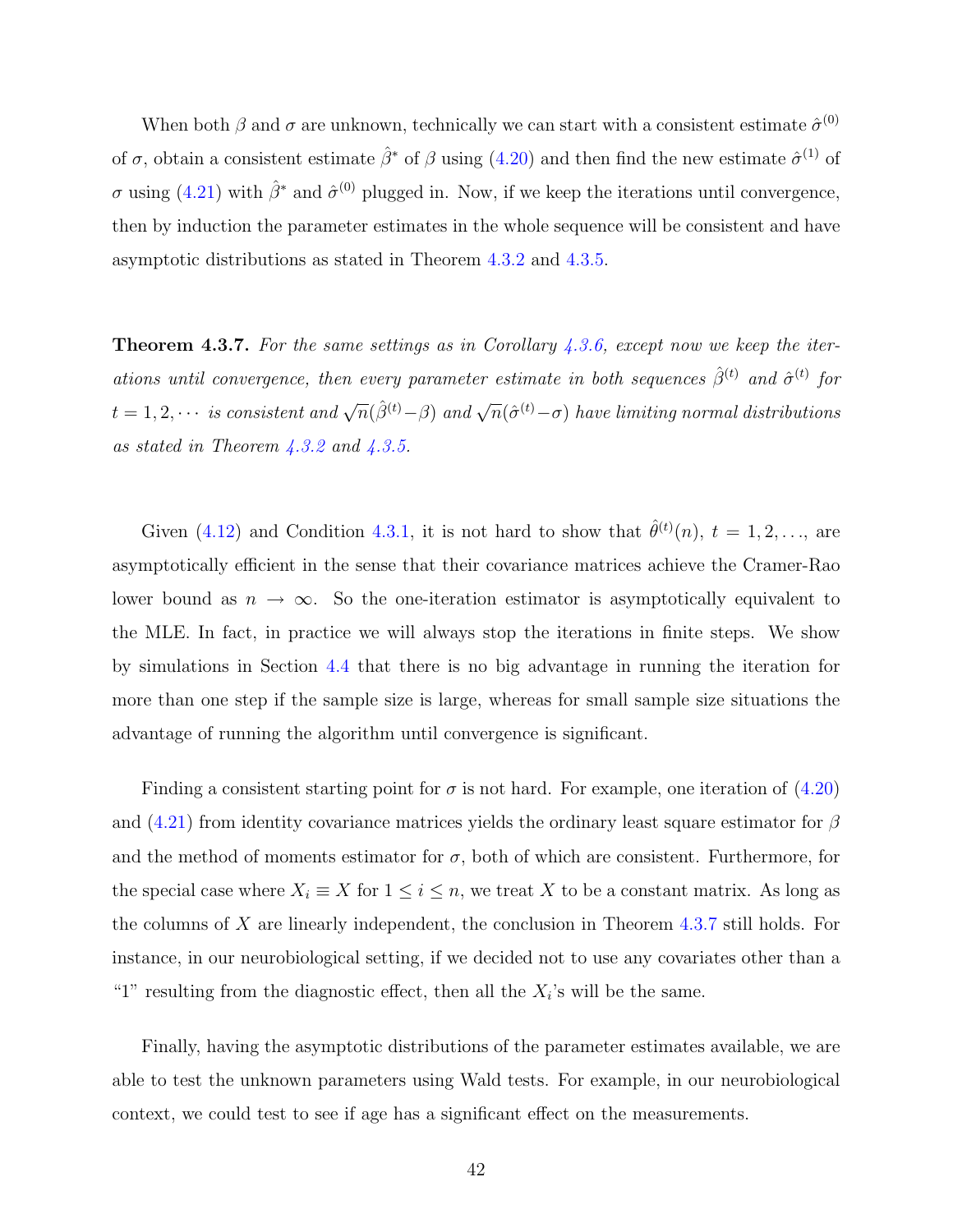#### 4.4 SIMULATIONS STUDY

<span id="page-52-0"></span>In this section, we provide simulation results which examine the properties of both the MLEs and the one-iteration estimates. The Simplified Method of Scoring algorithm is implemented using the identity covariance matrices as a starting value with a maximum of 200 iterations to obtain the MLEs. And to find the one-iteration estimates, we carry out the Simplified Method of Scoring algorithm for two iterations, thereby guaranteeing a starting value which is consistent.

We simulate multivariate normal data with dimension  $p = 3$  and sample sizes of  $n =$ 25, 50 and 100. Since for  $p = 3$  there are a total of 5 possible different covariance structures as illustrated in Table [2.1,](#page-18-0) we simulate the case where all five covariance structures occur equally often, that is, we simulate  $n/5$  data points for each of them, so that  $\eta_{\alpha} = 0.2$  for  $\alpha = 1, \ldots, 5$ , in Condition [4.3.1.](#page-47-0) For each of the three sample sizes, in order to obtain the sampling distributions of both the MLEs and the one-iteration estimates, we do 1000 simulations and obtain both estimates from every simulation. We consider one other setting where the five covariance structures do not occur equally often. In this simulation, the total sample size is 610, with  $n_1 = n_5 = 0$ ,  $n_2 = 10$ ,  $n_3 = 100$  and  $n_4 = 500$  corresponding to each of the five covariance matrices.

Using the parameterization of Section [4.1.1,](#page-31-0) we set the covariates  $X_i = I \otimes x'_i$ ,  $i =$  $1, \ldots, n$ , where  $\otimes$  is the Kronecker product and I is the identity matrix with dimension equal to three; and  $x_i$  is a three dimensional vector with its first element being 1, second element being an integer sampled from 20 to 80 with equal probabilities, and third element being sampled uniformly from  $\{0, 1\}$ . This setting attempts to imitate the pattern of the covariates in our motivating data. We set  $\beta = (\beta_{11}, \beta_{12}, \beta_{13}, \beta_{21}, \beta_{22}, \beta_{23}, \beta_{31}, \beta_{32}, \beta_{33}) =$  $(-8, 0.04, 0.1, -28, -0.6, 1, -60, 0.4, 15)$  and  $\sigma = (\sigma_{11}, \sigma_{22}, \sigma_{33}, \sigma_{12}, \sigma_{13}, \sigma_{23}, \sigma_{12}^c, \sigma_{13}^c, \sigma_{23}^c)$  $(50, 900, 500, 120, 100, 400, 80, -100, -300).$ 

In finding the MLEs, the Method of Scoring algorithm converges within 200 iterations in 84.6% of the simulations for  $n = 25, 98.5\%$  for  $n = 50$ , and 100% for  $n = 100$ . Figure [4.1](#page-53-0) shows the histograms for all the 1000 simulation results for both the MLE and the oneiteration estimate of  $\beta_{22} = -0.6$  as compared to the normal asymptotic distribution based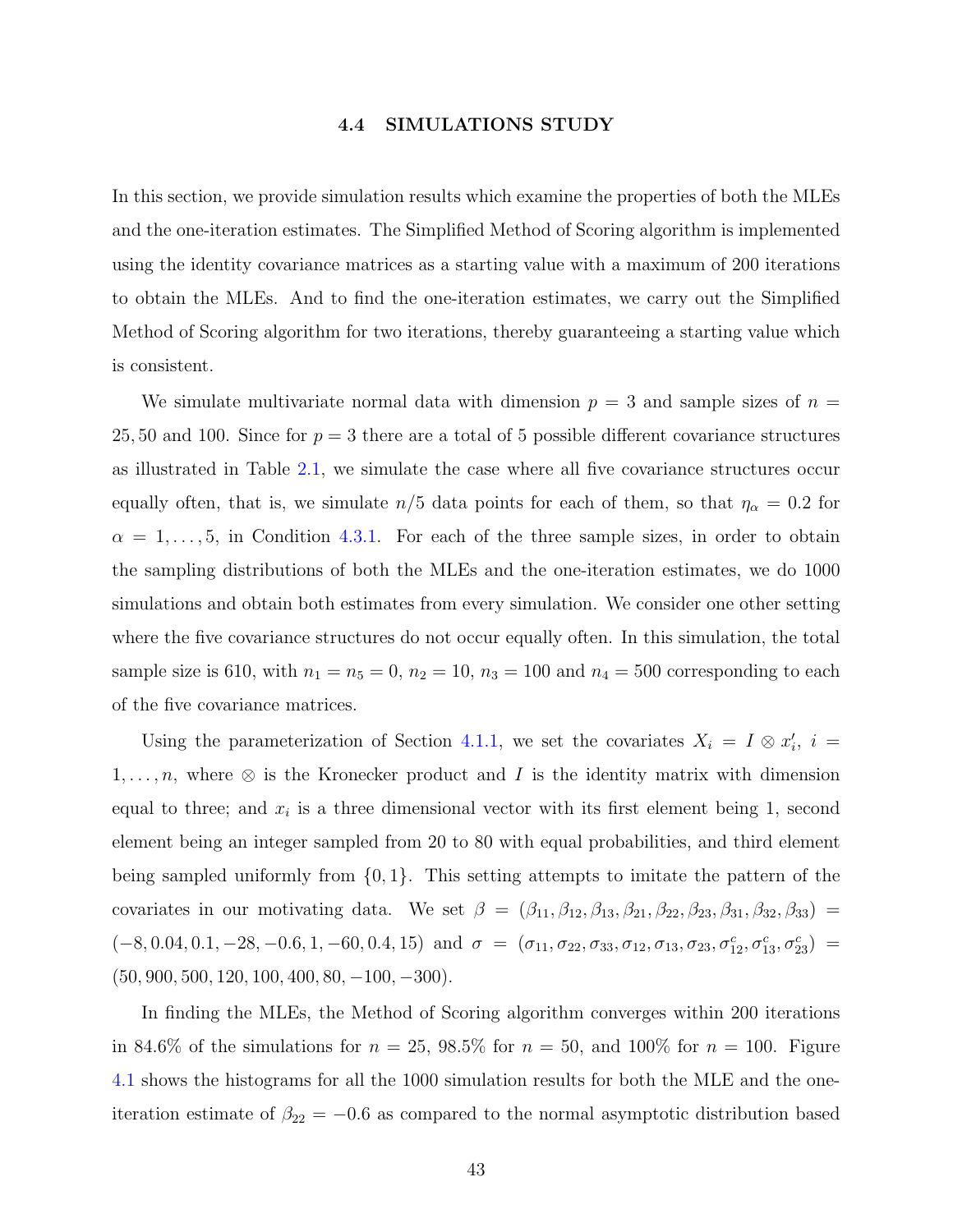<span id="page-53-0"></span>

Figure 4.1: Simulation histograms and asymptotic distribution of  $\hat{\beta}_{22}$ : both the MLE and the one-iteration estimate have  $\sqrt{n}(\hat{\beta}_{22} - \beta_{22}) \stackrel{D}{\rightarrow} N(0, 1.595^2)$ ; (a) the MLE for  $n = 25$ ; (b) the MLE for  $n = 50$ ; (c) the MLE for  $n = 100$ ; (d) the one-iteration estimate for  $n = 25$ ; (e) the one-iteration estimate for  $n = 50$ ; (f) the one-iteration estimate for  $n = 100$ .



Figure 4.2: Simulation histograms and asymptotic distribution of  $\hat{\sigma}_{22}$ : both the MLE and the one-iteration estimate have  $\sqrt{n}(\hat{\sigma}_{22} - \sigma_{22}) \xrightarrow{D} N(0, 1162^2)$ ; (a) the MLE for  $n = 25$ ; (b) the MLE for  $n = 50$ ; (c) the MLE for  $n = 100$ ; (d) the one-iteration estimate for  $n = 25$ ; (e) the one-iteration estimate for  $n = 50$ ; (f) the one-iteration estimate for  $n = 100$ .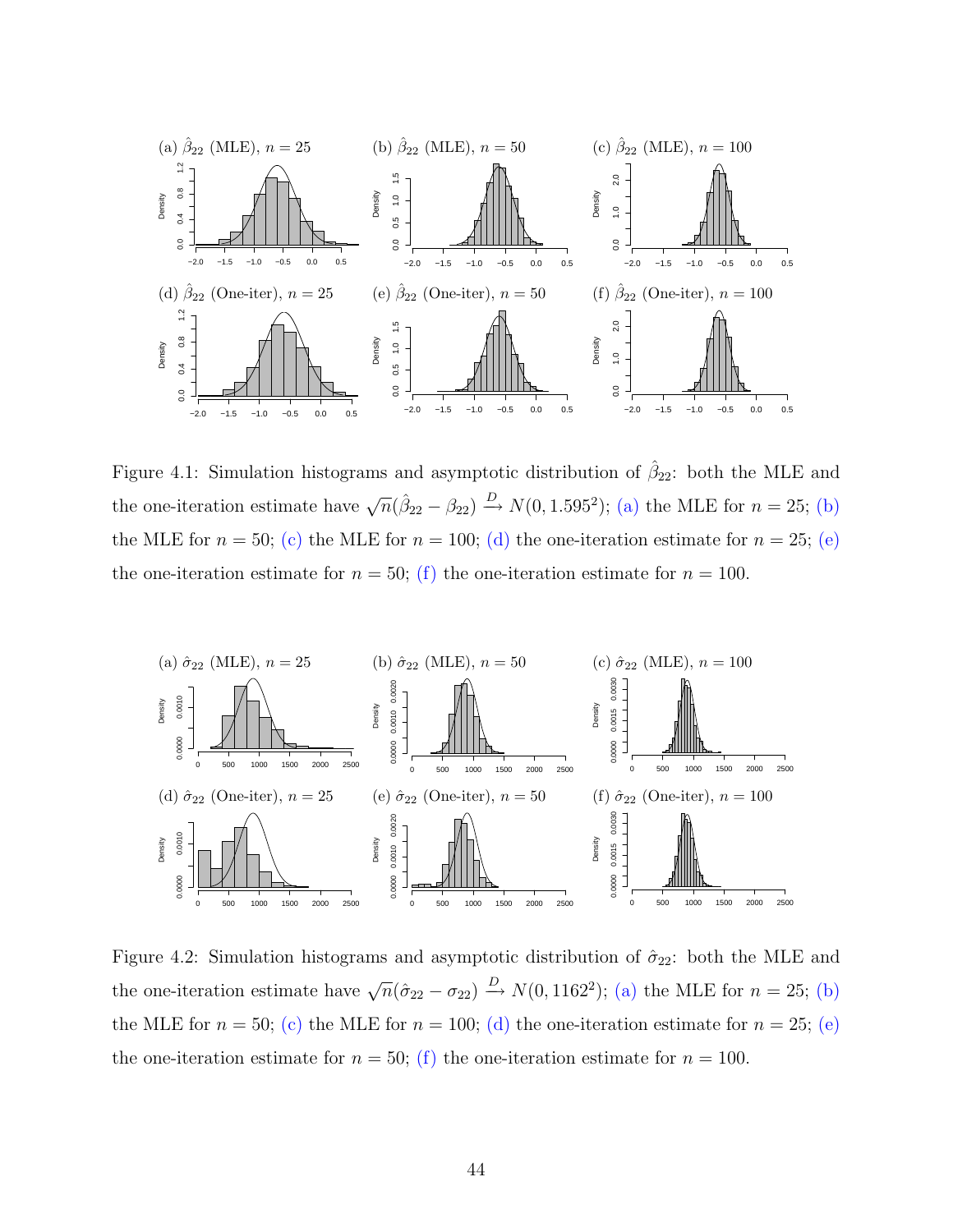<span id="page-54-0"></span>

Figure 4.3: A pairwise comparison of the MLE and the one-iteration estimate: (a)  $\hat{\beta}_{22}$  for  $n = 25$ ; (b)  $\hat{\beta}_{22}$  for  $n = 50$ ; (c)  $\hat{\beta}_{22}$  for  $n = 100$ ; (d)  $\hat{\sigma}_{22}$  for  $n = 25$ ; (e)  $\hat{\sigma}_{22}$  for  $n = 50$ ; (f)  $\hat{\sigma}_{22}$ for  $n = 100$ .



Figure 4.4: Boxplots of  $\hat{\sigma}_{12}^c$ ,  $\hat{\sigma}_{13}^c$  and  $\hat{\sigma}_{23}^c$  in the unbalanced case: the MLEs have  $\sqrt{n}(\hat{\sigma}_{12}^c \sigma_{12}^c$   $\Rightarrow$   $N(0, 186^2)$ ,  $\sqrt{n}(\hat{\sigma}_{13}^c - \sigma_{13}^c)$   $\Rightarrow$   $N(0, 320^2)$  and  $\sqrt{n}(\hat{\sigma}_{23}^c - \sigma_{23}^c)$   $\Rightarrow$   $N(0, 1054^2)$ , (a)  $n_2 = 10$  is useful to estimate  $\sigma_{12}^c$ ; (b)  $n_2 = 100$  is useful to estimate  $\hat{\sigma}_{13}^c$ ; (c)  $n_2 = 500$  is useful to estimate  $\hat{\sigma}_{23}^c$ .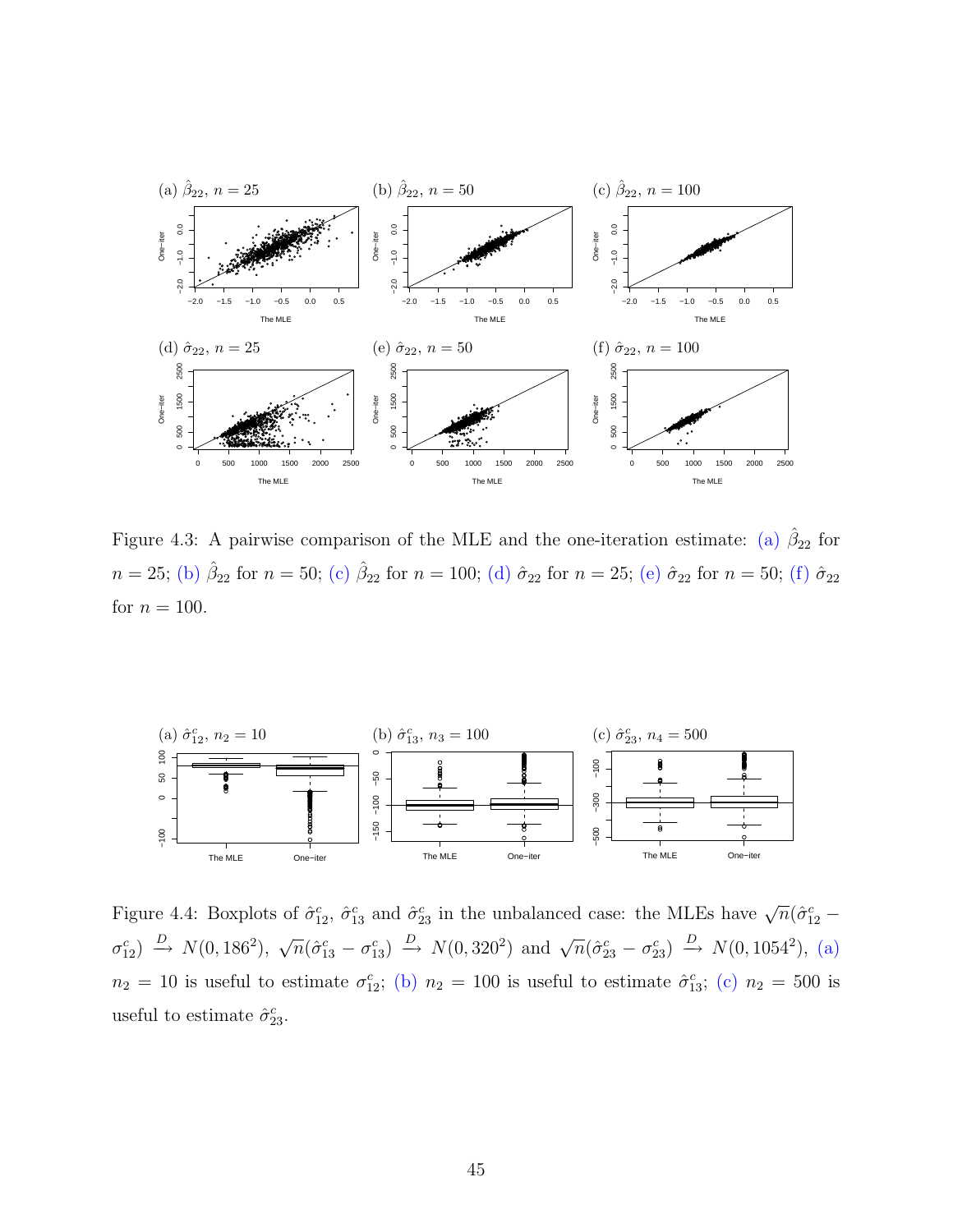on the true parameter values (Note: the true value of  $\beta_{22}$  in this simulation is -0.6). The simulation histograms confirm the appropriateness of the asymptotic normal distribution even for small sample sizes.

We do the same thing for  $\sigma_{22} = 900$  in Figure [4.2.](#page-53-0) However, this time there appears to be an underestimation, especially for small sample sizes, since the means of the simulation histograms are less than the true value. And the one-iteration estimate is worse in underestimating  $\sigma_{22}$  than the MLE. In order to directly compare the MLE and the one-iteration estimate, we plot the one-iteration estimate versus the MLE for each simulation for both  $\beta_{22}$ and  $\sigma_{22}$  in Figure [4.3.](#page-54-0) It shows that the one-iteration estimate and the MLE are comparable for estimating  $\beta_{22}$  for all sample sizes, whereas the one-iteration estimate is worse than the MLE in terms of underestimating  $\sigma_{22}$ . However, the difference diminishes as the sample size gets larger. Results for the unbalanced case are summarized in Figure [4.4.](#page-54-0) It shows that in a single data set, the accuracy of parameter estimate depends on the number of data points actually useful for the estimation of that parameter.

In addition, we conducted more simulations on some even larger sample sizes,  $n = 250$ , 500, 1000, 2500 and 10000, which we do not report on in detail here. We find that for both the  $\beta$  and the  $\sigma$ , the sample size n = 100 is large enough for the one-iteration estimator to approximate the MLE, and also for this sample size the histograms of the 1000 simulation results confirm the appropriateness of the asymptotic normal distribution based on the true parameter values. And as the sample size becomes larger, both estimators follow the asymptotic distributions even more closely.

In conclusion, for the parameters in the mean structure, the one-iteration estimates are close to the MLEs, and the simulation distributions of both estimators are close to the asymptotic normal distributions even for small sample sizes. On the contrary, for the parameters in the covariance structure, there are nonneglectable biases for both the oneiteration estimates and the MLEs for small sample sizes, with the one-iteration having greater bias. As a result, for estimation of the parameters in the mean structure, one iteration of the Simplified Method of Scoring algorithm is generally enough. To conduct hypothesis testing with respect to the parameters in the mean structure or to estimate the parameters in the covariance structure for small samples, there is an advantage to continue the iterations until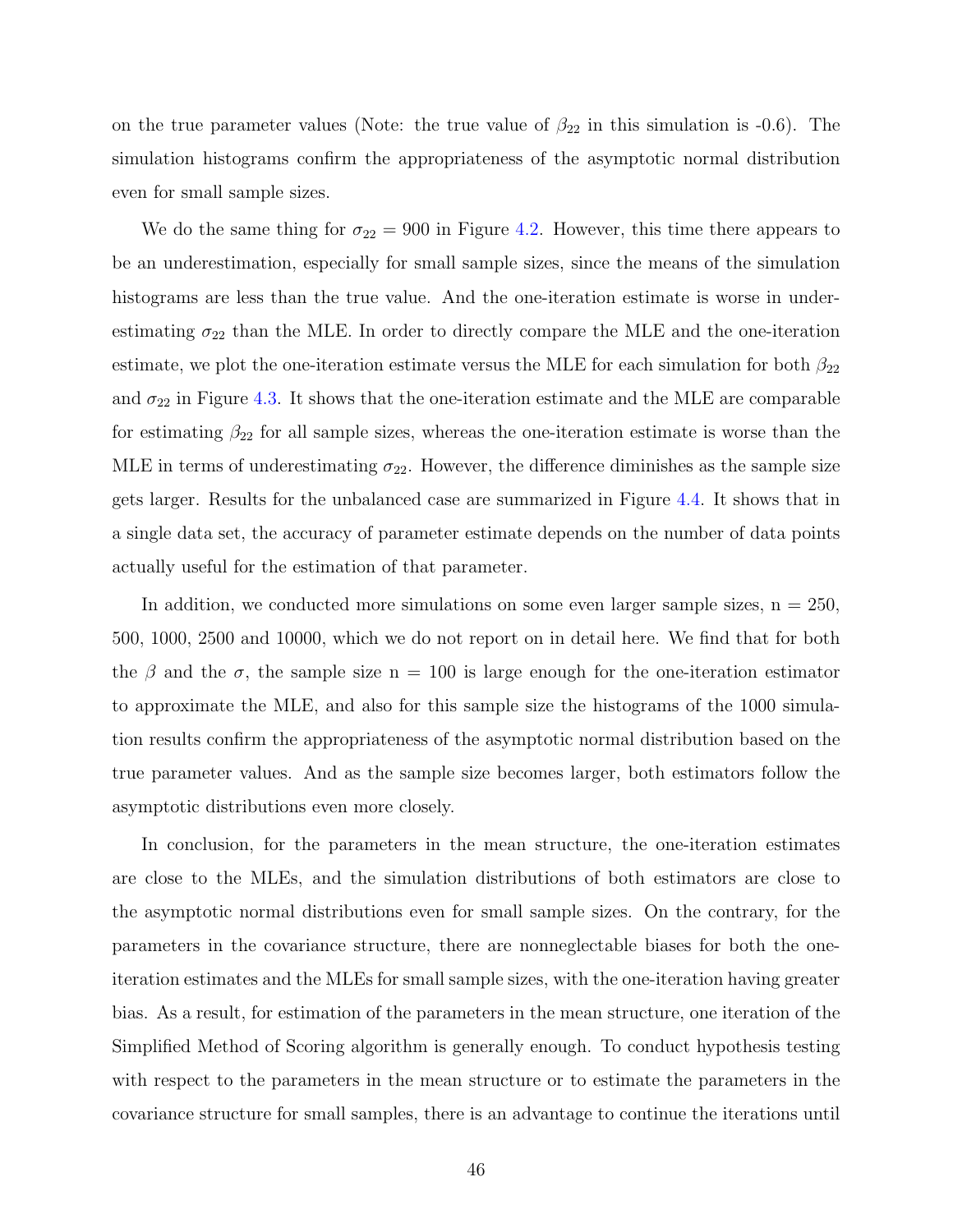convergence thereby obtaining the MLEs.

### 4.5 APPLICATIONS TO THE ILLUSTRATIVE EXAMPLE

For the data given in Table [4.1,](#page-36-0) we find the estimates using the new model, where the dependent variables are the paired differences on BDNF, TrkB and  $\text{GAD}_{67}$  and the covariates include the constant "1", age and gender of the subjects with schizophrenia. The covariance structures are indexed by the last column of Table [4.1.](#page-36-0) As a comparison, we also show the parameter estimates from a multivariate regression model assuming all cases have the same covariance structure. These results are presented in Table [4.2.](#page-57-0)

Under the new model specification, we are able to do Wald testing for the parameters using the asymptotic distributions. For instance, in testing the hypothesis of whether or not age significantly affects GAD<sub>67</sub>, that is,  $H_0$  :  $\beta_{32} = 0$  vs.  $H_a$  :  $\beta_{32} \neq 0$ , we have the estimate  $\hat{\beta}_{32}^N = 0.163$  and the asymptotic standard error  $s(\hat{\beta}_{32}^N) = 0.293$ , so that  $z =$  $0.163/0.293 = 0.556$  and the p-value = 0.58. We would conclude for these data that age has a nonsignificant positive effect on  $\text{GAD}_{67}$  at level  $\alpha = 0.05$ . Furthermore, one can test whether or not age has significant effects on all three dependent variables simultaneously by observing that  $X' \Sigma^{-1} X \sim \chi_p^2$  for  $X \sim N_p(0, \Sigma)$ . For our example, the null hypothesis is  $H_0: \beta_{12} = \beta_{22} = \beta_{32} = 0$ , and  $(\hat{\beta}_{12}^N, \hat{\beta}_{22}^N, \hat{\beta}_{32}^N)' \sim N_3(0, \Omega)$  under  $H_0$ , where  $\Omega$  is the corresponding asymptotic covariance matrix. We calculate the test statitics  $\chi_3^2 = 0.156$  and p-value = 0.984. So there is no statistical evidence that age has an effect on the dependent variables at the .05 level.

This example illustrates how the parameter estimates change when an inappropriate covariance matrix is used instead of an appropriate one. For example, whereas in the new model  $\hat{\beta}_{12}^N = -0.035$ ,  $\hat{\beta}_{13}^N = -0.549$  and  $\hat{\beta}_{21}^N = -40.72$ , in the multivariate regression model we have  $\hat{\beta}_{12}^R = 0.036$ ,  $\hat{\beta}_{13}^R = 0.096$  and  $\hat{\beta}_{21}^R = -28.45$ . When it comes to the clustering problem that we consider in Section [5,](#page-58-0) we anticipate that the changes in the parameter estimates might be even larger and could significantly alter the clustering results.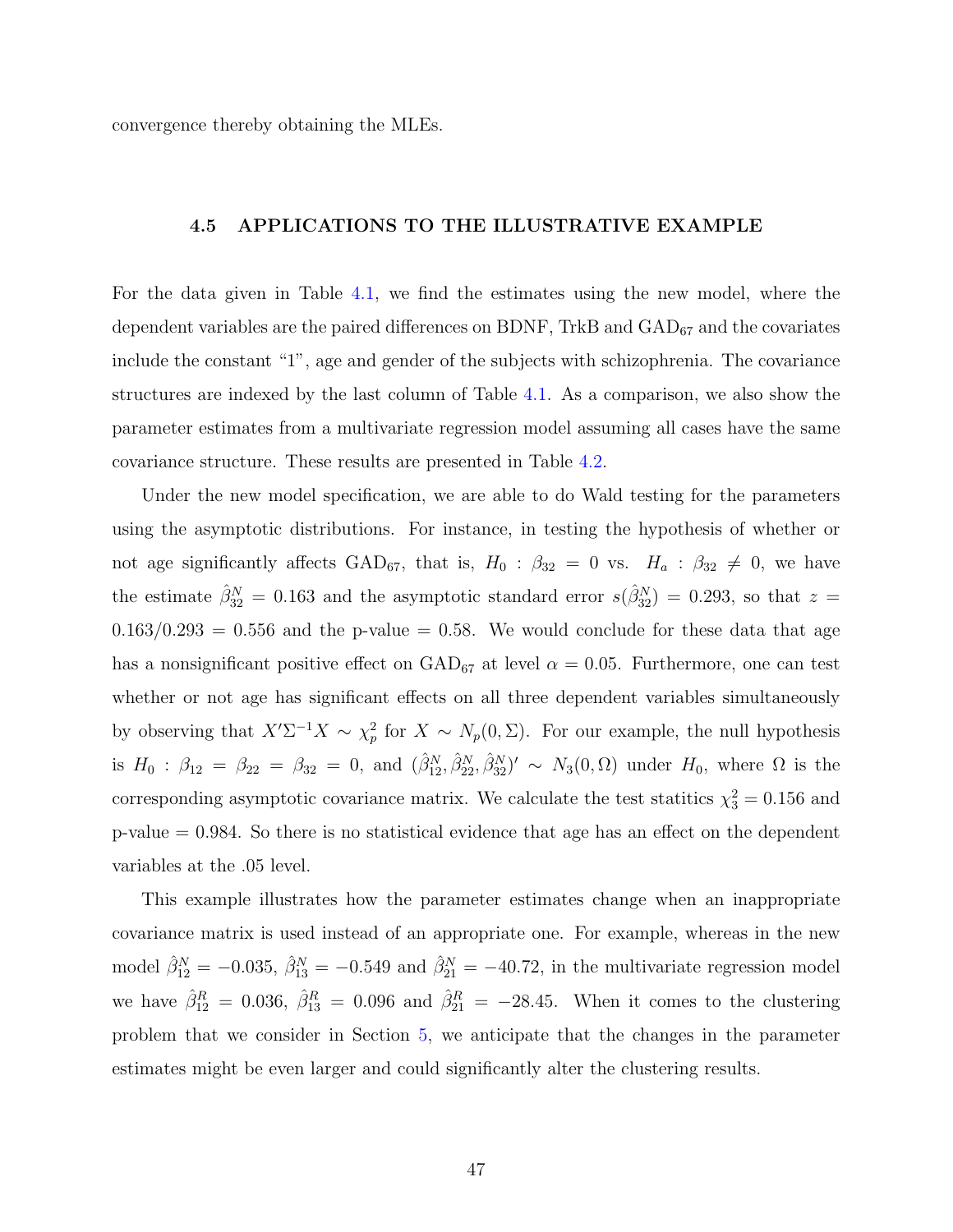| Param.                                                                     | $\beta_{11}$ |                             |  |  | $\beta_{12}$ $\beta_{13}$ $\beta_{21}$ $\beta_{22}$ $\beta_{23}$ $\beta_{31}$ $\beta_{32}$              | $\beta_{33}$ |
|----------------------------------------------------------------------------|--------------|-----------------------------|--|--|---------------------------------------------------------------------------------------------------------|--------------|
| New Model Est. -3.070 -0.035 -0.549 -40.72 0.083 5.143 -53.77 0.163 14.16  |              |                             |  |  |                                                                                                         |              |
| Multi. Reg. Est. -7.554 0.036 0.096 -28.45 -0.060 0.982 -62.67 0.364 15.06 |              |                             |  |  |                                                                                                         |              |
| Param.                                                                     |              | $\sigma_{11}$ $\sigma_{22}$ |  |  | $\sigma_{33}$ $\sigma_{12}$ $\sigma_{13}$ $\sigma_{23}$ $\sigma_{12}^c$ $\sigma_{13}^c$ $\sigma_{23}^c$ |              |
| New Model Est. 49.32 885.1 540.8 122.9 106.9 428.9 80.51 -103.8 -391.9     |              |                             |  |  |                                                                                                         |              |
| Multi. Reg. Est. 35.33 986.6 575.1 138.7 68.805 493.7                      |              |                             |  |  |                                                                                                         |              |

<span id="page-57-0"></span>Table 4.2: Estimates for data given in the illustrative example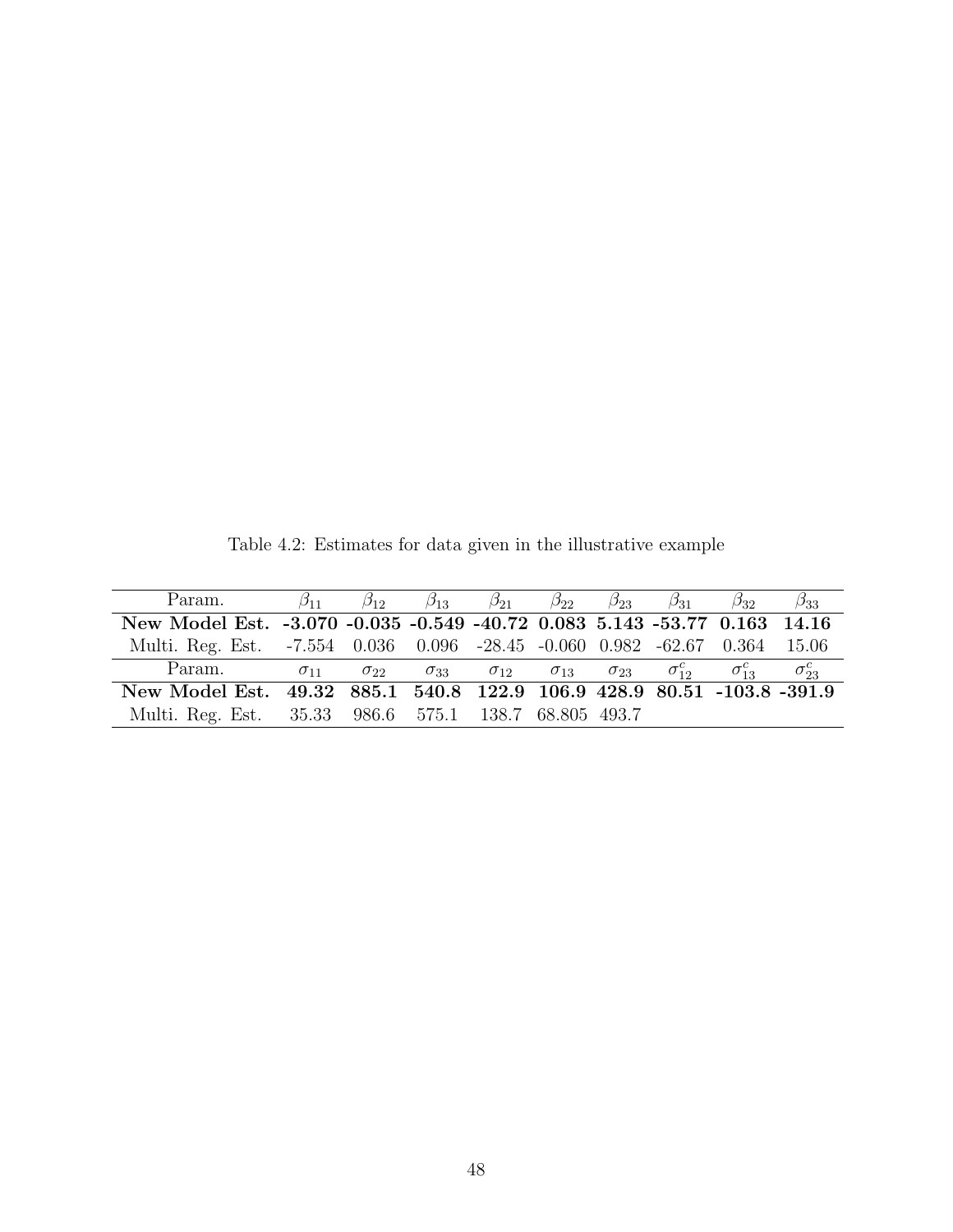## <span id="page-58-0"></span>5.0 CLUSTERING OF SUBJECTS WITHOUT MISSING DATA

In this chapter, we develop methods for the clustering analysis of the subjects with schizophrenia by using the estimation procedures developed in the earlier chapters in conjunction with a generalization of the EM gradient algorithm [\(Lange,](#page-93-0) [1995\)](#page-93-0) and the algorithm introduced in [Titterington](#page-94-0) [\(1984\)](#page-94-0). We assume the bio-markers used for the clustering analysis are preselected and the data are complete. A new clustering algorithm is developed and found to provide the same simulation results as a direct application of the EM gradient algorithm and Titterington's (1984) algorithm for our setting, but is more time efficient in comparison. A review of recent literature on the topic of regression clustering is also given.

# 5.1 CLUSTERING LITERATURE REVIEW

We have considered many types of clustering methods, including K-means and some hierarchical clustering algorithms. None of them, except a probabilistic clustering algorithm using finite mixture models, seems to be appropriate for our post-mortem tissue data. Thus, our efforts are focused on building a model-based clustering algorithm with a finite mixture of normal distributions appropriate to our specific settings. When there is both an outcome variable and covariates, different names, including regression models for conditional normal mixtures and regression clustering, have been given to the problem. The basic idea is to cluster the subjects according to the discrepancy in the regression parameters or in addition the covariance parameters. Choosing the number of mixture components is a hard and yet unsolved problem, but hopefully one can make use of some information external to the data to get a reasonable choice. The literature on this topic includes [DeSarbo and Corn](#page-92-0) [\(1988\)](#page-92-0),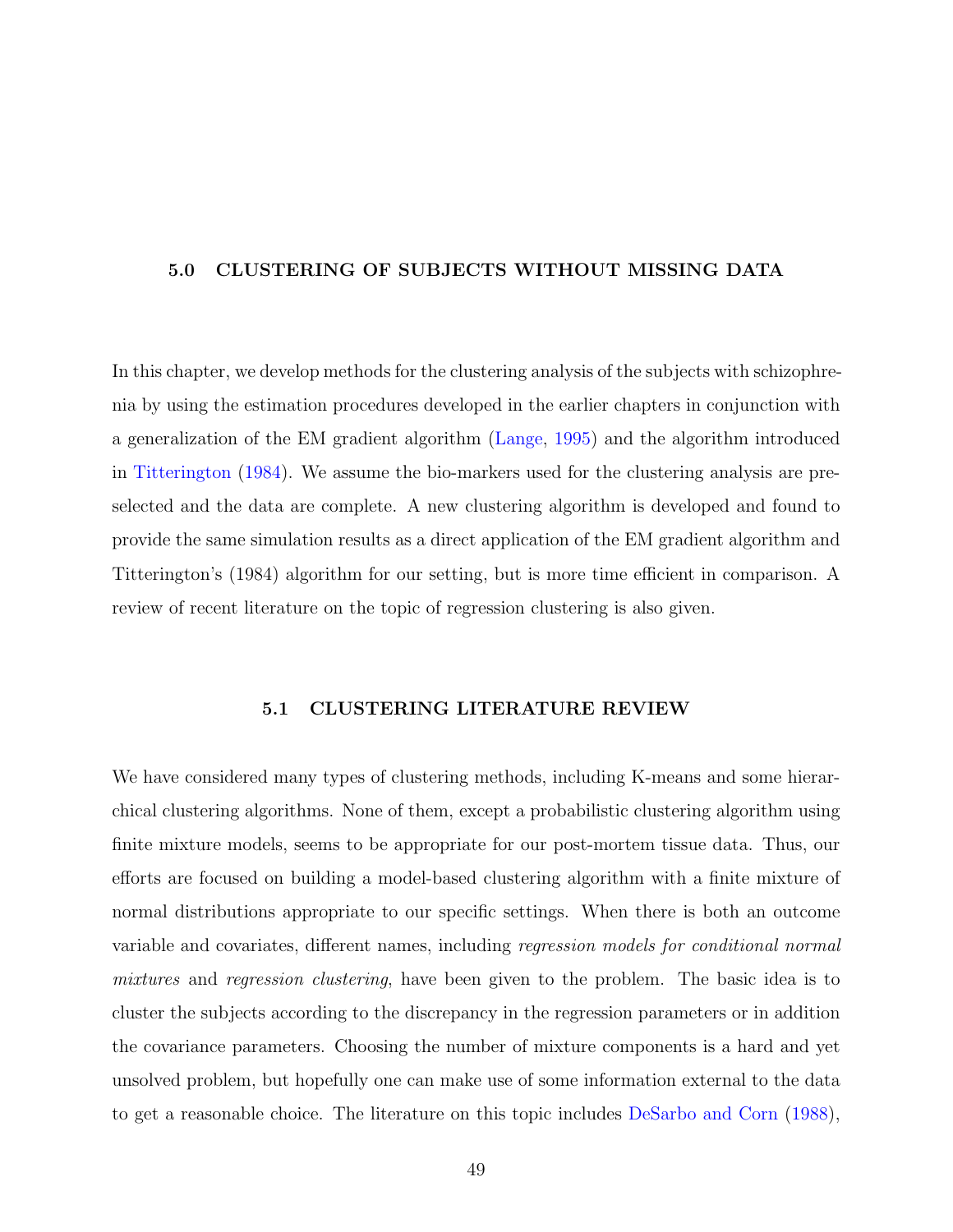[Jones and McLachlan](#page-93-0) [\(1992\)](#page-93-0), [Arminger, Stein, and Wittenberg](#page-92-0) [\(1999\)](#page-92-0) and [Zhang](#page-95-0) [\(2003\)](#page-95-0).

Let the normal density function with mean  $\mu$  and variance  $\sigma^2$  be denoted by  $\phi(y; \mu, \sigma^2)$ . [DeSarbo and Corn](#page-92-0) [\(1988\)](#page-92-0) defined a regression model for finite normal mixtures with a univariate outcome  $y_i$  given covariates  $x_i$  as

$$
f(y_i|x_i) = \sum_{k=1}^{g} \pi_k \phi(y_i; x_i' \beta_k, \sigma_k^2)
$$
\n(5.1)

where  $\beta_k$  is the column vector of regression parameters and  $\sigma_k^2$  is the error variance for component k,  $k = 1, \ldots, g$ . The first covariate is possibly the constant 1. Given the number of components g, [DeSarbo and Corn](#page-92-0) [\(1988\)](#page-92-0) estimated the parameters using the EM algorithm. Their method was extended by [Jones and McLachlan](#page-93-0) [\(1992\)](#page-93-0) to a multivariate setting, i.e.,  $y_i$  is a vector, as

$$
f(y_i|x_i) = \sum_{k=1}^{g} \pi_k \phi(y_i; B_k x_i, \Sigma_k)
$$
\n(5.2)

where  $B_k$  is the matrix of regression parameters and  $\Sigma_k$  is the covariance matrix for component k. Here,  $\phi(y; \mu, \Sigma)$  is the density of a multivariate normal distribution with mean vector  $\mu$  and covariance matrix  $\Sigma$ . The same EM algorithm is used to estimate the parameters. For the models with constrained or parameterized mean and covariance structures where

$$
B_k = B_k(\theta)
$$
 and  $\Sigma_k = \Sigma_k(\theta)$ ,  $k = 1, ..., g$ ,

[Arminger et al.](#page-92-0) [\(1999\)](#page-92-0) introduced three likelihood based strategies for the estimation of the parameters. The first one is called a two stage procedure with the first stage carrying out an unconstrained estimation procedure using the direct EM algorithm introduced in [DeSarbo](#page-92-0) [and Corn](#page-92-0) [\(1988\)](#page-92-0) and [Jones and McLachlan](#page-93-0) [\(1992\)](#page-93-0). Upon obtaining the estimates,  $\hat{B}_k$  and  $\hat{\Sigma}_k$ , and their estimated asymptotic joint covariance matrix,  $\hat{\Omega}$ , the second stage estimates the parameter vector  $\theta$  from  $\hat{B}_k$  and  $\hat{\Sigma}_k$  by minimizing

$$
D(\theta) = [\hat{\kappa} - \kappa(\theta)]' \hat{\Omega}^{-1} [\hat{\kappa} - \kappa(\theta)] \tag{5.3}
$$

over  $\theta$ , where vector  $\kappa$  denotes collectively the parameters in  ${B_k}$  and  ${\Sigma_k}$ . The resulting estimator  $\hat{\theta}$  is shown to be asymptotically normal with mean  $\theta$  and covariance matrix

$$
V(\hat{\theta}) = \left[ \left( \frac{\partial \kappa'(\theta)}{\partial \theta} \right) \Omega^{-1} \left( \frac{\partial \kappa'(\theta)}{\partial \theta} \right)' \right]^{-1}.
$$
 (5.4)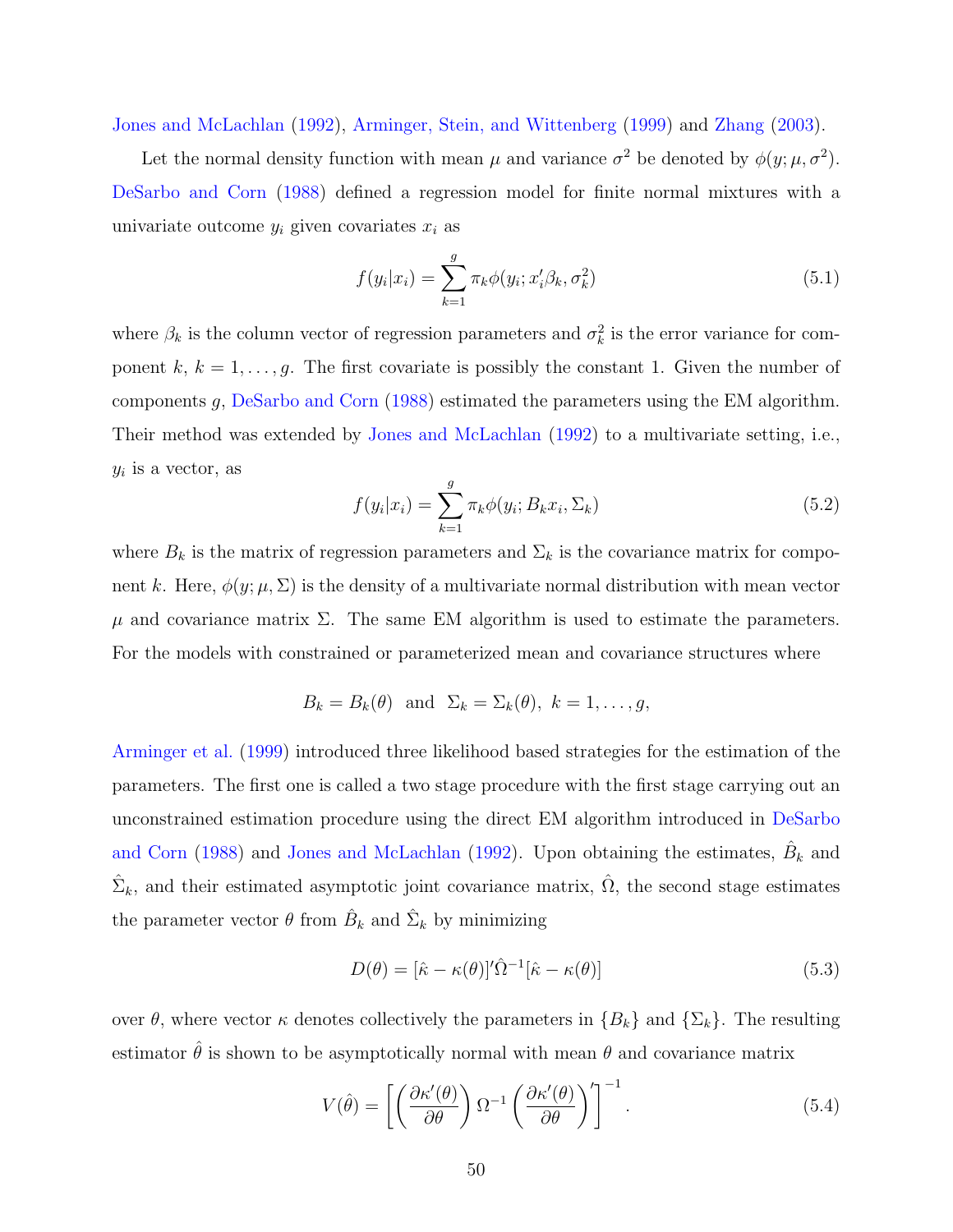A consistent estimator  $\hat{V}(\hat{\theta})$  of  $V(\hat{\theta})$  can be found by replacing  $\theta$  and  $\Omega$  by  $\hat{\theta}$  and  $\hat{\Omega}$ , respectively. The estimates  $\hat{\pi}_k$  of  $\pi_k$ ,  $k = 1, \ldots, g$ , are obtained in the first stage and remain unchanged in the second stage. The second procedure discussed in [Arminger et al.](#page-92-0) [\(1999\)](#page-92-0) is the direct EM algorithm as discussed in [DeSarbo and Corn](#page-92-0) [\(1988\)](#page-92-0) and [Jones and McLachlan](#page-93-0) [\(1992\)](#page-93-0). As noted by [Arminger et al.](#page-92-0) [\(1999\)](#page-92-0), sometimes one would need another iterative algorithm, e.g., Newton's algorithm, in each iteration of the M-step, which might significantly slow the computational speed. The last procedure introduced in [Arminger, Stein,](#page-92-0) [and Wittenberg](#page-92-0) [\(1999\)](#page-92-0) is the EM gradient algorithm as proposed in [Lange](#page-93-0) [\(1995\)](#page-93-0). This algorithm proceeds in the same way as the direct EM algorithm, except that only one iteration of Newton's algorithm is carried out in its M-step. Its properties were discussed in [Lange](#page-93-0) [\(1995\)](#page-93-0). The asymptotic covariance matrix of the estimates can be found using the Fisher information matrix, the observed information matrix or Louis's method as described in Section [3.2.](#page-25-0) This last algorithm is of special interest in our proposal because it fits well into our settings. The details of implementing it are discussed in Section [5.3.](#page-62-0)

Additionally, [Zhang](#page-95-0) [\(2003\)](#page-95-0) introduced some related data mining strategies in doing regression clustering (RC), including RC-KM (K Means) and RC-KHM (K-Harmonic Means). These are hard boundary clustering algorithms. Let  $Z = (X, Y) = \{(x_i, y_i); i = 1, \ldots, n\}$  be the data and  $\{Z_k\}_{k=1}^g$  with  $Z =$  $\overline{g}$  $_{k=1}^{g} Z_k$  and  $Z_k$  $\overline{a}$  $Z_{k'} = \emptyset$  for  $k \neq k'$  be any partition of the data. [Zhang](#page-95-0) [\(2003\)](#page-95-0) solves the problem by minimizing

$$
f_{RC}(\lbrace Z_k \rbrace_{k=1}^g, \lbrace f_k \rbrace_{k=1}^g) = \sum_{i=1}^n \psi \lbrace (f_k(x_i), y_i); 1 \le k \le g \rbrace
$$
 (5.5)

over  $\{Z_k\}_{k=1}^g$  and  $\{f_k\}_{k=1}^g$ , where  $\{f_k\}_{k=1}^g$  are chosen from a set of functions  $\Phi$  (which are typically linear regression on x). For RC-KM,  $\psi\{(f_k(x_i), y_i); 1 \leq k \leq g\} = \min_{1 \leq k \leq g} \{e(f_k(x_i), y_i)\}$ and usually  $e(f_k(x_i), y_i) = ||f_k(x_i) - y_i||^p$  with  $p = 1, 2$ , while for RC-KHM,  $\psi\{(f_k(x_i), y_i); 1 \leq k \leq n\}$  $k \leq g$  is the harmonic mean of  $\{\|f_k(x_i) - y_i\|^p\}_{k=1}^g$  for  $p \geq 2$ . Algorithms are available in [Zhang](#page-95-0) [\(2003\)](#page-95-0) for finding a local optimum. Basically, these algorithms iteratively fit some multiple linear regression models within each cluster, move observations to the closest clusters for the next iteration and stop when the target function does not change much. Such algorithms are extremely valuable for a fast exploratory data analysis due to their straightforward nature and relatively simple forms.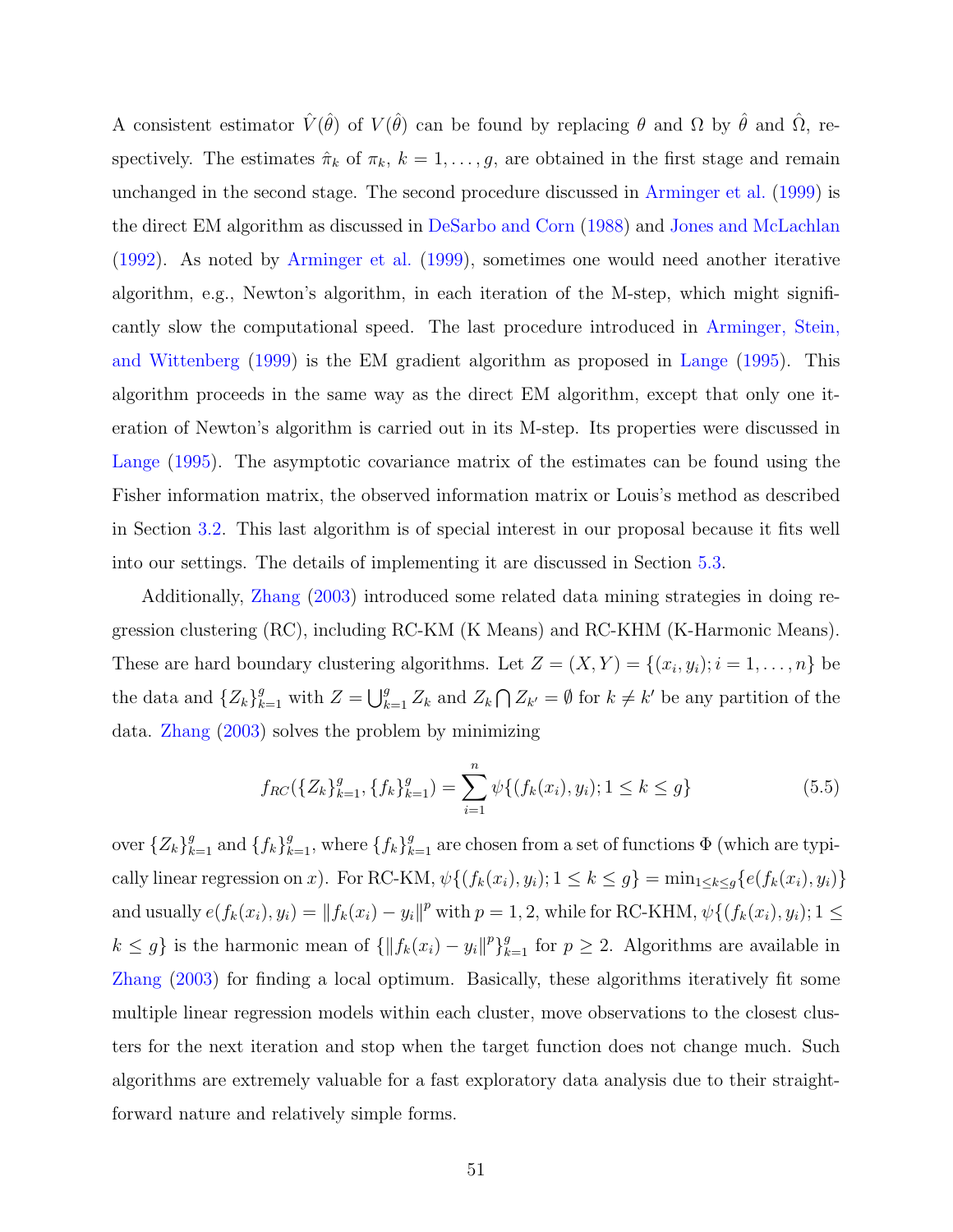### 5.2 SETTINGS FOR THE CURRENT PROBLEM

<span id="page-61-0"></span>In order to model our problem in a similar fashion as those in [DeSarbo and Corn](#page-92-0) [\(1988\)](#page-92-0) and [Jones and McLachlan](#page-93-0) [\(1992\)](#page-93-0), both their mean and covariance structures need to be extended. The mean structure should be extended to encompass the covariate forms in Section [4.1.1,](#page-31-0) and the covariance structure should be defined as  $(4.4)$ .

The specific mean structure we are considering results from the nature of post-mortem tissue studies and can obviously be applied in other similar settings. Most of the time, in these studies there are, associated with each subject, a number of demographic characteristics that may have different effects in possible subpopulations. Thus, covariates, when included in the model, sometimes act merely as adjustment factors to make the clustering based on the disease effect more appropriate, or sometimes more importantly, they, themselves, have effects defining the clusters. In our context, since we are using the pairwise differences as the outcome variables, to represent the diagnostic effect a constant 1 is the first covariate considered. Other than this, our analysis of previous individual studies has suggested that age might be associated with the disease effect. So the age effect is not merely an adjustment but may, in fact, be an effect defining the clustering. Another clustering covariate being considered is gender. Other characteristics, such as brain pH value and post-mortem time interval, can be covariates; however, we do not believe that they are related to the clusters. In addition, there may be study level effects related to unknown experimental factors that can affect all the measurements in a study in a similar way. In our approach, we try to eliminate these effects by computing the pairwise differences. Furthermore, we begin with the assumption that there are at most two clusters of the subjects with schizophrenia in our data. Thus, when we apply our methodologies to our data, we will only consider a mixture with two components.

The covariance structure proposed in Section [4.1.1](#page-31-0) is specific to our setting. It results from the use of different control subjects across studies for some subjects with schizophrenia and treating pairwise differences as the dependent variables. Previous results from individual studies have confirmed the existence of significant correlations among different bio-markers within or across regions for both control and schizophrenic groups as also for the pairwise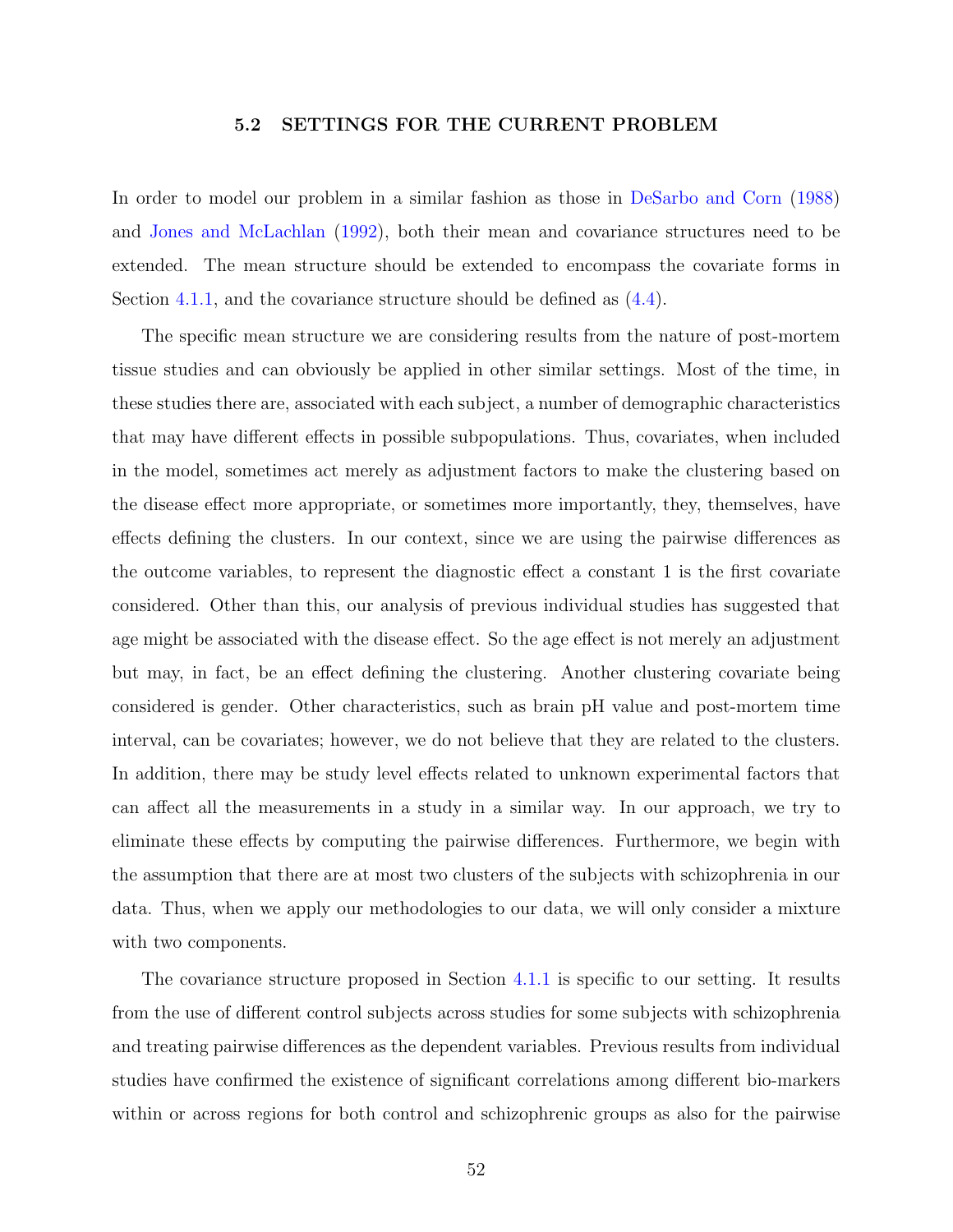<span id="page-62-0"></span>differences (for example, see [Hashimoto et al.,](#page-93-0) [2003,](#page-93-0) [2005\)](#page-93-0). And it is quite straightforward that the specification of the covariance structure can affect the parameter estimation and furthermore affect the clustering on the subjects. However, it seems to us that at this stage in our methodologies it makes little sense biologically to assume that covariance parameters differ across possible clusters. At the very least we do not believe we can determine this from the amount of data that we currently have. On the other hand, assuming the same covariance parameters across possible clusters does give us a number of statistical advantages. For example, we do not lose too much efficiency in parameter estimation in the case of small sample sizes. And it saves a lot of computational burden by reducing the number of free parameters.

# 5.3 CLUSTERING ALGORITHMS

While still assuming no missing data, we begin this section with introducing a mixture model for the heterogeneity of the subjects with schizophrenia followed by a discussion of the properties of some existing model fitting algorithms, including the EM algorithm, the EM gradient algorithm and Titterington's (1984) algorithm. We consider applying them to our specific mixture problem. A new algorithm is then developed and shown to have some nicer properties over the existing ones. Instead of assuming only 2 clusters, we derive the algorithms generally for  $g \geq 2$  clusters. The results can be directly applied to the case of  $g = 2$ . However, for the applications to our actual data, it is not practical to assume  $g > 2$ .

## 5.3.1 Existing Algorithms

We consider  $Z_i = (Z_{i1}, \dots, Z_{ig}), i = 1, \dots, n$ , to be the unobserved group indicators for integer  $g \geq 2$ , i.e., we assume that, in general, the data are from a mixture of g subpopulations. Unconditionally,  $\{Z_i\}_{i=1}^n$  are i.i.d. with a multinomial $(1, \pi_1, \dots, \pi_g)$  distribution. And conditionally, for the observed data  $\{y_1, \dots, y_n\}$  we assume

$$
f(y_i|z_{ik}=1) = \phi(y_i; X_i\beta_k, \Sigma_i),\tag{5.6}
$$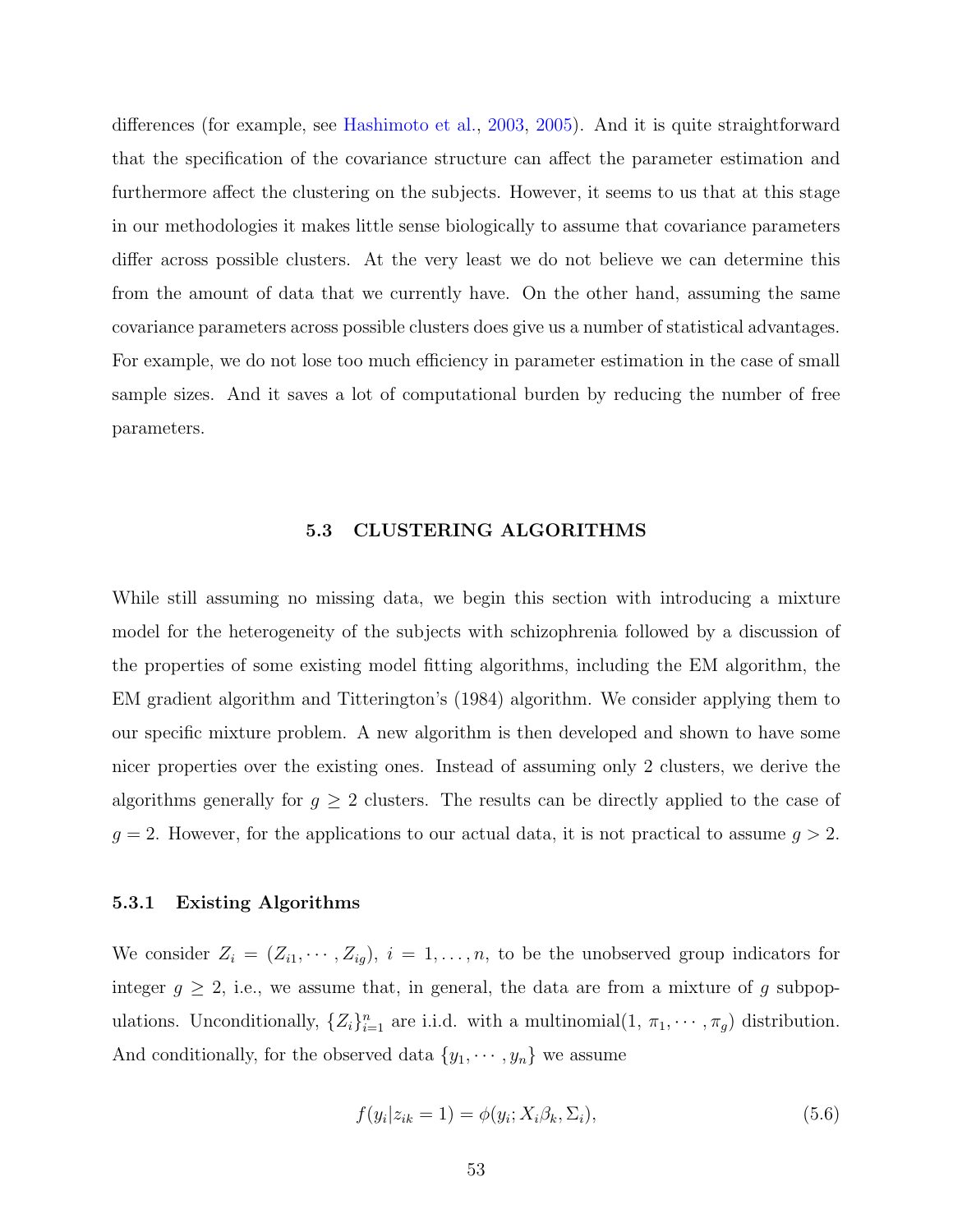<span id="page-63-0"></span>where  $\phi(\cdot; X\beta, \Sigma)$  is the density function of a multivariate normal distribution with mean  $X\beta$ and covariance matrix  $\Sigma$ . As we discussed in Section [5.2,](#page-61-0) the clusters are defined based on the parameters  $\{\beta_k\}_{k=1}^g$  in the mean structure, and the parameters  $\sigma$  in the covariance structure are kept the same across clusters. The covariance matrices  $\{\Sigma_i\}_{i=1}^n$  have the same forms as defined in Section [4.1.1](#page-31-0) given the control indicators  $\{I_i\}_{i=1}^n$ . Then a straightforward method to obtain the estimates of the parameters and cluster the subjects with schizophrenia is the EM algorithm. Using the notations as in Section [3.3.2,](#page-29-0) the conditional expectation of the complete data log-likelihood function given the observed data and the parameter estimates from the previous iteration  $\theta = \theta^{(t)}$ , where  $\theta$  is the collection of all the parameters in  $\{\pi_k\}_{k=1}^g$ ,  $\{\beta_k\}_{k=1}^g$  and  $\sigma$ , can be written as

$$
Q\left(\theta|\theta^{(t)}\right) = \sum_{i=1}^{n} \sum_{k=1}^{g} \tau_{ik}^{(t)} \{ \log \pi_k + \log \phi(y_i; X_i \beta_k, \Sigma_i) \}
$$
(5.7)

where

$$
\tau_{ik}^{(t)} = \frac{\pi_k^{(t)} \phi(y_i; X_i \beta_k^{(t)}, \Sigma_i^{(t)})}{\sum_{j=1}^g \pi_j^{(t)} \phi(y_i; X_i \beta_j^{(t)}, \Sigma_i^{(t)})}.
$$
\n(5.8)

The EM algorithm iterates between computing (the E-step) and maximizing (the M-step) the Q function over  $\theta$  for  $t = 0, 1, 2, \ldots$  until convergence under certain criterion. If the EM algorithm were applied to our problem, the updates of the subpopulation probabilities in the M-step would have explicit forms as

$$
\pi_k^{(t+1)} = \frac{\sum_{i=1}^n \tau_{ik}^{(t)}}{n}, \quad k = 1, \dots, g.
$$
\n(5.9)

By restricting the variance-covariance components to be the same across different subpopulations, we find the first partial derivatives of the  $Q(\theta|\theta^{(t)})$  function with respect to its first argument as

$$
\frac{\partial Q}{\partial \beta_j} = \sum_{i=1}^n \tau_{ij}^{(t)} X_i' \Sigma_i^{-1} (y_i - X_i \beta_j), \ j = 1, \dots, g,
$$
\n(5.10a)

$$
\frac{\partial Q}{\partial \sigma_{kl}} = (1/2) \sum_{i=1}^{n} tr \Sigma_i^{-1} G_{kl} \Sigma_i^{-1} (\sum_{j=1}^{g} \tau_{ij}^{(t)} C_{ij} - \Sigma_i), \ 1 \le k \le l \le p \,, \tag{5.10b}
$$

$$
\partial Q / \partial \sigma_{kl}^c = (1/2) \sum_{i=1}^n tr \Sigma_i^{-1} G_{kl} \Sigma_i^{-1} (\sum_{j=1}^g \tau_{ij}^{(t)} C_{ij} - \Sigma_i) I_i^{kl}, \ 1 \le k < l \le p \,, \tag{5.10c}
$$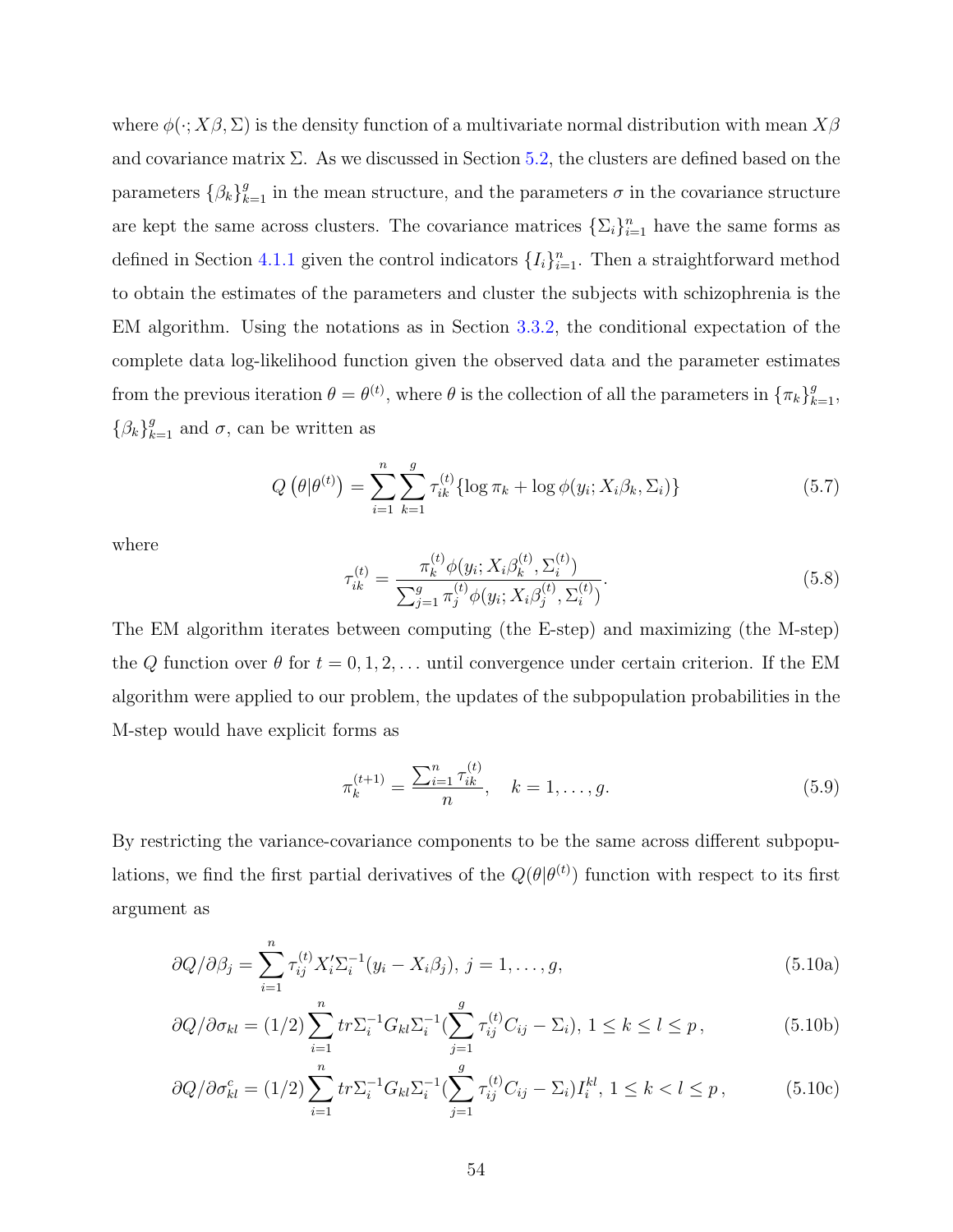<span id="page-64-0"></span>where  $C_{ij} = (y_i - X_i \beta_j)(y_i - X_i \beta_j)'$  for  $1 \le i \le n$  and  $1 \le j \le g$ . By setting the quantities in [\(5.10\)](#page-63-0) equal to zeros and solving, we can find the next updates of the parameters  $\{\beta_k\}_{k=1}^g$  and  $\sigma$ . However, in our problem we do not have a closed form solution and require another iterative algorithm in the M-step. This fact sometimes renders this algorithm computationally ineffective in practice.

As a result, we consider a newer algorithm introduced in [Lange](#page-93-0) [\(1995\)](#page-93-0) – the EM gradient algorithm. In order to use this EM gradient algorithm, the first and second derivatives of the function  $Q(\theta|\theta^{(t)})$  with respect to its first argument are required. Continuing to take partial derivatives of [\(5.10\)](#page-63-0) yields the second partial derivatives of the Q function as

$$
-\partial^2 Q/\partial \beta_j^2 = \sum_{i=1}^n \tau_{ij}^{(t)} X_i' \Sigma_i^{-1} X_i, \ 1 \le j \le g,
$$
\n(5.11a)

$$
-\partial^2 Q/\partial \beta_j \partial \beta_k = 0, \ 1 \le j \ne k \le g,
$$
\n(5.11b)

$$
-\partial^2 Q/\partial \sigma_{kl}\partial \sigma_{st} = (1/2) \sum_{i=1}^n tr \Sigma_i^{-1} G_{kl} \Sigma_i^{-1} G_{st} \Sigma_i^{-1} (2 \sum_{j=1}^g \tau_{ij}^{(t)} C_{ij} - \Sigma_i), \tag{5.11c}
$$

$$
1 \le k \le l \le p, 1 \le s \le t \le p,
$$
  

$$
-\partial^2 Q/\partial \sigma_{kl}^c \partial \sigma_{st}^c = (1/2) \sum_{i=1}^n tr \Sigma_i^{-1} G_{kl} \Sigma_i^{-1} G_{st} \Sigma_i^{-1} (2 \sum_{j=1}^g \tau_{ij}^{(t)} C_{ij} - \Sigma_i) I_i^{kl} I_i^{st},
$$
  

$$
1 \le k < l \le p, 1 \le s < t \le p,
$$
\n
$$
(5.11d)
$$

$$
-\partial^2 Q/\partial \beta_j \partial \sigma_{kl} = \sum_{i=1}^n \tau_{ij}^{(t)} X_i' \Sigma_i^{-1} G_{kl} \Sigma_i^{-1} (y_i - X_i \beta_j), \ 1 \le j \le g, 1 \le k \le l \le p, \tag{5.11e}
$$

$$
-\partial^2 Q/\partial \beta_j \partial \sigma_{kl}^c = \sum_{i=1}^n \tau_{ij}^{(t)} X_i' \Sigma_i^{-1} G_{kl} \Sigma_i^{-1} (y_i - X_i \beta_j) I_i^{kl}, \ 1 \le j \le g, 1 \le k < l \le p, \quad (5.11f)
$$

$$
-\partial^2 Q/\partial \sigma_{kl} \partial \sigma_{st}^c = (1/2) \sum_{i=1}^n tr \Sigma_i^{-1} G_{kl} \Sigma_i^{-1} G_{st} \Sigma_i^{-1} (2 \sum_{j=1}^g \tau_{ij}^{(t)} C_{ij} - \Sigma_i) I_i^{st},
$$
  

$$
1 \le k \le l \le p, 1 \le s < t \le p.
$$
 (5.11g)

Then in the M-step the EM gradient algorithm updates the parameter values with one iteration of the Newton's method by

$$
\theta^{(t+1)} = \theta^{(t)} - \alpha^{(t)} \left[ \frac{\partial^2 Q(\theta | \theta^{(t)})}{\partial \theta^2} \right]^{-1} \left( \frac{\partial Q(\theta | \theta^{(t)})}{\partial \theta} \right) |_{\theta = \theta^{(t)}}, \tag{5.12}
$$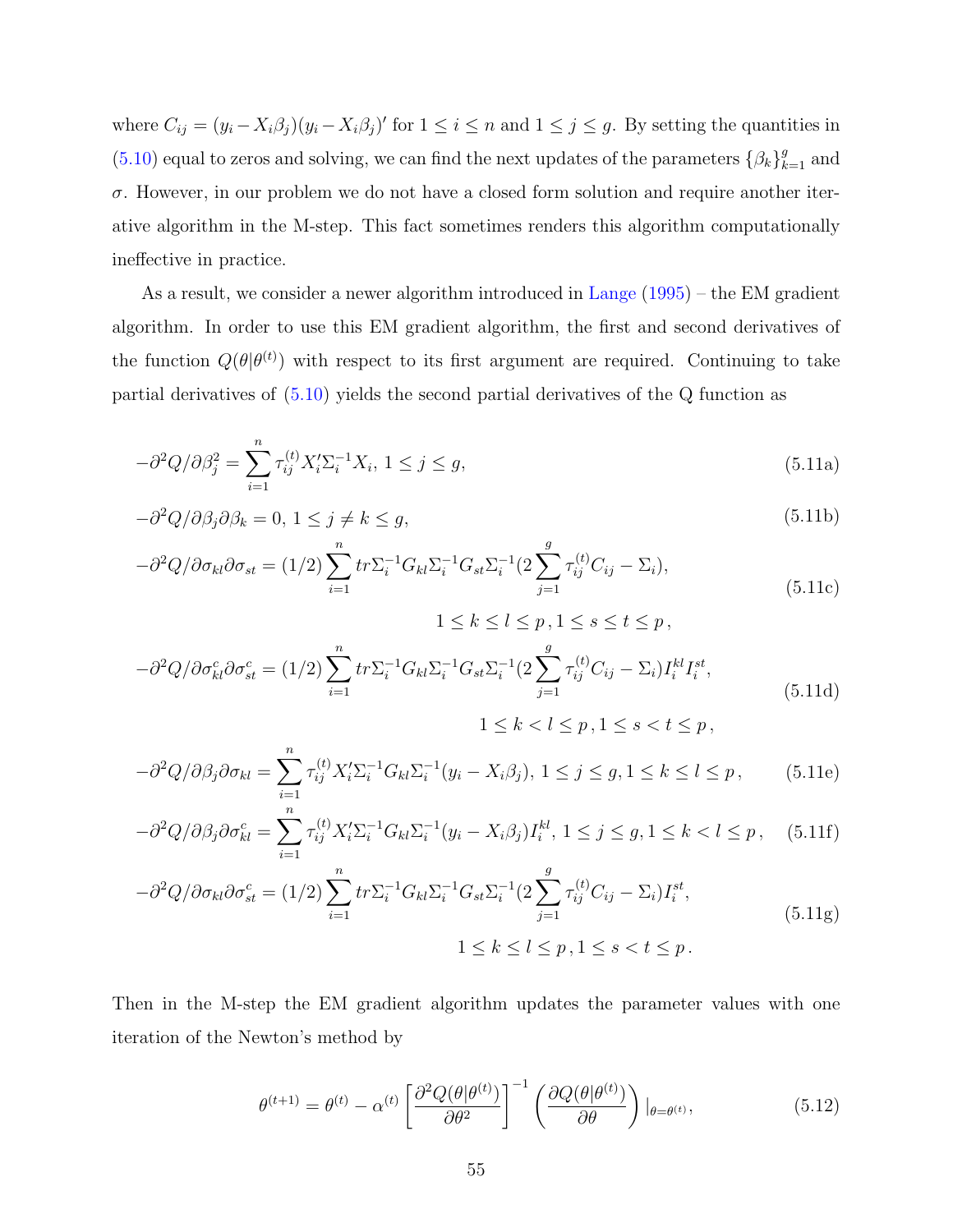with  $\alpha^{(t)}$  being a possible step size. The E-step is carried through as usual. According to [Lange et al.](#page-93-0) [\(2000\)](#page-93-0), this EM gradient algorithm can also be derived from the view of "optimization transfer", for which we provide a brief introduction in the following. By [Dempster et al.](#page-92-0) [\(1977\)](#page-92-0), we have

$$
l(\theta) = Q(\theta|\theta^{(t)}) - H(\theta|\theta^{(t)}),
$$
\n(5.13)

$$
\frac{\partial H(\theta|\theta^{(t)})}{\partial \theta}|_{\theta=\theta^{(t)}} = 0, \tag{5.14}
$$

$$
\frac{\partial^2 H(\theta|\theta^{(t)})}{\partial \theta^2}\big|_{\theta=\theta^{(t)}} < 0,\tag{5.15}
$$

with  $H(\theta|\theta^{(t)}) = E_{Z|Y,\theta^{(t)}}[\log(f_{\theta}(Y,Z)/f_{\theta}(Y))],$  where Y is the observed data, Z is the unobserved group indices and  $f_{\theta}(\cdot)$  presents the density function with parameter  $\theta$ . As a result, we have

$$
\frac{\partial Q(\theta|\theta^{(t)})}{\partial \theta}\big|_{\theta=\theta^{(t)}} = \frac{\partial l(\theta)}{\partial \theta}\big|_{\theta=\theta^{(t)}},\tag{5.16}
$$

$$
\frac{\partial^2 Q(\theta|\theta^{(t)})}{\partial \theta^2}\big|_{\theta=\theta^{(t)}} = \frac{\partial^2 l(\theta)}{\partial \theta^2}\big|_{\theta=\theta^{(t)}} + \frac{\partial^2 H(\theta|\theta^{(t)})}{\partial \theta^2}\big|_{\theta=\theta^{(t)}} < \frac{\partial^2 l(\theta)}{\partial \theta^2}\big|_{\theta=\theta^{(t)}}.\tag{5.17}
$$

Thus, the EM gradient algorithm is merely an approximation to the Newton-Raphson algorithm in maximizing  $l(\theta)$  by ignoring the  $H(\theta|\theta^{(t)})$  part in the Hessian matrix. Given (5.17) and a number of regularity conditions, this algorithm has almost the same local convergence properties as the usual EM algorithm, i.e., in a neighborhood of a local optimum, it is ascending and converges linearly. As one of the regularity conditions, it is required that  $\partial^2 Q(\theta|\theta^{(t)})/\partial\theta^2$  be negative definite, which secures the existence of its inverse and thus guarantees the convergence of the EM gradient algorithm. This condition of concavity is always satisfied near a local maximum due to (5.17), but is not guaranteed globally. For certain distributions, e.g., the exponential family with natural parameterization, the observed log-likelihood function is easily shown to be concave, and so is the Q function. Unfortunately, in general this is not true. So this EM gradient algorithm does not share the property of global monotonicity with the usual EM algorithm when it starts far away from the optimum. Thus, directly using this EM gradient algorithm in our setting is dangerous. Even if this algorithm did produce invertible matrices, it could be very time consuming because one large matrix needs to be evaluated and inverted in each iteration.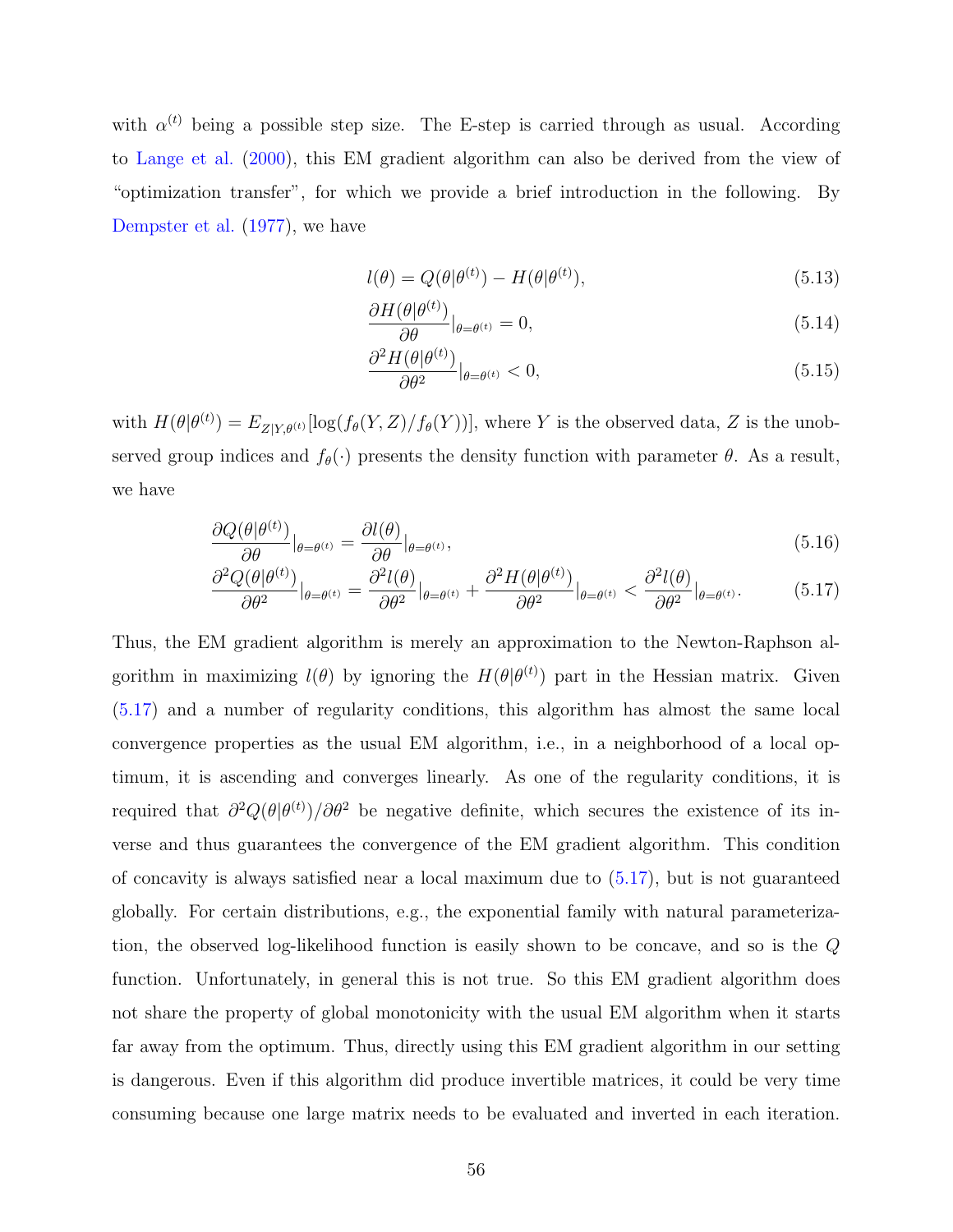<span id="page-66-0"></span>[Lange](#page-93-0) [\(1995\)](#page-93-0) proposed a variant, which he called the limited line search, to enforce the global monotonicity by adjusting  $\alpha^{(t)}$  in each step. It maximizes  $Q(\theta|\theta^{(t)})$  along the EM gradient direction  $d(\theta^{(t)}) = -[\partial^2 Q(\theta|\theta^{(t)})/\partial\theta^2]^{-1}(\partial Q(\theta|\theta^{(t)})/\partial\theta)$  from the current point  $\theta^{(t)}$  in the M-step. [Lange](#page-93-0) [\(1995\)](#page-93-0) also showed that there was a unique point  $\theta^{(t)} + \alpha^{(t)} d(\theta^{(t)})$  maximizing  $Q(\theta^{(t)} + \alpha d(\theta^{(t)})|\theta^{(t)})$  for  $0 < \alpha < 1$ . As another disadvantage of both the EM gradient algorithm and its limited line search version,  $(5.12)$  does not ensure that the estimate  $\theta^{(t+1)}$ falls in the parameter space. Sometimes, a reparameterization can surmount this difficulty, but not always. And it seems to us that it is hard to maintain the global monotonicity and ensure the estimates falling in the parameter space simultaneously.

Since the actual data obtained by combining data from multiple post-mortem tissue studies has a large degree of missingness, we ultimately will need to consider implementing multiple imputation techniques to deal with the missing data. Given the degree of missingness, a large amount of imputation is necessary, so that time efficiency is an important characteristic of the algorithms that we must consider. We want an algorithm that is more time efficient and more stable in comparison to the EM gradient algorithm when applied to our problem. Thus, we consider applying Titterington's (1984) algorithm to our mixture problem. [Titterington](#page-94-0) [\(1984\)](#page-94-0) used the Fisher information matrix of the complete data instead of the matrix  $-\partial^2 Q(\theta|\theta^{(t)})/\partial\theta^2$  in [\(5.12\)](#page-64-0). That is

$$
\theta^{(t+1)} = \theta^{(t)} - \alpha^{(t)} \left[ I_c(\theta^{(t)}) \right]^{-1} \left( \frac{\partial Q(\theta | \theta^{(t)})}{\partial \theta} \right) |_{\theta = \theta^{(t)}},\tag{5.18}
$$

where  $I_c(\theta)$  is the complete data information matrix. For a variety of models, for example, the mixtures with normal densities,  $I_c(\theta)$  has a simpler form than  $-\partial^2 Q(\theta|\theta^{(t)})/\partial\theta^2$ , which is sometimes an intriguing feature. And  $I_c(\theta)$  is guaranteed to be positive definite in the neighborhood of a local maximum. Furthermore, it is not hard to prove that

$$
I_c(\theta^{(t)}) \equiv E_{Z,Y|\theta} \left[ \frac{\partial^2 l_c(\theta)}{\partial \theta^2} \right] |_{\theta = \theta^{(t)}} = E_{Y|\theta} \left[ \frac{\partial^2 Q(\theta | \theta^{(t)})}{\partial \theta^2} \right] |_{\theta = \theta^{(t)}}, \tag{5.19}
$$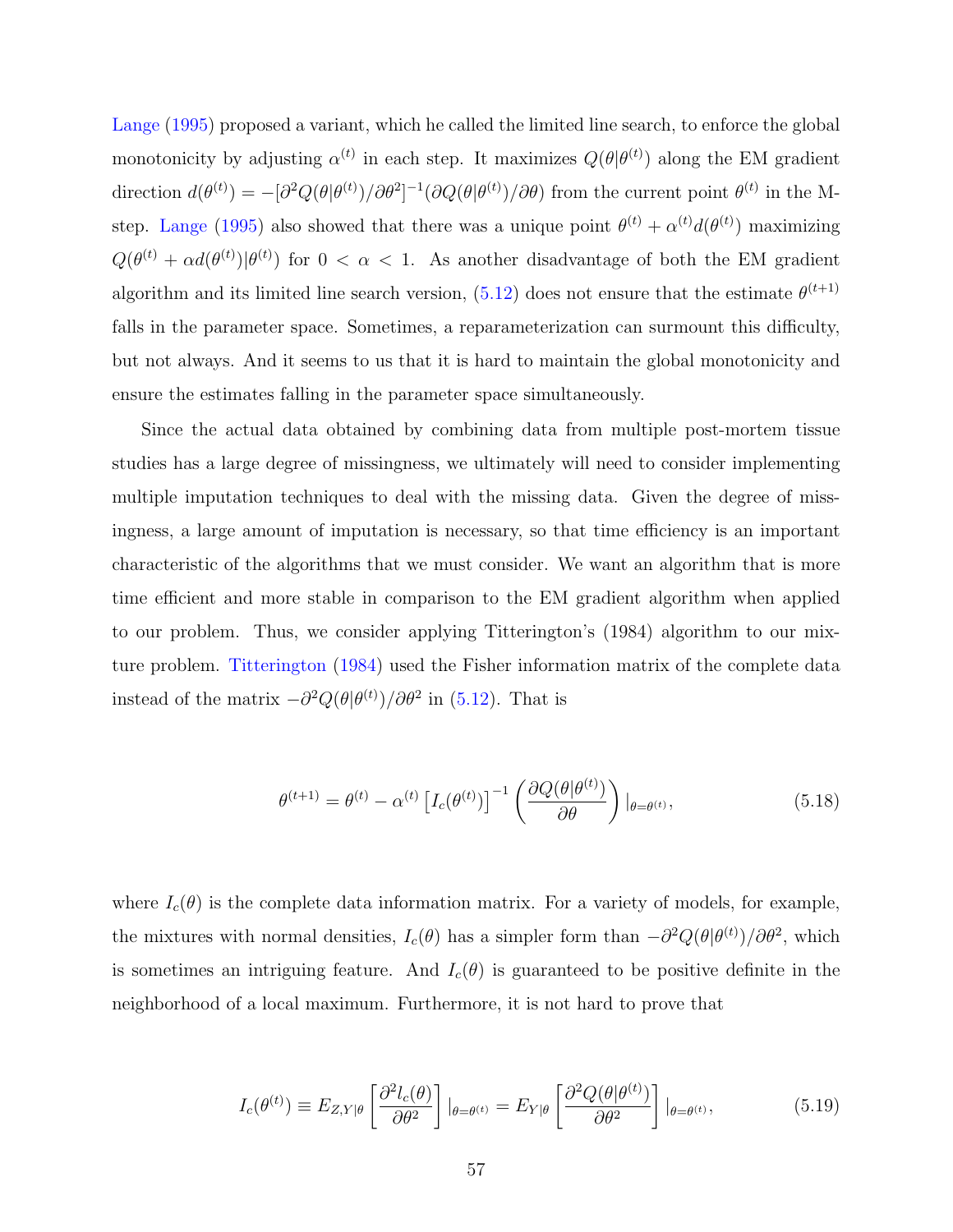<span id="page-67-0"></span>where  $l_c(\theta)$  is the complete data log-likelihood function. To see this, we have

$$
E_{Y|\theta} \left[ \frac{\partial^2 Q(\theta | \theta^{(t)})}{\partial \theta^2} \right] |_{\theta = \theta^{(t)}} = E_{Y|\theta} \left[ \frac{\partial^2}{\partial \theta^2} E_{Z|Y,\theta^{(t)}} \left[ \log f_{\theta}(Y, Z) \right] \right] |_{\theta = \theta^{(t)}}
$$
  
\n
$$
= E_{Y|\theta} \left[ E_{Z|Y,\theta^{(t)}} \left[ \frac{\partial^2}{\partial \theta^2} \log f_{\theta}(Y, Z) \right] \right] |_{\theta = \theta^{(t)}}
$$
  
\n
$$
= E_{Y|\theta^{(t)}} \left[ E_{Z|Y,\theta^{(t)}} \left[ \frac{\partial^2}{\partial \theta^2} \log f_{\theta}(Y, Z) |_{\theta = \theta^{(t)}} \right] \right]
$$
  
\n
$$
= E_{Z,Y|\theta^{(t)}} \left[ \frac{\partial^2}{\partial \theta^2} \log f_{\theta}(Y, Z) |_{\theta = \theta^{(t)}} \right]
$$
  
\n
$$
= E_{Z,Y|\theta} \left[ \frac{\partial^2 l_c(\theta)}{\partial \theta^2} \right] |_{\theta = \theta^{(t)}}.
$$

Due to [\(5.19\)](#page-66-0), Titterington's (1984) algorithm works like a scoring version of the EM gradient algorithm or an approximation to the Method of Scoring algorithm in maximizing  $l(\theta)$ . In order to implement this algorithm, we find

$$
-E[\partial^2 l_c/\partial \beta_j^2] = \sum_{i=1}^n \pi_j X_i' \Sigma_i^{-1} X_i, \ 1 \le j \le g,
$$
\n(5.20a)

$$
-E[\partial^2 l_c/\partial \beta_j \partial \beta_k] = 0, \ 1 \le j \ne k \le g,
$$
\n(5.20b)

$$
-E[\partial^2 l_c/\partial \sigma_{kl}\partial \sigma_{st}] = (1/2) \sum_{i=1}^n tr \Sigma_i^{-1} G_{kl} \Sigma_i^{-1} G_{st}, \quad 1 \le k \le l \le p, 1 \le s \le t \le p,
$$
 (5.20c)

$$
-E[\partial^2 l_c/\partial \sigma_{kl}^c \partial \sigma_{st}^c] = (1/2) \sum_{i=1}^n tr \Sigma_i^{-1} G_{kl} \Sigma_i^{-1} G_{st} I_i^{kl} I_i^{st}, \qquad (5.20d)
$$

$$
1\leq k
$$

$$
-E[\partial^2 l_c/\partial \beta_j \partial \sigma_{kl}] = 0, \ 1 \le j \le g, \ 1 \le k \le l \le p \,, \tag{5.20e}
$$

$$
-E[\partial^2 l_c/\partial \beta_j \partial \sigma_{kl}^c] = 0, \ 1 \le j \le g, \ 1 \le k < l \le p \,, \tag{5.20f}
$$

$$
-E[\partial^2 l_c / \partial \sigma_{kl} \partial \sigma_{st}^c] = (1/2) \sum_{i=1}^n tr \Sigma_i^{-1} G_{kl} \Sigma_i^{-1} G_{st} I_i^{st}, \quad 1 \le k \le l \le p, 1 \le s < t \le p. \tag{5.20g}
$$

Due to (5.20e) and (5.20f), it is possible now to update  $\beta$  and  $\sigma$  separately. So this algorithm is simpler than the EM gradient algorithm. And since Titterington's (1984) algorithm uses the expected information matrix, one might expect that it is more robust to the choice of starting point than the EM gradient algorithm.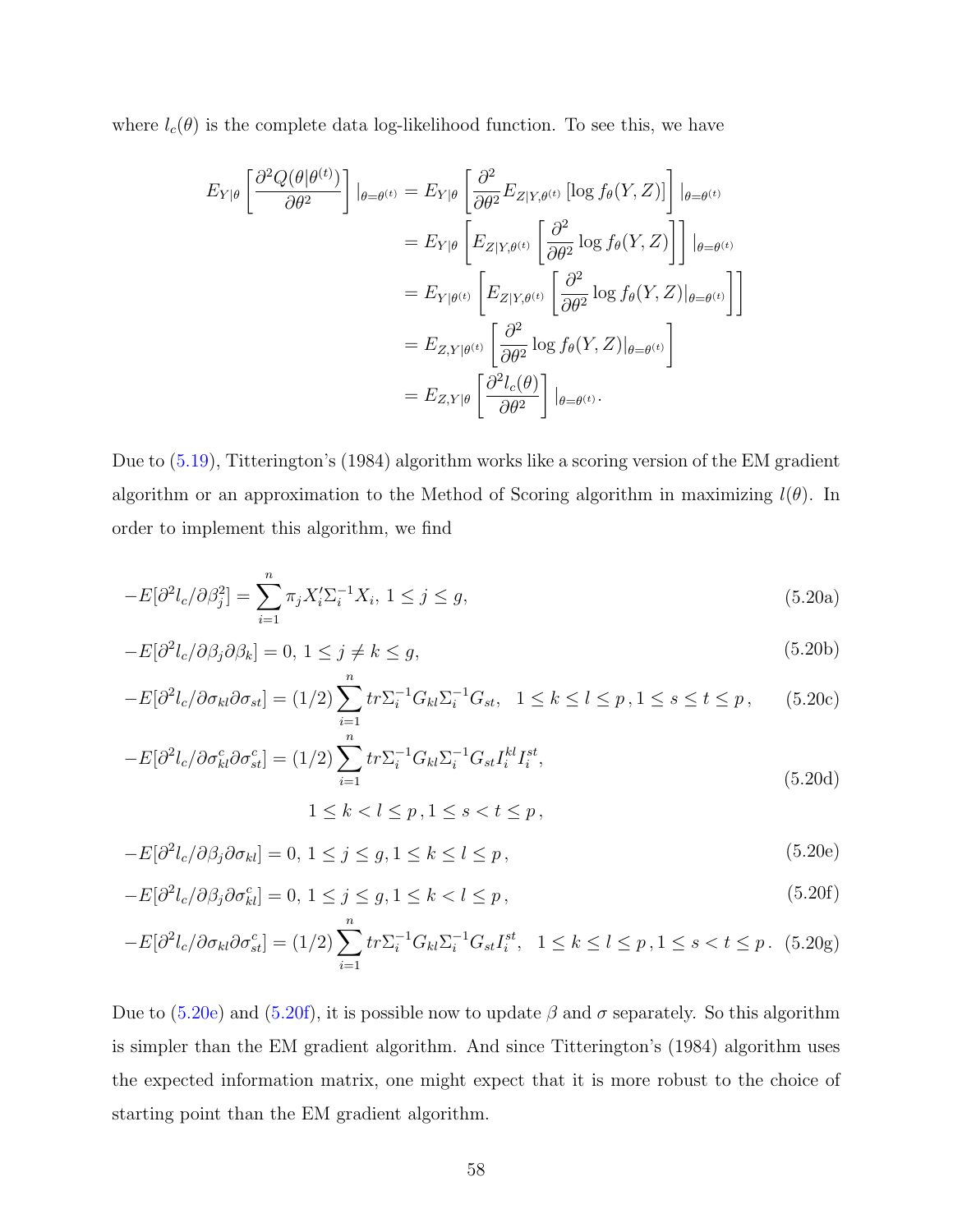# 5.3.2 A New Clustering Algorithm

Now suppose the parameter  $\theta$  can be partitioned as  $\theta' = (\theta'_1, \theta'_2)$  such that in the M-step of the EM algorithm  $\theta_1$  has an explicit solution given the value of  $\theta_2$ . For example, for mixture problems with normal densities the parameters in the mean structures are easier to be updated and usually have closed form solutions, i.e., the weighted least square estimates, given the variance-covariance parameters. In this case, it should be more efficient to update  $\theta_1$  with the closed form solution given  $\theta_2^{(t)}$  $2^{(t)}$ , i.e., an ECM step, and update  $\theta_2$  with a gradient method.

It is not hard to see that by setting the quantities in  $(5.10a)$  equal to zeros and solving, we obtain explicit solutions

$$
\beta_j^{(t+1)} = \left[ \sum_{i=1}^n \tau_{ij}^{(t)} X_i' \Sigma_i^{(t)-1} X_i \right]^{-1} \left( \sum_{i=1}^n \tau_{ij}^{(t)} X_i' \Sigma_i^{(t)-1} y_i \right), \ j = 1, \dots, g,
$$
 (5.21)

of the  $\beta$  given  $\{\Sigma_i = \Sigma_i^{(t)}\}_{i=1}^n$ , which would lead to an ECM update on the  $\beta$  part in the M-step. However, neither the EM gradient algorithm nor Titterington's (1984) algorithm when applied to our mixture problem provide an ECM update for  $\beta$ . This fact provides us an intuition that we probably can improve the convergence properties of both the EM gradient algorithm and Titterington's (1984) algorithm by using this ECM update on the  $\beta$  part in each iteration and updating the  $\sigma$  with a gradient method. In the following, we develop a new algorithm by modifying Titterington's (1984) algorithm and show that the new algorithm produces the ECM update on the  $\beta$  part and updates the  $\sigma$  with a gradient method in each iteration. By doing this, we provide a possible way to improve the convergence properties of iterative algorithms in similar settings.

In calculating  $E[\partial^2 l_c(\theta)/\partial\theta^2]$  in Titterington's (1984) algorithm, we use the fact that  $E[Z_{ik}] = \pi_k$  for  $1 \leq k \leq g$  and  $1 \leq i \leq n$ . And in each iteration of Titterington's (1984) algorithm,  $\pi_k$  is estimated by  $\pi_k^{(t)}$  $\binom{t}{k}$  for  $1 \leq k \leq g$ . By a careful inspection of  $(5.10a)$ ,  $(5.21)$ and [\(5.20a\)](#page-67-0), we find that it is this fact does not permit the algorithm to yield an explicit solution for  $\beta$ . To see this, we rewrite the M-step of Titterington's (1984) algorithm related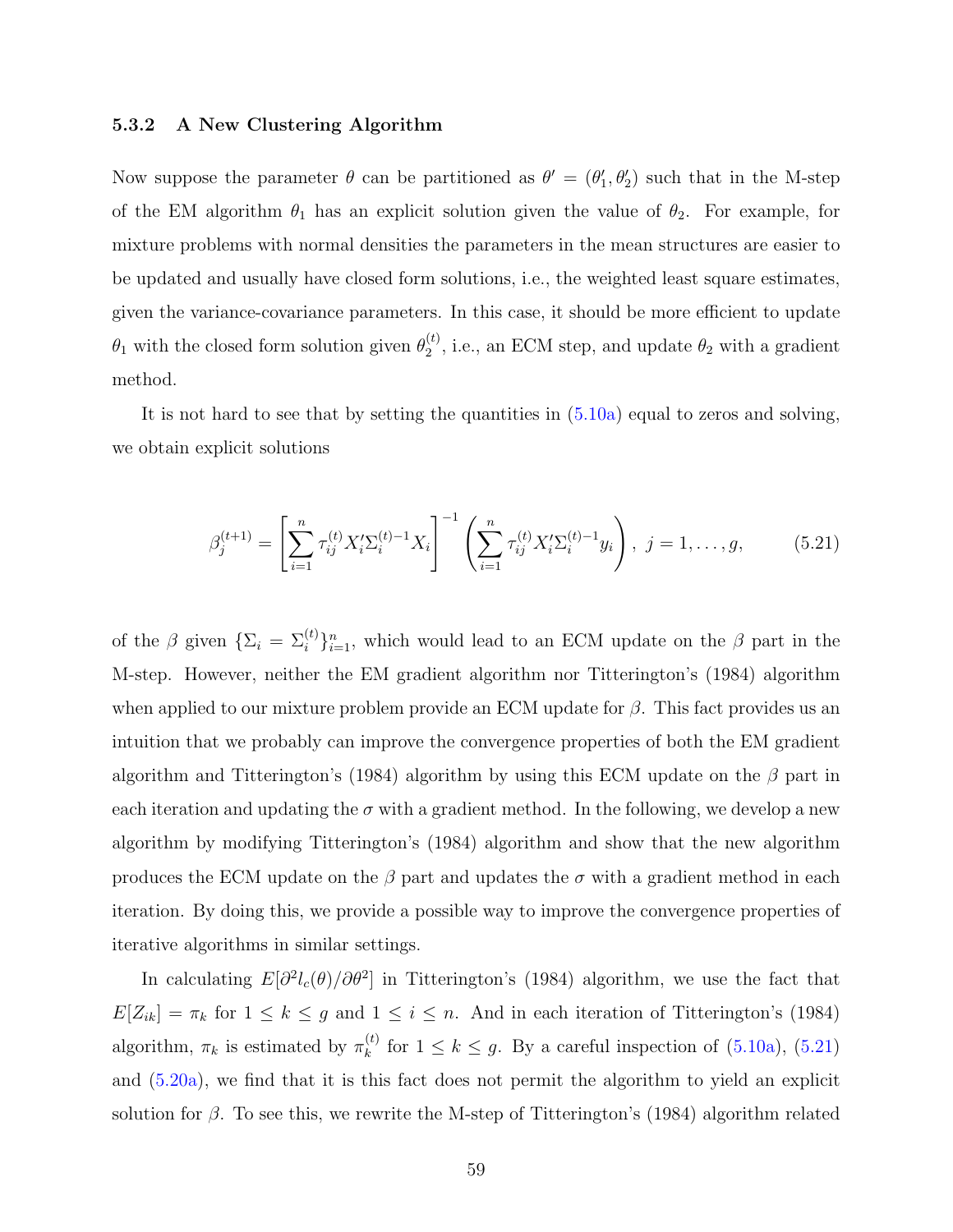<span id="page-69-0"></span>to the  $\beta$  as

$$
\beta_j^{(t+1)} = \beta_j^{(t)} + \left[ \sum_{i=1}^n \pi_j^{(t)} X_i' \Sigma_i^{(t)-1} X_i \right]^{-1} \left( \sum_{i=1}^n \tau_{ij}^{(t)} X_i' \Sigma_i^{(t)-1} (y_i - X_i \beta_j^{(t)}) \right)
$$
  

$$
= \left[ \sum_{i=1}^n \pi_j^{(t)} X_i' \Sigma_i^{(t)-1} X_i \right]^{-1} \left( \sum_{i=1}^n \tau_{ij}^{(t)} X_i' \Sigma_i^{(t)-1} y_i \right)
$$
  

$$
+ \beta_j^{(t)} - \left[ \sum_{i=1}^n \pi_j^{(t)} X_i' \Sigma_i^{(t)-1} X_i \right]^{-1} \left[ \sum_{i=1}^n \tau_{ij}^{(t)} X_i' \Sigma_i^{(t)-1} X_i \right] \beta_j^{(t)}
$$

for  $j = 1, \ldots, g$ .

The change that we make to Titterington's (1984) algorithm is to replace  $E_{\theta^{(t)}}[Z_{ik}]$  with its conditional expectation  $E_{\theta^{(t)}}[Z_{ik}|Y] = \tau_{ik}^{(t)}$  for  $1 \leq k \leq g$  and  $1 \leq i \leq n$ . Although we currently have little theoretical justification for this modification, encouraging simulation results provided in Section [5.4](#page-71-0) suggests this being a modification that leads to faster convergence while providing the same results as the two existing algorithms. Consequently, the quantities in  $(5.20a)$  change to

$$
\sum_{i=1}^{n} \tau_{ij}^{(t)} X_i' \Sigma_i^{-1} X_i, \ 1 \le j \le g,\tag{5.22}
$$

and everything else in [\(5.20\)](#page-67-0) remain the same.

To explicitly write down the new algorithm, we substitute  $(5.22)$  and  $(5.20b)$  -  $(5.20g)$ into  $(5.12)$  and get

$$
\beta_j^{(t+1)} = \beta_j^{(t)} - \left[ \sum_{i=1}^n \tau_{ij}^{(t)} X_i' \Sigma_i^{(t)-1} X_i \right]^{-1} \left( \frac{\partial Q(\theta | \theta^{(t)})}{\partial \beta_j} \right) |_{\theta = \theta^{(t)}}, 1 \le j \le g,
$$
\n(5.23)

$$
\sigma^{(t+1)} = \sigma^{(t)} - \left[ E \left[ \frac{\partial^2 Q(\theta | \theta^{(t)})}{\partial \sigma^2} \right] \right]^{-1} \left( \frac{\partial Q(\theta | \theta^{(t)})}{\partial \sigma} \right) |_{\theta = \theta^{(t)}}.
$$
\n(5.24)

It is not hard to show that  $(5.23)$  and  $(5.24)$  can be further simplified as

$$
\beta_j^{(t+1)} = \left[ \sum_{i=1}^n \tau_{ij}^{(t)} X_i' \Sigma_i^{(t)-1} X_i \right]^{-1} \left( \sum_{i=1}^n \tau_{ij}^{(t)} X_i' \Sigma_i^{(t)-1} y_i \right), 1 \le j \le g,
$$
\n(5.25)

$$
\sigma^{(t+1)} = \left[ \sum_{i=1}^{n} \left[ \Phi(\Sigma_i^{(t)})^{-1} \Phi(\Sigma_i^{(t)})^{-1} J_i \right] \right]^{-1} \left( \sum_{i=1}^{n} \left[ \Phi(\Sigma_i^{(t)})^{-1} \langle \sum_{j=1}^{g} \tau_{ij}^{(t)} C_{ij}^{(t+1)} \rangle \right] \right), (5.26)
$$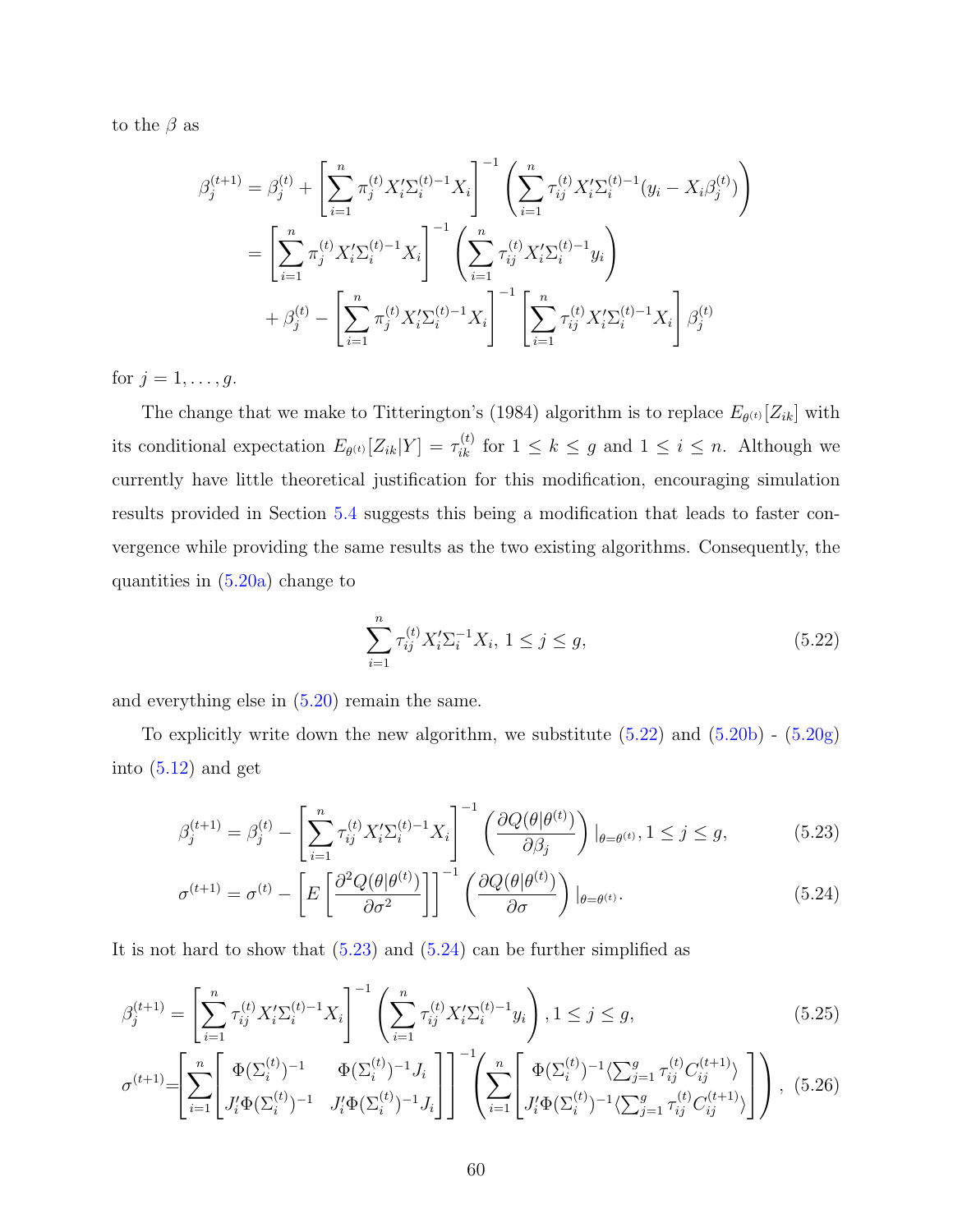in the same way as we did in Section [4.2.1.](#page-38-0) As a conclusion, the new algorithm uses [\(5.9\)](#page-63-0) to update the estimate of  ${\{\pi_j\}}_{j=1}^g$  and uses [\(5.25\)](#page-69-0) and [\(5.26\)](#page-69-0) to update the estimates of the  $\{\beta_j\}_{j=1}^k$  and the  $\sigma$ . Thus, we break the original big problem down to several smaller steps. The steps of  $(5.25)$  and  $(5.26)$  let us update the  $\beta$ 's and the  $\sigma$ 's separately so that we do not have to invert a larger matrix. The matrix inversion in  $(5.25)$  and  $(5.26)$  is guaranteed to exist by the results in Section [4.2.1.](#page-38-0) Furthermore, step halving can be easily applied to [\(5.26\)](#page-69-0) to ensure that the new estimates falling in the parameter space. Some successful simulation results have been obtained using this new algorithm.

Upon convergence of the algorithms, the clusters can be formed by checking the estimated subpopulation probabilities for each subject, that is, we assign each of them to the cluster with highest estimated probability. The asymptotic covariance matrix of the parameter estimates can be obtained via the Fisher information matrix, observed information matrix, or Louis' method if we desire less computational burden.

Locally, the EM gradient, Titterington's (1984) and the new algorithm have comparable linear convergence speed, since they are all using one iteration of Newton type algorithms in the M-step. The EM gradient algorithm has a much longer mean time for each iteration because it calculates and inverts a larger matrix. It is important to note that our new algorithm leads to an explicit solution for the  $\beta$  in each iteration. It then increases the likelihood function more than the other two algorithms in the  $\beta$  part of each iteration. As a result, we anticipate that globally the new algorithm converges faster than both the other two. As we show in Section [5.4,](#page-71-0) this is actually confirmed by our simulations.

In general, for conditional densities of the form  $f(y_i|z_{ik} = 1) = \phi(y_i; X_i \beta_k, \Sigma_i(\sigma_k))$ , this new algorithm will provide a closed form solution for  $\{\beta_k\}_{k=1}^g$  and update  $\{\sigma_k\}_{k=1}^g$  with a gradient method in each iteration, where  $\Sigma_i(\sigma_k)$  represents a constrained covariance matrix for subject *i* with free parameter  $\sigma_k$ . Our problem,  $\sigma_k \equiv \sigma$  for  $1 \leq k \leq g$ , is a special case.

Although it is still recommended to choose starting points carefully, it seems that the algorithm is much less sensitive to the starting point for the  $\sigma$  since the covariance parameters are the same across clusters. And completely random starting points for the  $\beta$  seem not to be a bad choice. As least in the following simulations presented in Section [5.4,](#page-71-0) starting with random clustering indices results in about 95% successful clustering results by which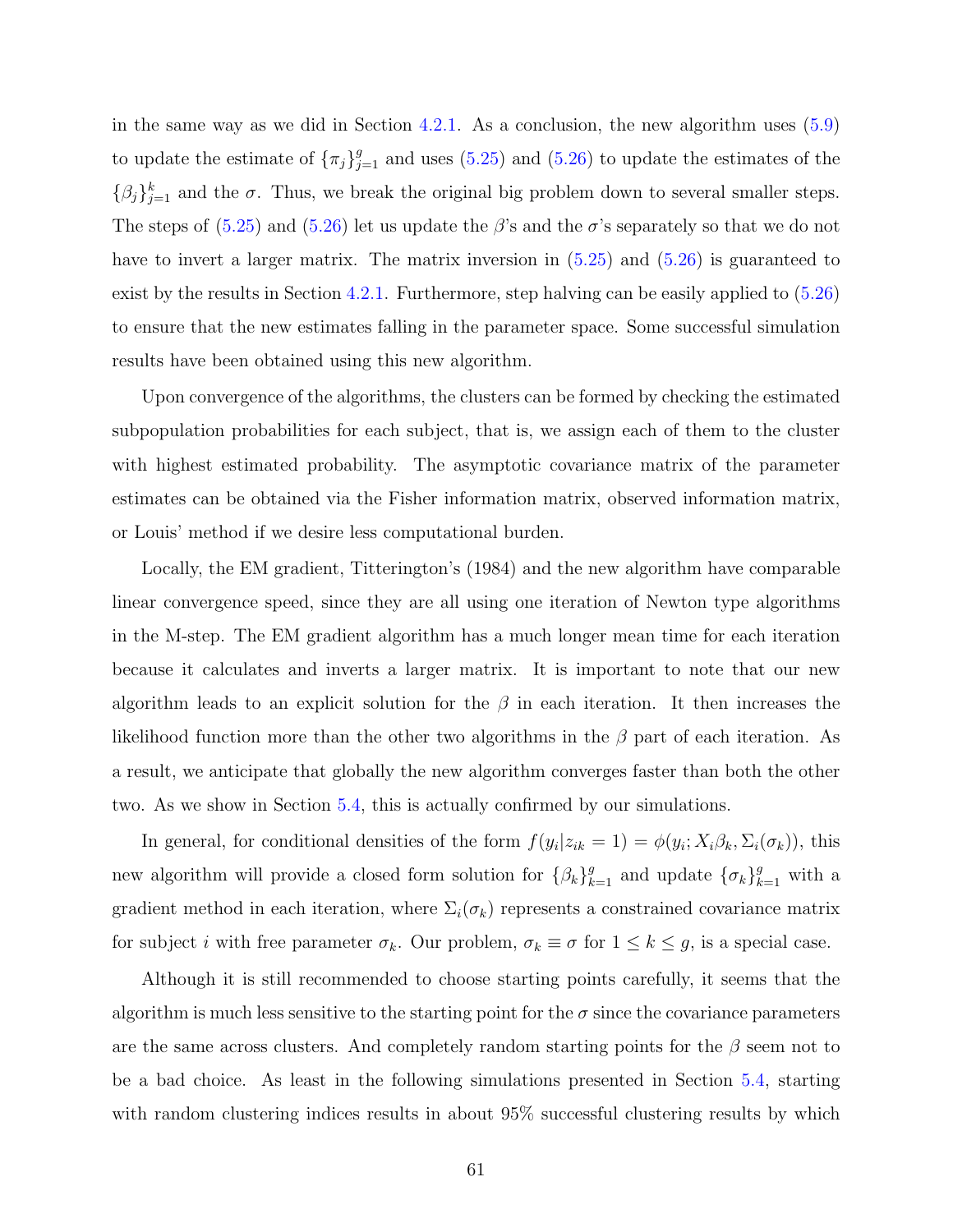<span id="page-71-0"></span>we mean we can cluster more than 95% data points correctly in a single data set. Currently, in the literature there are two existing primary methods for starting point selection for these types of clustering problems. The first one is using a simpler clustering method, such as K-Means or some hierarchical algorithms, to find reasonably good starting clustering indices. This method only works for relative simple problems, especially with no covariates. The second one is to implement multivariate regression models by ignoring the clusters and then simulate the starting points from the asymptotic distributions of the parameters. In this method, the required number of starting points to reach the global optimum should increase as the dimension of the covariates increase. For situations like we have in our problem, where only one or two covariates are associated with the clustering, a graphical visualization of our data, together with several iterations of the regression clustering algorithm introduced in [Zhang](#page-95-0) [\(2003\)](#page-95-0) might be helpful.

### 5.4 CLUSTERING SIMULATION RESULTS

Using the same settings for the covariates as in Section [4.4,](#page-52-0) we simulate 500 data sets for the clustering analysis. Each of them contains 500 subjects, 250 for each cluster, within which there are 50 subjects for each of the five possible covariance structure as shown in Table [2.1.](#page-18-0) The two clusters differ only in the parameters for the mean structures, and let  $\beta'_1 = (\beta_{11}^1, \beta_{12}^1, \beta_{13}^1, \beta_{21}^1, \beta_{22}^1, \beta_{23}^1, \beta_{31}^1, \beta_{32}^1, \beta_{33}^1) = (-100, 2, 50; -50, 2, 50; -50, 1, 50)$  and  $\beta'_2 =$  $(\beta_{11}^2, \beta_{12}^2, \beta_{13}^2, \beta_{21}^2, \beta_{22}^2, \beta_{23}^2, \beta_{31}^2, \beta_{32}^2, \beta_{33}^2) = (100, -2, 50; 50, 2, 50; 50, -1, 50)$  be those parameters for the two clusters, respectively. In addition, let  $\sigma = (\sigma_{11}, \sigma_{22}, \sigma_{33}, \sigma_{12}, \sigma_{13}, \sigma_{23}, \sigma_{12}^c, \sigma_{13}^c,$  $\sigma_{23}^c$  = (1000, 1500, 1000, 400, 500, 600, 200, -100, -200). The five possible individual covariance matrices can be obtained the same way as in Table [2.1.](#page-18-0) Although negative correlations are less possible than positive ones in our motivating data, we use some negative ones here only for illustration. At least, algorithmically it does not matter if we use positive or negative correlations.

We first investigate the convergence speed of the three algorithms in which we are interested, the EM gradient algorithm, Titterington's (1984) algorithm and the new algorithm.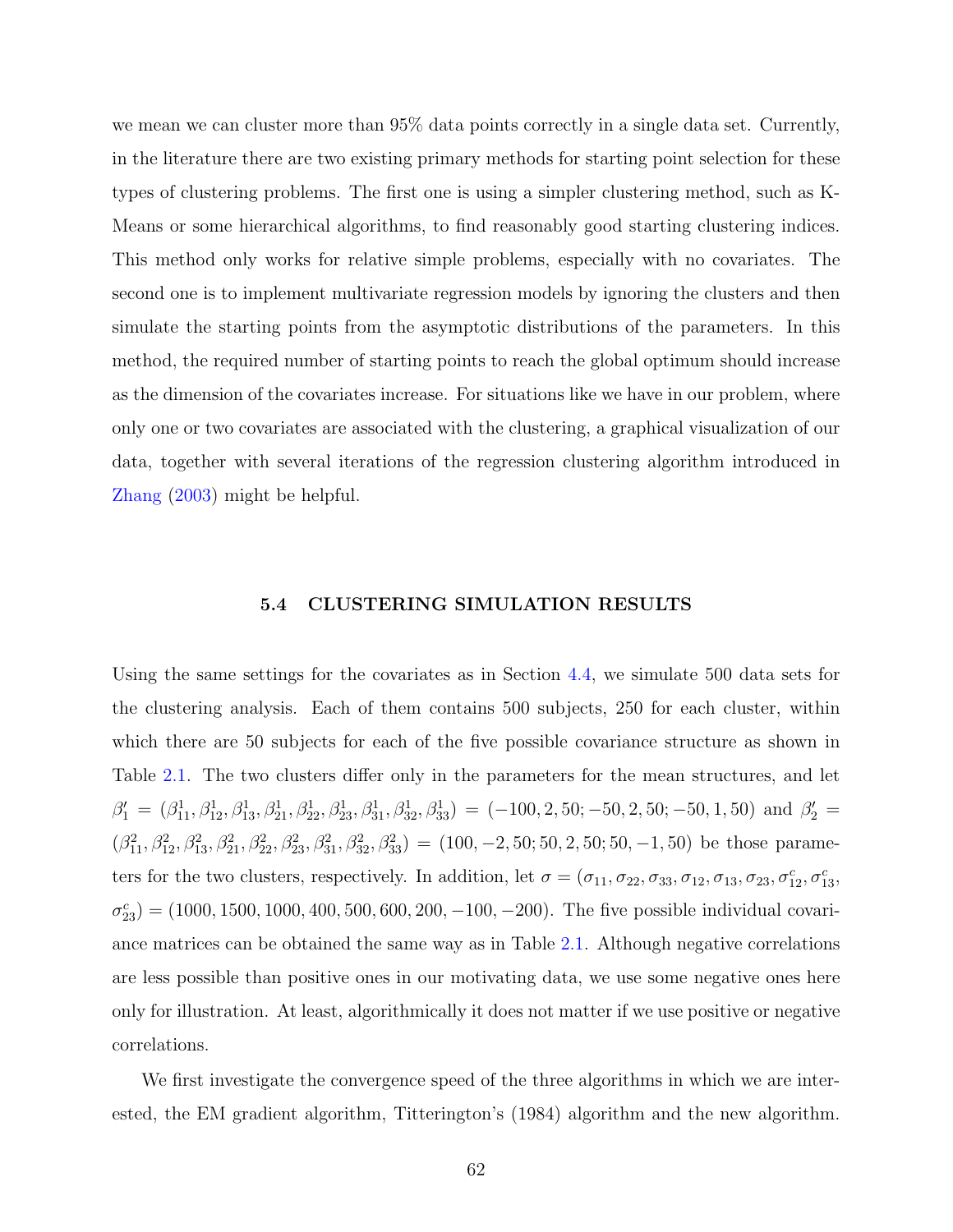<span id="page-72-0"></span>

Figure 5.1: Speed of convergence of the clustering algorithms: (a) for the new algorithm; (b) for Titterington's (1984) algorithm; (c) for the EM gradient algorithm. This is an illustration based on one simulated data set.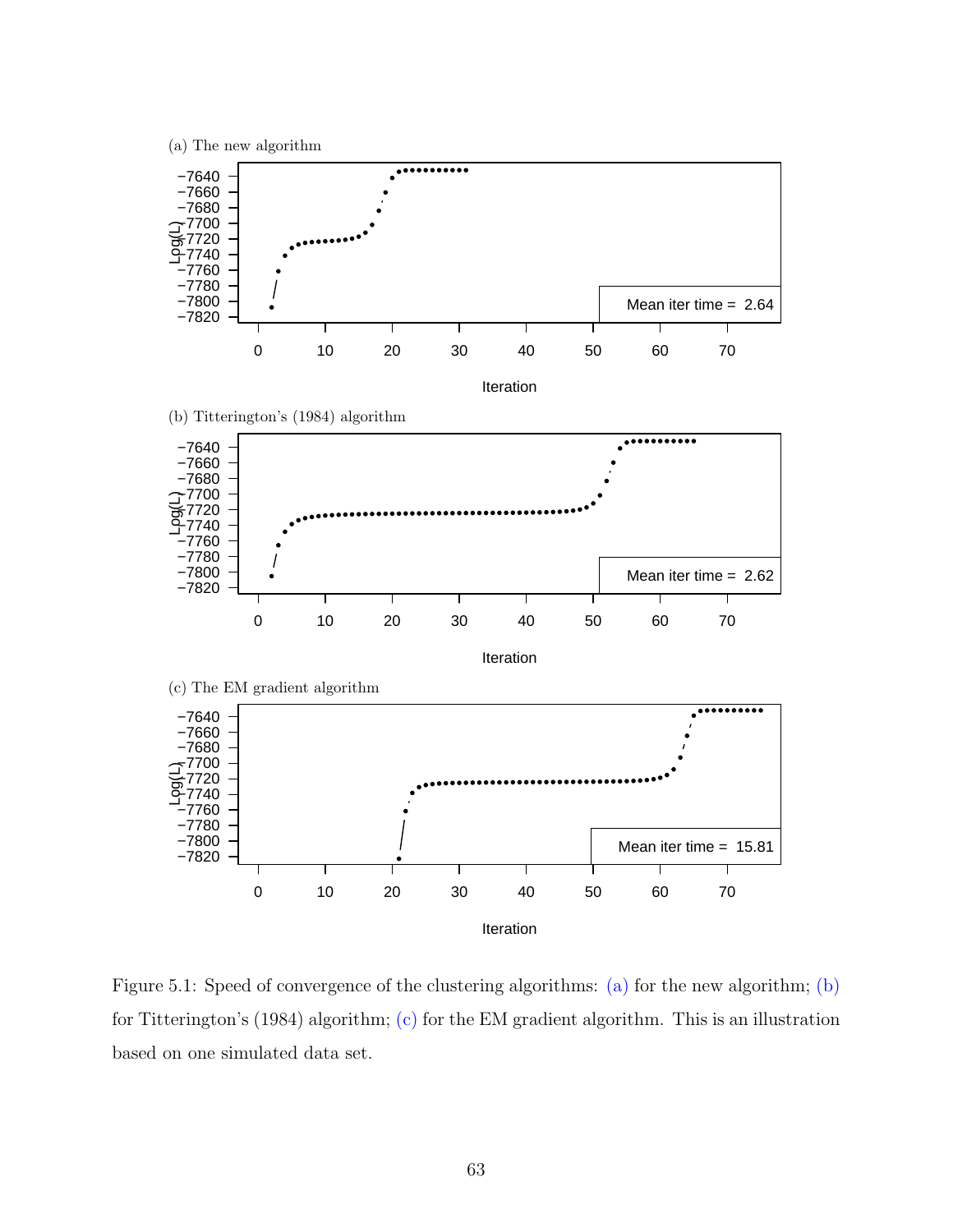We randomly pick 10 data sets from the total of 500 simulated data sets. Each of the three algorithms of interest is then implemented on these 10 data sets from the same starting values to find the parameter estimates. For the feasibility of comparison, the three algorithms are stopped according to the same criterion, that is, when the change in the parameter estimates does not exceed a pre-defined limit. We find that when we start the algorithms from near the true parameter values, the three algorithms converge in almost the same number of steps  $(\approx 11)$ , except that the EM gradient algorithm requires more time ( $\approx 16$  seconds) in each iteration as compared to the other two  $\langle \langle 3 \rangle$  seconds). However, when we start the algorithms far from the true parameter values, the three algorithms behave differently. A typical result from one of the 10 simulated data sets is shown in Figure [5.1.](#page-72-0) The x-axis represents the number of iterations, while the y-axis represents the value of the log-likelihood function evaluated at the parameter estimates in each iteration. For the feasibility of comparison, some beginning iteration history for all three algorithms with low values (large negative values) of the log-likelihood function is not shown in Figure [5.1.](#page-72-0) It can be seen that the EM gradient algorithm converges in about 80 steps and costs about 15.8 seconds for each iteration, while Titterington's (1984) algorithm converges in about 70 steps and costs about 2.6 seconds for each iteration. However, our new algorithm only requires about 30 steps to converge, which is a big advantage as compared to the others. And its mean iteration time is comparable to that of Titterington's (1984) algorithm, i.e., about 2.6 seconds, which is significantly lower than that of the EM gradient algorithm. From Figure [5.1,](#page-72-0) the main feature of the new algorithm is that it requires significantly fewer iterations in finding the region containing a maximum when starting randomly, while its number of steps for subsequent "local refinement" is actually comparable to the two existing algorithms. As we mentioned earlier, the reason for the fast global convergence of the new algorithm is that we used the weighted least square estimator for the  $\beta$  in each iteration.

Since the direct application of both the EM gradient algorithm and Titterington's (1984) algorithm to our simulated data is time consuming, for feasibility in making comparisons we ran all the three algorithms on the 10 simulated data sets and found that the new algorithm gives the same results as the other two. As a result, only the new algorithm is used for the parameter estimation for the rest of the simulated data sets.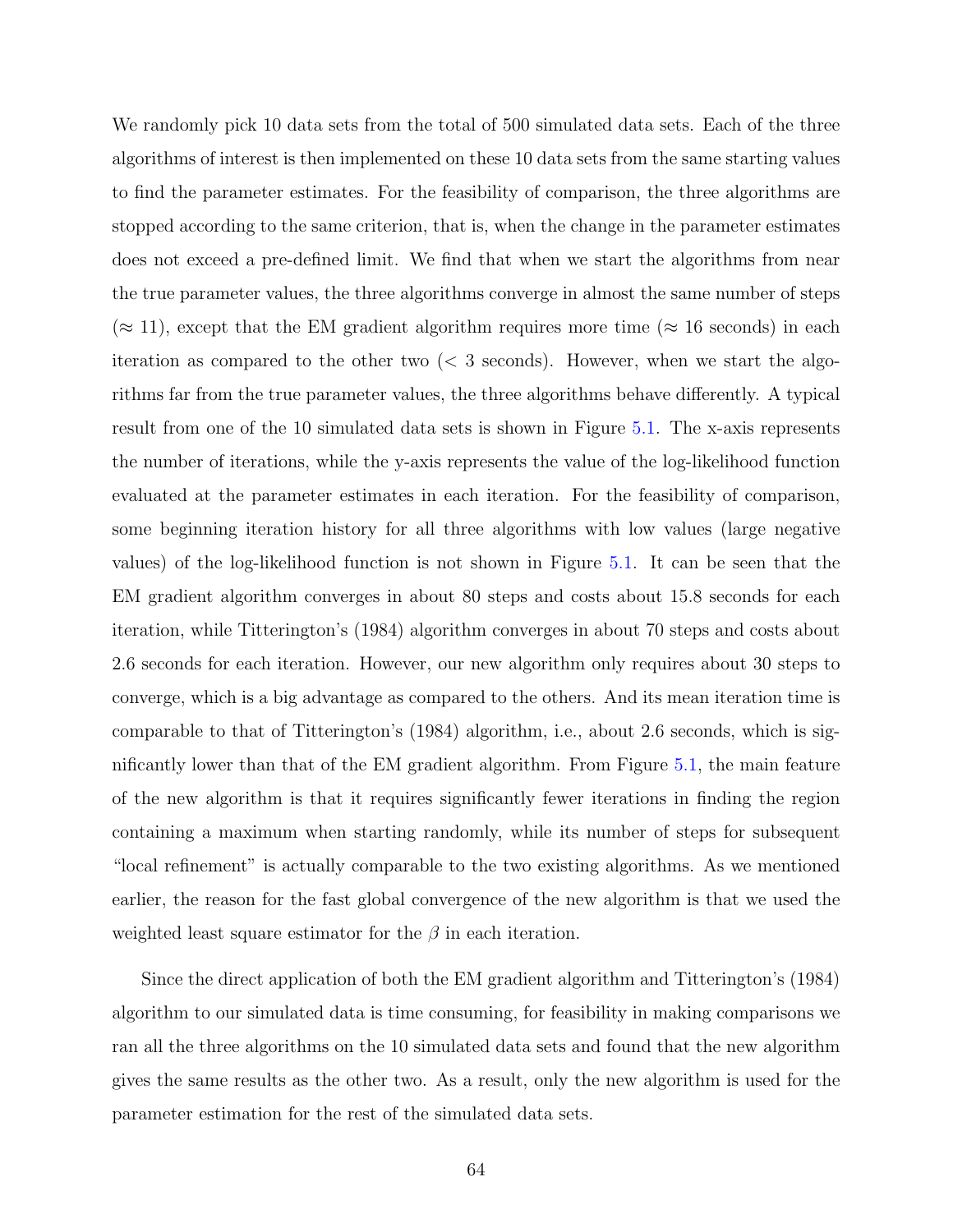As we mentioned early, a careful selection of starting points is still recommended. For our current simulations, we selected two different types of starting points for the purpose of demonstration. One is chosen to be close to the true parameter values, and the other one is by starting the algorithms from randomly generated clustering indices, i.e., a random starting point. In addition, for any single simulated data set, we define the final clustering result to be "successful" if the algorithm clusters more than 95% of its data points correctly. For the 500 simulated data sets, our computations show that by starting from near the true parameter values we get "successful" clustering results on 100% of the simulated data sets, while by starting randomly we get "successful" clustering results on about 95% of the simulated data sets. For the other 5% of the simulated data sets, the algorithm either does not converge  $(1.4\%)$  or converges  $(3.6\%)$  to a solution resulting in a random clustering in which the subjects are clustered complete randomly. For those data sets with "successful" clustering results when starting from random clustering indices, we summarize the results of the parameter estimation in Table [5.1](#page-75-0) as compared to the true parameter values. It can been seen that the parameter estimation is reasonably accurate as long as the algorithm finds the correct clusters. In fact, these results are surprisingly good. After all, no one will rely on merely one random starting point if one has no information about where to start. For example, we can always start the algorithm with multiple random starting points and pick the solution maximizing the likelihood function as the result. The chance that we can find the correct clustering is high.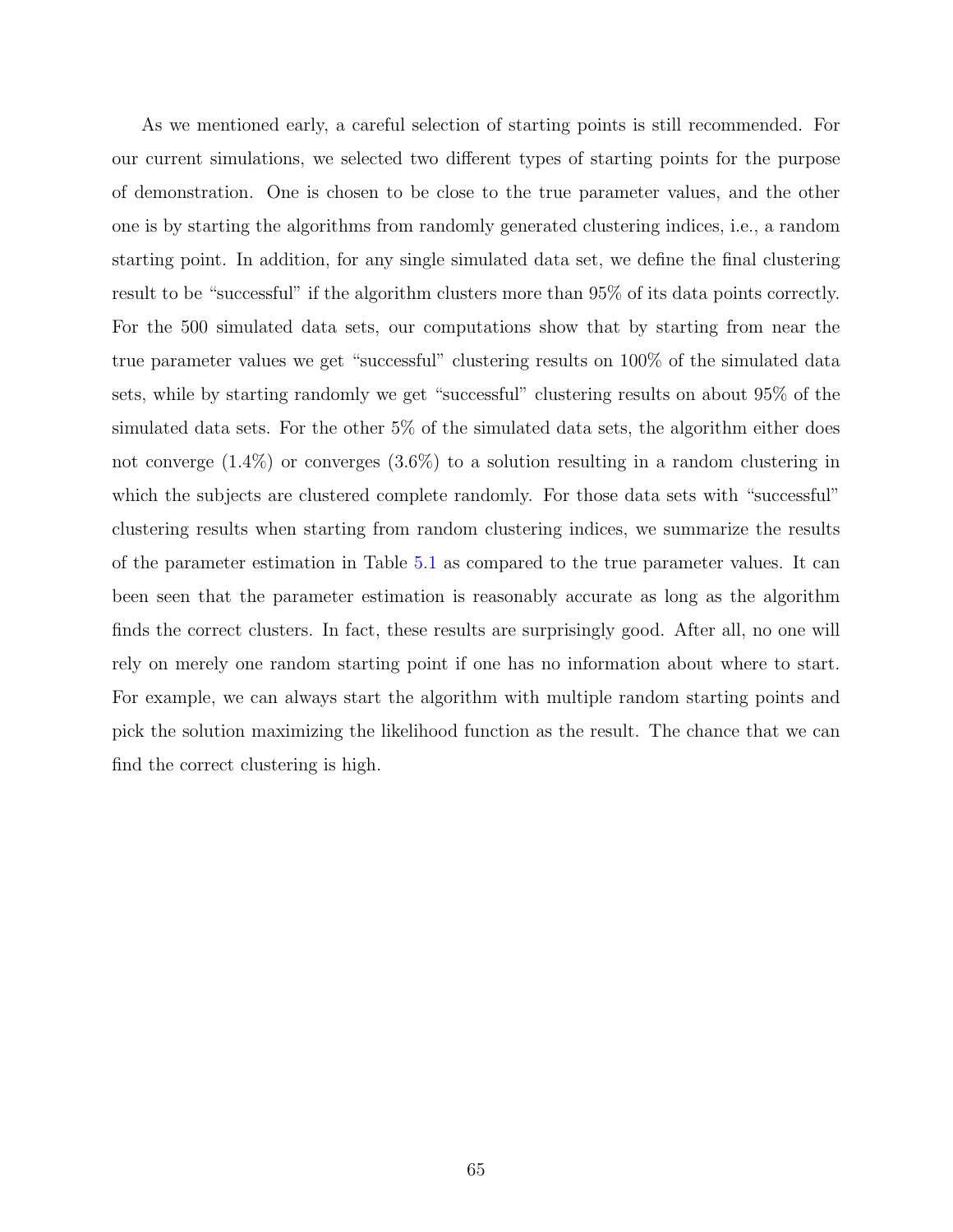| Param.           | $\pi$ | $\beta_{11}^1$ | $\beta_{12}^1$            | $\beta_{13}^1$ | $\beta_{21}^1$ | $\beta_{22}^1$            | $\beta_{23}^1$ | $\beta_{31}^1$  | $\beta_{32}^1$  | $\beta_{33}^1$  |
|------------------|-------|----------------|---------------------------|----------------|----------------|---------------------------|----------------|-----------------|-----------------|-----------------|
| $T$ ruth $a$     | 0.5   | $-100$         | 2                         | 50             | $-50$          | $\overline{2}$            | 50             | $-50$           |                 | 50              |
| $Mean^b$         | 0.50  | $-100.9$       | 2.01                      | 50.0           | $-50.5$        | 2.02                      | 49.1           | $-50.3$         | 1.01            | 49.8            |
| $\mathrm{Std}^c$ | 0.01  | 6.47           | 0.11                      | 4.10           | 7.67           | 0.14                      | 5.25           | 6.33            | 0.11            | 4.16            |
| Param.           |       | $\beta_{11}^2$ | $\overline{\beta_{12}^2}$ | $\beta_{13}^2$ | $\beta_{21}^2$ | $\overline{\beta_{22}^2}$ | $\beta_{23}^2$ | $\beta_{31}^2$  | $\beta_{32}^2$  | $\beta_{33}^2$  |
| Truth            |       | 100            | $-2$                      | 50             | 50             | $\overline{2}$            | 50             | 50              | $-1$            | 50              |
| Mean             |       | 99.7           | $-2.00$                   | 49.9           | 50.0           | 2.01                      | 48.8           | 49.9            | $-1.00$         | 50.1            |
| Std.             |       | 6.74           | 0.12                      | 4.21           | 8.00           | 0.15                      | 4.97           | 6.80            | 0.12            | 4.15            |
| Param.           |       | $\sigma_{11}$  | $\sigma_{22}$             | $\sigma_{33}$  | $\sigma_{12}$  | $\sigma_{13}$             | $\sigma_{23}$  | $\sigma_{12}^c$ | $\sigma_{13}^c$ | $\sigma_{23}^c$ |
| Truth            |       | 1000           | 1500                      | 1000           | 400            | 500                       | 600            | 200             | $-100$          | $-200$          |
| Mean             |       | 1006.58        | 1502.33                   | 971.43         | 458.32         | 483.26                    | 544.26         | 160.24          | $-97.69$        | $-155.43$       |
| Std.             |       | 69.85          | 127.95                    | 64.09          | 69.85          | 56.52                     | 69.72          | 71.45           | 64.06           | 78.00           |

<span id="page-75-0"></span>Table 5.1: A Summary of the parameter estimates in the clustering simulations

 $\rm ^aThe$  true parameter values

 $<sup>b</sup>$  Means of the simulation estimates</sup>

<sup>c</sup>Standard deviations of the simulation estimates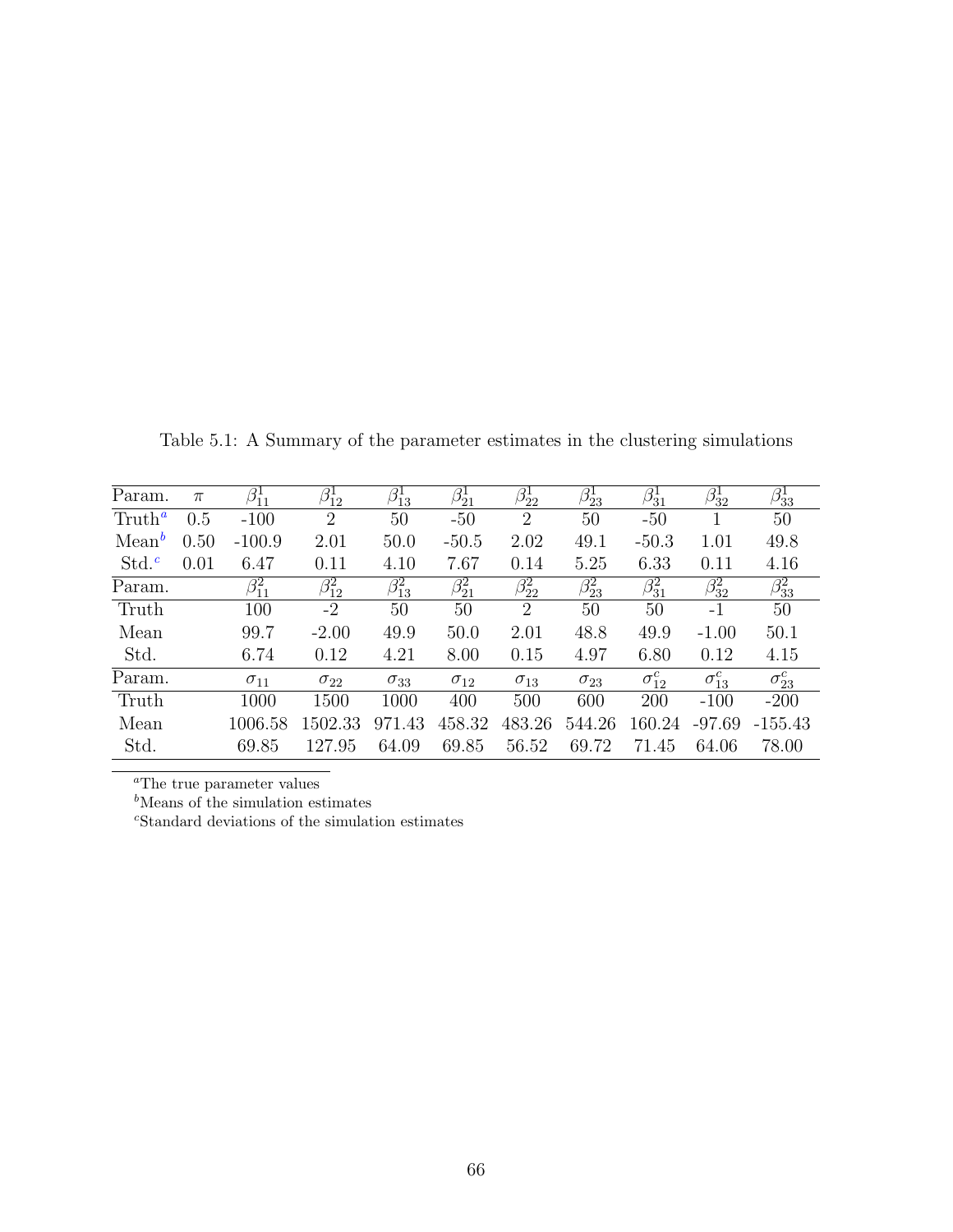# 6.0 STRUCTURED CLUSTERING WITH MISSING DATA AND APPLICATIONS TO POST-MORTEM TISSUE DATA

In this chapter, we demonstrate methods for clustering the subjects with schizophrenia into two possible subpopulations in the existence of missing data. Because the actual data are incomplete, the new clustering algorithm developed in Chapter [5](#page-58-0) cannot be directly implemented. Directly working on the observed data likelihood function is also intractable due to the complexity of our model and the large degree of missingness. We consider using certain multiple imputation techniques to impute the missing data and then apply the complete data clustering algorithm to the imputed data. Finally, the multiple clustering results are integrated to form one single clustering of the subjects with schizophrenia. The integration incorporates the uncertainty due to the missingness.

#### 6.1 INTRODUCTION

At this point in our research, we consider a limited set of the studies from the 35 possible studies for the application of our methods. We focus on several bio-markers showing significant alterations in subjects with schizophrenia in three individual studies. The first bio-marker is the expression level of a GABA-related gene,  $GAD_{67}$ , in the prefrontal cortex (PFC) which has been studied in [Hashimoto et al.](#page-93-0) [\(2005\)](#page-93-0). It is important because its downregulation represents some dysfunction in the PFC which contributes to cognitive deficits in subjects with schizophrenia. And it has been shown to be significantly decreased in subjects with schizophrenia. The second selected bio-marker is the somal volume of pyramidal neurons (herein denoted by NISSL) in deep layers 3 of certain PFC region as studied in [Pierri](#page-94-0)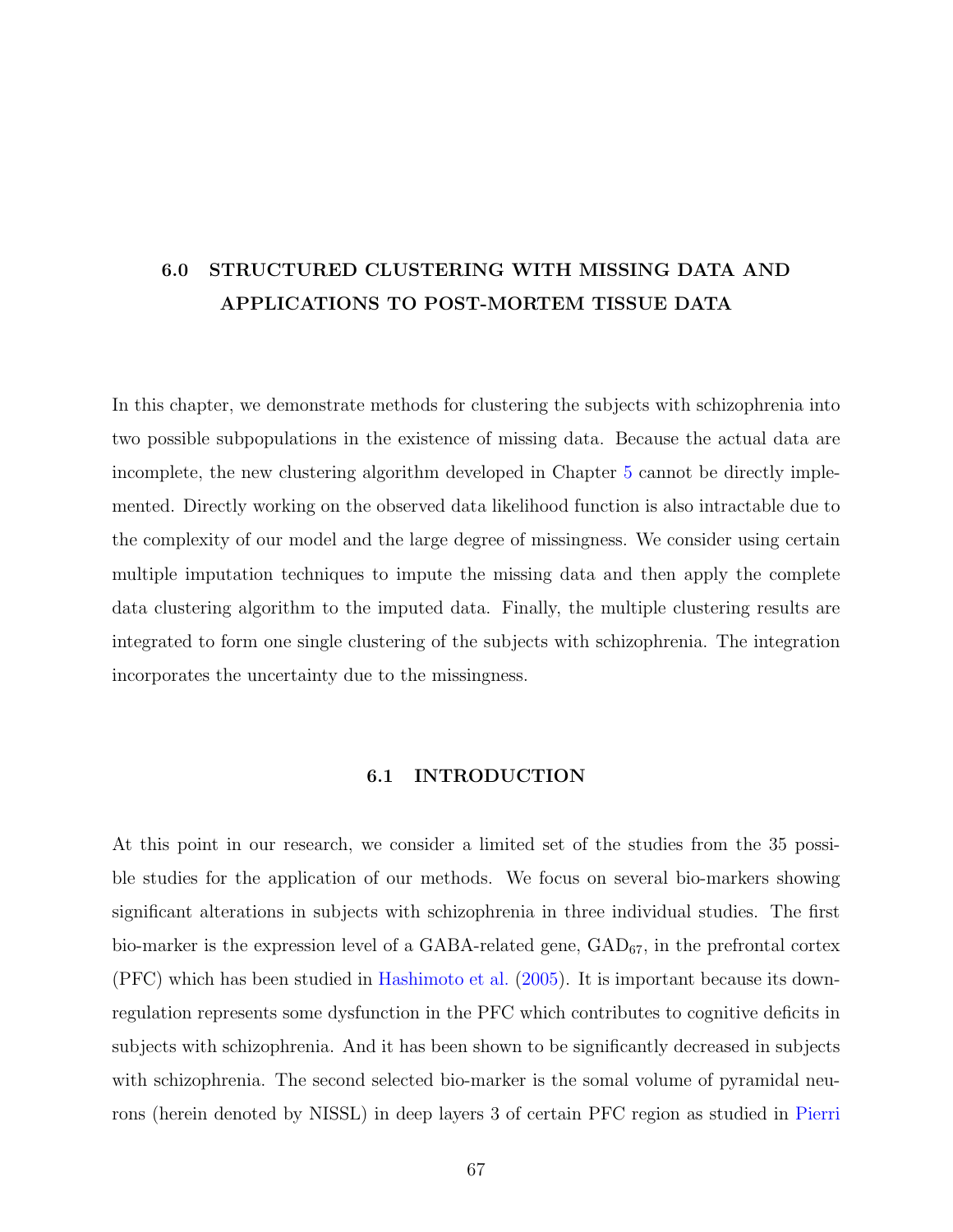[et al.](#page-94-0) [\(2001\)](#page-94-0). The somal volume of a neuron is associated with its functioning and pyramidal neurons in deep layers 3 of PFC play an important role in neuronal circuitry. A statistically significant decrease of NISSL in subjects with schizophrenia has also been observed in the original study. The somal size of a subpopulation of large pyramidal neurons (herein denoted by NNFP) also in deep layer 3 of PFC, as studied in [Pierri et al.](#page-94-0) [\(2003\)](#page-94-0), is selected to be the third important bio-marker, though a statistically nonsignificant decrease in subjects with schizophrenia is reported in the original paper. In the original studies,  $GAD_{67}$  has measurements on 27 pairs of subjects with schizophrenia and their corresponding controls, NISSL has measurements on 28 pairs, and NNFP has measurements on 13 pairs. When combined together, the total number of unique pairs is 41. Due to certain technical reasons, 4 pairs of subjects are excluded from our research. So the final number of usable pairs of subjects is 37. The data are shown in Table [6.1](#page-78-0) with blanks represent missing data. The first column in Table [6.1](#page-78-0) contains the internal artificial id numbers of the subjects with schizophrenia. And again, the last column in Table [6.1](#page-78-0) represents the different covariance structures due to the differing controls as illustrated in Table [2.1.](#page-18-0)

The selection of NNFP is just for the purpose of providing a demonstration data set, and is not biologically attractive. This is due to the facts that in the study of [Pierri et al.](#page-94-0) [\(2003\)](#page-94-0) it was noted that NNFP measured the somal size of large pyramidal neurons which were a subset of the pyramidal neurons measured with NISSL, and it was shown in that study that the alteration in NNFP was not statistically significant. Furthermore, in that study the staining technique used in obtaining NNFP was shown to be confounded with the actual neuron size. In fact, in any application of our methodologies to a large post-mortem tissue data set, we must recognize the exploratory nature of our procedure and treat the final clustering result with great caution. A review of the clustering results by experienced neurobiologists and clinicians is necessary to determine its practical meaning. The purpose of this chapter is to provide a demonstration of the feasibility of our clustering approaches when the bio-markers are pre-selected.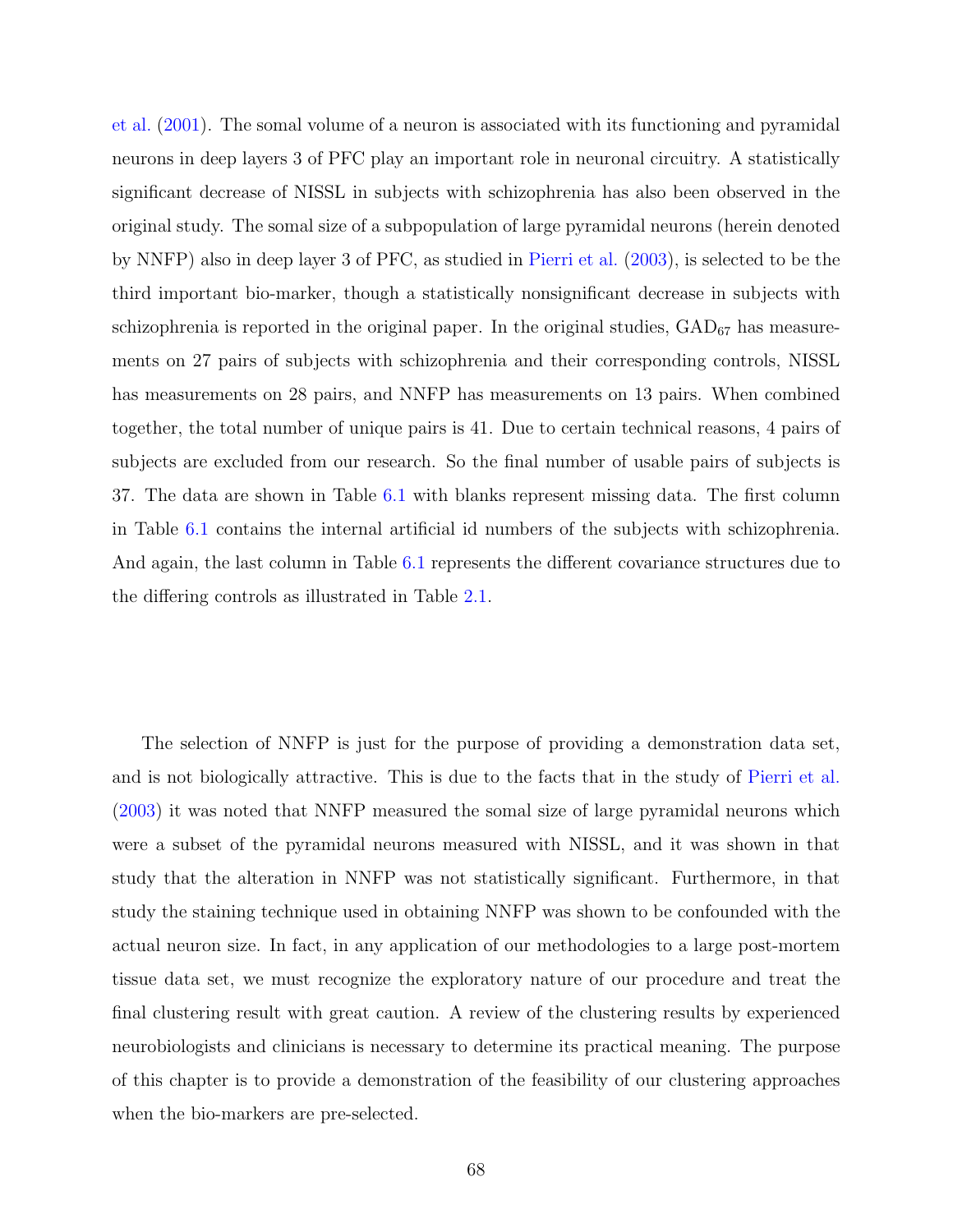| Pairwise differences of<br><b>NISSL</b><br>Sch. ID<br>$GAD_{67}$<br><b>NNFP</b><br>Case<br>Gender<br>Age<br>$\mathbf{M}$<br>$-91.203$<br>0.192<br>317<br>48<br>0.19369<br>$\mathbf{1}$<br>$\Gamma$<br>$-0.09153$<br>$-0.42389$<br>$\mathbf{1}$<br>398<br>41<br>62<br>131<br>M<br>$-0.29346$<br>$-0.53035$<br>$\overline{4}$<br>185<br>64<br>$-0.47223$<br>$-0.25673$<br>М<br>$\overline{4}$<br>207<br>72<br>M<br>0.13115<br>$-0.20188$<br>$\overline{4}$<br>234<br>51<br>М<br>$-0.16416$<br>$\overline{4}$<br>$-0.09278$<br>236<br>69<br>M<br>0.16462<br>$\overline{4}$<br>322<br>40<br>M<br>$-0.33697$<br>0.15357<br>$\overline{4}$<br>$\mathbf{F}$<br>333<br>66<br>0.01563<br>$\overline{4}$<br>47<br>$\mathbf F$<br>0.31749<br>0.12091<br>$\overline{4}$<br>341<br>52<br>M<br>0.00584<br>0.39115<br>$\overline{4}$<br>377<br>$-0.15809$<br>408<br>46<br>M<br>$\overline{4}$<br>422<br>54<br>$\mathbf{M}$<br>0.13179<br>0.0305<br>$\overline{4}$<br>$\mathbf{F}$<br>428<br>67<br>0.10574<br>0.14986<br>$\overline{4}$<br>466<br>48<br>M<br>$-0.06563$<br>$\overline{4}$<br>$\overline{4}$<br>533<br>40<br>М<br>$-19.433$<br>539<br>$50\,$<br>М<br>$-26.399$<br>$\overline{4}$<br>$\mathbf M$<br>547<br>$27\,$<br>$-72.513$<br>$-0.07861$<br>$-0.29217$<br>$\overline{4}$<br>$\mathbf{F}$<br>559<br>61<br>$-0.29772$<br>0.04952<br>$\overline{4}$<br>63<br>566<br>M<br>$-28.187$<br>$-0.13604$<br>$\overline{4}$<br>46<br>M<br>$-0.189$<br>$\overline{4}$<br>581<br>$-48.111$<br>$\mathbf{F}$<br>587<br>38<br>$-9.530$<br>$-0.15396$<br>$\overline{4}$<br>${\bf F}$<br>597<br>46<br>$-33.295$<br>$-0.46205$<br>$-0.29125$<br>$\overline{4}$<br>621<br>83<br>M<br>7.760<br>0.13461<br>$\overline{4}$<br>622<br>M<br>$-0.41927$<br>58<br>$-55.412$<br>$\overline{4}$<br>$\mathbf{F}$<br>656<br>47<br>11.078<br>$-0.11994$<br>$\overline{4}$<br>665<br>$-11.696$<br>$\overline{4}$<br>59<br>М<br>722<br>45<br>$\mathbf{M}$<br>14.558<br>$\overline{4}$<br>781<br>52<br>$\mathbf{M}$<br>$-52.737$<br>$\overline{4}$<br>787<br>27<br>M<br>$\overline{4}$<br>$-1.6649$<br>$\Gamma$<br>$\overline{4}$<br>63<br>$-9.472$<br>802<br>$\overline{4}$<br>829<br>25<br>M<br>$-49.284$<br>$\mathbf M$<br>$\overline{4}$<br>878<br>33<br>$-0.25724$<br>904<br>М<br>$-36.465$<br>$\overline{4}$<br>33<br>${\bf F}$<br>917<br>71<br>$-13.178$<br>$\overline{4}$<br>930<br>47<br>M<br>$-31.795$<br>$\overline{4}$ |     |    |              |           |  |  |                |  |  |  |  |  |
|--------------------------------------------------------------------------------------------------------------------------------------------------------------------------------------------------------------------------------------------------------------------------------------------------------------------------------------------------------------------------------------------------------------------------------------------------------------------------------------------------------------------------------------------------------------------------------------------------------------------------------------------------------------------------------------------------------------------------------------------------------------------------------------------------------------------------------------------------------------------------------------------------------------------------------------------------------------------------------------------------------------------------------------------------------------------------------------------------------------------------------------------------------------------------------------------------------------------------------------------------------------------------------------------------------------------------------------------------------------------------------------------------------------------------------------------------------------------------------------------------------------------------------------------------------------------------------------------------------------------------------------------------------------------------------------------------------------------------------------------------------------------------------------------------------------------------------------------------------------------------------------------------------------------------------------------------------------------------------------------------------------------------------------------------------------------------------------------------------------------------------------------------------------------------------------------------------------------------------------------------------------------------------------------------------------------------------------------------------------------------------------------------|-----|----|--------------|-----------|--|--|----------------|--|--|--|--|--|
|                                                                                                                                                                                                                                                                                                                                                                                                                                                                                                                                                                                                                                                                                                                                                                                                                                                                                                                                                                                                                                                                                                                                                                                                                                                                                                                                                                                                                                                                                                                                                                                                                                                                                                                                                                                                                                                                                                                                                                                                                                                                                                                                                                                                                                                                                                                                                                                                  |     |    |              |           |  |  |                |  |  |  |  |  |
|                                                                                                                                                                                                                                                                                                                                                                                                                                                                                                                                                                                                                                                                                                                                                                                                                                                                                                                                                                                                                                                                                                                                                                                                                                                                                                                                                                                                                                                                                                                                                                                                                                                                                                                                                                                                                                                                                                                                                                                                                                                                                                                                                                                                                                                                                                                                                                                                  |     |    |              |           |  |  |                |  |  |  |  |  |
|                                                                                                                                                                                                                                                                                                                                                                                                                                                                                                                                                                                                                                                                                                                                                                                                                                                                                                                                                                                                                                                                                                                                                                                                                                                                                                                                                                                                                                                                                                                                                                                                                                                                                                                                                                                                                                                                                                                                                                                                                                                                                                                                                                                                                                                                                                                                                                                                  |     |    |              |           |  |  |                |  |  |  |  |  |
|                                                                                                                                                                                                                                                                                                                                                                                                                                                                                                                                                                                                                                                                                                                                                                                                                                                                                                                                                                                                                                                                                                                                                                                                                                                                                                                                                                                                                                                                                                                                                                                                                                                                                                                                                                                                                                                                                                                                                                                                                                                                                                                                                                                                                                                                                                                                                                                                  |     |    |              |           |  |  |                |  |  |  |  |  |
|                                                                                                                                                                                                                                                                                                                                                                                                                                                                                                                                                                                                                                                                                                                                                                                                                                                                                                                                                                                                                                                                                                                                                                                                                                                                                                                                                                                                                                                                                                                                                                                                                                                                                                                                                                                                                                                                                                                                                                                                                                                                                                                                                                                                                                                                                                                                                                                                  |     |    |              |           |  |  |                |  |  |  |  |  |
|                                                                                                                                                                                                                                                                                                                                                                                                                                                                                                                                                                                                                                                                                                                                                                                                                                                                                                                                                                                                                                                                                                                                                                                                                                                                                                                                                                                                                                                                                                                                                                                                                                                                                                                                                                                                                                                                                                                                                                                                                                                                                                                                                                                                                                                                                                                                                                                                  |     |    |              |           |  |  |                |  |  |  |  |  |
|                                                                                                                                                                                                                                                                                                                                                                                                                                                                                                                                                                                                                                                                                                                                                                                                                                                                                                                                                                                                                                                                                                                                                                                                                                                                                                                                                                                                                                                                                                                                                                                                                                                                                                                                                                                                                                                                                                                                                                                                                                                                                                                                                                                                                                                                                                                                                                                                  |     |    |              |           |  |  |                |  |  |  |  |  |
|                                                                                                                                                                                                                                                                                                                                                                                                                                                                                                                                                                                                                                                                                                                                                                                                                                                                                                                                                                                                                                                                                                                                                                                                                                                                                                                                                                                                                                                                                                                                                                                                                                                                                                                                                                                                                                                                                                                                                                                                                                                                                                                                                                                                                                                                                                                                                                                                  |     |    |              |           |  |  |                |  |  |  |  |  |
|                                                                                                                                                                                                                                                                                                                                                                                                                                                                                                                                                                                                                                                                                                                                                                                                                                                                                                                                                                                                                                                                                                                                                                                                                                                                                                                                                                                                                                                                                                                                                                                                                                                                                                                                                                                                                                                                                                                                                                                                                                                                                                                                                                                                                                                                                                                                                                                                  |     |    |              |           |  |  |                |  |  |  |  |  |
|                                                                                                                                                                                                                                                                                                                                                                                                                                                                                                                                                                                                                                                                                                                                                                                                                                                                                                                                                                                                                                                                                                                                                                                                                                                                                                                                                                                                                                                                                                                                                                                                                                                                                                                                                                                                                                                                                                                                                                                                                                                                                                                                                                                                                                                                                                                                                                                                  |     |    |              |           |  |  |                |  |  |  |  |  |
|                                                                                                                                                                                                                                                                                                                                                                                                                                                                                                                                                                                                                                                                                                                                                                                                                                                                                                                                                                                                                                                                                                                                                                                                                                                                                                                                                                                                                                                                                                                                                                                                                                                                                                                                                                                                                                                                                                                                                                                                                                                                                                                                                                                                                                                                                                                                                                                                  |     |    |              |           |  |  |                |  |  |  |  |  |
|                                                                                                                                                                                                                                                                                                                                                                                                                                                                                                                                                                                                                                                                                                                                                                                                                                                                                                                                                                                                                                                                                                                                                                                                                                                                                                                                                                                                                                                                                                                                                                                                                                                                                                                                                                                                                                                                                                                                                                                                                                                                                                                                                                                                                                                                                                                                                                                                  |     |    |              |           |  |  |                |  |  |  |  |  |
|                                                                                                                                                                                                                                                                                                                                                                                                                                                                                                                                                                                                                                                                                                                                                                                                                                                                                                                                                                                                                                                                                                                                                                                                                                                                                                                                                                                                                                                                                                                                                                                                                                                                                                                                                                                                                                                                                                                                                                                                                                                                                                                                                                                                                                                                                                                                                                                                  |     |    |              |           |  |  |                |  |  |  |  |  |
|                                                                                                                                                                                                                                                                                                                                                                                                                                                                                                                                                                                                                                                                                                                                                                                                                                                                                                                                                                                                                                                                                                                                                                                                                                                                                                                                                                                                                                                                                                                                                                                                                                                                                                                                                                                                                                                                                                                                                                                                                                                                                                                                                                                                                                                                                                                                                                                                  |     |    |              |           |  |  |                |  |  |  |  |  |
|                                                                                                                                                                                                                                                                                                                                                                                                                                                                                                                                                                                                                                                                                                                                                                                                                                                                                                                                                                                                                                                                                                                                                                                                                                                                                                                                                                                                                                                                                                                                                                                                                                                                                                                                                                                                                                                                                                                                                                                                                                                                                                                                                                                                                                                                                                                                                                                                  |     |    |              |           |  |  |                |  |  |  |  |  |
|                                                                                                                                                                                                                                                                                                                                                                                                                                                                                                                                                                                                                                                                                                                                                                                                                                                                                                                                                                                                                                                                                                                                                                                                                                                                                                                                                                                                                                                                                                                                                                                                                                                                                                                                                                                                                                                                                                                                                                                                                                                                                                                                                                                                                                                                                                                                                                                                  |     |    |              |           |  |  |                |  |  |  |  |  |
|                                                                                                                                                                                                                                                                                                                                                                                                                                                                                                                                                                                                                                                                                                                                                                                                                                                                                                                                                                                                                                                                                                                                                                                                                                                                                                                                                                                                                                                                                                                                                                                                                                                                                                                                                                                                                                                                                                                                                                                                                                                                                                                                                                                                                                                                                                                                                                                                  |     |    |              |           |  |  |                |  |  |  |  |  |
|                                                                                                                                                                                                                                                                                                                                                                                                                                                                                                                                                                                                                                                                                                                                                                                                                                                                                                                                                                                                                                                                                                                                                                                                                                                                                                                                                                                                                                                                                                                                                                                                                                                                                                                                                                                                                                                                                                                                                                                                                                                                                                                                                                                                                                                                                                                                                                                                  |     |    |              |           |  |  |                |  |  |  |  |  |
|                                                                                                                                                                                                                                                                                                                                                                                                                                                                                                                                                                                                                                                                                                                                                                                                                                                                                                                                                                                                                                                                                                                                                                                                                                                                                                                                                                                                                                                                                                                                                                                                                                                                                                                                                                                                                                                                                                                                                                                                                                                                                                                                                                                                                                                                                                                                                                                                  |     |    |              |           |  |  |                |  |  |  |  |  |
|                                                                                                                                                                                                                                                                                                                                                                                                                                                                                                                                                                                                                                                                                                                                                                                                                                                                                                                                                                                                                                                                                                                                                                                                                                                                                                                                                                                                                                                                                                                                                                                                                                                                                                                                                                                                                                                                                                                                                                                                                                                                                                                                                                                                                                                                                                                                                                                                  |     |    |              |           |  |  |                |  |  |  |  |  |
|                                                                                                                                                                                                                                                                                                                                                                                                                                                                                                                                                                                                                                                                                                                                                                                                                                                                                                                                                                                                                                                                                                                                                                                                                                                                                                                                                                                                                                                                                                                                                                                                                                                                                                                                                                                                                                                                                                                                                                                                                                                                                                                                                                                                                                                                                                                                                                                                  |     |    |              |           |  |  |                |  |  |  |  |  |
|                                                                                                                                                                                                                                                                                                                                                                                                                                                                                                                                                                                                                                                                                                                                                                                                                                                                                                                                                                                                                                                                                                                                                                                                                                                                                                                                                                                                                                                                                                                                                                                                                                                                                                                                                                                                                                                                                                                                                                                                                                                                                                                                                                                                                                                                                                                                                                                                  |     |    |              |           |  |  |                |  |  |  |  |  |
|                                                                                                                                                                                                                                                                                                                                                                                                                                                                                                                                                                                                                                                                                                                                                                                                                                                                                                                                                                                                                                                                                                                                                                                                                                                                                                                                                                                                                                                                                                                                                                                                                                                                                                                                                                                                                                                                                                                                                                                                                                                                                                                                                                                                                                                                                                                                                                                                  |     |    |              |           |  |  |                |  |  |  |  |  |
|                                                                                                                                                                                                                                                                                                                                                                                                                                                                                                                                                                                                                                                                                                                                                                                                                                                                                                                                                                                                                                                                                                                                                                                                                                                                                                                                                                                                                                                                                                                                                                                                                                                                                                                                                                                                                                                                                                                                                                                                                                                                                                                                                                                                                                                                                                                                                                                                  |     |    |              |           |  |  |                |  |  |  |  |  |
|                                                                                                                                                                                                                                                                                                                                                                                                                                                                                                                                                                                                                                                                                                                                                                                                                                                                                                                                                                                                                                                                                                                                                                                                                                                                                                                                                                                                                                                                                                                                                                                                                                                                                                                                                                                                                                                                                                                                                                                                                                                                                                                                                                                                                                                                                                                                                                                                  |     |    |              |           |  |  |                |  |  |  |  |  |
|                                                                                                                                                                                                                                                                                                                                                                                                                                                                                                                                                                                                                                                                                                                                                                                                                                                                                                                                                                                                                                                                                                                                                                                                                                                                                                                                                                                                                                                                                                                                                                                                                                                                                                                                                                                                                                                                                                                                                                                                                                                                                                                                                                                                                                                                                                                                                                                                  |     |    |              |           |  |  |                |  |  |  |  |  |
|                                                                                                                                                                                                                                                                                                                                                                                                                                                                                                                                                                                                                                                                                                                                                                                                                                                                                                                                                                                                                                                                                                                                                                                                                                                                                                                                                                                                                                                                                                                                                                                                                                                                                                                                                                                                                                                                                                                                                                                                                                                                                                                                                                                                                                                                                                                                                                                                  |     |    |              |           |  |  |                |  |  |  |  |  |
|                                                                                                                                                                                                                                                                                                                                                                                                                                                                                                                                                                                                                                                                                                                                                                                                                                                                                                                                                                                                                                                                                                                                                                                                                                                                                                                                                                                                                                                                                                                                                                                                                                                                                                                                                                                                                                                                                                                                                                                                                                                                                                                                                                                                                                                                                                                                                                                                  |     |    |              |           |  |  |                |  |  |  |  |  |
|                                                                                                                                                                                                                                                                                                                                                                                                                                                                                                                                                                                                                                                                                                                                                                                                                                                                                                                                                                                                                                                                                                                                                                                                                                                                                                                                                                                                                                                                                                                                                                                                                                                                                                                                                                                                                                                                                                                                                                                                                                                                                                                                                                                                                                                                                                                                                                                                  |     |    |              |           |  |  |                |  |  |  |  |  |
|                                                                                                                                                                                                                                                                                                                                                                                                                                                                                                                                                                                                                                                                                                                                                                                                                                                                                                                                                                                                                                                                                                                                                                                                                                                                                                                                                                                                                                                                                                                                                                                                                                                                                                                                                                                                                                                                                                                                                                                                                                                                                                                                                                                                                                                                                                                                                                                                  |     |    |              |           |  |  |                |  |  |  |  |  |
|                                                                                                                                                                                                                                                                                                                                                                                                                                                                                                                                                                                                                                                                                                                                                                                                                                                                                                                                                                                                                                                                                                                                                                                                                                                                                                                                                                                                                                                                                                                                                                                                                                                                                                                                                                                                                                                                                                                                                                                                                                                                                                                                                                                                                                                                                                                                                                                                  |     |    |              |           |  |  |                |  |  |  |  |  |
|                                                                                                                                                                                                                                                                                                                                                                                                                                                                                                                                                                                                                                                                                                                                                                                                                                                                                                                                                                                                                                                                                                                                                                                                                                                                                                                                                                                                                                                                                                                                                                                                                                                                                                                                                                                                                                                                                                                                                                                                                                                                                                                                                                                                                                                                                                                                                                                                  |     |    |              |           |  |  |                |  |  |  |  |  |
|                                                                                                                                                                                                                                                                                                                                                                                                                                                                                                                                                                                                                                                                                                                                                                                                                                                                                                                                                                                                                                                                                                                                                                                                                                                                                                                                                                                                                                                                                                                                                                                                                                                                                                                                                                                                                                                                                                                                                                                                                                                                                                                                                                                                                                                                                                                                                                                                  |     |    |              |           |  |  |                |  |  |  |  |  |
|                                                                                                                                                                                                                                                                                                                                                                                                                                                                                                                                                                                                                                                                                                                                                                                                                                                                                                                                                                                                                                                                                                                                                                                                                                                                                                                                                                                                                                                                                                                                                                                                                                                                                                                                                                                                                                                                                                                                                                                                                                                                                                                                                                                                                                                                                                                                                                                                  |     |    |              |           |  |  |                |  |  |  |  |  |
|                                                                                                                                                                                                                                                                                                                                                                                                                                                                                                                                                                                                                                                                                                                                                                                                                                                                                                                                                                                                                                                                                                                                                                                                                                                                                                                                                                                                                                                                                                                                                                                                                                                                                                                                                                                                                                                                                                                                                                                                                                                                                                                                                                                                                                                                                                                                                                                                  |     |    |              |           |  |  |                |  |  |  |  |  |
|                                                                                                                                                                                                                                                                                                                                                                                                                                                                                                                                                                                                                                                                                                                                                                                                                                                                                                                                                                                                                                                                                                                                                                                                                                                                                                                                                                                                                                                                                                                                                                                                                                                                                                                                                                                                                                                                                                                                                                                                                                                                                                                                                                                                                                                                                                                                                                                                  |     |    |              |           |  |  |                |  |  |  |  |  |
|                                                                                                                                                                                                                                                                                                                                                                                                                                                                                                                                                                                                                                                                                                                                                                                                                                                                                                                                                                                                                                                                                                                                                                                                                                                                                                                                                                                                                                                                                                                                                                                                                                                                                                                                                                                                                                                                                                                                                                                                                                                                                                                                                                                                                                                                                                                                                                                                  |     |    |              |           |  |  |                |  |  |  |  |  |
|                                                                                                                                                                                                                                                                                                                                                                                                                                                                                                                                                                                                                                                                                                                                                                                                                                                                                                                                                                                                                                                                                                                                                                                                                                                                                                                                                                                                                                                                                                                                                                                                                                                                                                                                                                                                                                                                                                                                                                                                                                                                                                                                                                                                                                                                                                                                                                                                  |     |    |              |           |  |  |                |  |  |  |  |  |
|                                                                                                                                                                                                                                                                                                                                                                                                                                                                                                                                                                                                                                                                                                                                                                                                                                                                                                                                                                                                                                                                                                                                                                                                                                                                                                                                                                                                                                                                                                                                                                                                                                                                                                                                                                                                                                                                                                                                                                                                                                                                                                                                                                                                                                                                                                                                                                                                  | 933 | 44 | $\mathbf{M}$ | $-55.398$ |  |  | $\overline{4}$ |  |  |  |  |  |

<span id="page-78-0"></span>Table 6.1: A combined Data of  $\mathrm{GAD}_{67},$  NISSL and NNFP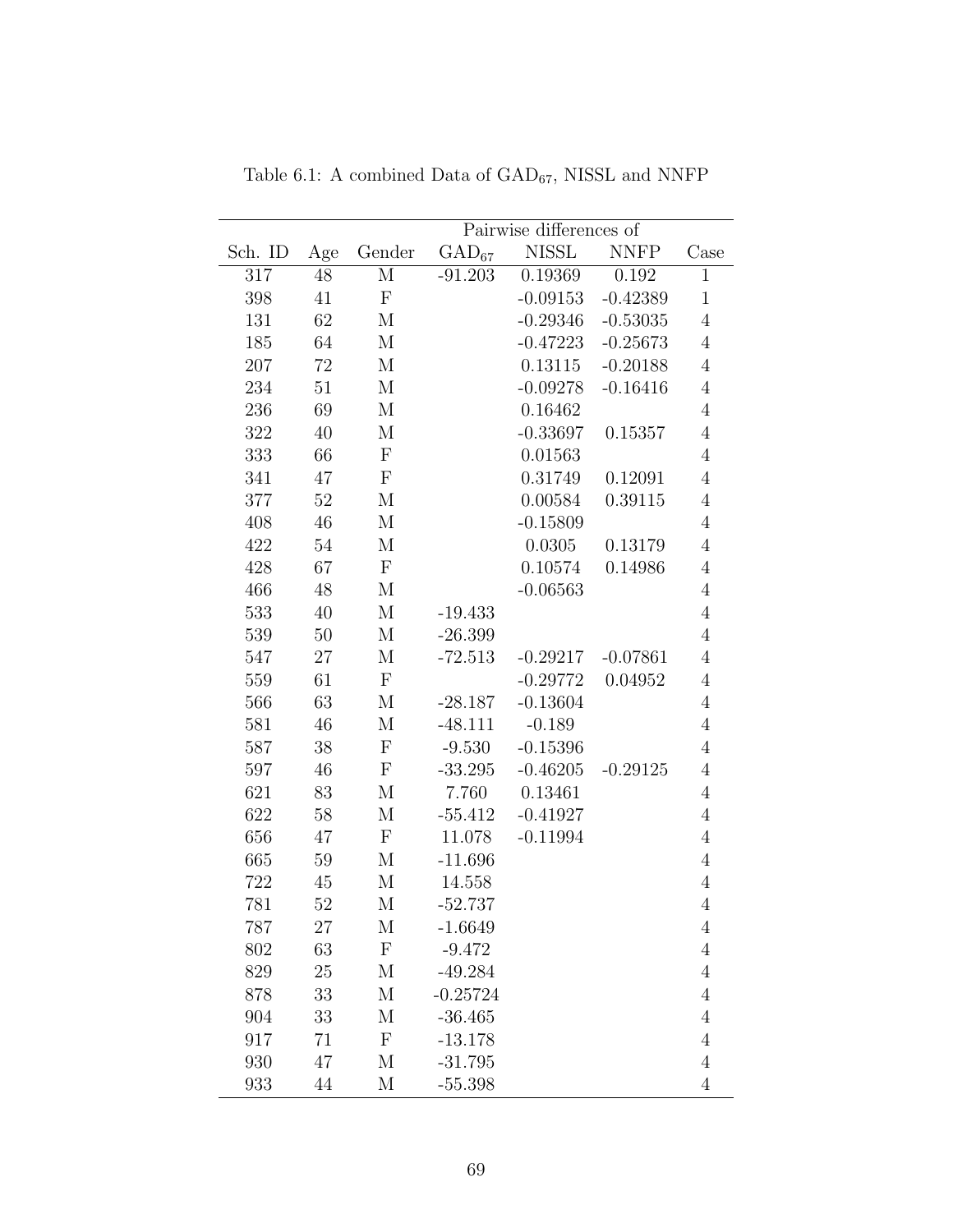# 6.2 MULTIPLE IMPUTATION APPROACHES

<span id="page-79-0"></span>From Table [6.1,](#page-78-0) we see that more than 45% of the data are missing. As introduced in Chapter [2,](#page-15-0) we assume the data are missing completely at random. Though we are able to write down the observed likelihood function, it is intractable to directly maximize it due to the complexity of our model and the large degree of missingness. If the degree of missingness is relatively small and the clusters are well defined, the new complete data clustering algorithm we develop in Chapter [5](#page-58-0) can be modified accordingly to account for the missing data and maximize the observed likelihood function. Similarly as in the missing data EM algorithm, this modification only requires calculation of the conditional expectations of the missing data given the observed ones and the current parameter estimates in the E-step. However, given the large degree of missingness and the high variability of the data, the observed likelihood function is highly irregular and has lots of modes so that it is hard to find its global maximum. As a result, directly modifying the new complete data clustering algorithm is also not preferred.

The way we choose to analyze this data is to multiply impute the missing data, analyze the imputed data with the new complete data clustering algorithm introduced in Chapter [5,](#page-58-0) and integrate the multiple clustering results based on each of the multiple imputations to form one single clustering of the subjects with schizophrenia. The last step of our integration approach incorporates the uncertainty due to the missingness. In multiple imputation of the missing data, Markov Chain Monte Carlo (MCMC) methods are usually the first choice, especially for complicated parametric models. However, to our knowledge, the Bayesian models concerning structured mixture models are not yet in the literature. As a result, we use a two-step regression method to impute the missing data in our research. The basics of imputing using regression methods are discussed in [Little and Rubin](#page-94-0) [\(2002\)](#page-94-0). In the first step, linear regression models

$$
GAD_{67} = \beta_{10} + \beta_{11} \times Age + \beta_{12} \times Gender + \epsilon_1, \tag{6.1a}
$$

$$
NISSL = \beta_{20} + \beta_{21} \times Age + \beta_{22} \times Gender + \epsilon_2, \tag{6.1b}
$$

$$
NNFP = \beta_{30} + \beta_{31} \times Age + \beta_{32} \times Gender + \epsilon_3,\tag{6.1c}
$$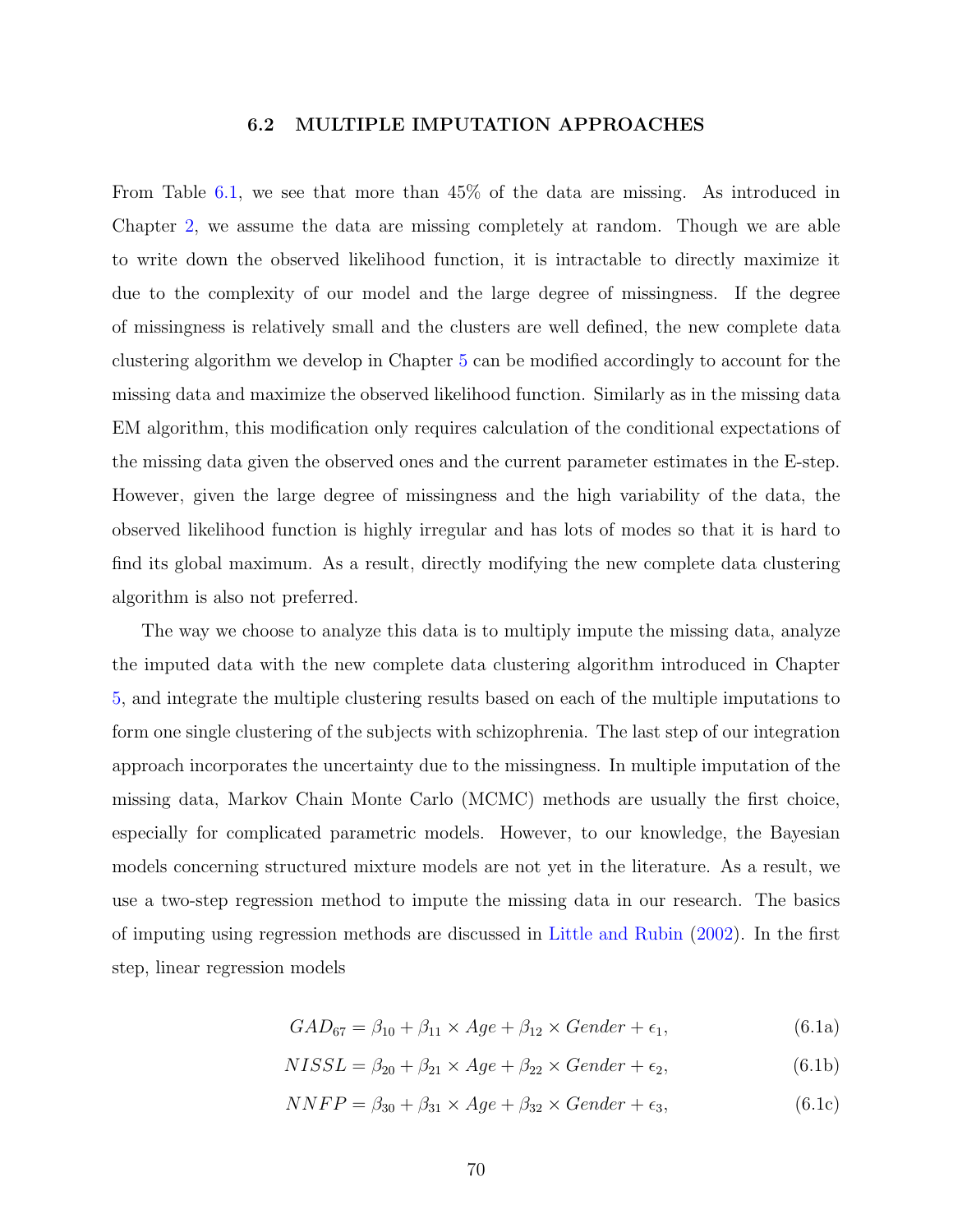where  $\epsilon_i \sim N(0, \sigma^2 I_i)$  independently for  $i = 1, 2, 3$ , are fitted to the observed data, since all values of the covariates are available. As there might be correlations among  $GAD_{67}$ , NISSL and NNFP, in the second step regression models

$$
\epsilon_1 = \xi_{10} + \xi_{11} \times \epsilon_2 + u_1,\tag{6.2a}
$$

$$
\epsilon_2 = \xi_{20} + \xi_{21} \times \epsilon_1 + u_2,\tag{6.2b}
$$

$$
\epsilon_3 = \xi_{30} + \xi_{31} \times \epsilon_1 + \xi_{32} \times \epsilon_2 + u_3, \tag{6.2c}
$$

where  $u_i \sim N(0, \tau_i^2 I_i)$  independently for  $i = 1, 2, 3$ , are fitted to the residuals obtained in the first step for the complete cases. Equations (6.2a) and (6.2b) use the complete cases of GAD<sub>67</sub> and NISSL in estimating  $\xi_{10}$ ,  $\xi_{11}$ ,  $\xi_{20}$  and  $\xi_{21}$ , while equation (6.2c) uses the complete cases of  $\text{GAD}_{67}$ , NISSL and NNFP, with the previous imputed residuals of  $\text{GAD}_{67}$  and NNFP from (6.2a) and (6.2b) included, to estimate  $\xi_{30}$ ,  $\xi_{31}$  and  $\xi_{32}$ . The residuals of NNFP are not included in  $(6.2a)$  and  $(6.2b)$  because of the missing pattern of our data. As can be seen from Table [6.1,](#page-78-0) there are only 3 complete cases on all three dependent variables and the subjects with NNFP are only a subset of those with NISSL.

Let  $\beta_i = (\beta_{i0}, \beta_{i1}, \beta_{i2})'$  and X be the common design matrix in regression models [\(6.1\)](#page-79-0). In order to reflect the estimation uncertainty in imputing the missing data,  $\tilde{\beta}_i$  are sampled from  $N(\hat{\beta}_i, \hat{\sigma}_i^2(X'X)^{-1})$  for  $i = 1, 2, 3$ , where  $\hat{\beta}_i$  and  $\hat{\sigma}_i^2$  are the least square estimates.  $\tilde{\xi}_{ik}$ 's are sampled in the same fashion according to regression models  $(6.2)$ . And  $\tilde{u}_i$  are sampled from  $N(0, \hat{\tau}_i I_i)$  for  $i = 1, 2, 3$ , where  $\hat{\tau}_i$  are the least square estimates of  $\tau_i$ . The missing data are then imputed using

$$
GAD_{67} = \tilde{\beta}_{10} + \tilde{\beta}_{11} \times Age + \tilde{\beta}_{12} \times Gender + \tilde{\epsilon}_{1},
$$
\n(6.3a)

$$
NISSL = \tilde{\beta}_{20} + \tilde{\beta}_{21} \times Age + \tilde{\beta}_{22} \times Gender + \tilde{\epsilon}_2,
$$
\n(6.3b)

$$
NNFP = \tilde{\beta}_{30} + \tilde{\beta}_{31} \times Age + \tilde{\beta}_{32} \times Gender + \tilde{\epsilon}_{3},
$$
\n(6.3c)

where

$$
\tilde{\epsilon}_1 = \tilde{\xi}_{10} + \tilde{\xi}_{11} \times \epsilon_2 + \tilde{u}_1,\tag{6.4a}
$$

$$
\tilde{\epsilon}_2 = \tilde{\xi}_{20} + \tilde{\xi}_{21} \times \epsilon_1 + \tilde{u}_2,\tag{6.4b}
$$

$$
\tilde{\epsilon}_3 = \tilde{\xi}_{30} + \tilde{\xi}_{31} \times \epsilon_1 + \tilde{\xi}_{32} \times \epsilon_2 + \tilde{u}_3. \tag{6.4c}
$$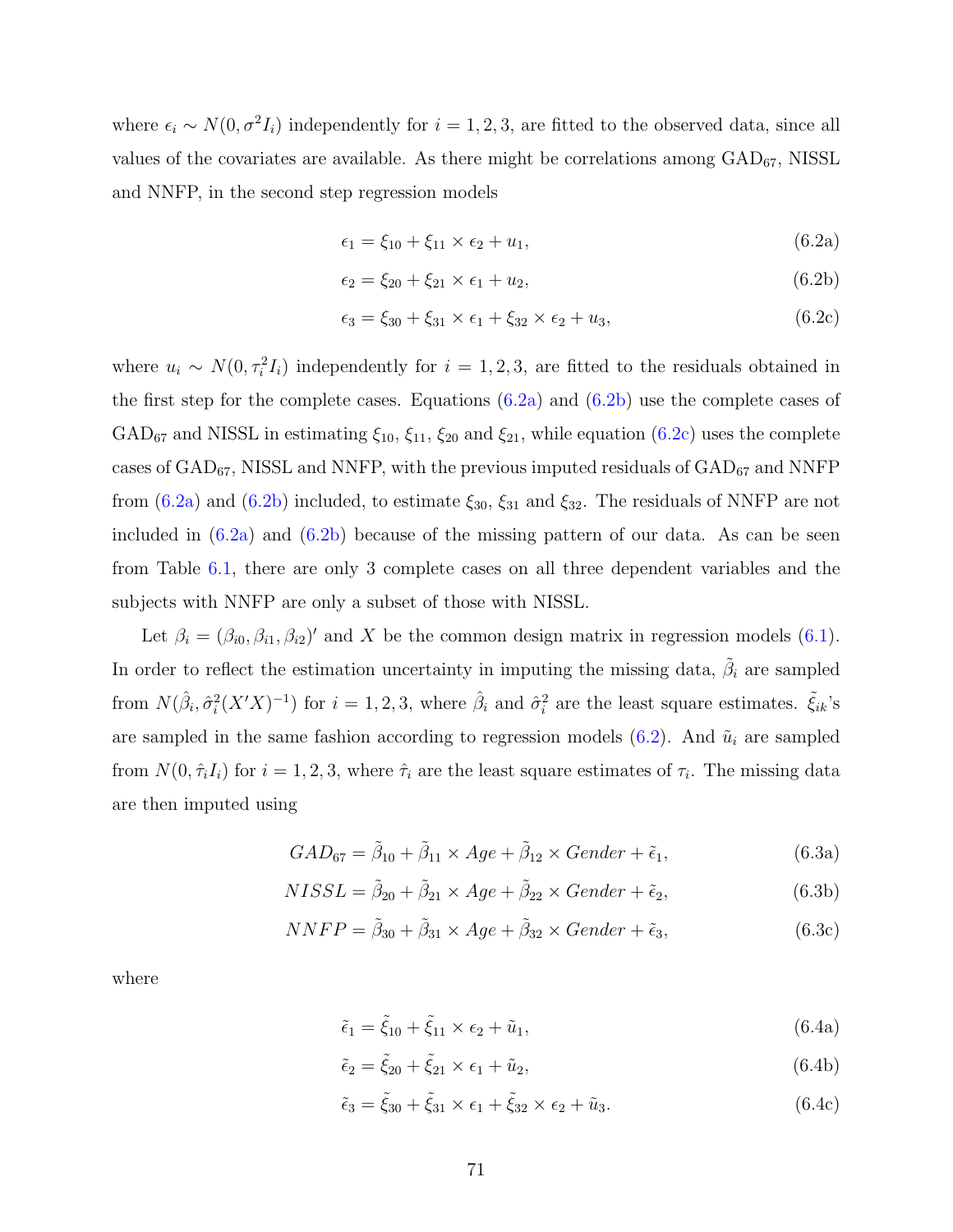However, we do understand that this two-step regression model is not the right model to analyze our mixture problem. First, we ignore the effect of differing controls in conducting the multiple imputations. Furthermore, since we treat the subjects as if they are from the same population, the imputations tends to make the subjects look more alike than they should be. We hope this effect of assimilation will not cover the possible interesting feature of the real data. Nevertheless, based on the above two-step regression model, 200 imputations are obtained for the purpose of the clustering analysis.

## 6.3 INTEGRATING MULTIPLE CLUSTERING RESULTS

After obtaining the multiple imputations, we apply the new complete data clustering algorithm introduced in Chapter [5](#page-58-0) to every imputed data set. The algorithm converges in 400 iterations on 192 out of the 200 imputed data sets, and the corresponding results are then used. The subjects with schizophrenia are clustered according to the posterior probabilities that the subjects belong to mixture class k, that is,

$$
P(z_{ik} = 1) = \frac{\hat{\pi}_k \phi(y_i; X_i \hat{\beta}_k, \hat{\Sigma}_i)}{\sum_{h=1}^g \hat{\pi}_h \phi(y_i; X_i \hat{\beta}_h, \hat{\Sigma}_i)}
$$
(6.5)

for  $i = 1, \ldots, n$  and  $k = 1, 2$ , where  $\phi$  represents the normal density function. A subject is clustered into subpopulation 1 if  $P(z_{i1} = 1) > P(z_{i2} = 1)$ , and vice versa. If equality occurs, the subjects can be clustered into either subpopulation. However, it is problematic to directly compare the clustering results from the multiple imputations, since the order of the subpopulations may not be preserved for all of the multiple imputations, i.e., the subpopulation 1 in the clustering results of two imputations might be different. In fact, what is comparable is the pairwise relationships, that is, we can compare whether a pair of subjects with schizophrenia is clustered into the same subpopulation or not for two different imputations. See [Larsen](#page-93-0) [\(2005\)](#page-93-0) for a complete discussion.

For our data analysis, we focus on the total of 666 pairs resulting from the 37 subjects with schizophrenia used in the research, that is,  $\binom{37}{2}$ 2 ¢ = 666. For each imputation, we record whether or not a particular pair is in the same subpopulation. A code "1" is given to a pair if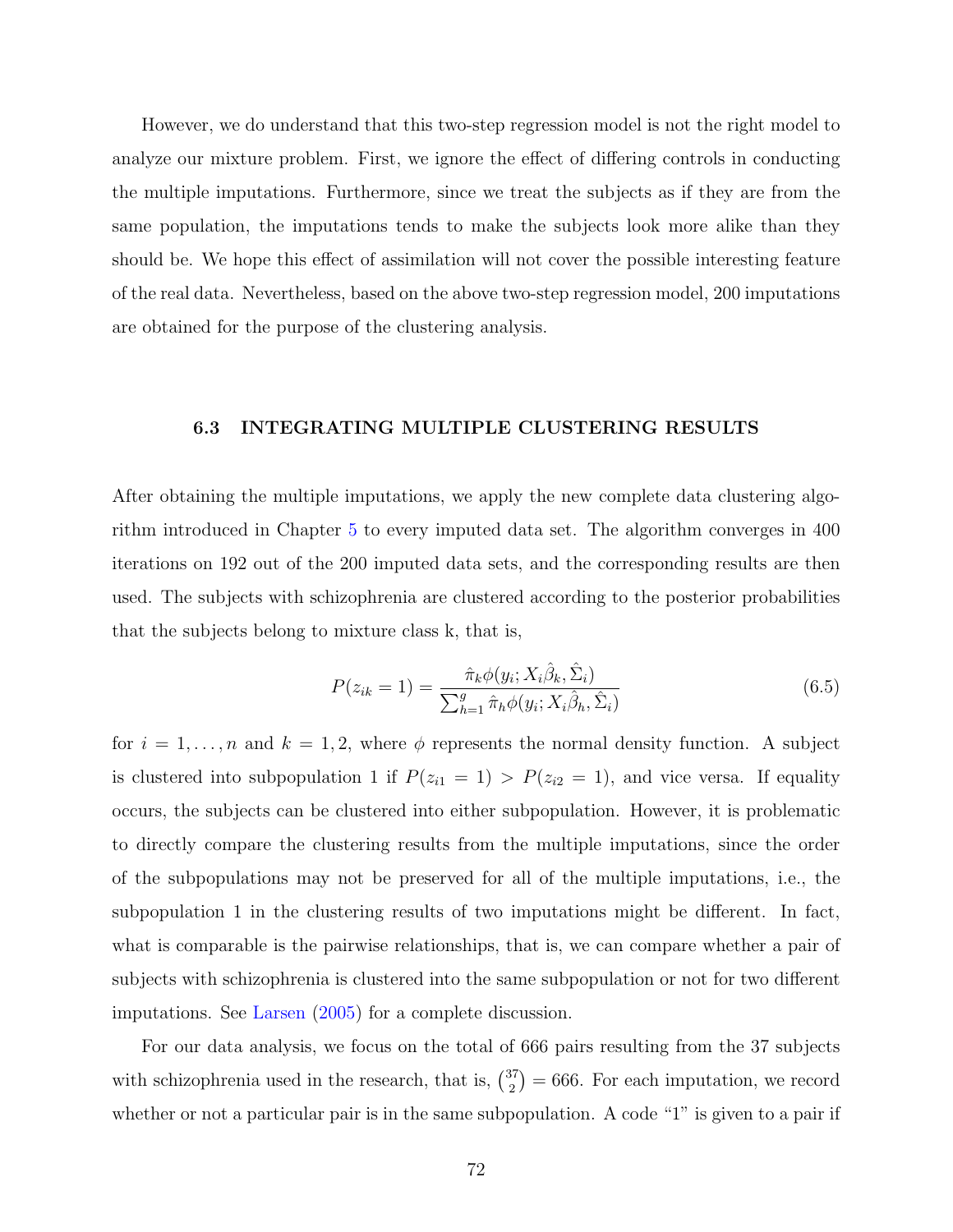they are in the same group, and "0" otherwise. We then sum over the multiple imputations of the codes for each pair. We denote the resulting summations as  $S_{ij}$  for  $1 \leq i \leq j \leq 37$ . It is obvious that  $0 \le S_{ij} \le 192$  for  $1 \le i < j \le 37$ . For a particular pair  $(i, j)$ , a large  $S_{ij}$ gives an indicator that the pair of subjects are similar, and vice versa. And the randomness of each  $S_{ij}$  is from the multiple imputations, and the multiple imputations are conducted in a way so that they are independent from each other. So it is not hard to see that for each pair  $(i, j)$  for  $1 \leq i < j \leq 37$ , we have

$$
S_{ij} \sim \text{Binomial}(192, p_{ij}) \tag{6.6}
$$

where  $p_{ij}$  is the unknown probability that the pair  $(i, j)$  belongs to the same group. As a result, a hypothesis test can be conducted based on each  $S_{ij}$  to test

$$
H_0: p_{ij} = \frac{1}{2} \text{ vs. } H_a: p_{ij} \neq \frac{1}{2}.
$$
 (6.7)

Accepting the null hypothesis provides no evidence to cluster the pair, while rejecting the null hypothesis suggests the existence of possible clusters. Figure [6.1](#page-83-0) is the histogram of the  $\{S_{ij}\}\$  with a 95% acceptance interval based on the normal approximation, that is,

$$
(0.5 - Z_{97.5\%}\sqrt{\frac{0.5(1 - 0.5)}{192}}, 0.5 + Z_{97.5\%}\sqrt{\frac{0.5(1 - 0.5)}{192}}) \times 192 = (82.4, 109.6).
$$

As we can see, the histogram is not symmetric with a fair amount of observations on the right-hand side out of the right acceptance boundary, which means there are subjects with schizophrenia who tend to be clustered together. This provides evidence of existing possible clusters.

Given the hint from the histogram, we continue our investigation by creating hierarchical clusterings of the subjects with schizophrenia using  $d_{ij} = 1 - S_{ij}/192$  for  $1 \le i \le j \le 37$  as a distance metric. Here,  $0 \le d_{ij} \le 1$  for  $1 \le i < j \le 37$  measure how likely that subject pairs  $(i, j)$  are in different clusters. A large value of  $d_{ij}$  means the subject pair  $(i, j)$  is apart, whereas a small value of  $d_{ij}$  shows that the subject pair  $(i, j)$  is similar. For example, if  $S_{ij} = 192$  then  $d_{ij} = 0$  which means subject pair  $(i, j)$  is always clustered together in the 192 imputations. As a result, we would like to conclude that the subject pair  $(i, j)$ should be in the same subpopulation. On the other hand, if  $S_{ij} = 0$  such that  $d_{ij} = 1$ ,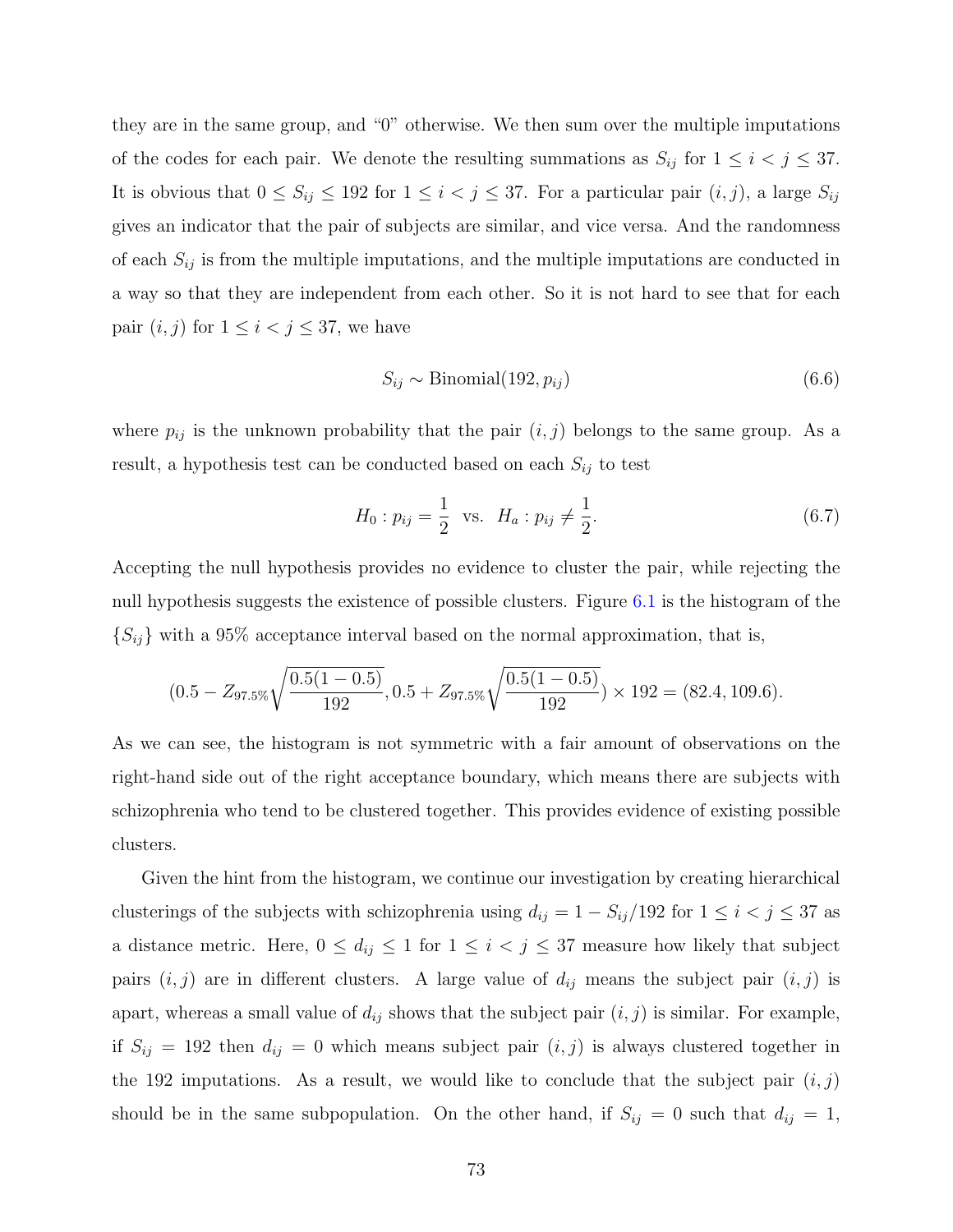<span id="page-83-0"></span>

Figure 6.1: The histogram of the  $\{S_{ij}\}\$  with 95% acceptance interval

we would then conclude that subject pair  $(i, j)$  is from two different subpopulations. The clusterings are obtained using R package "hclust" with different agglomeration methods, i.e., single linkage, complete linkage and average linkage. The reason that we use multiple agglomeration methods is to check the consistency of the clustering of the subjects with schizophrenia with respect to the different distance methods. Single linkage defines the distance between two clusters to be the shortest distance between the subjects in the two clusters, complete linkage uses the largest distance between the subjects in the two clusters, and average linkage applies the average distance between the subjects in the two clusters. Figure [6.2](#page-84-0) contains the dendrograms of the clusterings. All three dendrograms suggest a possible existence of two clusters with some subjects' memberships being not clear. For example, in using single linkage, two possible clusters are shown on the right-hand side of the dendrogram while those subjects on the left-hand side have no clear clustering grouping. However, we can identify two possible groups of subjects with schizophrenia as (904, 802, 917, 930, 539, 566, 587, 621, 665, 533, 656, 787, 722, 878, 185, 559) and (317, 547, 597, 622, 829, 933, 581, 781, 322, 377, 422, 207, 236, 398, 341, 408, 131, 234, 466, 333, 428) with the complete and average linkages. Possibly due to the large variability and the great degree of missingness of our data, the clustering uncertainty is high as shown by the large distance among the subjects within clusters in all three dendrograms.

It will be helpful to see what causes the difference between the clusters in interpreting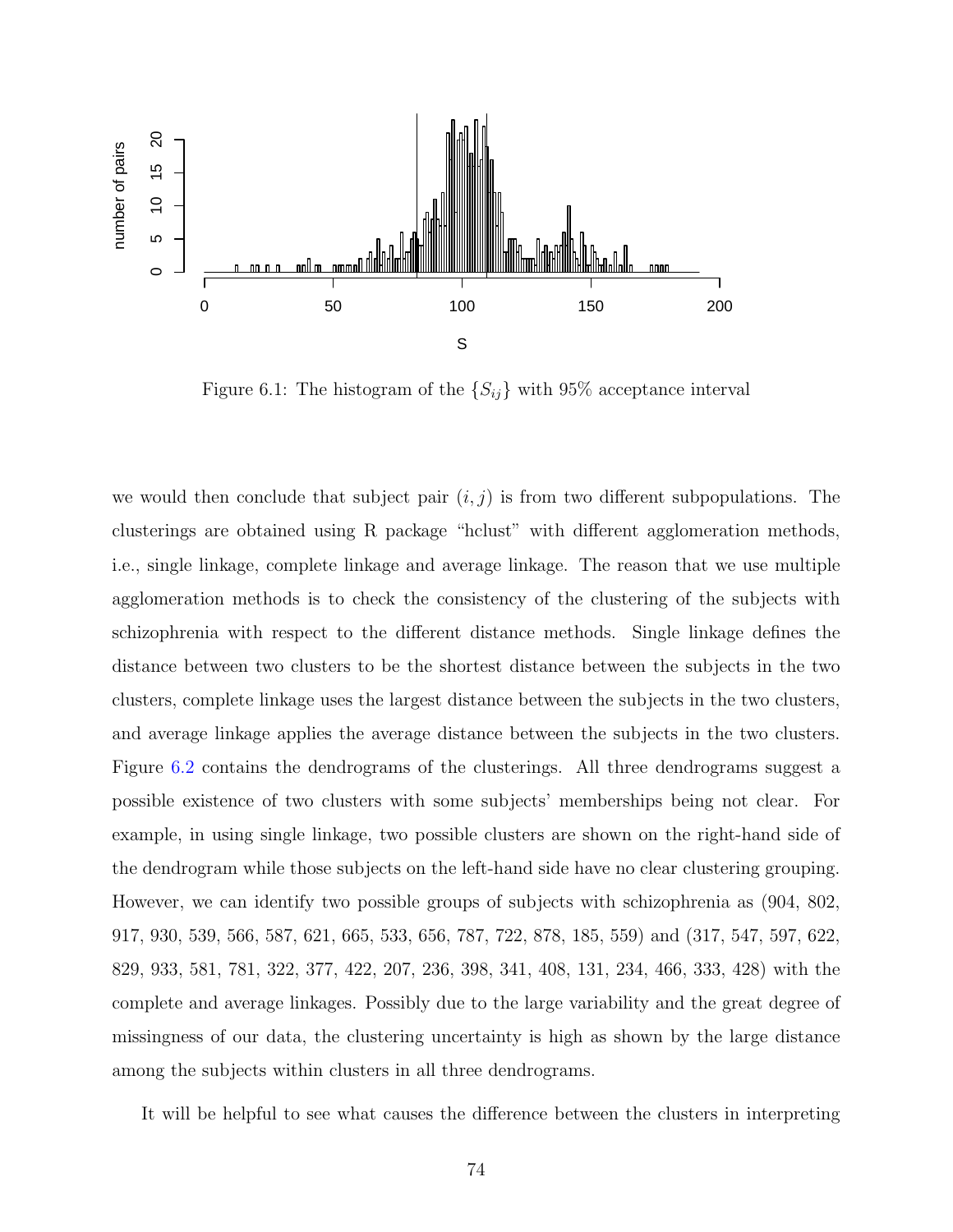<span id="page-84-0"></span>(a) Single linkage



Figure 6.2: The dendrograms of clusterings with different agglomeration methods: (a) dendrogram using single linkage; (b) dendrogram using complete linkage; (c) dendrogram using average linkage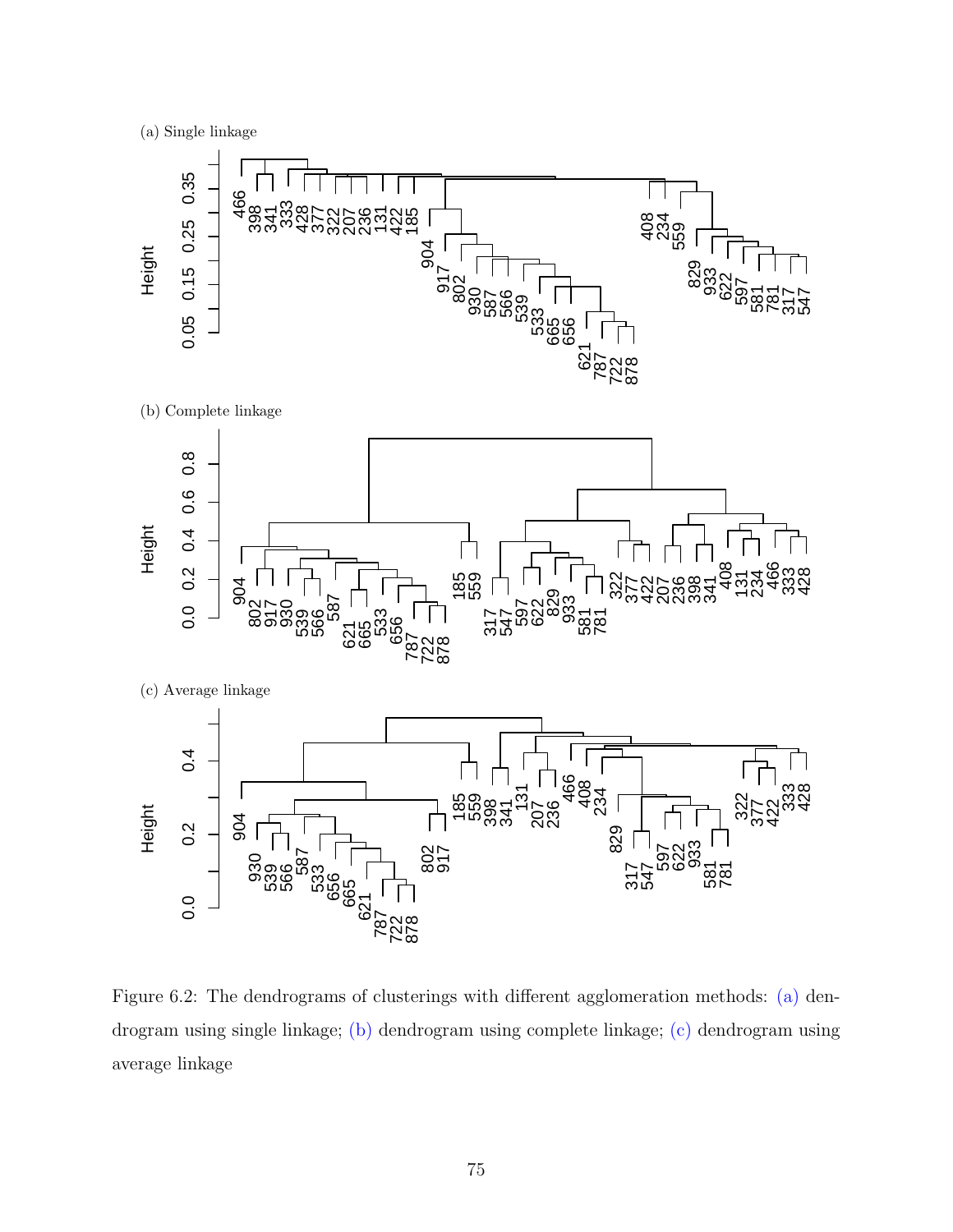the results. To us, it seems unrealistic to directly compare the parameter estimates for the two clusters across the multiple imputations. The reasons include (i) the three dependent variables are on different scales; (ii) the clusters change from imputation to imputation; and (iii) the ordering of the clusters is not preserved in the multiple imputations. Instead, we try to figure out the differences between the two cluster based on only the observed data. However, our capability of identifying the difference is limited by the degree of missingness.

In Figure [6.3,](#page-86-0) we create box plots of the three dependent variables for both the two clusters. The box plots represent the overall difference between the two clusters. By comparing the box plots for the two clusters on each dependent variable, we find that the two clusters have a significant overall difference on  $\text{GAD}_{67}$  as shown in box plots [6.3](#page-86-0) - [\(a\).](#page-86-0) However, there seem to be no overall differences on NISSL and NNFP between the two clusters as shown in box plots  $6.3 - (b)$  $6.3 - (b)$  $6.3 - (b)$  and  $(c)$ .

In addition, in order to check whether age and gender have significant effects on defining the two clusters, we create scatter plots of  $GAD_{67}$ , NISSL and NNFP versus age and gender as shown in Figure [6.4](#page-86-0) and Figure [6.5.](#page-87-0) In scatter plot  $6.4$  - [\(a\),](#page-86-0) age seems to have different intercepts on  $GAD_{67}$  for the two clusters while there is no evidence to conclude the slopes are different. This result is consistent with that shown in box plots  $6.3$  - [\(a\).](#page-86-0) However, there is no definite conclusion can be made on the scatter plots [6.4](#page-86-0) - [\(b\)](#page-86-0) and [\(c\).](#page-86-0) Again, in Figure [6.5](#page-87-0) - [4\(a\),](#page-87-0) similar differences on  $GAD_{67}$  between the two clusters for male and female are identified, while NISSL and NNFP exhibit no difference between the two clusters for both gender.

As a conclusion, in this example the two clusters differ mainly on the diagnostic effect of  $GAD_{67}$  while age and gender are not significant factors in defining the two clusters. Moreover, NISSL and NNFP seem not closely related to this clustering of the subjects with schizophrenia, because the two clusters exhibit no significant difference on them. However, this conclusion is highly limited by the degree of missingness of our data, so that it needs to be treated with great caution and subject to further examination perhaps in light of existing clinical information.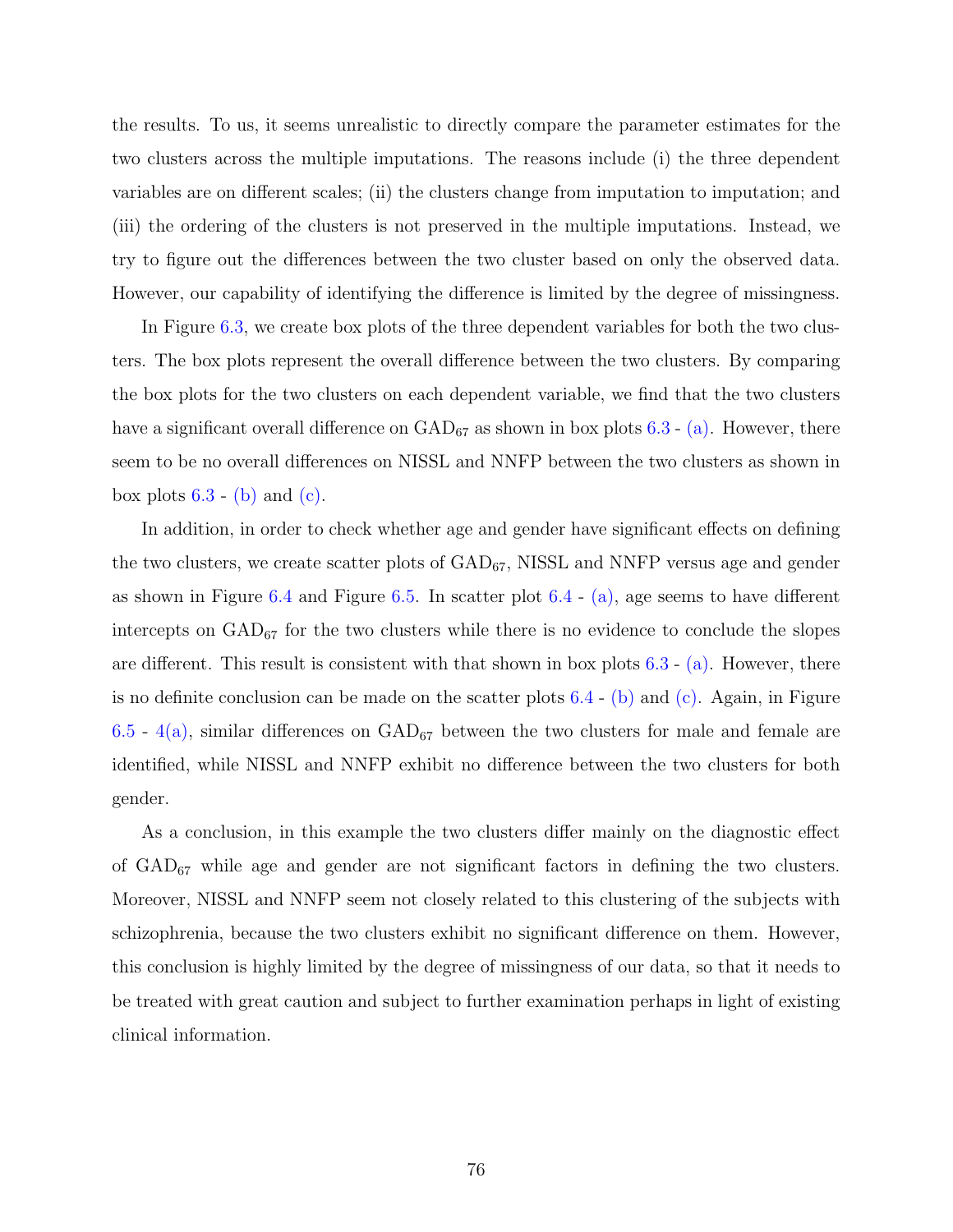<span id="page-86-0"></span>

Figure 6.3: Boxplots of  $\text{GAD}_{67}$ , NISSL and NNFP for the two clusters for the available cases: (a) box plots of  $GAD_{67}$ ; (b) box plots of NISSL; (c) box plots of NNFP.



Figure 6.4: Scatter plots of  $GAD_{67}$ , NISSL and NNFP vs. age for the two clusters for the available cases: (a) scatter plots of  $GAD_{67}$  vs. age; (b) scatter plots of NISSL vs. age; (c) scatter plots of NNFP vs. age.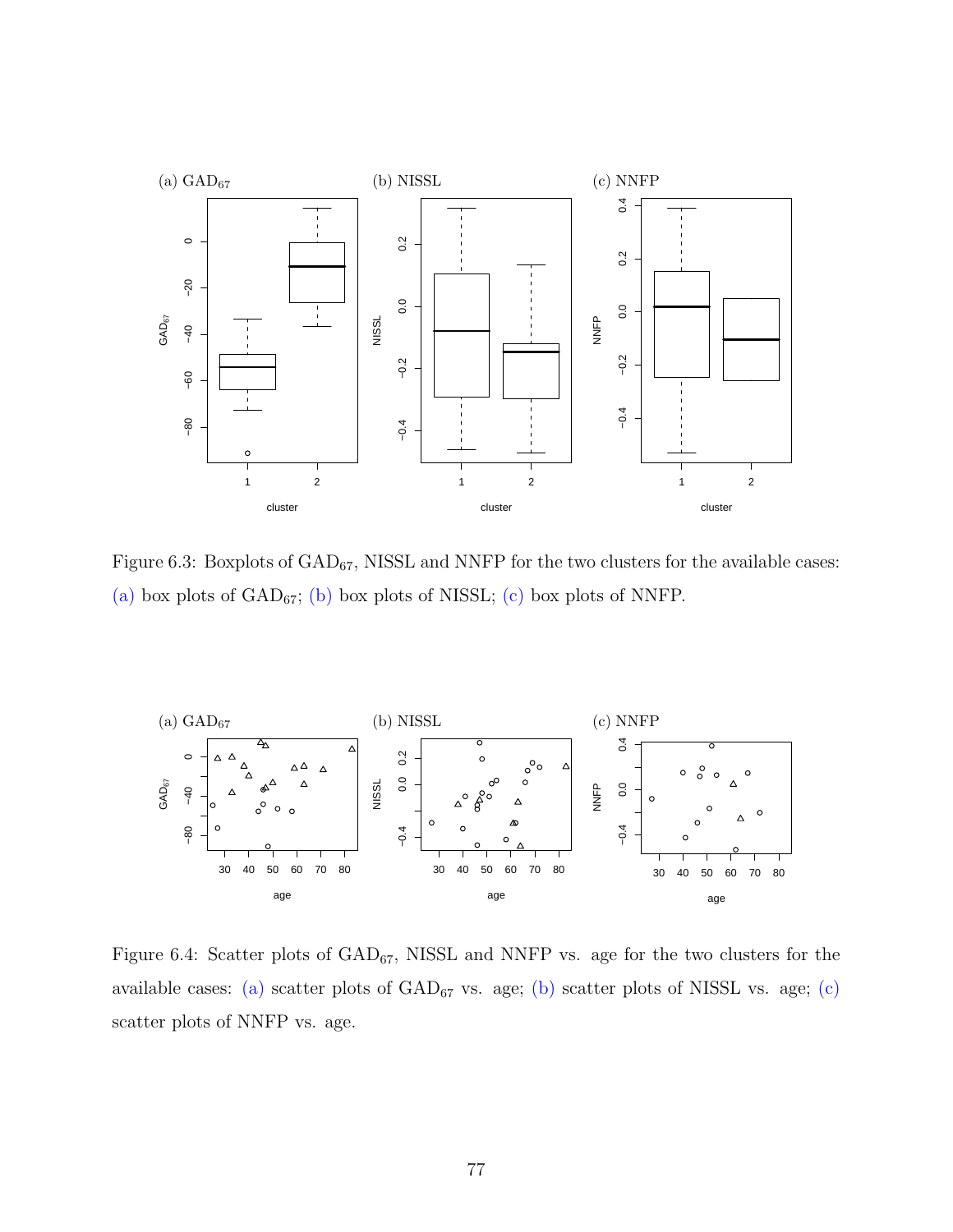<span id="page-87-0"></span>

Figure 6.5: Scatter plots of  $GAD_{67}$ , NISSL and NNFP vs. gender for the two clusters for the available cases: (a) scatter plots of  $GAD_{67}$  vs. gender; (b) scatter plots of NISSL vs. gender; (c) scatter plots of NNFP vs. gender.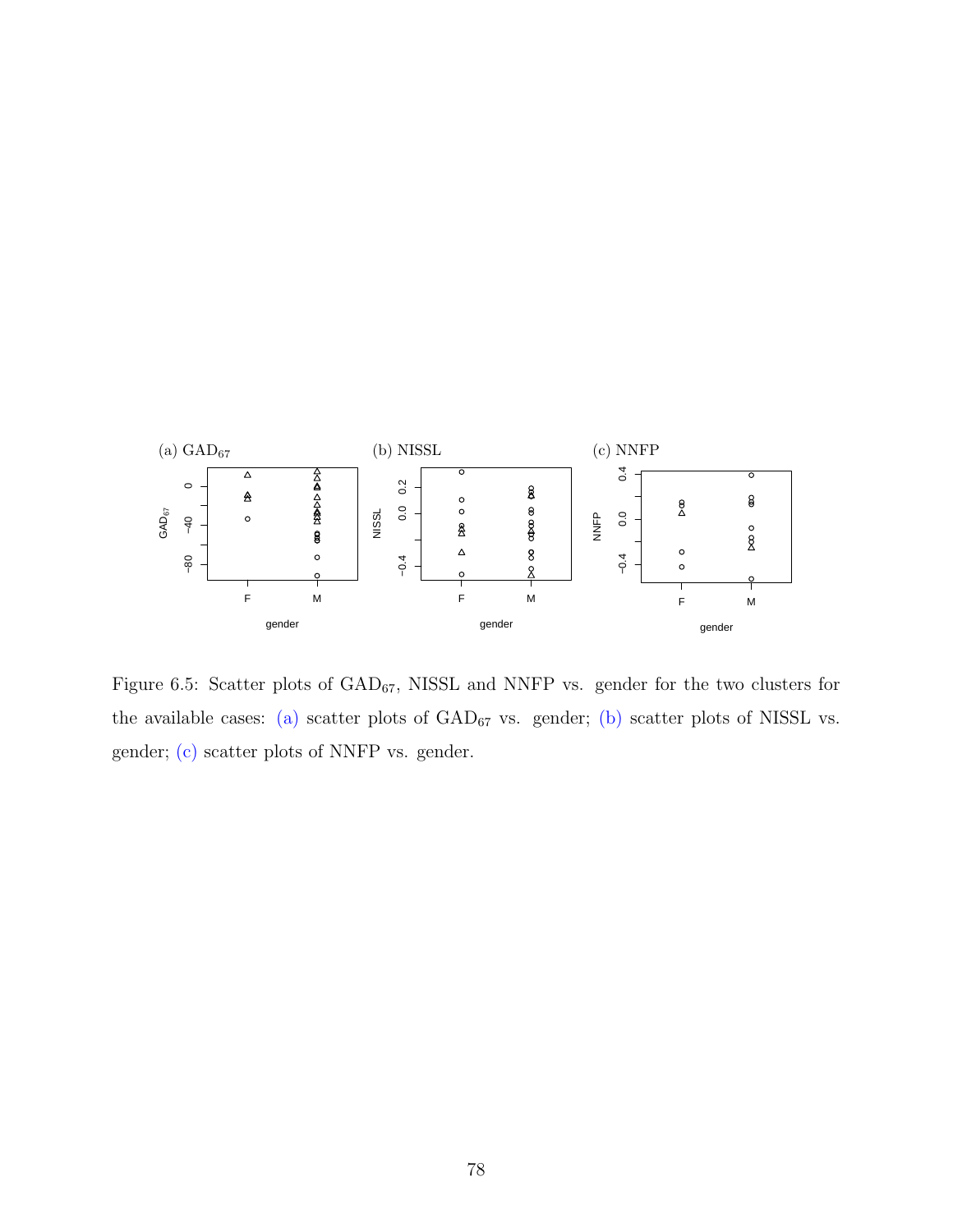## 7.0 CONCLUSIONS

In this dissertation, we explore three major research steps with the goal of clustering subjects with schizophrenia into possible subpopulations by using the post-mortem tissue data obtained in the Conte Center for the Neuroscience of Mental Disorders in the Department of Psychiaty at the University of Pittsburgh. While these three steps are critical for the main goal of this research, each step is also of interest in its own right.

As an initial step in the research, we develop multivariate normal models with structured means and covariance matrices assuming no clusters and no missing data. The mean structures result from the inclusion of covariates, while the covariance structures represent the existence of differing control subjects. Several algorithms are considered to find the maximum of the likelihood function. A one-iteration estimator of the Simplified Method of Scoring algorithm starting from consistent initial values is used and shown to be asymptotically equivalent to the MLE. Simulations are conducted to verify the key asymptotic results. In general, it is shown that for large sample sizes there is no big advantage of continuing the Simplified Method of Scoring algorithm for more than one step if the starting point is constant, while for small sample sizes the advantage of finding the MLE is significant. In addition, Wald testing is suggested based on the asymptotic distributions of the parameter estimates.

In the second step, we treat the data as from a mixture of two multivariate normal distributions with patterned mean and covariance structures. We still assume no missing data. Several algorithms, including the EM gradient algorithm and Titterington's (1984) algorithm, are considered for model fitting. Though all these algorithms are applicable to our problem, we show that a new clustering algorithm we develop provides the same clustering results as others in a relatively faster manner. Simulations are conducted to both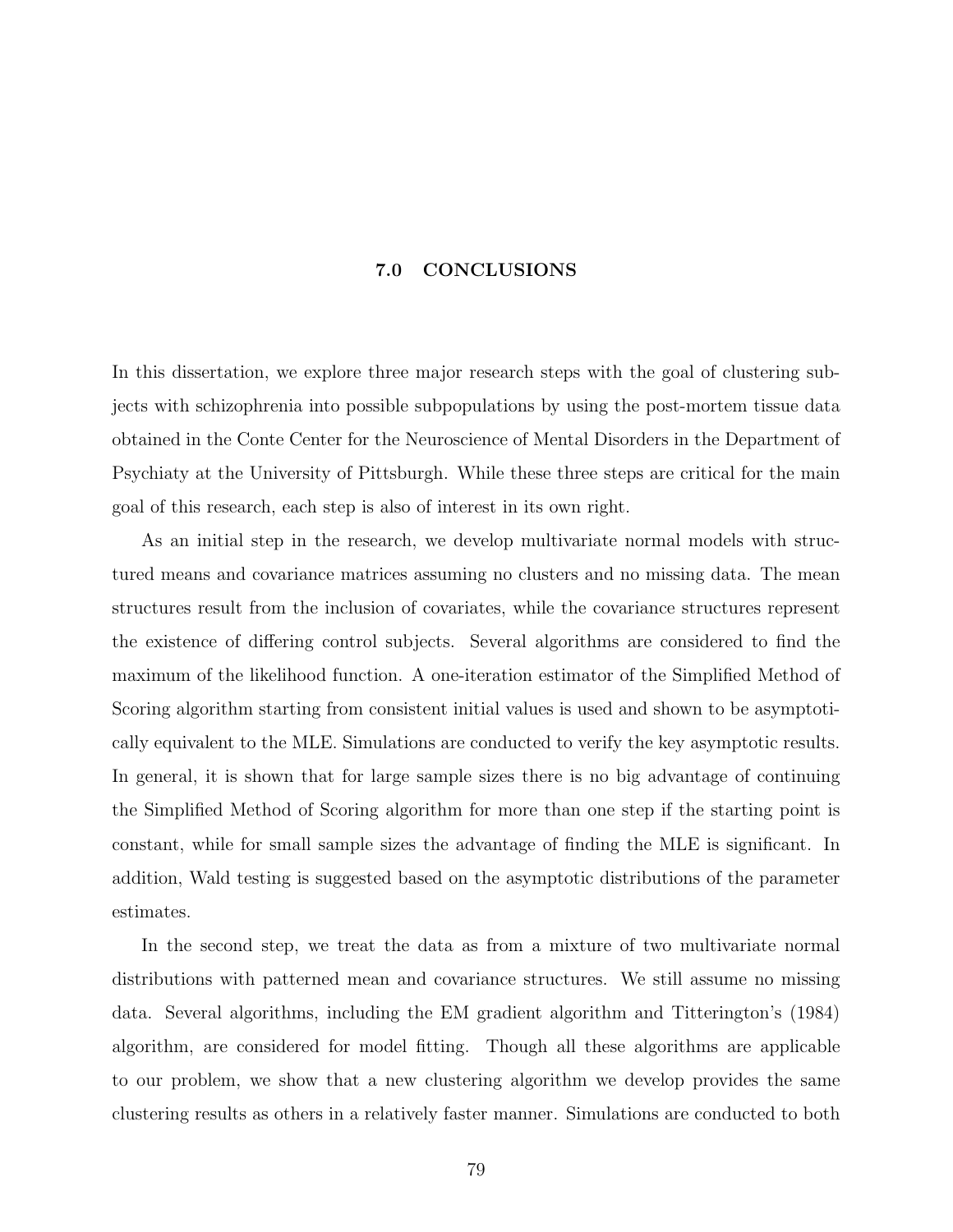compare the convergence speed of the algorithms and evaluate the clustering performance of the new algorithm.

For the actual data obtained from multiple post-mortem tissue studies in the Center, there is a large degree of missingness. As a result, the new clustering algorithm we develop in Chapter [5](#page-58-0) cannot be directly applied. Directly maximizing the observed likelihood function is also intractable due to the complexity of our data and the degree of missingness. Instead, we choose to impute the missing data with certain regression method. This imputation model is not optimal for our problem, and we hope that the interesting feature of the real data will not be covered by the imputation method. After obtaining the multiple imputations, each imputed data set is analyzed with the new complete data clustering algorithm introduced in Chapter [5.](#page-58-0) The clustering results from the multiple imputations are then integrated to form a single clustering of the subjects with schizophrenia. The integration incorporates the uncertainty due to the missingess. The result suggests the existence of two possible clusters of the subjects with schizophrenia. Finally, some graphical summaries are obtained based on the observed data to understand the differences between the two clusters. In our research, the actual selection of the bio-markers might not be biologically attractive and is used only for the feasibility of demonstration. And our capability of identifying the differences between the two clusters is limited by the degree of missingness. Nevertheless, our results and applications together show that our methodologies are applicable in clustering the subjects with schizophrenia with data from post-mortem tissue studies in the Center and other similar settings.

There are a number of future research directions we plan to explore based upon the results we have obtained so far. As we mentioned, the multiple imputation technique we used in our research might be problematic. The two-step regression model ignores the covariance structures and the possible clusters of the subjects with schizophrenia, so that it might make the subjects more similar than they should be and cover the interesting features of the data. As a result, we would like to develop multiple imputation techniques more suitable for our settings in the future. To our knowledge, some other researchers are now working on developing Bayesian models for the model with structured means and covariances in a one population setting. The corresponding research for our clustering problem with structured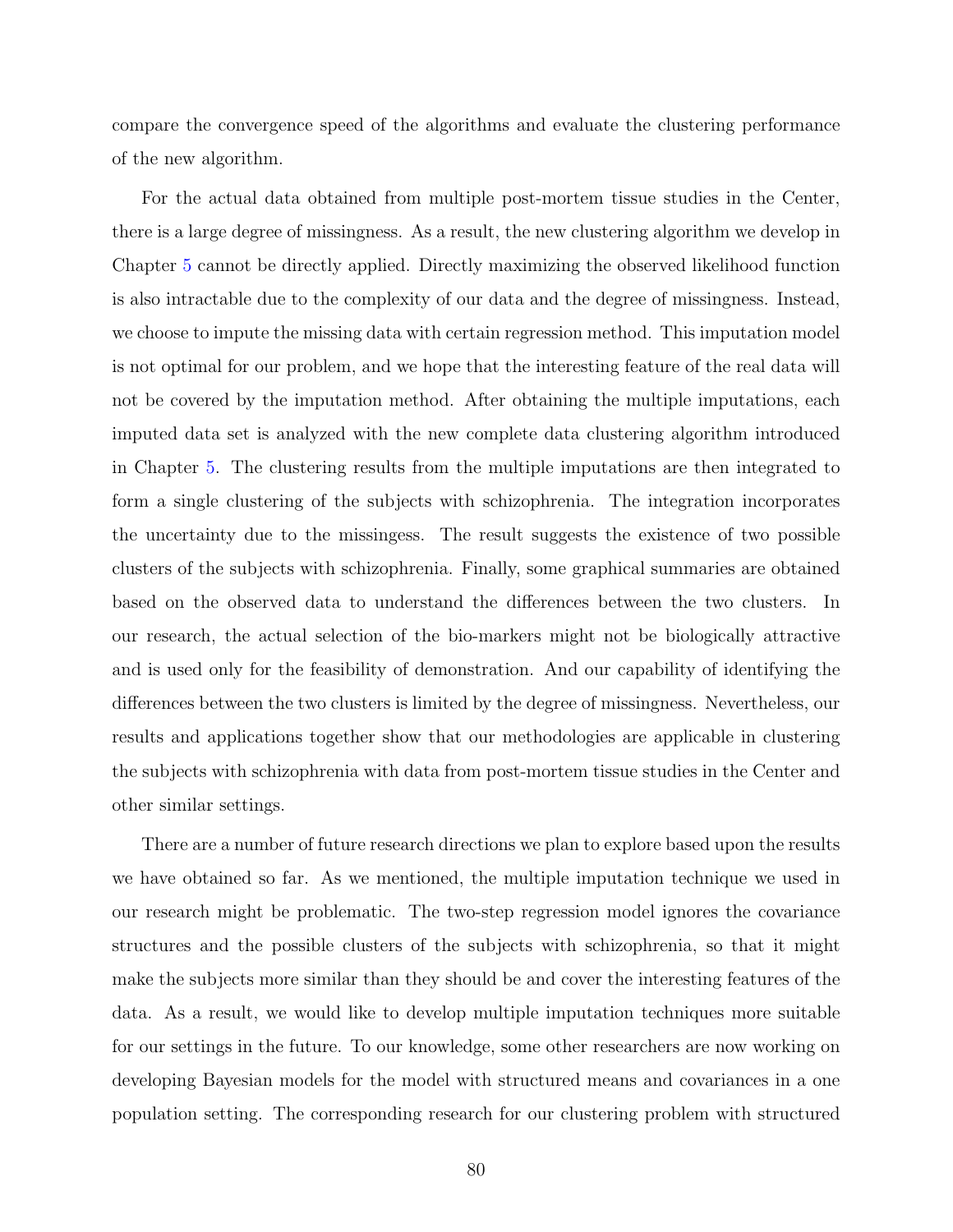means and covariance matrices which requires more efforts would be based on any such new research.

Also as we mentioned earlier, different choices of bio-markers most probably will produce different clustering results. In the future, we would like to investigate some bi-clustering techniques such that we can cluster the subjects and the bio-markers simultaneously to show a bio-marker related clustering pattern of the subjects with schizophrenia. Since there are a tremendous amount of information available on all kinds of different bio-markers, we don't want to necessarily limit our searching for clusters of the subjects with schizophrenia on some pre-selected bio-markers. However, due to the special structure of our data, e.g., structured means and covariances and missing data, the bi-clustering is noticeably difficult and requires a tremendous amount of research.

In addition, in clustering the subjects with schizophrenia, we assumed that the unconditional probability for a subject to belong to a cluster was a constant. While this assumption is intuitively attractable and provides us a relatively simple model, it is rather restricted. Instead, the unconditional probabilities might dependent on some known characteristics of the subjects. For example, the mixture of experts models define the unconditional probabilities to be functions of the known covariates. For our problem, we already assumed that the clusters could be defined on the effect of covariate age. However, it is also possible that the subdivision of the subjects with schizophrenia shows different patterns in different age groups. In this case, it would then be necessary to assume the unconditional probabilities depending on the covariate age.

Finally, we are also interested in the regression clustering algorithms as introduced in [Zhang](#page-95-0) [\(2003\)](#page-95-0). The intriguing features include that (i) only multiple linear regression analyses are implemented in these algorithms; (ii) subjects were moved to the nearest regression subset based only on the regression results to form hard boundary clusters; and (iii) one simple target function is evaluated in each iteration. As a result, they are straightforward and possibly faster, so that they are suitable for exploratory studies such as our clustering problem. Again, the mean and covariance structures and the missing data in our problem would cause great difficulties in developing corresponding statistical models.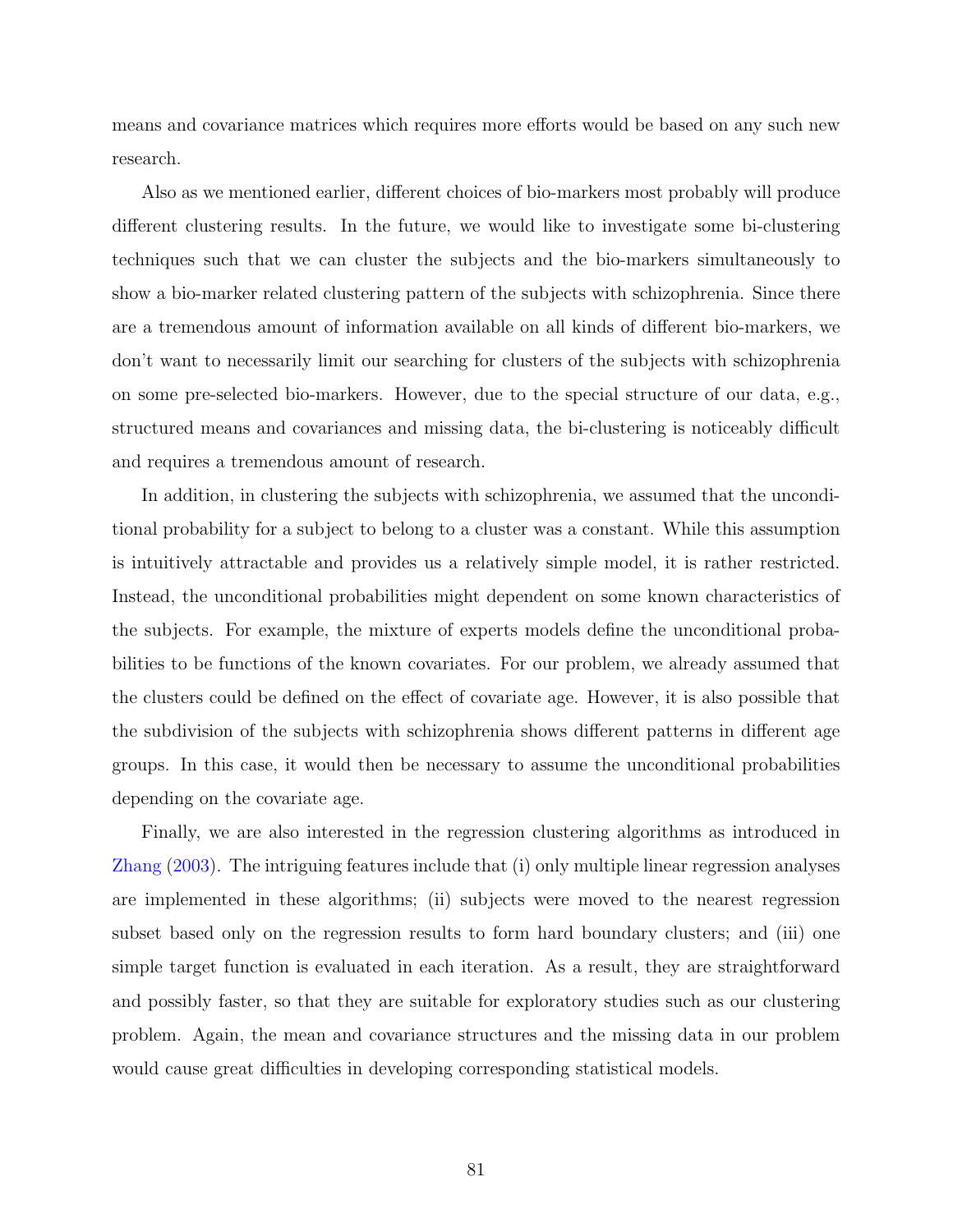# APPENDIX

# USEFUL DEFINITIONS

**Definition A.0.1 [\(Szatrowski](#page-94-0) [\(1980\)](#page-94-0)).** Let A be a symmetric  $p \times p$  matrix.  $\langle A \rangle$  is defined to be a column vector consisting of the upper triangle of elements of A, i.e.,

$$
\langle A \rangle = (a_{11}, a_{22}, \cdots, a_{pp}, a_{12}, a_{13}, \cdots, a_{1p}, a_{23}, \cdots, a_{p-1,p})'.
$$

**Definition A.0.2 [\(Anderson](#page-92-0) [\(1969\)](#page-92-0)).** Define  $\Phi$  as the  $p(p+1)/2 \times p(p+1)/2$  symmetric matrix with elements  $\Phi = \Phi(\Sigma) = (\phi_{ij,kl}) = (\sigma_{ik}\sigma_{jl} + \sigma_{il}\sigma_{jk}), i \leq j, k \leq l$ . The notation  $\phi_{ij,kl}$  represents the element of  $\Phi$  with row in the same position as the element  $a_{ij}$  in  $\langle A \rangle$ where **A** is a  $p \times p$  symmetric matrix and column in the same position as  $a_{kl}$  in  $\langle A \rangle'$ 

Theorem A.0.3 [\(Szatrowski](#page-94-0) [\(1980\)](#page-94-0)). If E and F are  $p \times p$  symmetric matrix, then

$$
\langle E \rangle^{\prime} \Phi^{-1} (\Sigma) \langle F \rangle = \frac{1}{2} \text{tr} \Sigma^{-1} E \Sigma^{-1} F. \tag{.1}
$$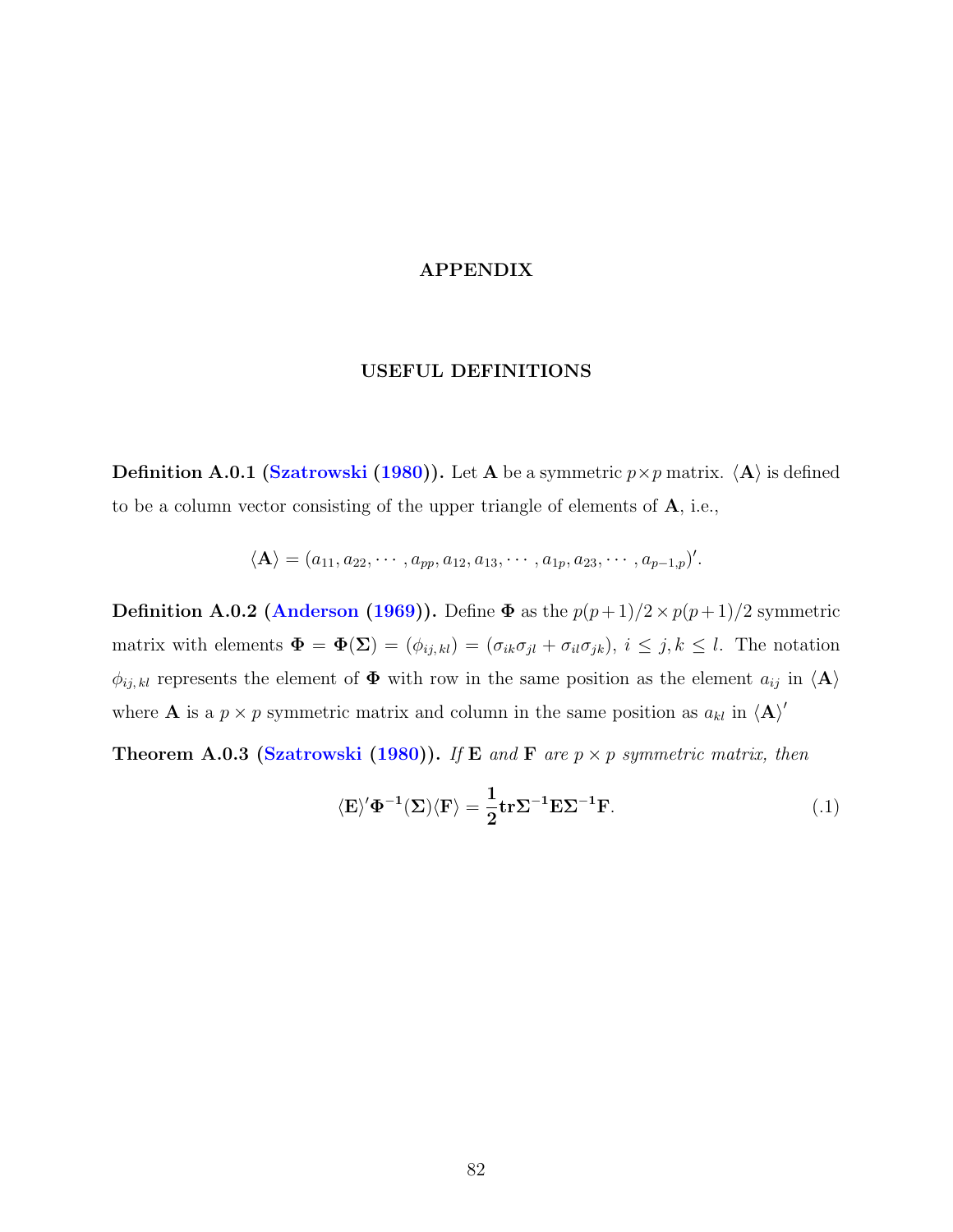#### BIBLIOGRAPHY

- <span id="page-92-0"></span>Anderson, T. W. (1969), "Statistical inference for covariance matrices with linear structure," in Proceedings of the Second International Symposium on Multivariate Analysis, ed. Krishnaiah, P. R., New York: Academic Press, pp. 55–66.
- (1970), "Estimation of covariance matrices which are linear combinations or whose inverses are linear combinations of given matrices," in Probability and Statistics, eds. Bose, R. C., Chakravarti, I. M., Mahalanobis, P. C., Rao, C. R., and Smith, J. K. C., Chapel Hill: University of North Carolina Press, pp. 1–24.
- (1973), "Asymptotic efficient estimation of covariance matrices with linear structure," The Annals of Statistics, 1, 135–141.
- Arminger, G., Stein, P., and Wittenberg, J. (1999), "Mixtures of conditional mean- and covariance-structure models," Psychometrika, 64, 475–494.
- Berndt, E. B., Hall, B., Hall, R., and Hausman, J. A. (1974), "Estimation and inference in nonlinear structural models," Ann. Econ. Soc. Meas., 3, 653–665.
- Brasford, K. E., Greenway, D. R., McLachlan, G. J., and Peel, D. (1997), "Standard erros of fitted component means of normal mixtures," Computational Statistics, 12, 1–17.
- Demidenko, E. and Spiegelman, D. (1997), "A paradox: more Berkson measurement error can lead to more efficient estimates," Communication in Statistics: Theory and Methods, 26, 1649–1675.
- Dempster, A. P., Laird, N. M., and Rubin, D. B. (1977), "Maximum likelihood from incomplete data via the EM algorithm," Journal of the Royal Statistical Society, 39, 1–38.
- DeSarbo, W. S. and Corn, L. W. (1988), "A maximum likelihood methodology for clusterwise linear regression," *Journal of Classification*, 5, 249–282.
- Efron, B. and Hinkley, D. V. (1978), "Assessing the accuracy of the maximum likelihood estimator: observed versus expected Fisher information (with discussion)," *Biometrika*, 65, 457–478.
- Graybill, F. A. and Hultquist, R. A. (1961), "Theorems concerning Eisenhart's Model II," Ann. Math. Satist., 32, 261–269.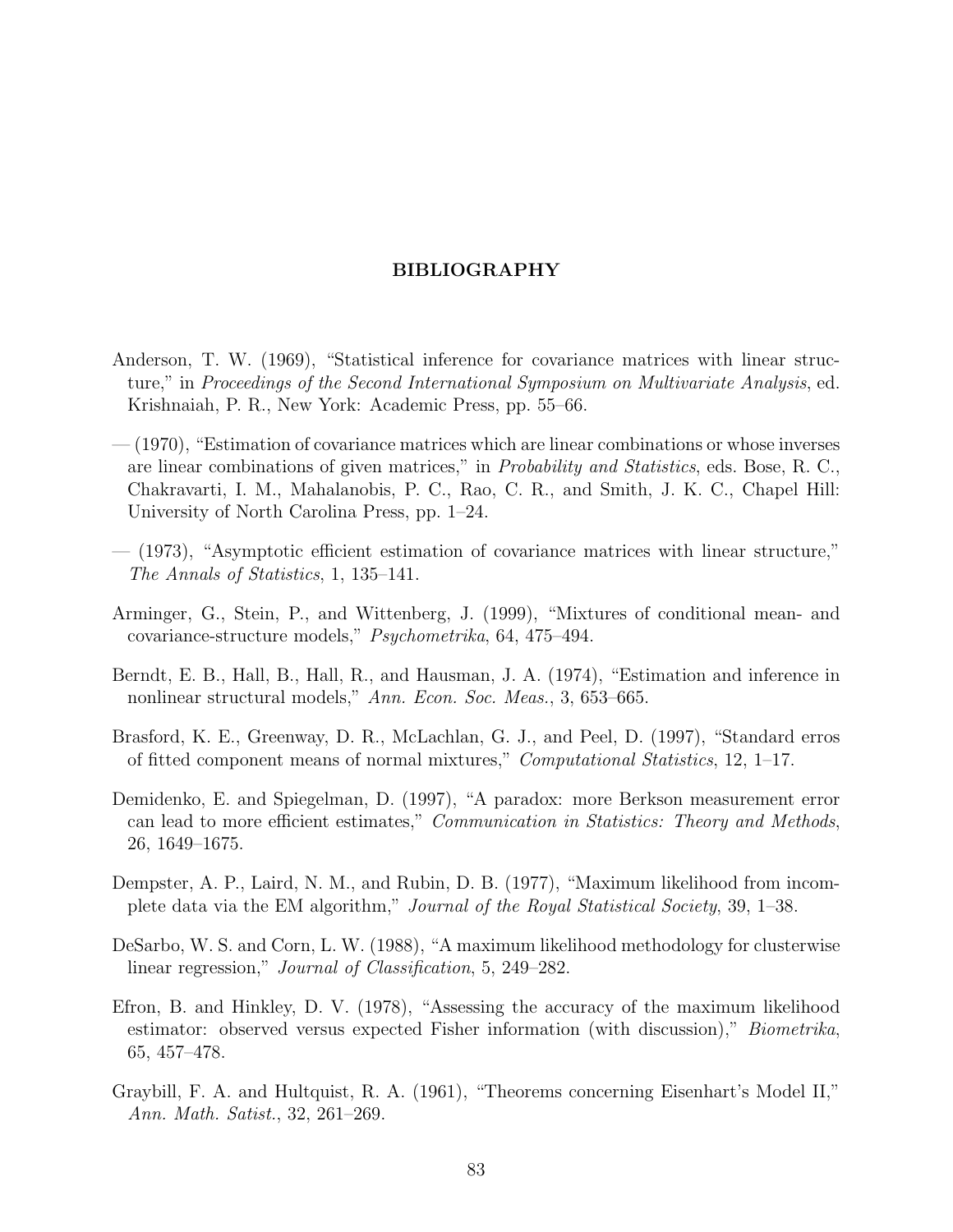- <span id="page-93-0"></span>Harville, D. A. (1977), "Maximum likelihood approaches to variance component estimation and to related problems (with discussion)," Journal of American Statistical Association, 72, 320–340.
- Hashimoto, T., Bergen, S. E., Nguyen, Q. L., Xu, B., Monteggia, L. M., Pierri, J. N., Sun, Z., Sampson, A. R., and Lewis, D. A. (2005), "Relationship of brain-derived neurotrophic factor and its receptor TrkB to altered inhibitory prefrontal circuitry in schizophrenia," The Journal of Neuroscience, 25, 372–383.
- Hashimoto, T., Volk, D. W., Eggan, S. M., Mirnics, K., Pierri, J. N., Sun, Z., Sampson, A. R., and Lewis, D. A. (2003), "Gene expression deficits in a subclass of GABA neurons in the prefontal cortex of subjects with schizophrenia," The Journal of Neuroscience, 23, 6315–6326.
- Herbach, L. H. (1959), "Properties of model II-type analysis of variance tests, A: Optimum nature of the F-test for model II in the balanced case," Ann. Math. Satist., 30, 939–959.
- Jennrich, R. I. and Schluchter, M. D. (1986), "Unbalanced repeated-measures models with structured covariance matrices," Biometrics, 42, 805–820.
- Jones, P. N. and McLachlan, G. J. (1992), "Fitting finite mixture models in a regression context," Australian Journal of Statistics, 32, 233–240.
- Knable, M. B., Bacrci, B. M., Barko, J. J., Webster, M. J., and Torrey, E. F. (2002), "Molecular abnormalities in the major psychiatric illnesses: Classification and Regression Tree (CRT) analysis of post-mortem prefrontal markers," Molecular Psychiatry, 7, 392– 404.
- Knable, M. B., Torrey, E. F., Webster, M. J., and Bartko, J. J. (2001), "Multivariate analysis of prefrontal cortical data from the Stanley Foundation Neuropathology Consortium," Brain Research Bulletin, 55, 651–659.
- Konopaske, G. T., Sweet, R. A., Wu, Q., Sampson, A. R., and Lewis, D. A. (2005), "Regional specificity of chandelier neuron axon terminal alterations in schizophrenia," Accepted for publish in Neuroscience.
- Laird, N. M. and Ware, J. H. (1982), "Random-effect models for longitudinal data," *Bio*metrics, 38, 963–974.
- Lange, K. (1995), "A gradient algorithm locally equivalent to the EM algorithm," Journal of the Royal Statistical Society, 57, 425–437.
- Lange, K., Hunter, D. R., and Yang, I. (2000), "Optimization transfer using surrogate objective functions," Journal of Compuational and Graphical Statistics, 9, 1–59.
- Larsen, M. D. (2005), "Multiple imputation for cluster analysis," in *Proceedings of the IN*-TERFACE, Interface Foundation of North America.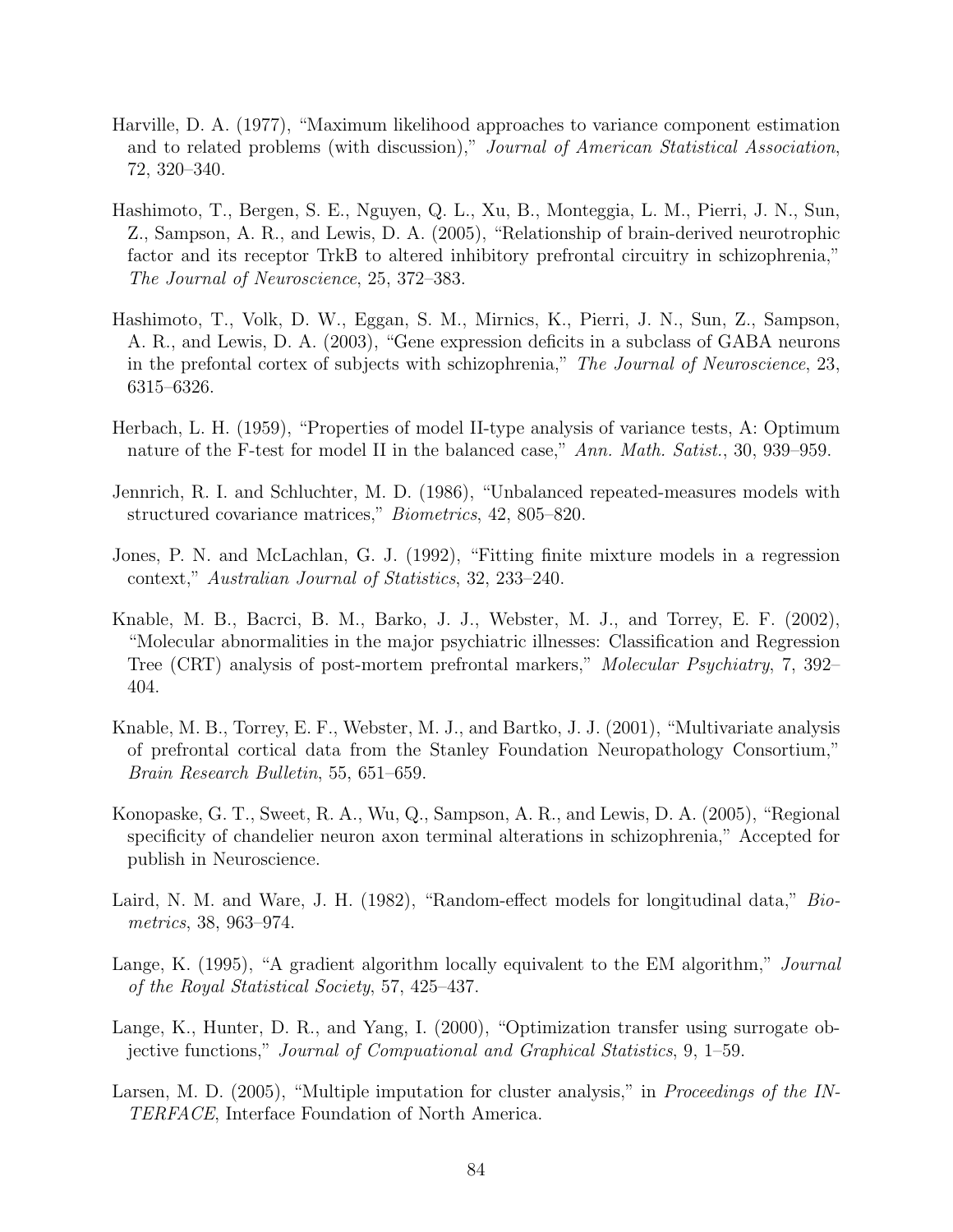<span id="page-94-0"></span>Lehmann, E. L. (1999), *Elements of Large-Sample Theory*, New York: Springer-Verlag.

- Little, R. J. and Rubin, D. B. (2002), *Statistical Analysis with Missing Data*, New Jersey: John Wiley & Sons, Inc., 2nd ed.
- Louis, T. A. (1982), "Finding the observed information matrix when using the EM algorithm," Journal of the Royal Statistical Society B, 44, 226–233.
- McLachlan, G. J. and Krishnan, T. (1977), The EM Algorithm and Extensions, New York: Wiley.
- McLachlan, G. J. and Peel, D. (2000), Finite Mixture Models, New York: Wiley.
- Pierri, J. N., Volk, C. L. E., Auh, S., Sampson, A., and Lewis, D. (2001), "Decreased somal size of deep layer 3 pyramidal neurons in the prefrontal cortex of subjects with schizophrenia," Archives of General Psychiatry, 58, 466–473.
- (2003), "Somal size of prefrontal cortical pyramidal neurons in schizophrenia: differential effects across neuronal subpopulations," Biological Psychiatry, 54, 111–120.
- Rubin, D. B. and Szatrowski, T. H. (1982), "Finding maximum likelihood estimates of patterned covariance matrices by EM algorithm," Biometrika, 69, 657–660.
- Srivastava, J. N. (1966), "On testing hypotheses regarding a class of covariance structures," Psychometrika, 31, 147–164.
- Szatrowski, T. H. (1979), "Asymptotic nonnull distributions for likelihood ratio statistics in the multivariate normal patterned mean and covariance matrix testing problem," The Annals of Statistics, 7, 823–837.
- (1980), "Necessary and sufficient conditions for explicit solutions in the multivariate normal estimation problem for patterned means and covariances," The Annals of Statistics, 8, 802–810.
- (1983), "Missing data in the one-population multivariate normal patterned mean and covariance matrix testing and estimation problem," The Annals of Statistics, 11, 947–958.
- Titterington, D. M. (1984), "Recursive parameter estimation using incomplete data," Journal of the Royal Statistical Society, 46, 257–267.
- Titterington, D. M., Smith, A. F. M., and Makov, U. E. (1985), Statistical Analysis of Finite Mixture Distributions, New York: Wiley.
- Ware, J. H. (1985), "Linear models for the analysis of longitudinal studies," American Statistician, 39, 95–101.